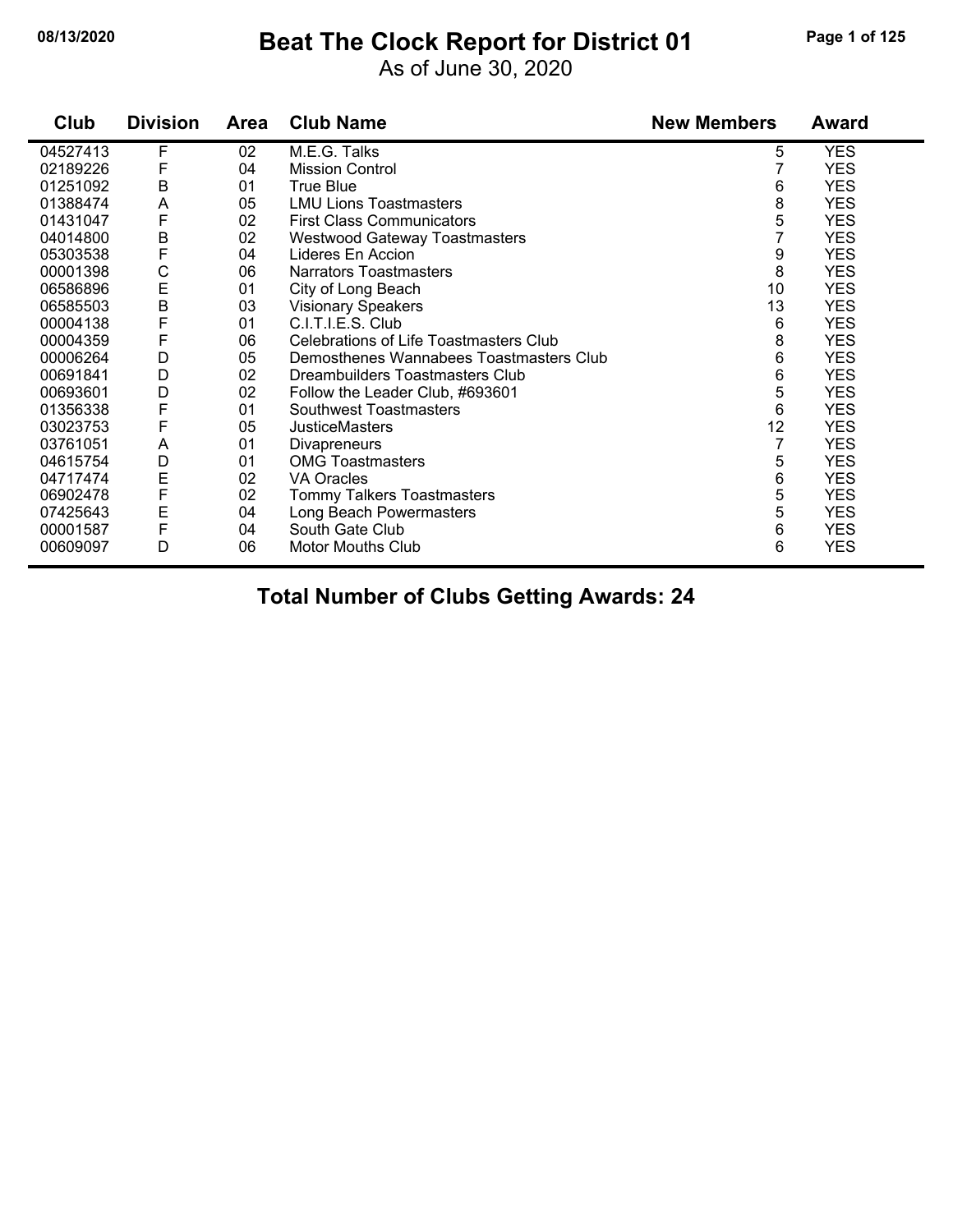#### **08/13/2020 Beat The Clock Report for District 02 Page 2 of 125**

As of June 30, 2020

| <b>Club</b> | <b>Division</b> | <b>Area</b> | <b>Club Name</b>                        | <b>New Members</b> | <b>Award</b> |
|-------------|-----------------|-------------|-----------------------------------------|--------------------|--------------|
| 00798351    |                 | 62          | CTS Club                                | 5                  | <b>YES</b>   |
| 07458690    | Е               | 55          | <b>PSE Galvanizers</b>                  | 6                  | <b>YES</b>   |
| 07484873    | F               | 62          | Resonate Toastmasters                   |                    | <b>YES</b>   |
| 03916642    | G               | 75          | Nordstrom Toastmasters                  | 5                  | <b>YES</b>   |
| 03066357    | Е               | 51          | Senthamil Toastmasters                  | 8                  | <b>YES</b>   |
| 02557266    | B               | 22          | A Talk On the Beach Toastmasters        | 5                  | <b>YES</b>   |
| 01591686    | E               | 52          | <b>Microsoft Speakeasy Toastmasters</b> | 6                  | <b>YES</b>   |
| 01231280    |                 | 66          | Issaquah Highlands Toastmasters Club    | 6                  | <b>YES</b>   |
| 00000690    | A               | 15          | Snohomish County Toastmasters Club      | 6                  | <b>YES</b>   |
| 00002828    | E               | 52          | Redmond 2828 Toastmasters               |                    | <b>YES</b>   |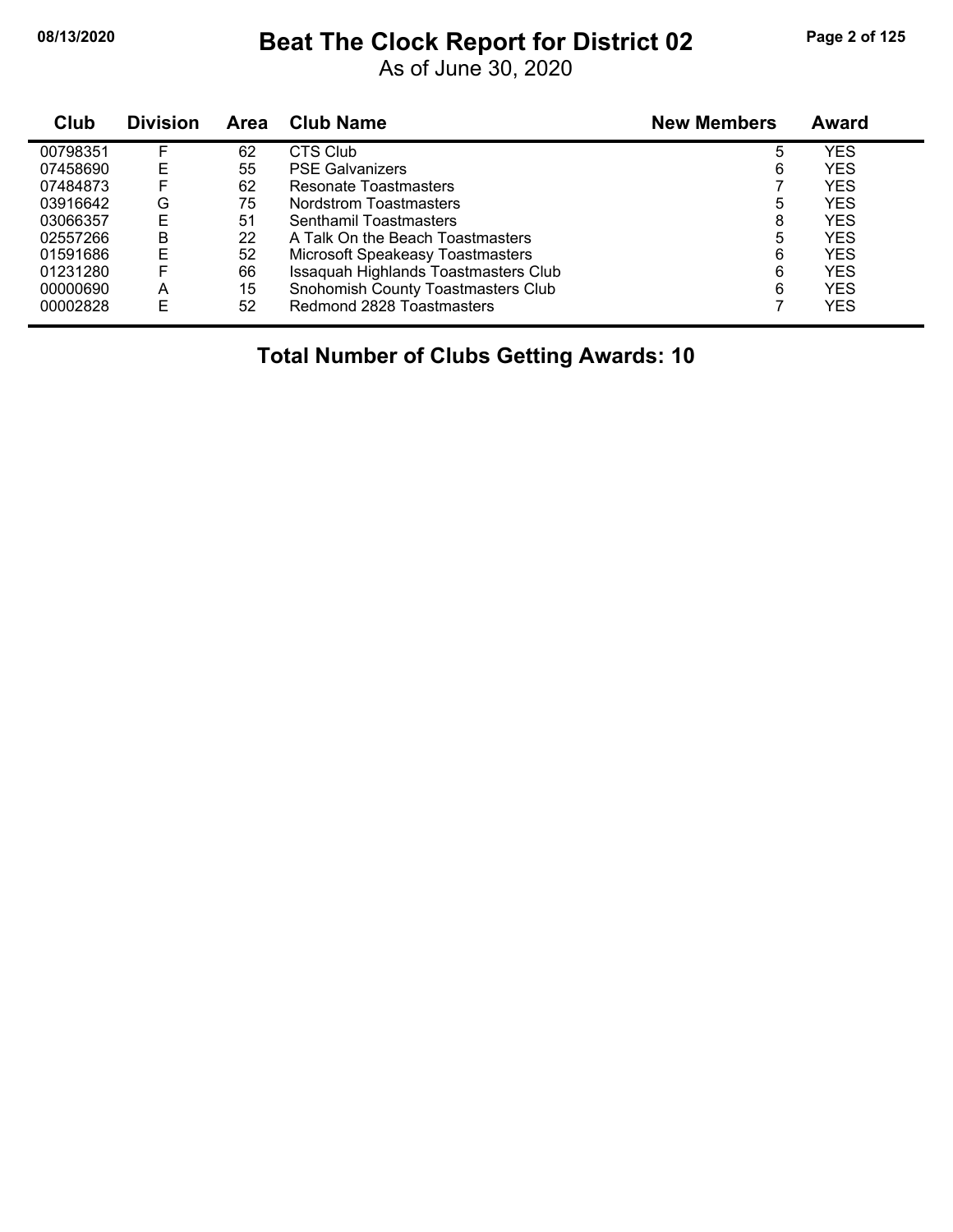# **08/13/2020 Beat The Clock Report for District 03 Page 3 of 125**

As of June 30, 2020

| Club     | <b>Division</b> | <b>Area</b> | <b>Club Name</b>                      | <b>New Members</b> | Award      |
|----------|-----------------|-------------|---------------------------------------|--------------------|------------|
| 04266556 | D               | 02          | Competitive Edge                      | 5                  | YES        |
| 01266717 | D               | 03          | Leaders First                         | 5                  | <b>YES</b> |
| 00007793 | M               | 03          | Desert Stars Club                     | 5                  | <b>YES</b> |
| 01820981 | O               | 03          | Dos Lenguas Toastmasters              | 5                  | <b>YES</b> |
| 00000073 | S               | 01          | Superstition Toastmasters Club #73    | 11                 | <b>YES</b> |
| 00981446 | D               | 04          | Talk Tales                            | 9                  | <b>YES</b> |
| 00009120 | O               | 02          | <b>Fearless Speakers Toastmasters</b> |                    | <b>YES</b> |
| 05575941 | D               | 03          | <b>Talking Geckos</b>                 | 5                  | <b>YES</b> |
| 06003588 | S               | 04          | Hope Toastmasters                     | 8                  | <b>YES</b> |
| 00831326 | С               | 03          | Old Town Toastmasters Club            | 6                  | <b>YES</b> |
| 00816342 | S               | 05          | <b>Power Play Toastmasters</b>        |                    | <b>YES</b> |
| 01063222 | P               | 03          | AHCCCS To Success                     | 5                  | <b>YES</b> |
| 04482247 | O               | 04          | <b>Tempe Expressions Toastmasters</b> | 9                  | <b>YES</b> |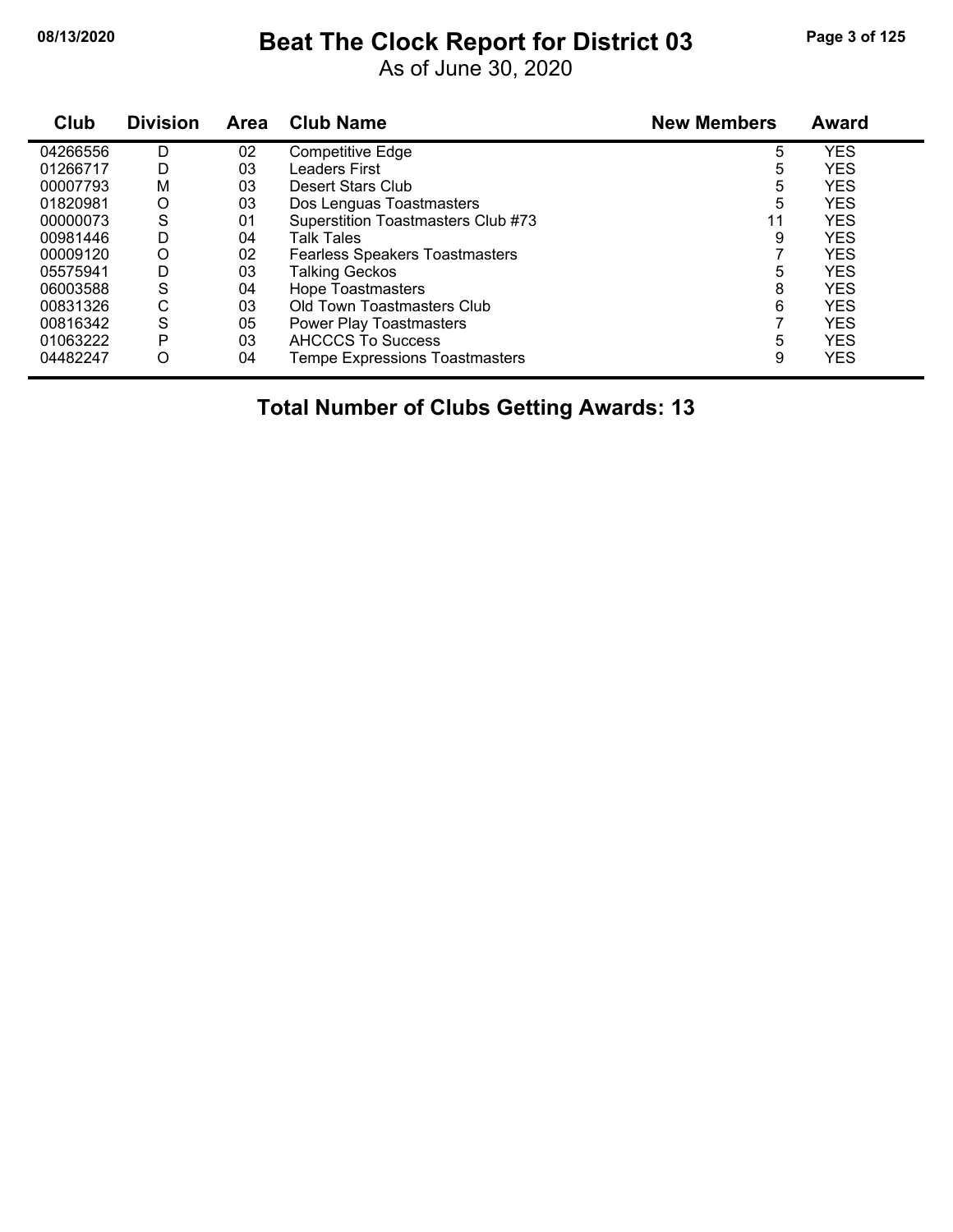# **08/13/2020 Beat The Clock Report for District 04 Page 4 of 125**

As of June 30, 2020

| Club     | <b>Division</b> | Area | Club Name                     | <b>New Members</b> | Award      |
|----------|-----------------|------|-------------------------------|--------------------|------------|
| 00001372 | Α               | 04   | Menlo Park Toastmasters Club  |                    | YFS        |
| 01488281 | Е               | 03   | Salesforce Toastmasters       |                    | YES        |
| 00002697 | В               | 03   | Peninsula Toastmasters        |                    | YES        |
| 00000056 | С               | 04   | Golden Gate Toastmasters Club |                    | YES        |
| 00000065 | F               | 01   | San Francisco Downtown        |                    | <b>YES</b> |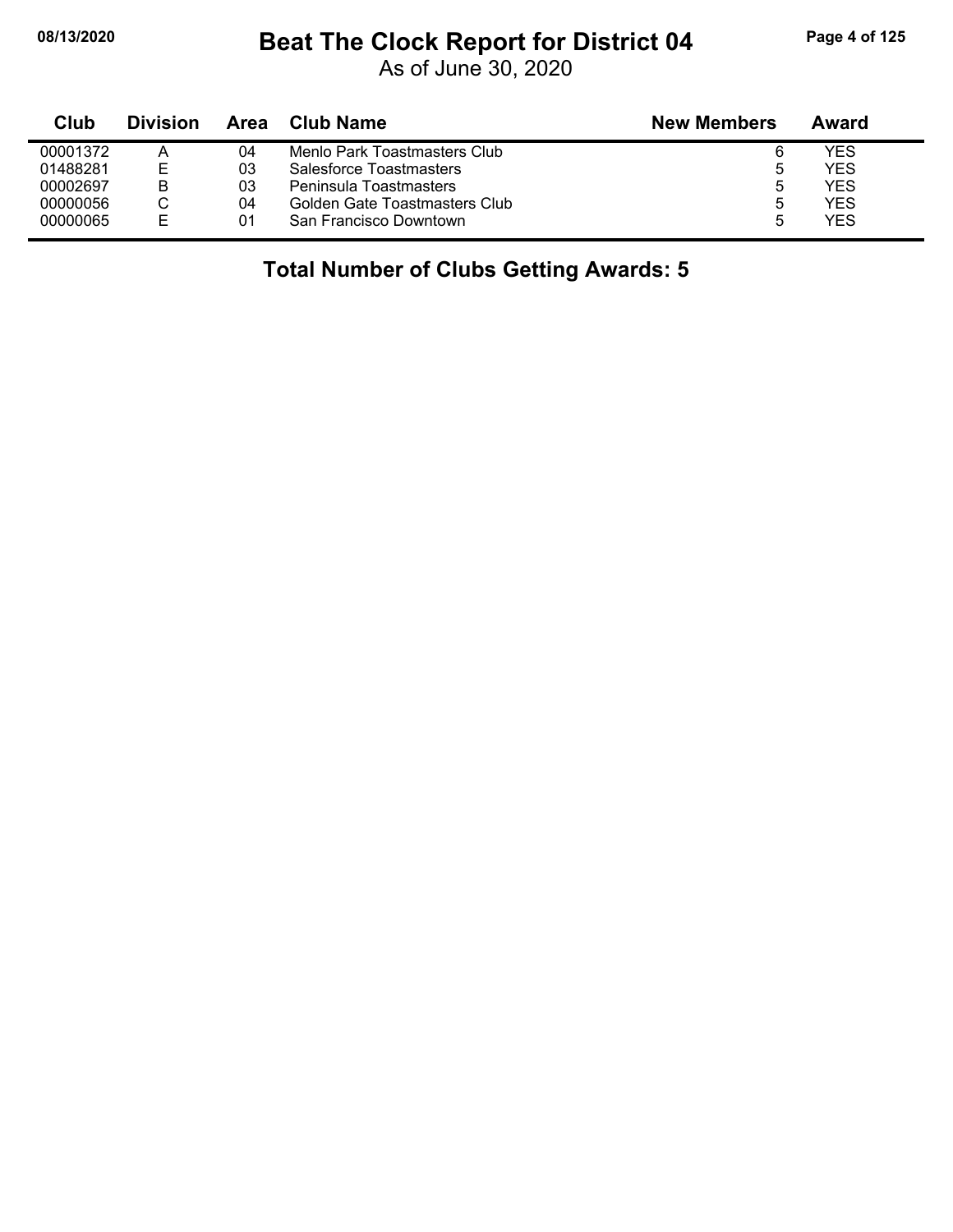# **08/13/2020 Beat The Clock Report for District 05 Page 5 of 125**

As of June 30, 2020

| Club     | <b>Division</b> | Area | <b>Club Name</b>                         | <b>New Members</b> | Award      |
|----------|-----------------|------|------------------------------------------|--------------------|------------|
| 07712191 | N               | 11   | Rock San Marcos Toastmasters             |                    | <b>YES</b> |
| 06849361 |                 | 07   | The UPS Store Toastmasters               |                    | <b>YES</b> |
| 00913434 | N               | 24   | <b>Torrey Pines Toastmasters</b>         | 9                  | <b>YES</b> |
| 01654681 |                 | 16   | <b>Generally Speaking</b>                | 8                  | <b>YES</b> |
| 02327386 | S               | 09   | <b>Uptown Professionals Toastmasters</b> | 5                  | <b>YES</b> |
| 00003052 | S               | 01   | <b>Bilingue Club</b>                     | 8                  | <b>YES</b> |
| 00005315 | S               | 12   | <b>Voyagers Toastmasters Club</b>        | 5                  | <b>YES</b> |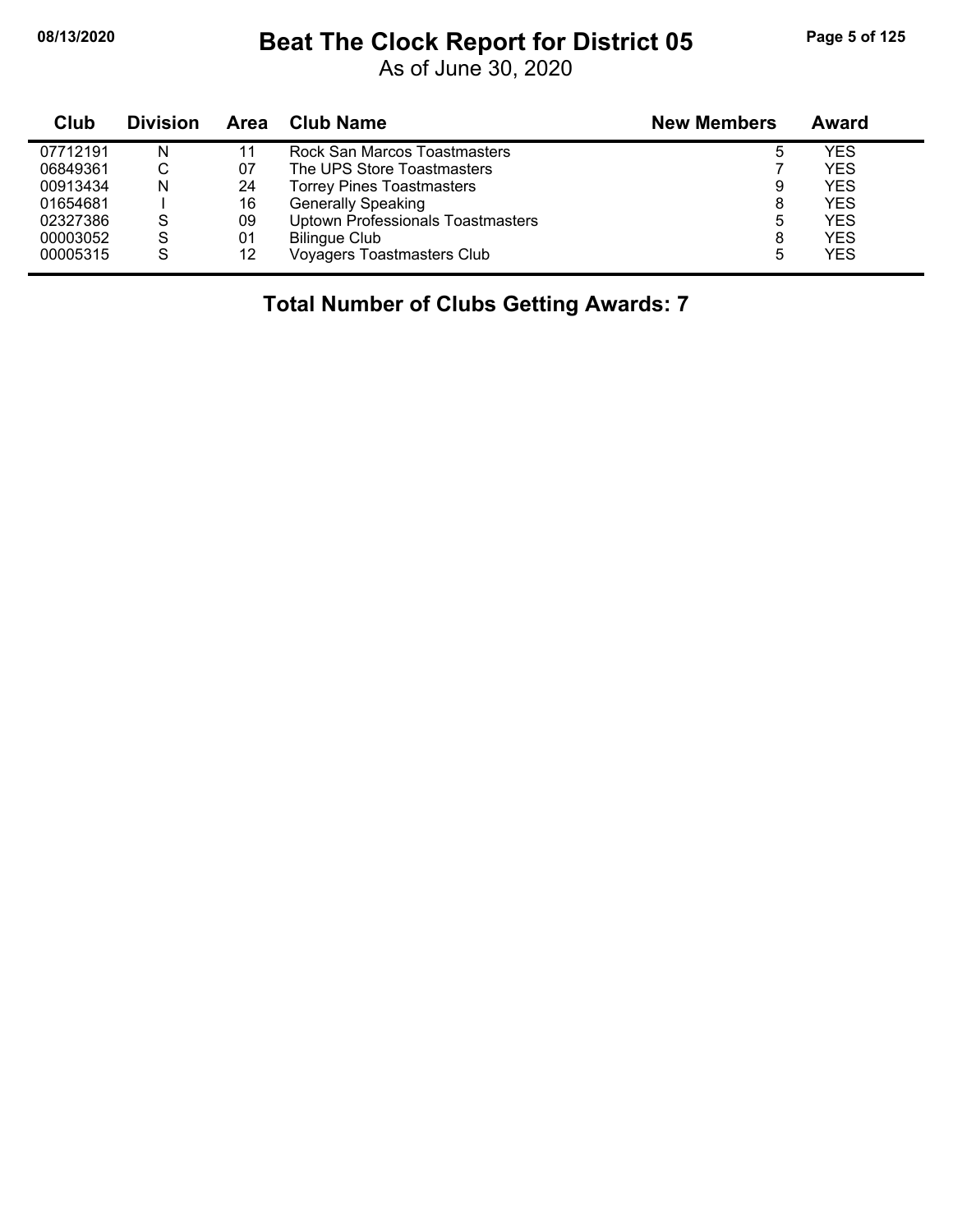### **08/13/2020 Beat The Clock Report for District 06 Page 6 of 125**

As of June 30, 2020

| Club     | <b>Division</b> | Area | Club Name                  | <b>New Members</b> | Award |
|----------|-----------------|------|----------------------------|--------------------|-------|
| 00000987 |                 | 21   | Voice of Destiny           |                    | YES   |
| 00001000 |                 | 33   | Midday Mumblers Club       | b                  | YES   |
| 02342360 |                 | 31   | <b>OPTUMists</b>           | 6                  | YES   |
| 06655858 | Е               | 41   | Speak To Lead Toastmasters |                    | YES   |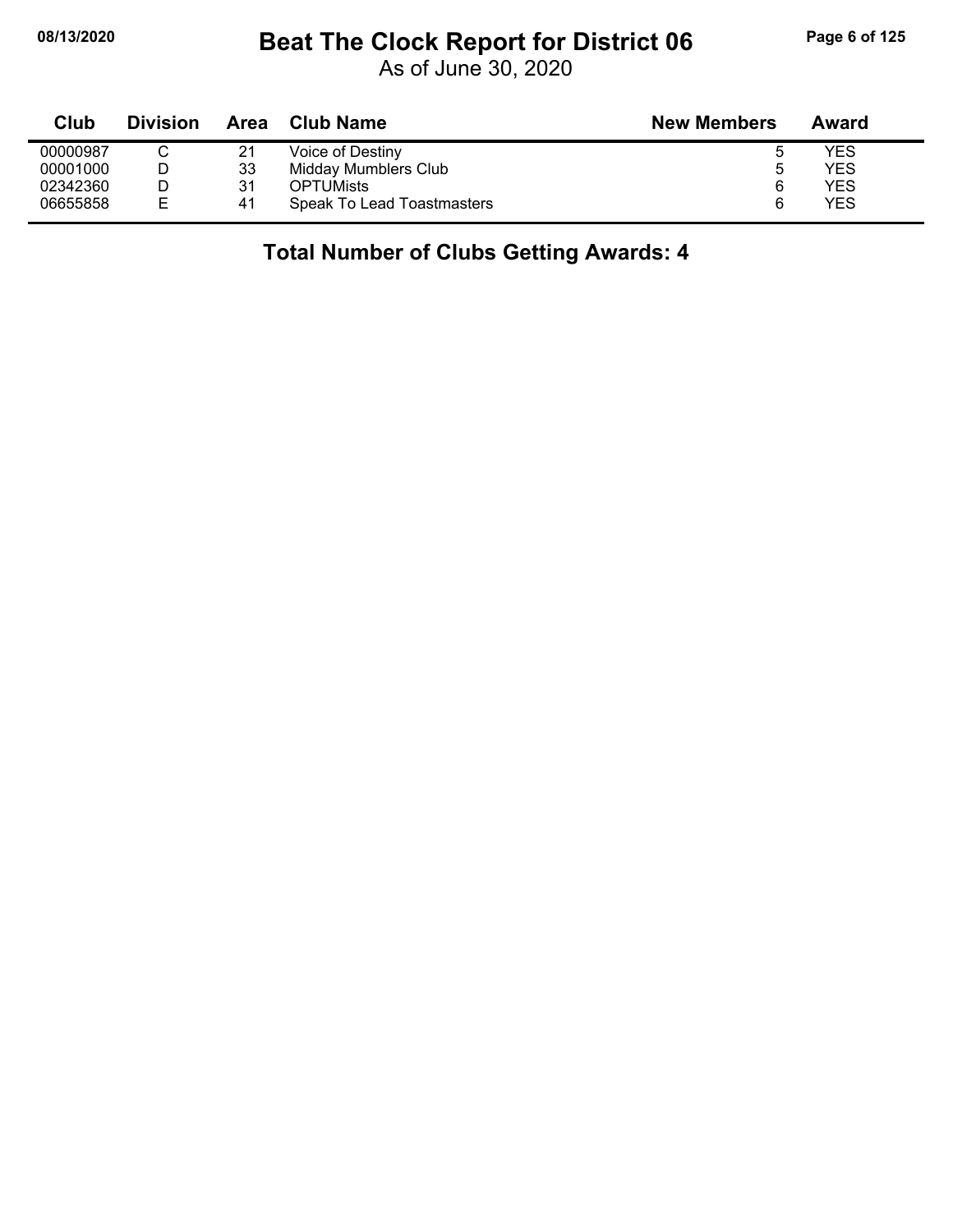# **08/13/2020 Beat The Clock Report for District 07 Page 7 of 125**

As of June 30, 2020

| Club     | <b>Division</b> | Area | <b>Club Name</b>                   | <b>New Members</b> | Award      |
|----------|-----------------|------|------------------------------------|--------------------|------------|
| 00009459 | н               | 96   | Feedbackers Toastmasters Club      | 6                  | YES        |
| 00000364 | B               | 35   | Yawn Patrol Club                   |                    | <b>YES</b> |
| 06570266 |                 | 75   | Yammertime                         | 8                  | YES        |
| 00005588 | E               | 61   | <b>Marylhurst Toastmasters</b>     | 5                  | YES        |
| 07510642 | Е               | 65   | Coachmasters Toastmasters Club     | 5                  | YES        |
| 00827361 |                 | 22   | Roseburg Speakers and Storytellers | 10                 | <b>YES</b> |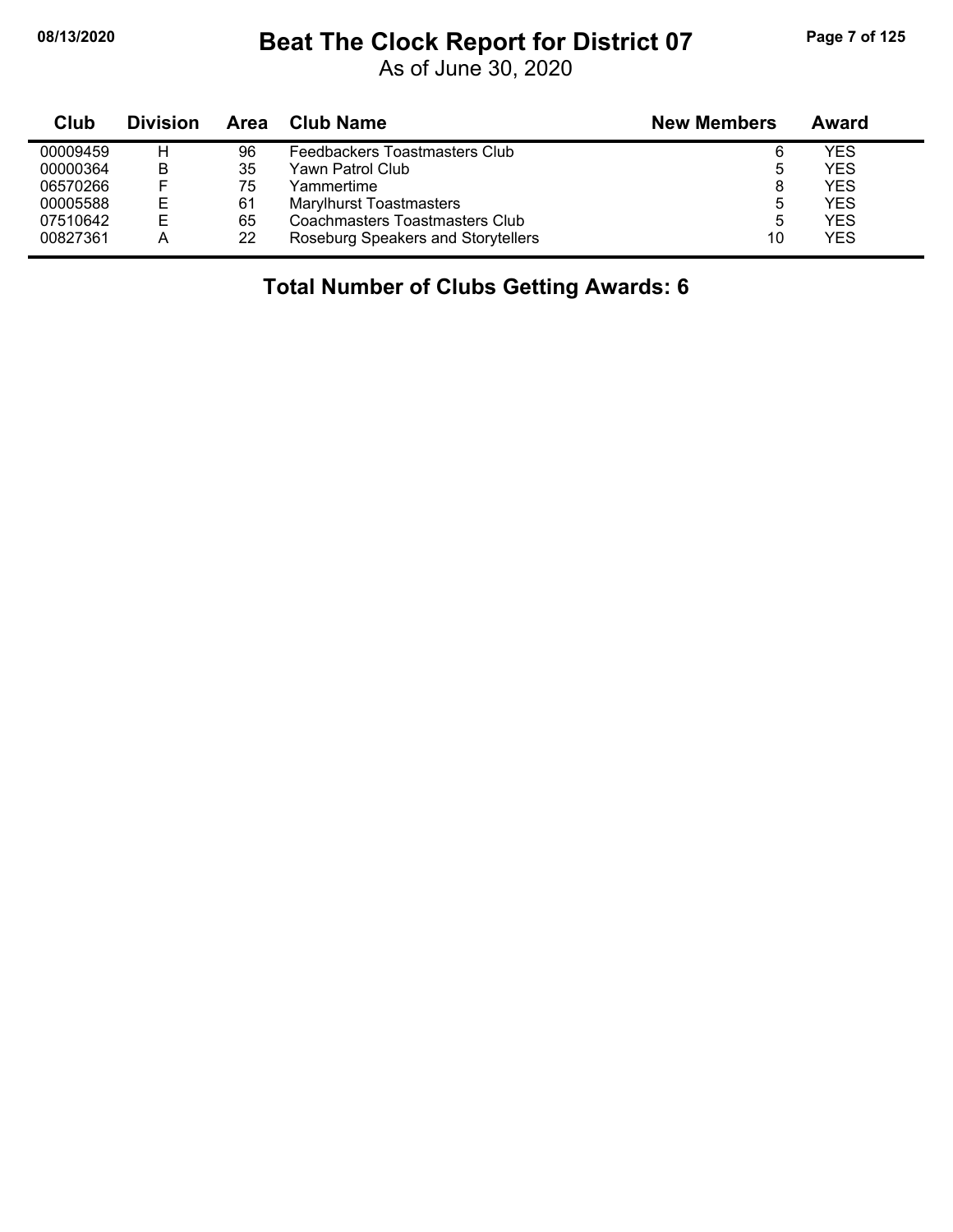## **08/13/2020 Beat The Clock Report for District 08 Page 8 of 125**

As of June 30, 2020

| Club     | <b>Division</b> | <b>Area</b> | Club Name                        | <b>New Members</b> | Award      |
|----------|-----------------|-------------|----------------------------------|--------------------|------------|
| 01478393 |                 | 10          | Horace Mann Toastmasters         |                    | YES        |
| 00005061 | Е               | 22          | Little Hills Toastmasters        | 9                  | YES        |
| 00004345 |                 | 17          | Anheuser-Busch Toastmasters Club |                    | YES        |
| 03913401 |                 | 12          | Toast of WU                      | ა                  | YES        |
| 01159447 |                 | 15          | <b>Primary Conversations</b>     | 5                  | YES        |
| 01179206 |                 | 10          | League of Our Own Toastmasters   | 5                  | <b>YES</b> |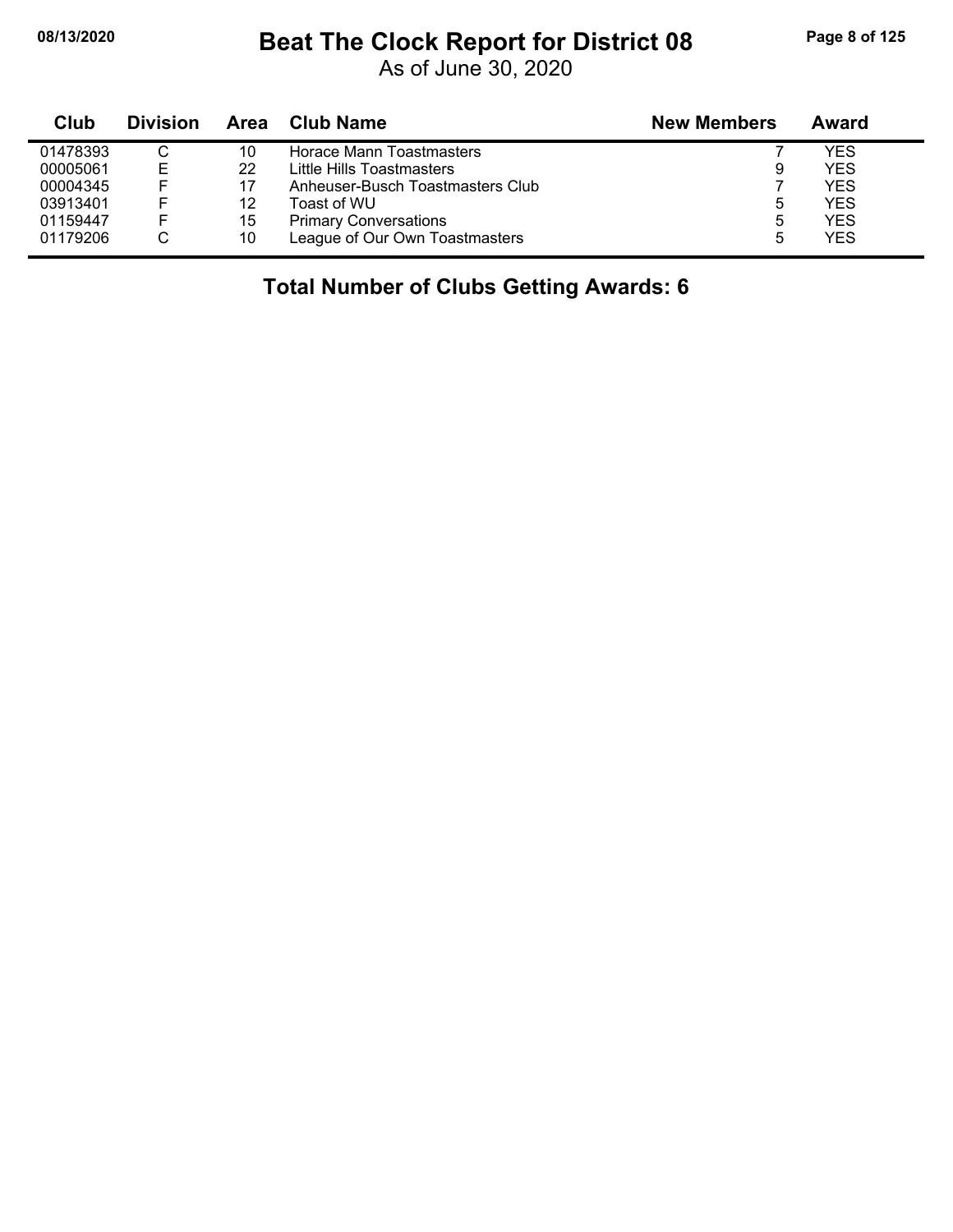# **08/13/2020 Beat The Clock Report for District 09 Page 9 of 125**

As of June 30, 2020

| Club     | <b>Division</b> | Area | <b>Club Name</b>                           | <b>New Members</b> | Award      |
|----------|-----------------|------|--------------------------------------------|--------------------|------------|
| 05298045 | Е               | 01   | <b>Vineyard Voices</b>                     |                    | <b>YES</b> |
| 00977217 | B               | 04   | Toastmasters International of Coyote Ridge |                    | <b>YES</b> |
| 01010891 | Е               | 04   | Insiders                                   | 13                 | <b>YES</b> |
| 01817601 | Е               | 04   | <b>Verbal Architects</b>                   | 12                 | <b>YES</b> |
| 04408890 | Е               | 04   | <b>Veritas Warriors</b>                    | 15                 | <b>YES</b> |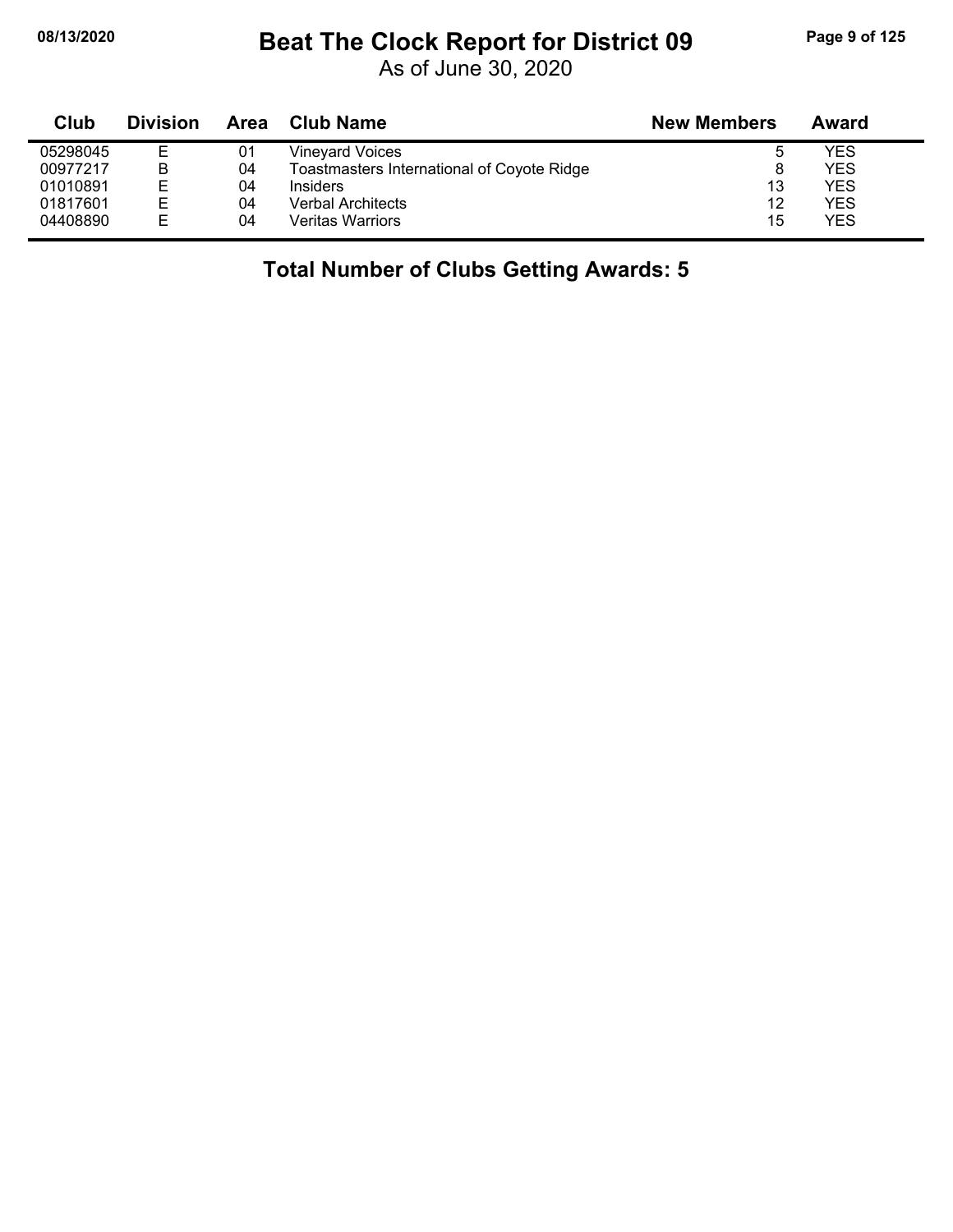# **08/13/2020 Beat The Clock Report for District 10 Page 10 of 125**

As of June 30, 2020

| Club     | <b>Division</b> |    | Area Club Name                   | <b>New Members</b> | Award |
|----------|-----------------|----|----------------------------------|--------------------|-------|
| 01024709 | N               | 53 | Living Truth Center Toastmasters |                    | YES   |
| 01815722 | S               | 30 | Men With Voice/Men With Vision   | 12                 | YES   |
| 01383972 | N               | 54 | Top of the Town Advanced Club    |                    | YES   |
| 02878837 |                 | 14 | Cuyahoga Falls Toastmasters      |                    | YES   |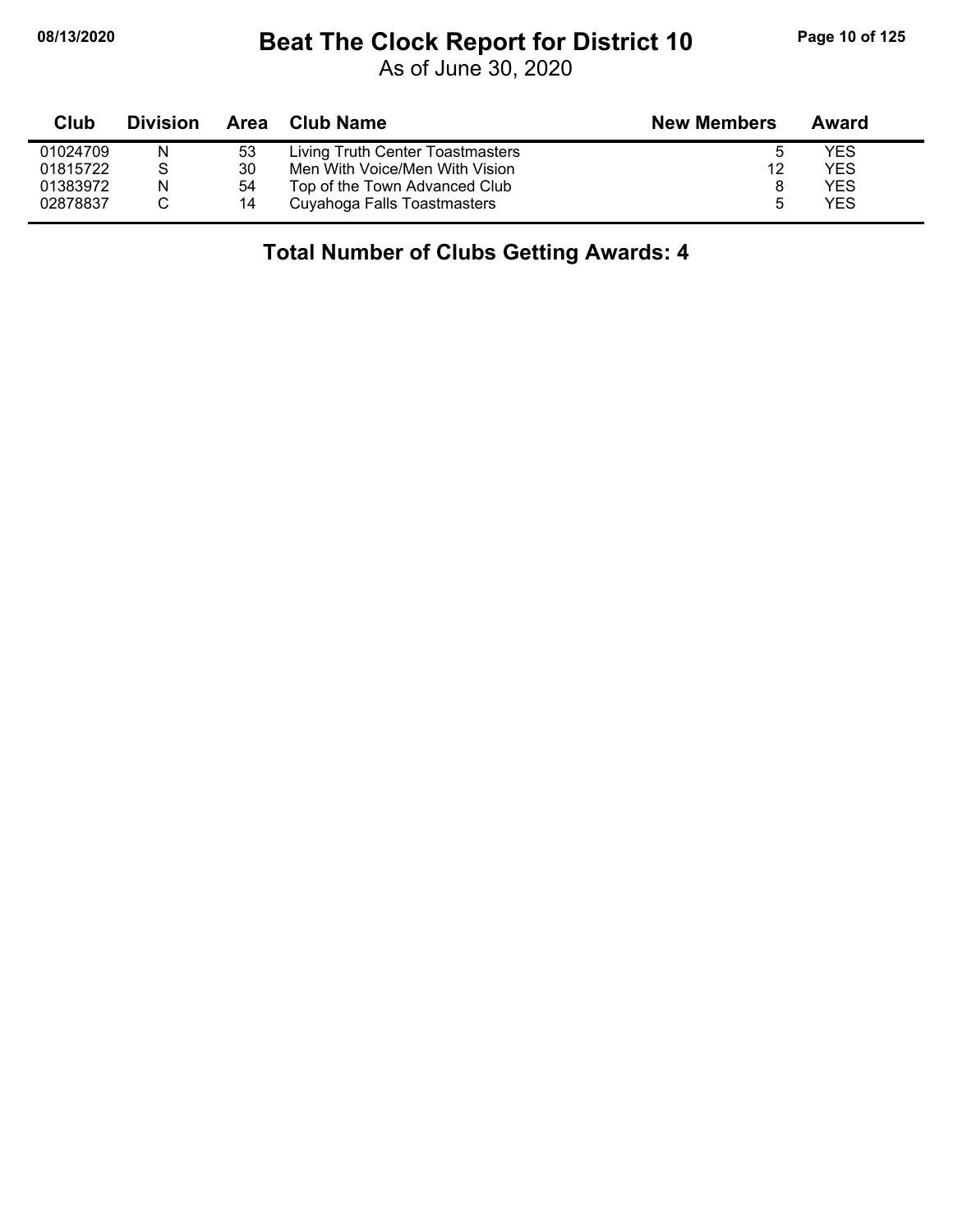# **08/13/2020 Beat The Clock Report for District 11 Page 11 of 125**

As of June 30, 2020

| Club     | <b>Division</b> |    | Area Club Name                  | <b>New Members</b> | Award      |
|----------|-----------------|----|---------------------------------|--------------------|------------|
| 06116530 | А               |    | Lake Effect Toastmasters Club   |                    | YES        |
| 00000521 | в               | 23 | Anthony Wayne Toastmasters Club | 11                 | <b>YES</b> |
| 05499945 | Α               | 11 | TLC Toastmasters Ivy Tech       |                    | <b>YES</b> |
| 00583391 |                 | 34 | LTC Toastmasters Club           |                    | <b>YES</b> |
| 00005581 |                 | 34 | Dynamic Club                    |                    | <b>YES</b> |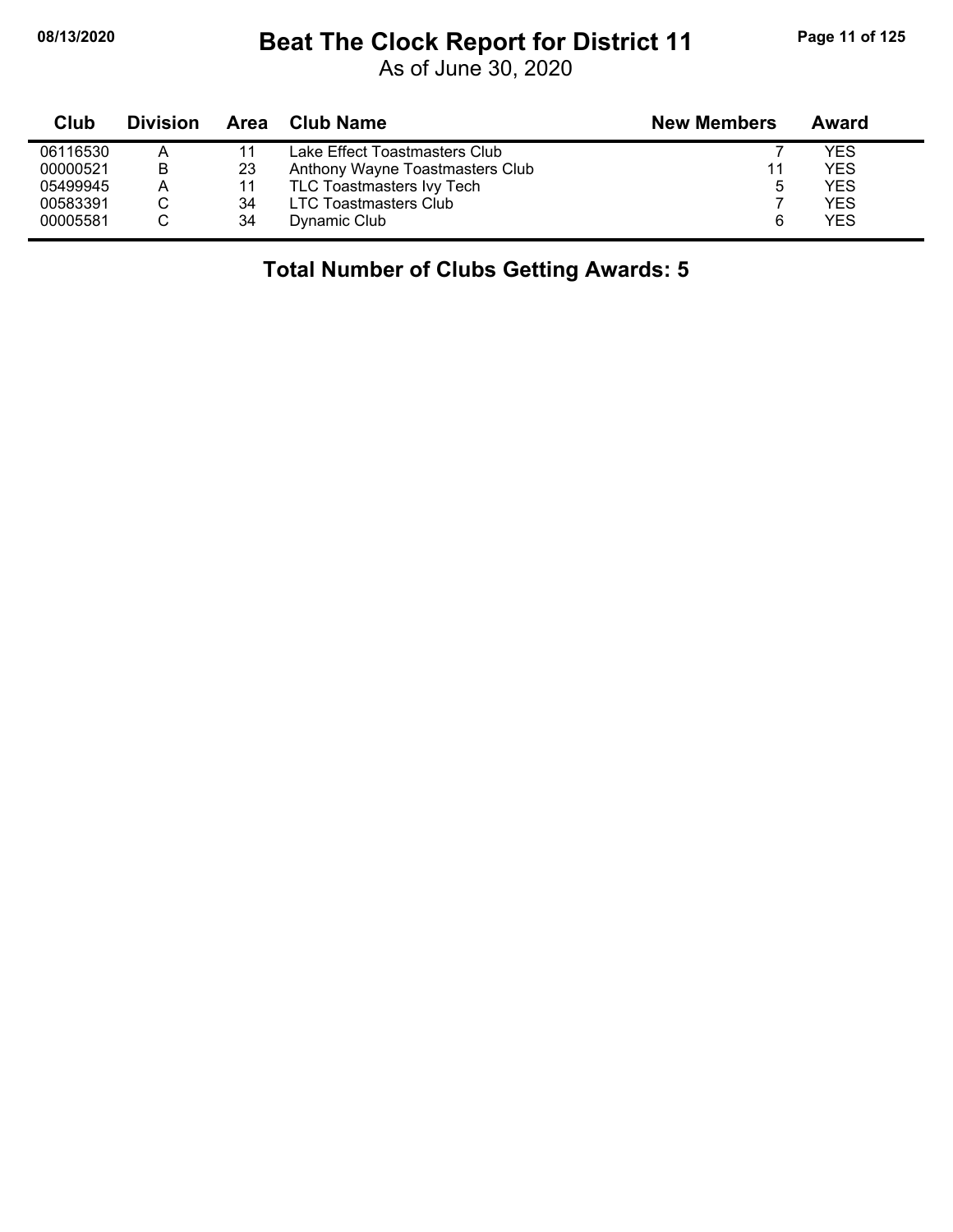# **08/13/2020 Beat The Clock Report for District 12 Page 12 of 125**

As of June 30, 2020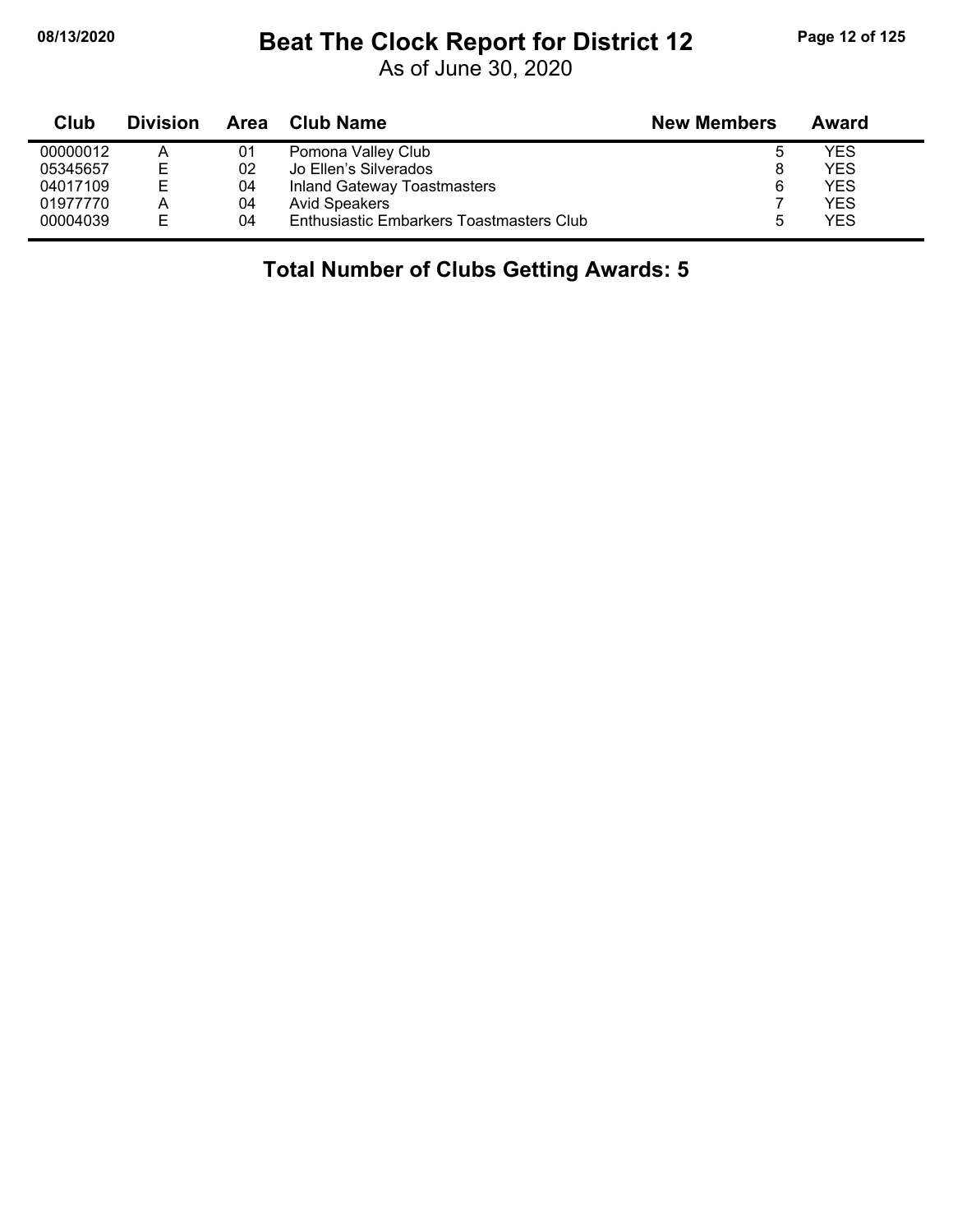# **08/13/2020 Beat The Clock Report for District 13 Page 13 of 125**

As of June 30, 2020

| Club     | <b>Division</b> | Area | <b>Club Name</b>                  | <b>New Members</b> | Award      |
|----------|-----------------|------|-----------------------------------|--------------------|------------|
| 07625868 | D               | 34   | <b>Bakery Square Toastmasters</b> |                    | YES        |
| 00009843 | В               | 13   | Cranberry Area Toastmasters Club  |                    | <b>YES</b> |
| 00007132 | C               | 22   | Penn State Pingers Club           |                    | <b>YES</b> |
| 00000902 | С               | 24   | Achievers Club                    | 10                 | <b>YES</b> |
| 03600773 | B               | 13   | <b>ProMasters</b>                 | 6                  | <b>YES</b> |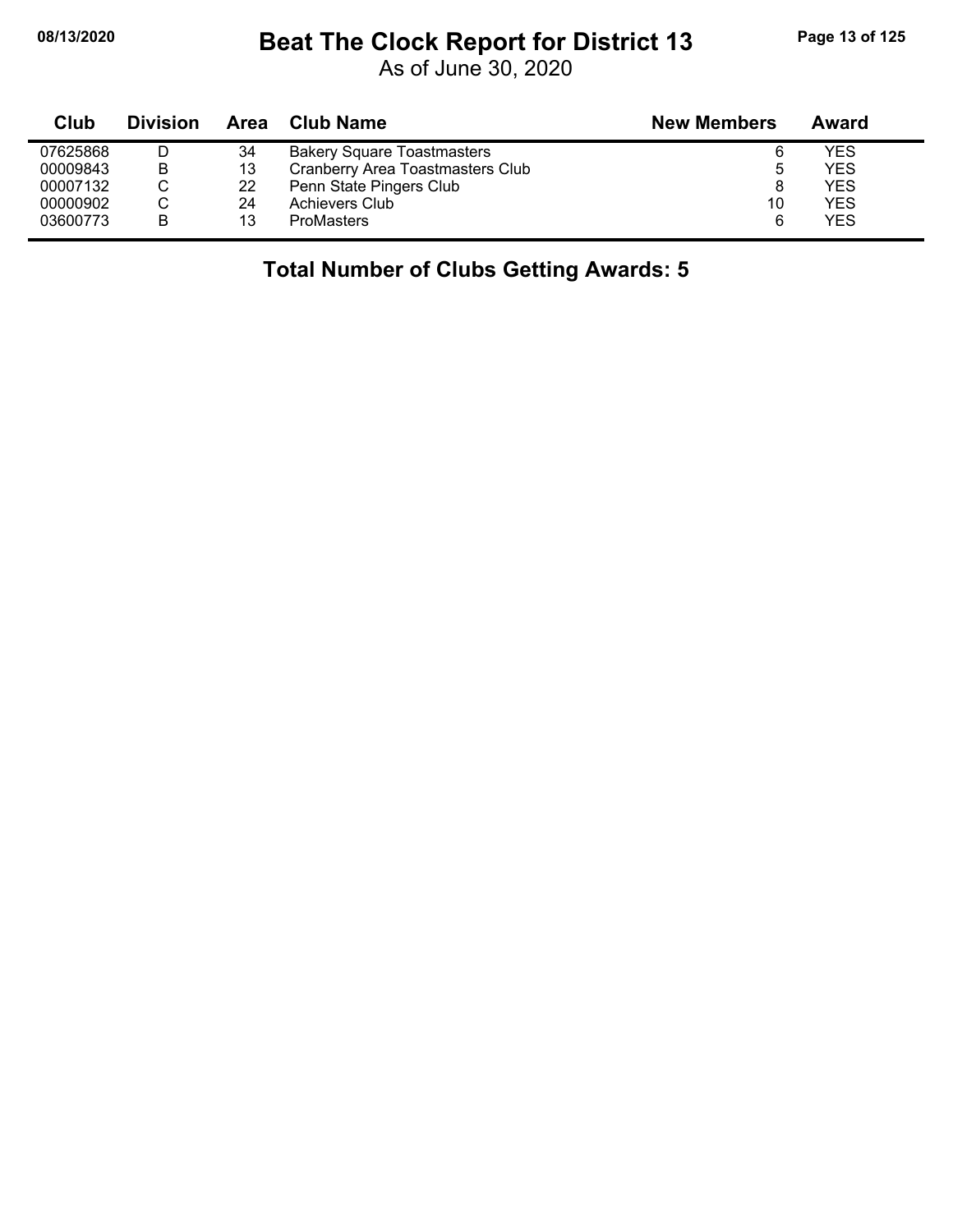#### **08/13/2020 Beat The Clock Report for District 14 Page 14 of 125**

As of June 30, 2020

| Club     | <b>Division</b> | <b>Area</b> | <b>Club Name</b>                         | <b>New Members</b> | <b>Award</b> |
|----------|-----------------|-------------|------------------------------------------|--------------------|--------------|
| 04361072 | C               | 34          | <b>Victorious Voices</b>                 | 7                  | <b>YES</b>   |
| 00877554 | A               | 14          | The Real Toastmasters of Tucker          | 12                 | <b>YES</b>   |
| 01297778 | H               | 83          | <b>Moody Talking Tigers</b>              | 8                  | <b>YES</b>   |
| 06978259 | A               | 13          | <b>Toastmasters of Snellville</b>        | $\overline{7}$     | <b>YES</b>   |
| 00001501 | $\sf B$         | 21          | Plaza Presenters Toastmasters Club       | 10                 | <b>YES</b>   |
| 00001520 | B               | 24          | <b>Buckhead Toastmasters</b>             | 6                  | <b>YES</b>   |
| 00005748 | C               | 36          | Voices Of Aaron Club                     | 8                  | <b>YES</b>   |
| 00005051 | E<br>C          | 53          | CSRA Toastmasters Club #5051             | $\overline{7}$     | <b>YES</b>   |
| 04530986 |                 | 32          | <b>Aspiring For Excellence</b>           | 5                  | <b>YES</b>   |
| 02075029 | C               | 36          | Three Angels Toastmasters Club           | 9                  | <b>YES</b>   |
| 00009884 | H               | 82          | <b>Westside Club</b>                     | 5                  | <b>YES</b>   |
| 00008352 | C               | 31          | <b>Toast Of Rockdale Club</b>            | $\overline{7}$     | <b>YES</b>   |
| 01289461 | D               | 43          | <b>Morrow Toastmasters</b>               | 8                  | <b>YES</b>   |
| 01396976 | F               | 62          | <b>CCG Speechmasters Club</b>            | 6                  | <b>YES</b>   |
| 07030436 | C               | 32          | Apex-Lithonia Toastmasters Club          | $\overline{7}$     | <b>YES</b>   |
| 03977919 | A               | 11          | <b>Gwinnett Metro Toastmasters</b>       | 5                  | <b>YES</b>   |
| 00002037 | F               | 63          | Columbus Uptown Toastmasters Club        | 5                  | <b>YES</b>   |
| 02303221 | H               | 81          | <b>Statesboro Toastmasters</b>           | 6                  | <b>YES</b>   |
| 01901625 | B               | 25          | <b>DCA Toastmasters</b>                  | 6                  | <b>YES</b>   |
| 02258081 | A               | 15          | <b>Clarkston Community Toastmasters</b>  | 5                  | <b>YES</b>   |
| 01721461 | A               | 11          | L'Ville BGC Toastmasters                 | 12                 | <b>YES</b>   |
| 02532742 | H               | 83          | <b>Titletown Toastmasters</b>            | 6                  | <b>YES</b>   |
| 01174936 | G               | 71          | Albany Legacy Builders Toastmasters Club | 12                 | <b>YES</b>   |
| 04648792 | G               | 71          | <b>Friendly City Toastmasters</b>        | 5                  | <b>YES</b>   |
| 05792223 | Ċ               | 34          | The Stonecrest Library Toastmasters Club | 5                  | <b>YES</b>   |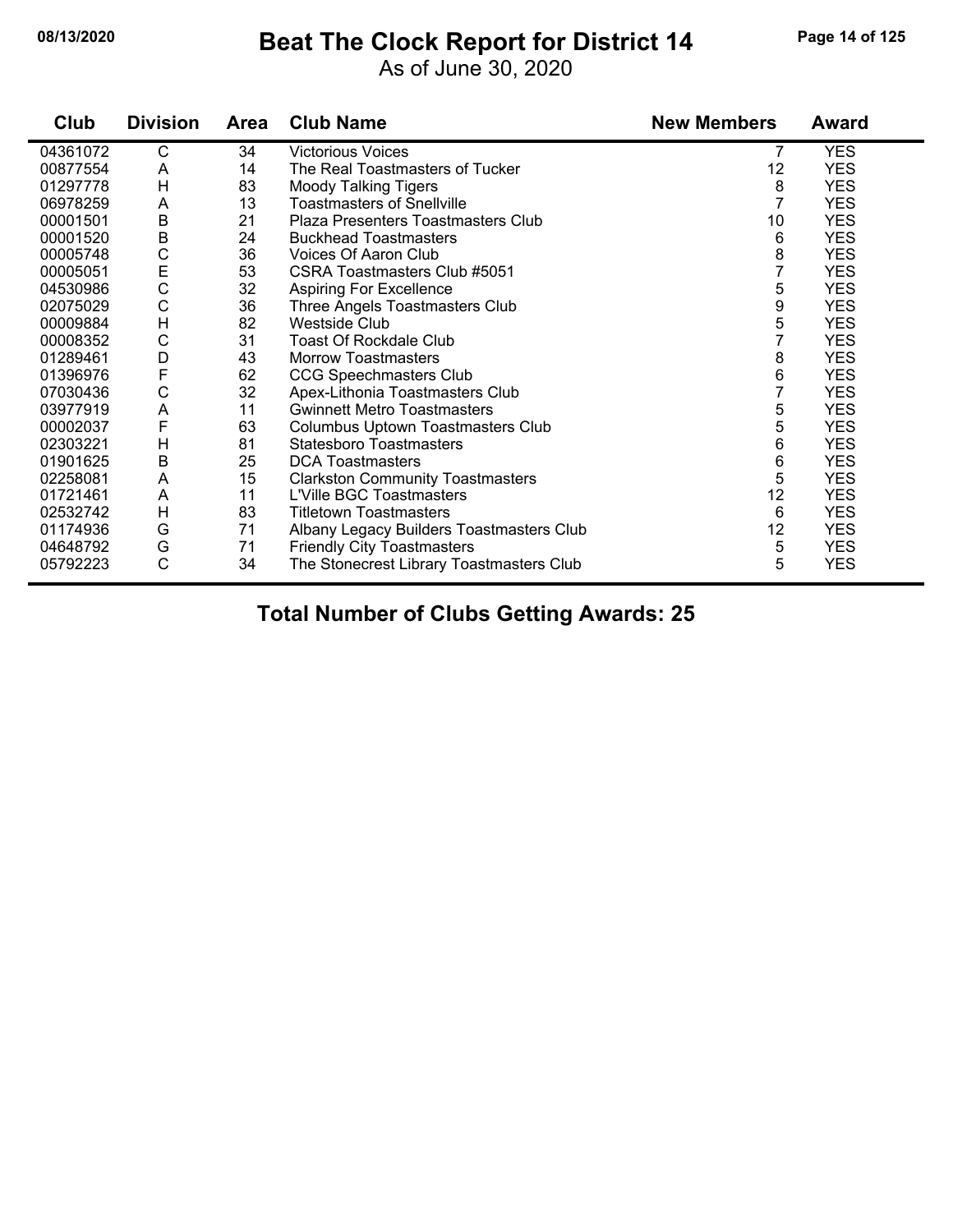# **08/13/2020 Beat The Clock Report for District 15 Page 15 of 125**

As of June 30, 2020

| Club     | <b>Division</b> | <b>Area</b> | <b>Club Name</b>             | <b>New Members</b> | Award |
|----------|-----------------|-------------|------------------------------|--------------------|-------|
| 00007051 |                 | 04          | Utah Valley Club             |                    | YES   |
| 04269616 |                 | 05          | <b>Hoots Toastmasters</b>    | 6                  | YES   |
| 00000149 |                 | 03          | Twin Falls Toastmasters Club | ี                  | YES   |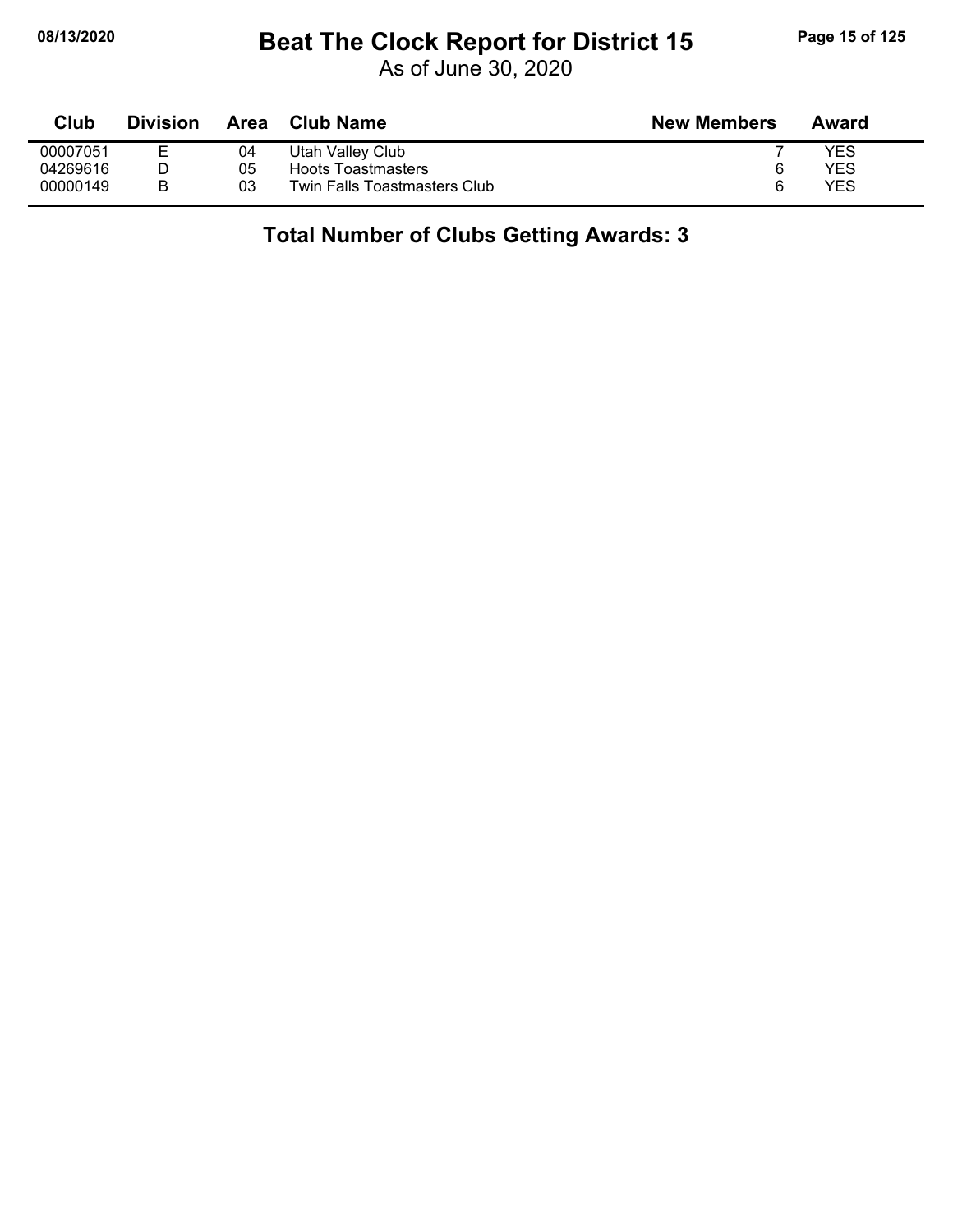# **08/13/2020 Beat The Clock Report for District 16 Page 16 of 125**

As of June 30, 2020

| <b>Club</b> | <b>Division</b> | Area | <b>Club Name</b>                         | <b>New Members</b> | Award      |
|-------------|-----------------|------|------------------------------------------|--------------------|------------|
| 04272780    |                 | 01   | <b>PCBC Toastmasters</b>                 | ხ                  | <b>YES</b> |
| 01395440    | А               | 02   | Meinders School of Business Toastmasters | 8                  | <b>YES</b> |
| 00009600    |                 | 02   | <b>Mustang Toastmasters Club</b>         | 5                  | <b>YES</b> |
| 00005761    | A               | 01   | <b>Capitol City Communicators</b>        | 5                  | <b>YES</b> |
| 00003609    |                 | 03   | Muskogee Toastmasters                    | 6                  | <b>YES</b> |
| 00001627    |                 | 02   | All Stars Toastmasters                   | 5                  | <b>YES</b> |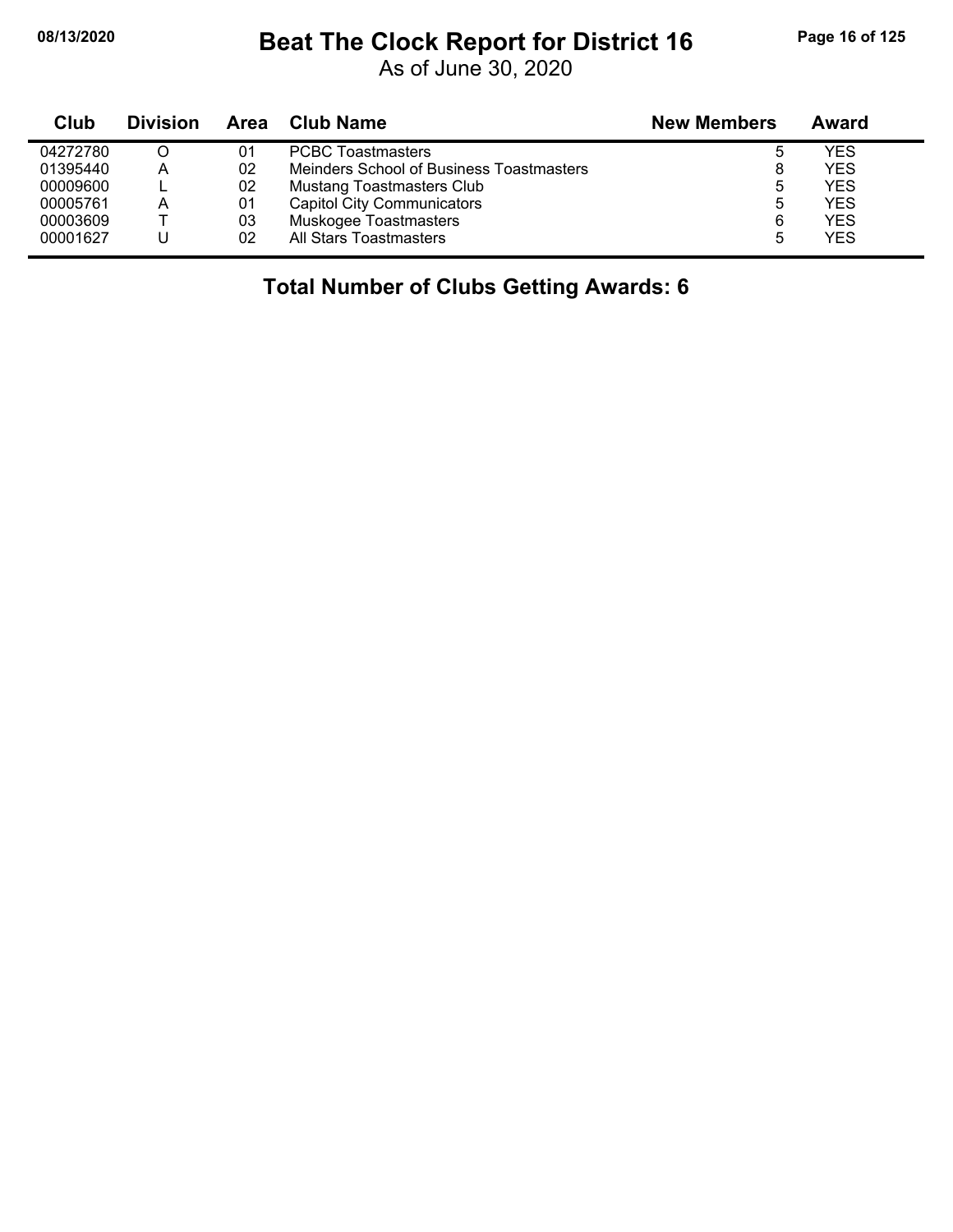# **08/13/2020 Beat The Clock Report for District 17 Page 17 of 125**

As of June 30, 2020

| Club     | <b>Division</b> | Area | <b>Club Name</b>                           | <b>New Members</b> | <b>Award</b> |
|----------|-----------------|------|--------------------------------------------|--------------------|--------------|
| 04447407 | E               | 11   | <b>Sunday Sundowners Toastmasters Club</b> |                    | YES          |
| 01304157 | W               | 51   | <b>Applecross Toastmasters</b>             | 5                  | YES          |
| 03022546 | S               | 33   | <b>Willetton Toastmasters</b>              |                    | <b>YES</b>   |
| 05902679 |                 | 44   | <b>Stanley College Toastmasters Club</b>   | 6                  | <b>YES</b>   |
| 03627774 | W               | 52   | <b>Dynamic Speakers</b>                    | 6                  | <b>YES</b>   |
| 00007986 | Е               | 11   | Como Communicators                         |                    | <b>YES</b>   |
| 01204793 | W               | 51   | <b>TLI Training Group</b>                  | 6                  | <b>YES</b>   |
| 06104577 |                 | 42   | bToasty Perth Toastmasters Club            |                    | <b>YES</b>   |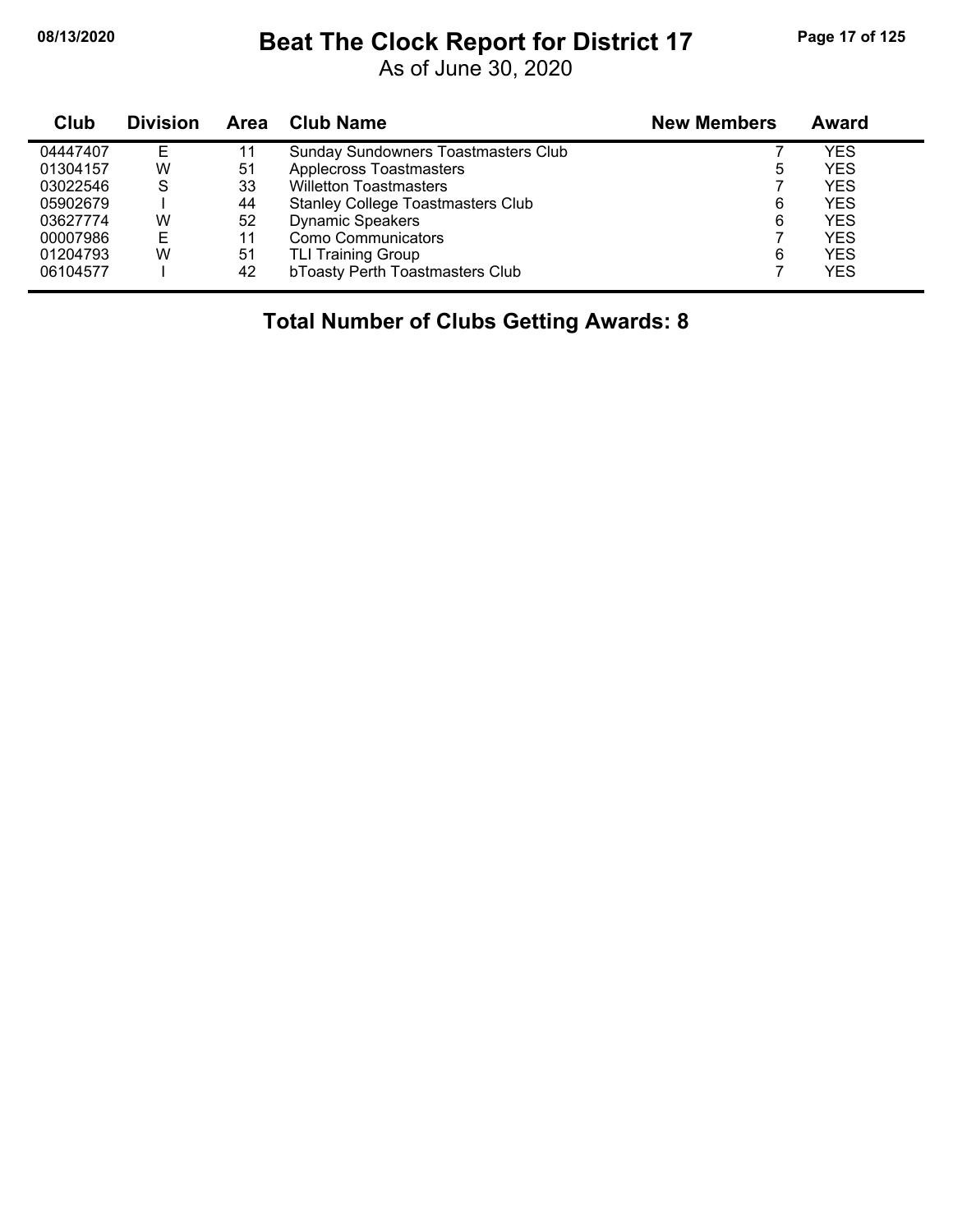# **08/13/2020 Beat The Clock Report for District 18 Page 18 of 125**

As of June 30, 2020

| Club     | <b>Division</b> | Area | <b>Club Name</b>                              | <b>New Members</b> | Award      |
|----------|-----------------|------|-----------------------------------------------|--------------------|------------|
| 07027754 | C               | 32   | Emerson Speaks Toastmasters Club              |                    | YES        |
| 00007810 | С               | 35   | <b>Phase II Advanced Toastmasters Club</b>    | 8                  | <b>YES</b> |
| 07253658 | G               | 72   | Inspired Speakers Toastmasters Club           | 6                  | <b>YES</b> |
| 00979269 | B               | 23   | <b>MSU Toastmasters</b>                       | 9                  | <b>YES</b> |
| 00875702 | A               | 14   | <b>Wilmington Trust Company</b>               | 6                  | <b>YES</b> |
| 00001686 | С               | 33   | Kritikos Club                                 | 5                  | <b>YES</b> |
| 07565838 | С               | 35   | <b>Crofton Professional Toastmasters Club</b> | 8                  | <b>YES</b> |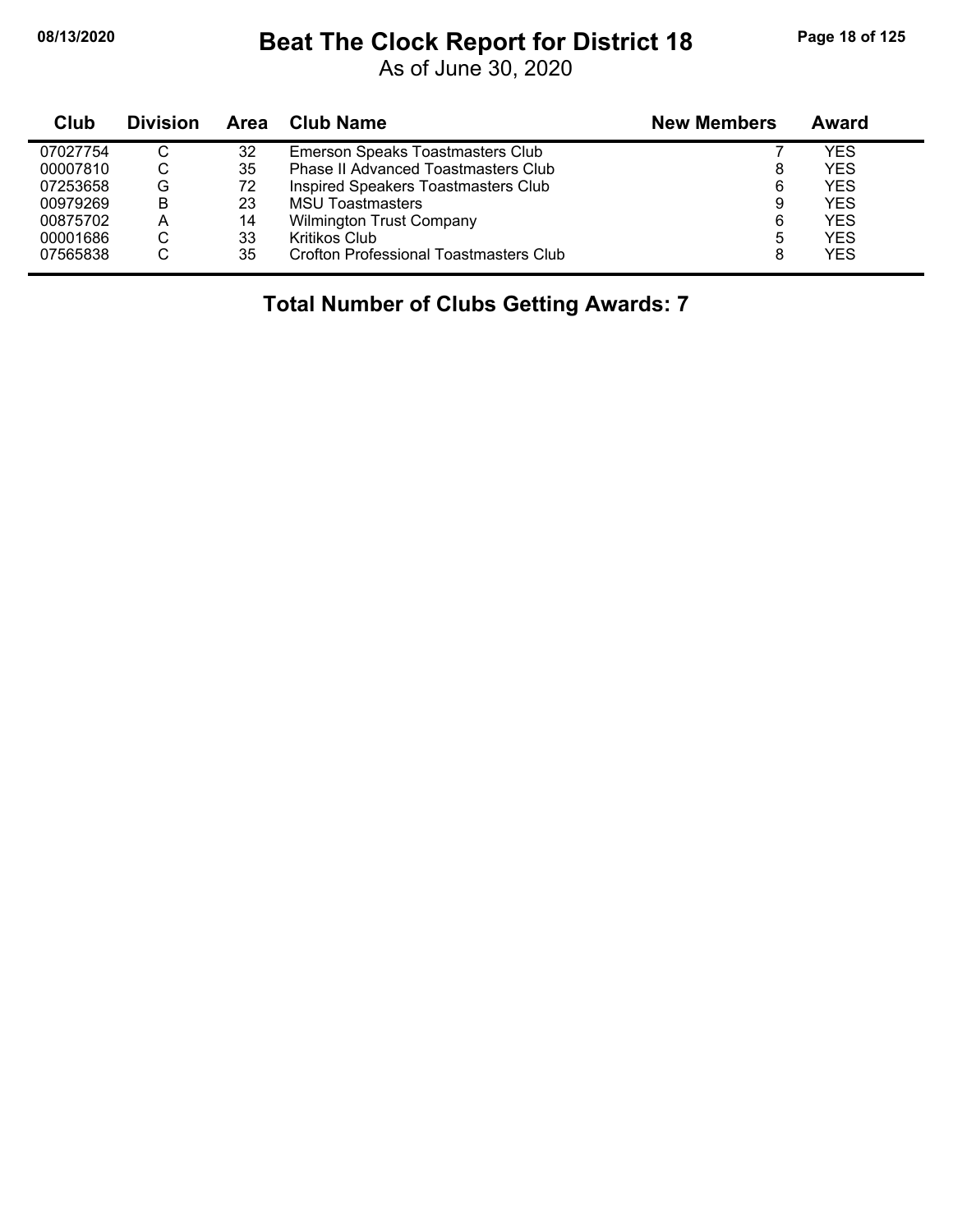# **08/13/2020 Beat The Clock Report for District 19 Page 19 of 125**

As of June 30, 2020

| Club     | <b>Division</b> |    | Area Club Name                                 | <b>New Members</b> | Award |
|----------|-----------------|----|------------------------------------------------|--------------------|-------|
| 00878932 |                 | 82 | North Dodge Toastmasters                       |                    | YES   |
| 00009513 |                 | 82 | Conscious Communicators Club                   |                    | YES   |
| 00711779 |                 | 83 | <b>Quad Cities Executive Toastmasters Club</b> |                    | YES   |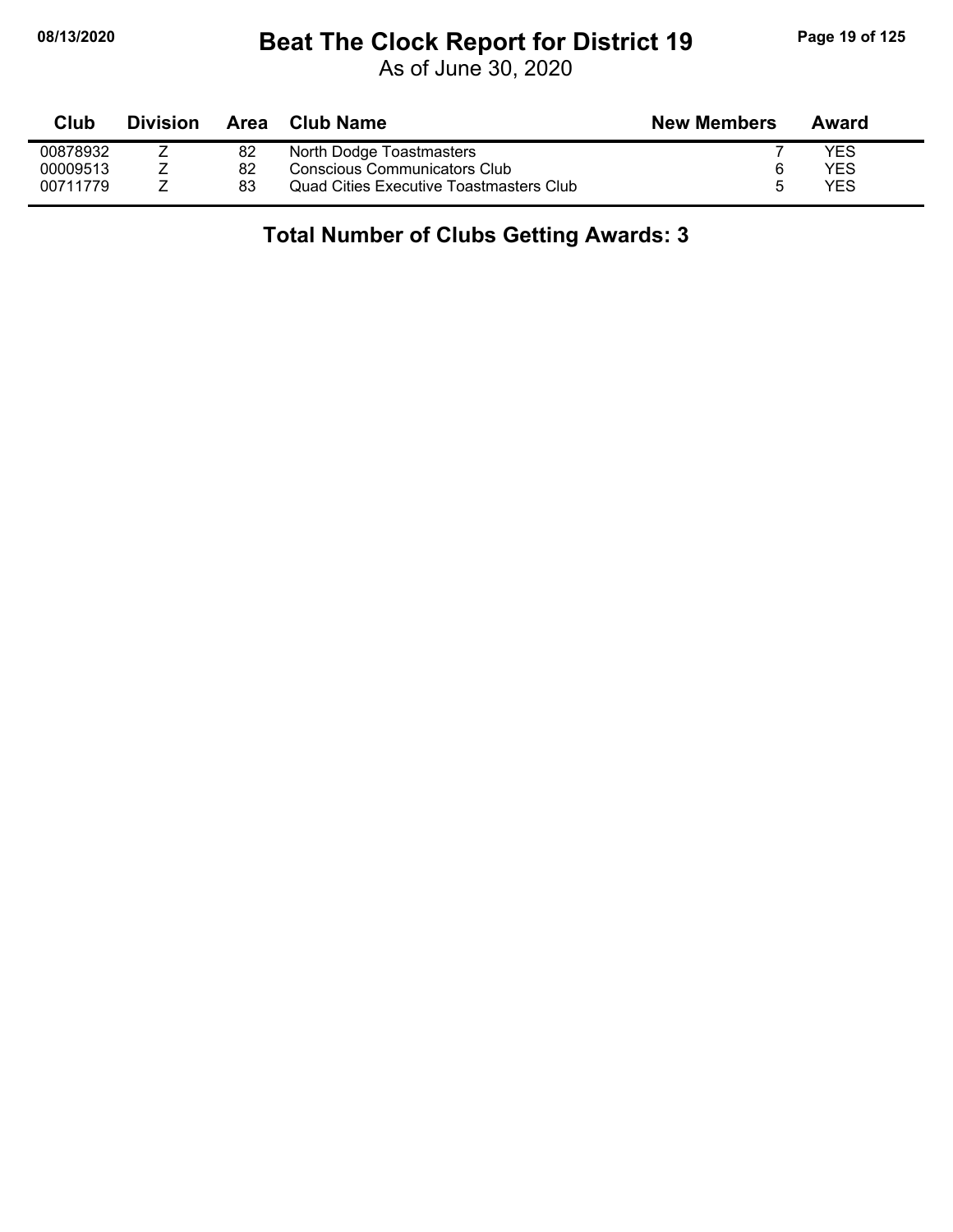# **08/13/2020 Beat The Clock Report for District 20 Page 20 of 125**

As of June 30, 2020

| Club     | <b>Division</b> | <b>Area</b> | <b>Club Name</b>                              | <b>New Members</b> | <b>Award</b> |
|----------|-----------------|-------------|-----------------------------------------------|--------------------|--------------|
| 00006404 | B               | 12          | <b>KCA Toastmasters Club</b>                  | 6                  | <b>YES</b>   |
| 00948489 | $\sf B$         | 15          | Awesome & Innovative Minds Toastmasters Club  | $\overline{7}$     | <b>YES</b>   |
| 00946373 | A               | 04          | Bahrain Society of Engineers Club             | 7                  | <b>YES</b>   |
| 01351954 |                 | 34          | Voice of Islam                                | 5                  | <b>YES</b>   |
| 02924441 | A               | 07          | Pilipino sa Bansang Bahrain Toastmasters Club | 9                  | <b>YES</b>   |
| 03217319 | G               | 27          | Al-Qanoon                                     | 7                  | <b>YES</b>   |
| 03264327 | E               | 17          | Kuwait Leaders Toastmasters Club              | 9                  | <b>YES</b>   |
| 03703955 | $\mathbf{I}$    | 34          | Indian Academy Toastmaster                    | 6                  | <b>YES</b>   |
| 03912619 | G               | 28          | <b>TESOL</b>                                  | $\overline{7}$     | <b>YES</b>   |
| 05560376 | A               | 05          | First Div-A DTM Club                          | 9                  | <b>YES</b>   |
| 05978735 | G               | 26          | EZ Learn                                      | 5                  | <b>YES</b>   |
| 05965875 | $\mathsf{H}$    | 31          | <b>Innovators Toastmasters Club</b>           | 6                  | <b>YES</b>   |
| 07771094 | F               | 23          | Rawnaq Toastmasters Club                      | 6                  | <b>YES</b>   |
| 01491682 | A               | 07          | Knowledge Toastmasters Club                   | 11                 | <b>YES</b>   |
| 02187488 | E               | 18          | Al Bader Anchors                              | 9                  | <b>YES</b>   |
| 07219291 | E               | 20          | <b>EZ Coaching TM Club</b>                    | 5                  | <b>YES</b>   |
| 02259542 | $\overline{H}$  | 31          | Aim High Toastmasters Club                    | 9                  | <b>YES</b>   |
| 06588452 | $\mathsf{A}$    | 06          | Alwatan Toastmasters Club                     | 6                  | <b>YES</b>   |
| 07607903 | H               | 30          | Dream Weavers Toastmasters Club               | 5                  | <b>YES</b>   |
| 06506595 | $\sf B$         | 12          | Tamayouz Debate Toastmasters Club             | 6                  | <b>YES</b>   |
| 03967691 | $\mathbf{I}$    | 35          | Alasima Females' Toastmasters                 | 5                  | <b>YES</b>   |
| 04026365 | B               | 14          | <b>Syms Toastmasters</b>                      | 5                  | <b>YES</b>   |
| 04808494 | E               | 17          | <b>Elite Debaters</b>                         | 6                  | <b>YES</b>   |
| 00629717 | G               | 26          | Al-Firya                                      | 6                  | <b>YES</b>   |
| 00649467 | H               | 30          | <b>Desert Pioneers</b>                        | 6                  | <b>YES</b>   |
| 00007980 | F               | 24          | Kuwait                                        | 5                  | <b>YES</b>   |
| 03599515 | D               | 11          | Kingdom Toastmaster Arabic Debates Club       | 6                  | <b>YES</b>   |
| 03388090 | A               | 05          | Misk Ladies Arabic TM Club                    | 5                  | <b>YES</b>   |
| 07563505 | D               | 11          | <b>EQHATA Humorous TM.C</b>                   | 5                  | <b>YES</b>   |
| 07413436 | $\mathbf{I}$    | 34          | <b>PTA-B Toastmasters Club</b>                | 8                  | <b>YES</b>   |
| 07381962 | F               | 22          | Enjaz Advanced Toastmasters Club              | 12                 | <b>YES</b>   |
| 06989479 | $\mathsf C$     | 16          | Y-Access Toastmasters Club                    | 5                  | <b>YES</b>   |
| 07104128 | B               | 12          | Senthamil Toastmasters Club                   | $\overline{7}$     | <b>YES</b>   |
| 07110584 | E               | 17          | Al Tamayouz Toastmasters Club                 | 13                 | <b>YES</b>   |
| 07295848 |                 | 33          | Bahrain Odia Samaj (BOS) Toastmasters         | 10                 | <b>YES</b>   |
| 00003029 |                 | 33          | <b>Friends Club Toastmasters</b>              | 8                  | <b>YES</b>   |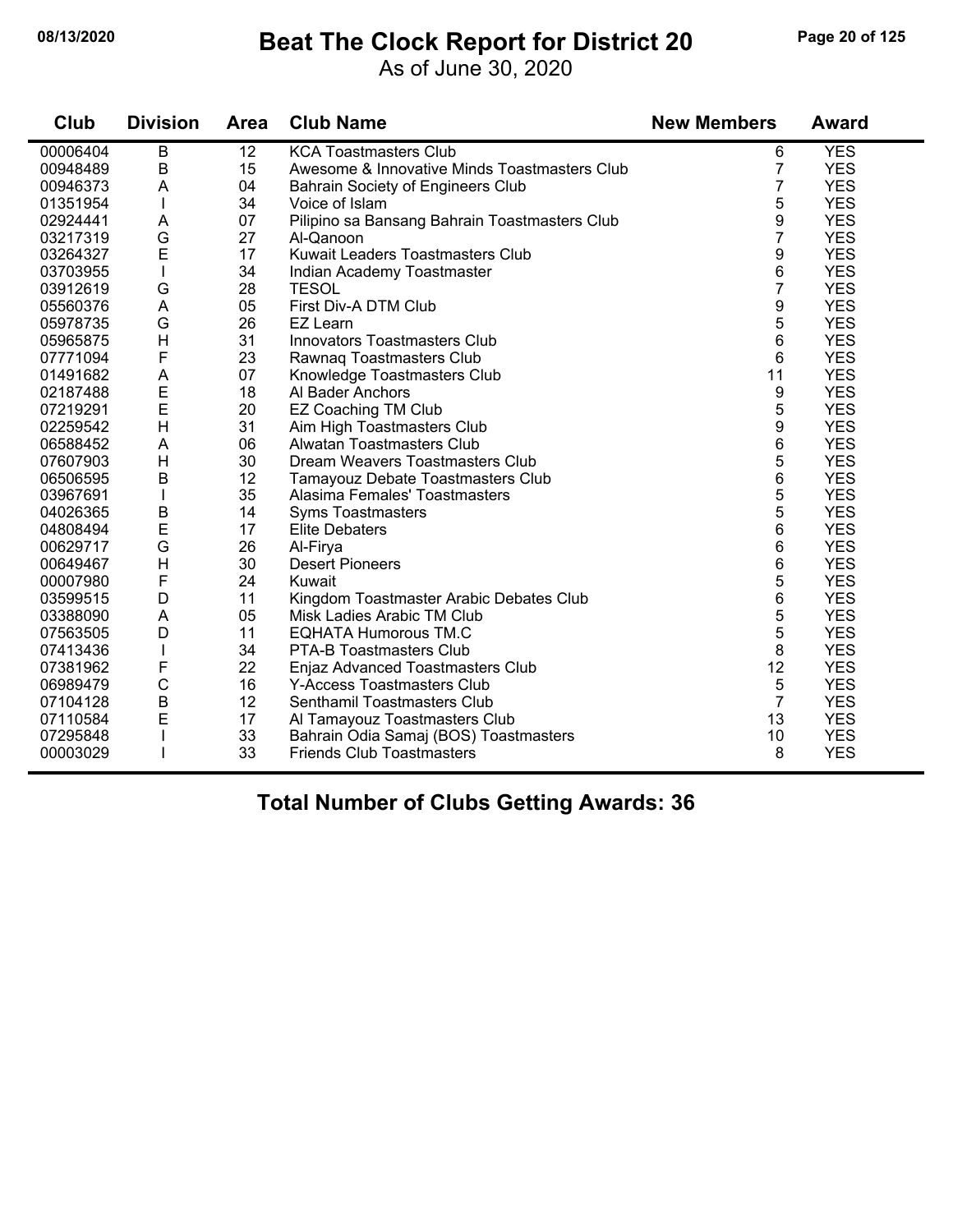# **08/13/2020 Beat The Clock Report for District 21 Page 21 of 125**

As of June 30, 2020

| Club     | <b>Division</b> | <b>Area</b> | <b>Club Name</b>                           | <b>New Members</b> | <b>Award</b> |
|----------|-----------------|-------------|--------------------------------------------|--------------------|--------------|
| 00000908 | E               | 42          | Leading Edge Club                          | 9                  | <b>YES</b>   |
| 00000937 |                 | 51          | <b>New City Toastmasters</b>               |                    | <b>YES</b>   |
| 00000950 | A               | 04          | Cowichan Toastmasters Club                 | 5                  | <b>YES</b>   |
| 00003439 | G               | 62          | <b>Walnut Grove Toastmasters</b>           | 8                  | <b>YES</b>   |
| 00003767 | E               | 43          | Rich-Del Club                              | 6                  | <b>YES</b>   |
| 00007966 | F               | 52          | Speak With Confidence Club                 | 6                  | <b>YES</b>   |
| 00006246 | Ε               | 41          | Comp-Talk Toastmasters                     |                    | <b>YES</b>   |
| 00614459 | Α               | 04          | Salt Spring Toastmasters Club              | 5                  | <b>YES</b>   |
| 03314718 | Е               | 43          | <b>Spotlight Speakers</b>                  | 6                  | <b>YES</b>   |
| 04795295 |                 | 51          | Spontaneous Speakers                       | 12                 | <b>YES</b>   |
| 03844160 | F               | 51          | <b>Finding Vino Toastmasters Club</b>      | 5                  | <b>YES</b>   |
| 01642540 | B               | 13          | Canada Revenue Raconteurs                  | 6                  | <b>YES</b>   |
| 00006382 | B               | 11          | <b>Advocates Club</b>                      |                    | <b>YES</b>   |
| 00007340 | A               | 02          | <b>Trestle Toastmasters</b>                | 9                  | <b>YES</b>   |
| 00004142 | E               | 41          | <b>Richmond Friendly Toastmasters Club</b> |                    | <b>YES</b>   |
| 00713811 | С               | 20          | Toastmasters On The Hill Club              | 6                  | <b>YES</b>   |
| 00009453 | G               | 60          | Rise And Shine Toastmasters Club           | 5                  | <b>YES</b>   |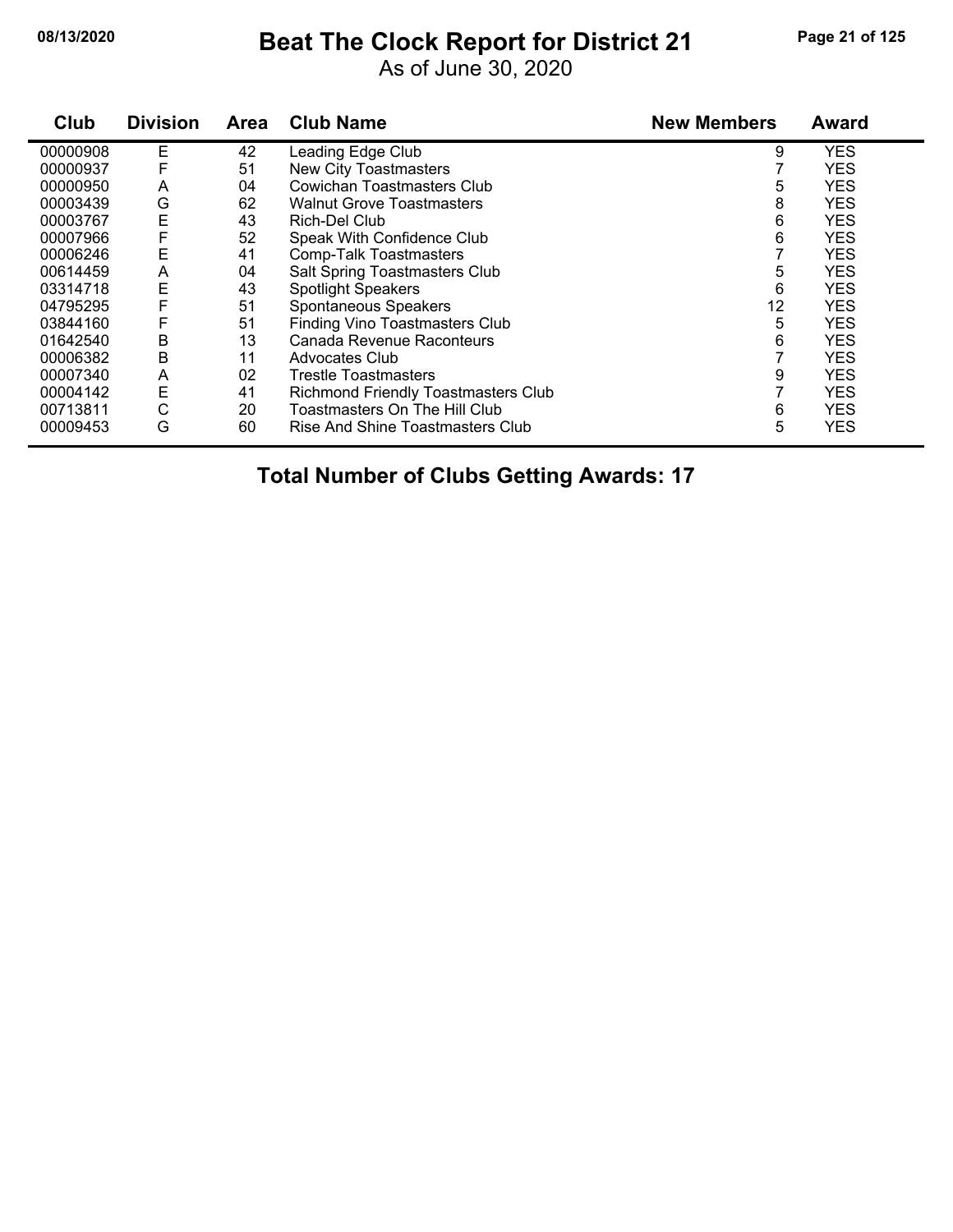# **08/13/2020 Beat The Clock Report for District 22 Page 22 of 125**

As of June 30, 2020

| <b>Club</b> | Division | Area | <b>Club Name</b>               | <b>New Members</b> | Award |
|-------------|----------|------|--------------------------------|--------------------|-------|
| 00007361    |          | 41   | <b>Bluejacket Toastmasters</b> |                    | YES   |
| 06485464    |          | 72   | Table Talk Toastmasters        |                    | YES   |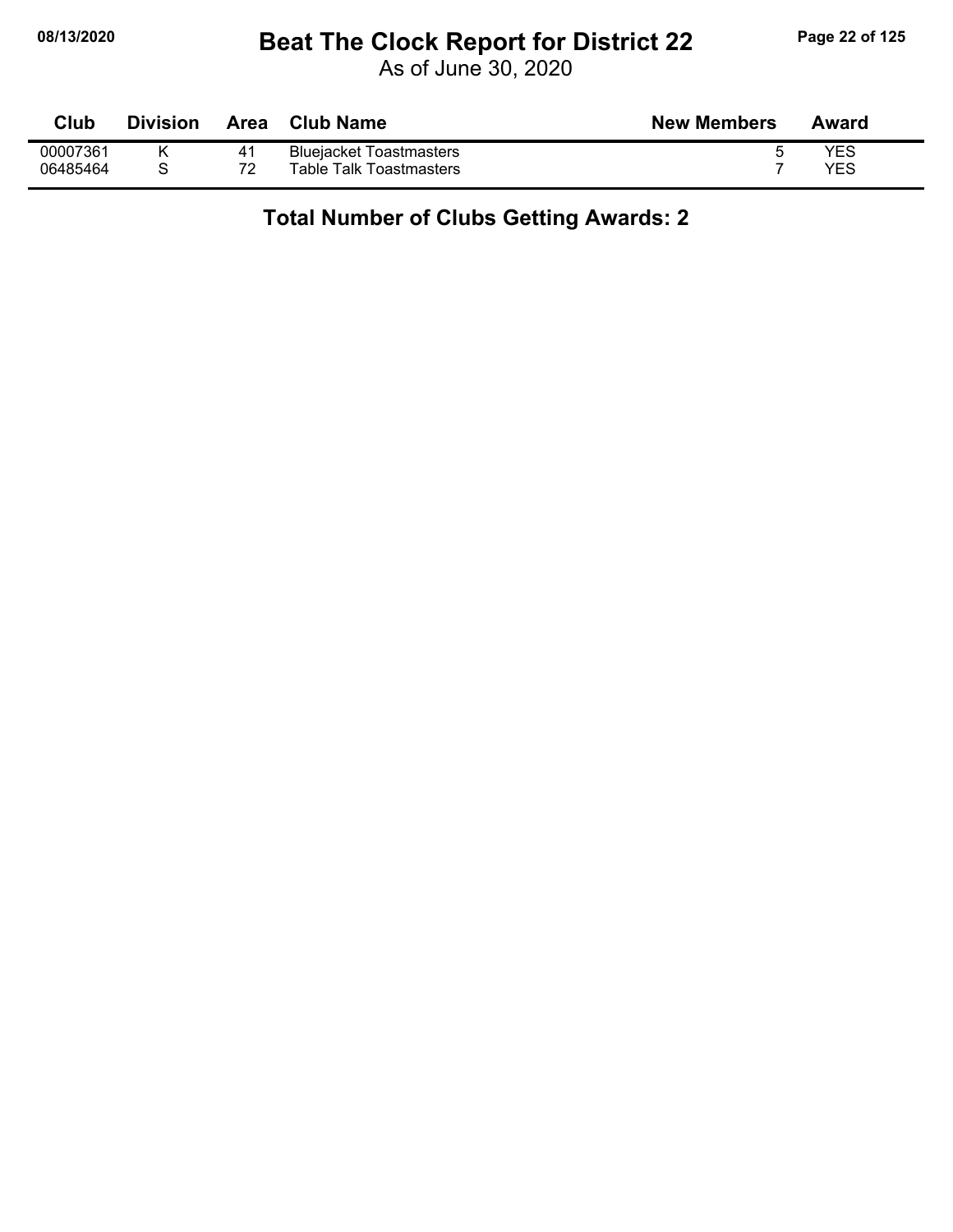# **08/13/2020 Beat The Clock Report for District 23 Page 23 of 125**

As of June 30, 2020

| Club     | <b>Division</b> | Area | Club Name                         | <b>New Members</b> | Award      |
|----------|-----------------|------|-----------------------------------|--------------------|------------|
| 01989531 | N               | 14   | <b>HP Rio Rancho Toastmasters</b> |                    | <b>YES</b> |
| 05492666 | P               | 32   | DTM Think Tank                    |                    | <b>YES</b> |
| 00771996 | N               | 11   | Tumbleweeds                       | 11                 | <b>YES</b> |
| 01069037 |                 | 54   | ABQ Speaks Up                     |                    | <b>YES</b> |
| 01148561 | Ν               | 14   | Midday Rio Rancho Toastmasters    |                    | <b>YES</b> |
| 00002984 | S               | 21   | Gene's Gesters Toastmasters Club  |                    | <b>YES</b> |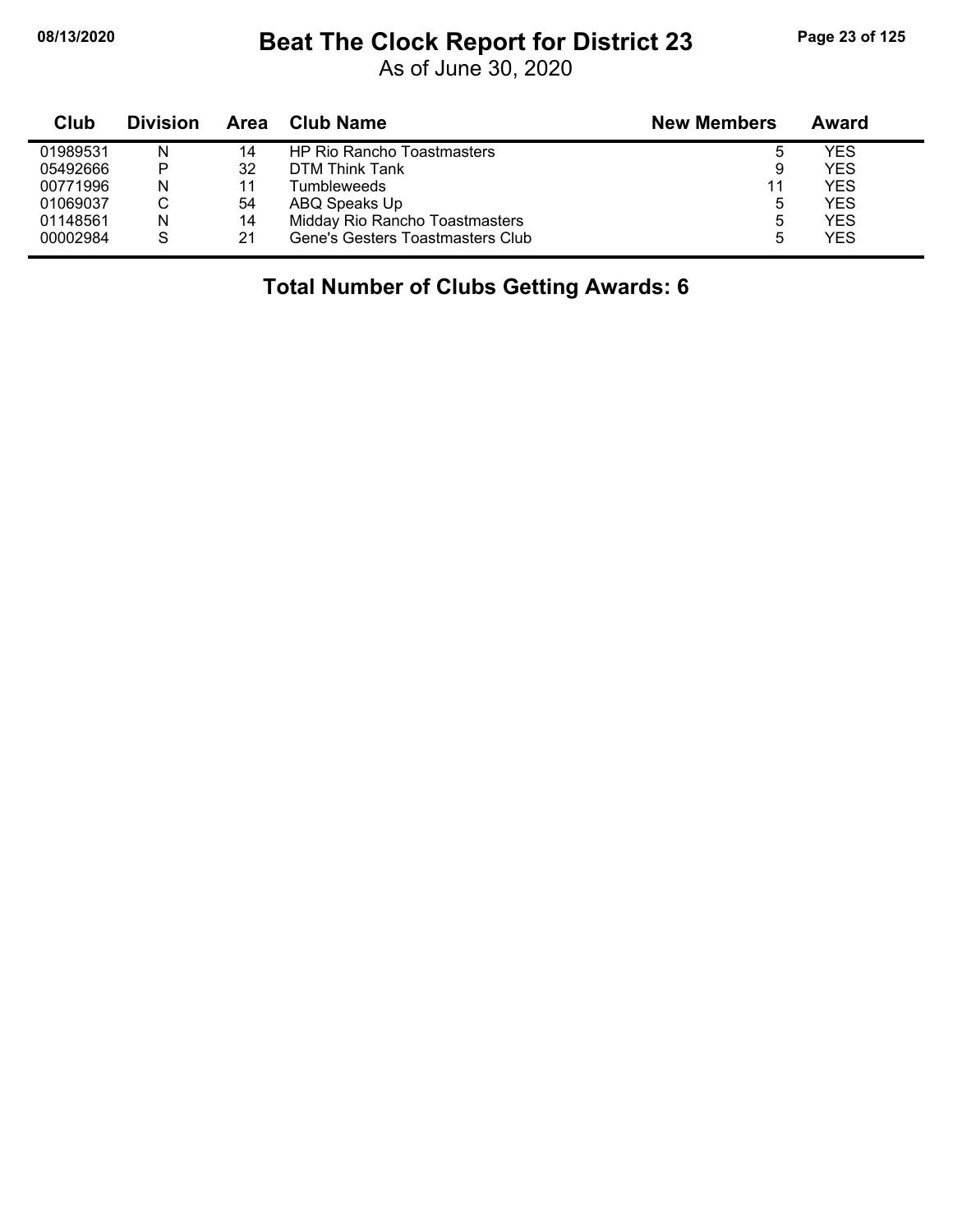# **08/13/2020 Beat The Clock Report for District 24 Page 24 of 125**

As of June 30, 2020

| Club     | <b>Division</b> | Area | <b>Club Name</b>                | <b>New Members</b> | Award |
|----------|-----------------|------|---------------------------------|--------------------|-------|
| 00878929 | B               | 15   | <b>Big Red Talkers</b>          | 5                  | YES   |
| 01282109 | B               | 11   | Advanced Toastmasters of Omaha  | b                  | YES   |
| 03222923 |                 | 33   | Why Not Speak Toastmasters Club | 5                  | YES   |
| 03238517 | B               | 15   | Road 2 DTM                      |                    | YES   |
| 06828661 | А               | 02   | Lib'Orators Toastmasters Club   | 12                 | YES   |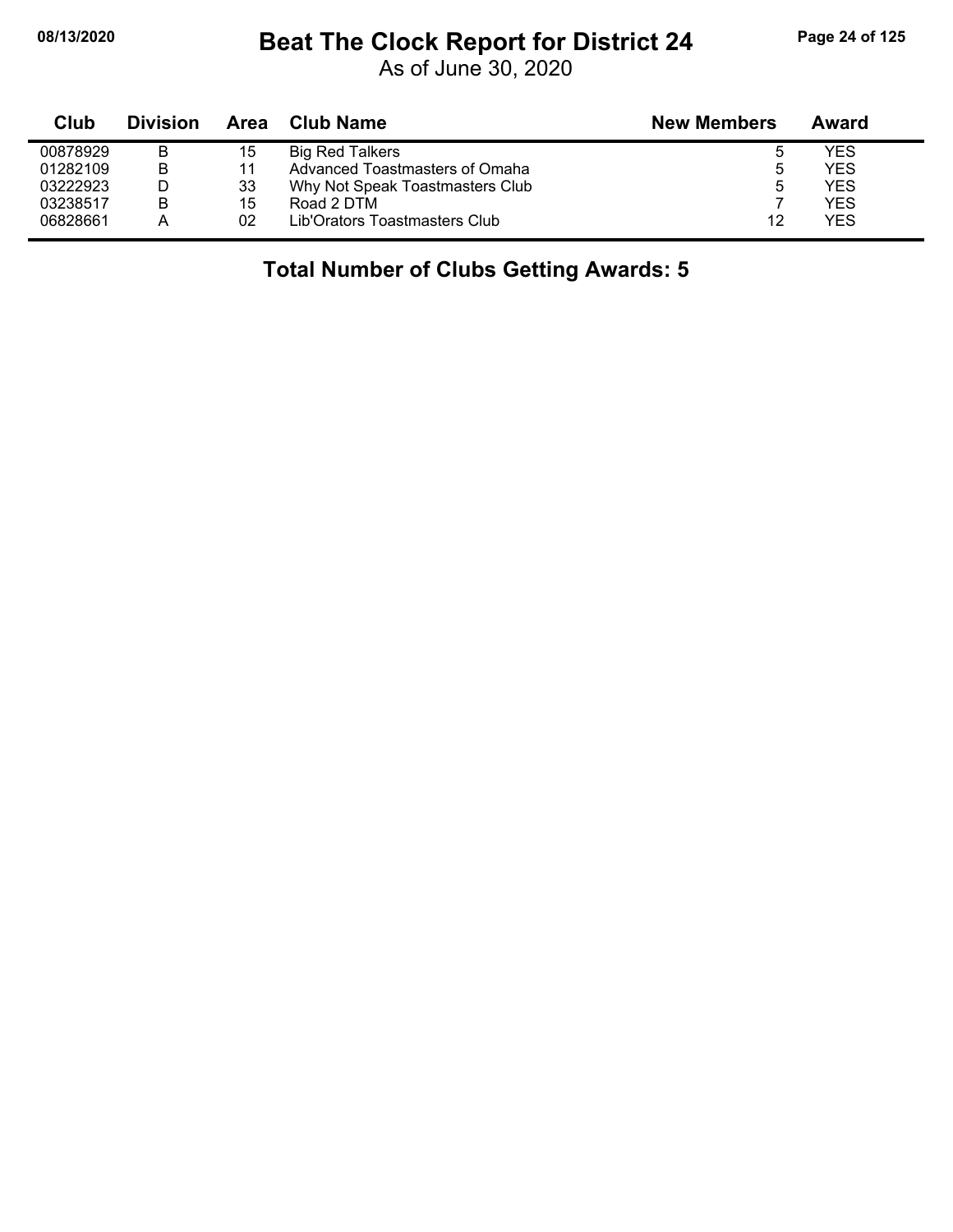## **08/13/2020 Beat The Clock Report for District 25 Page 25 of 125**

As of June 30, 2020

| Club     | <b>Division</b> | Area | <b>Club Name</b>                 | <b>New Members</b> | Award      |
|----------|-----------------|------|----------------------------------|--------------------|------------|
| 06619708 |                 | 61   | <b>Smiling Stars</b>             | 5                  | YES        |
| 03904978 | А               | 15   | <b>Dyess Toastmasters</b>        | 5                  | <b>YES</b> |
| 04716146 | A               | 14   | <b>Panther City Toastmasters</b> | 5                  | <b>YES</b> |
| 01582921 | С               | 31   | Colleyville                      | 10                 | <b>YES</b> |
| 00009595 | A               | 11   | <b>Tip Top Toastmasters</b>      |                    | <b>YES</b> |
| 05265032 | G               | 73   | Las Colinas Professionals        |                    | YES        |
| 00007407 | С               | 33   | Pro A.M. Toastmasters Club       | 6                  | <b>YES</b> |
| 00003692 | В               | 22   | Lakeside Club                    | 8                  | <b>YES</b> |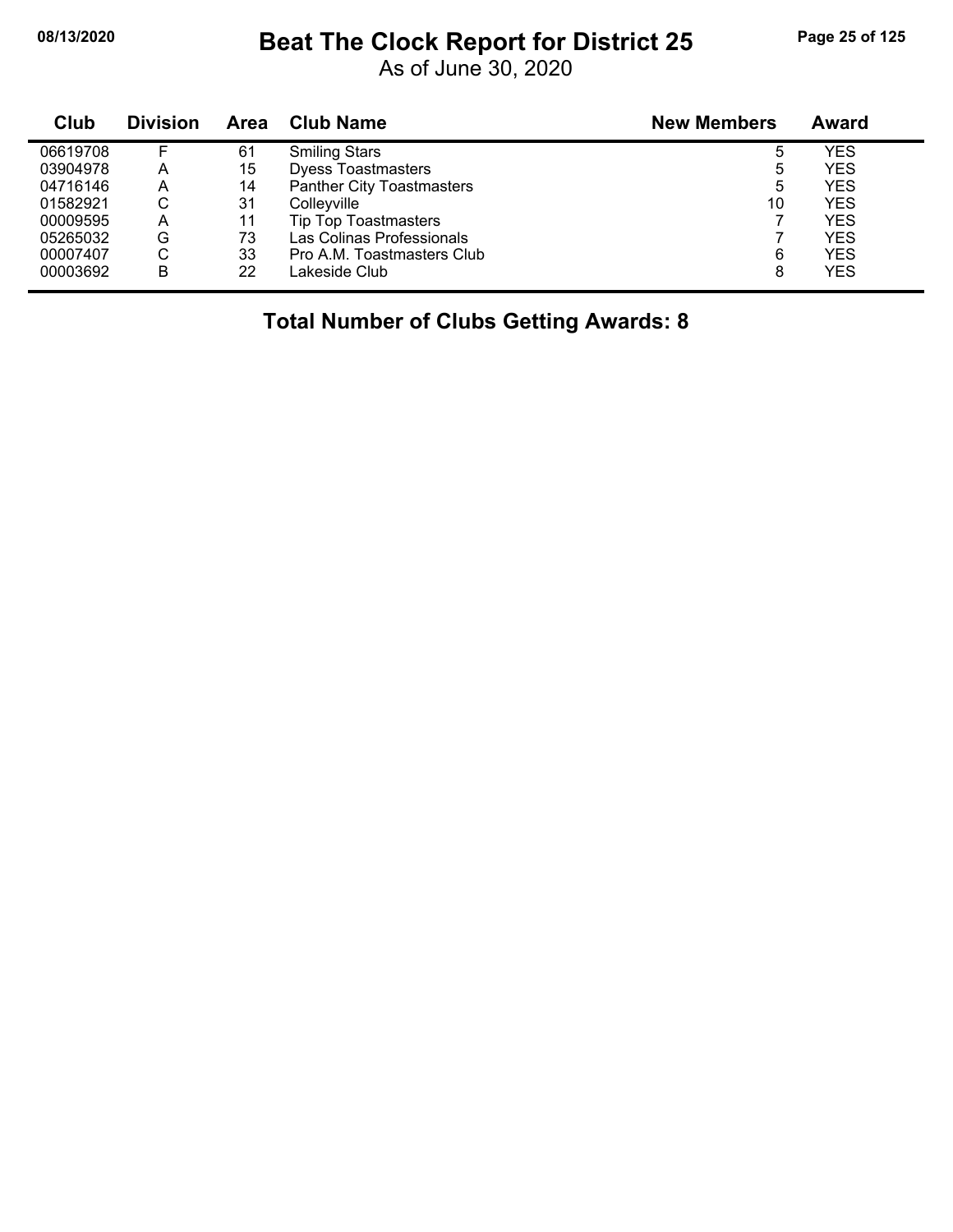# **08/13/2020 Beat The Clock Report for District 26 Page 26 of 125**

As of June 30, 2020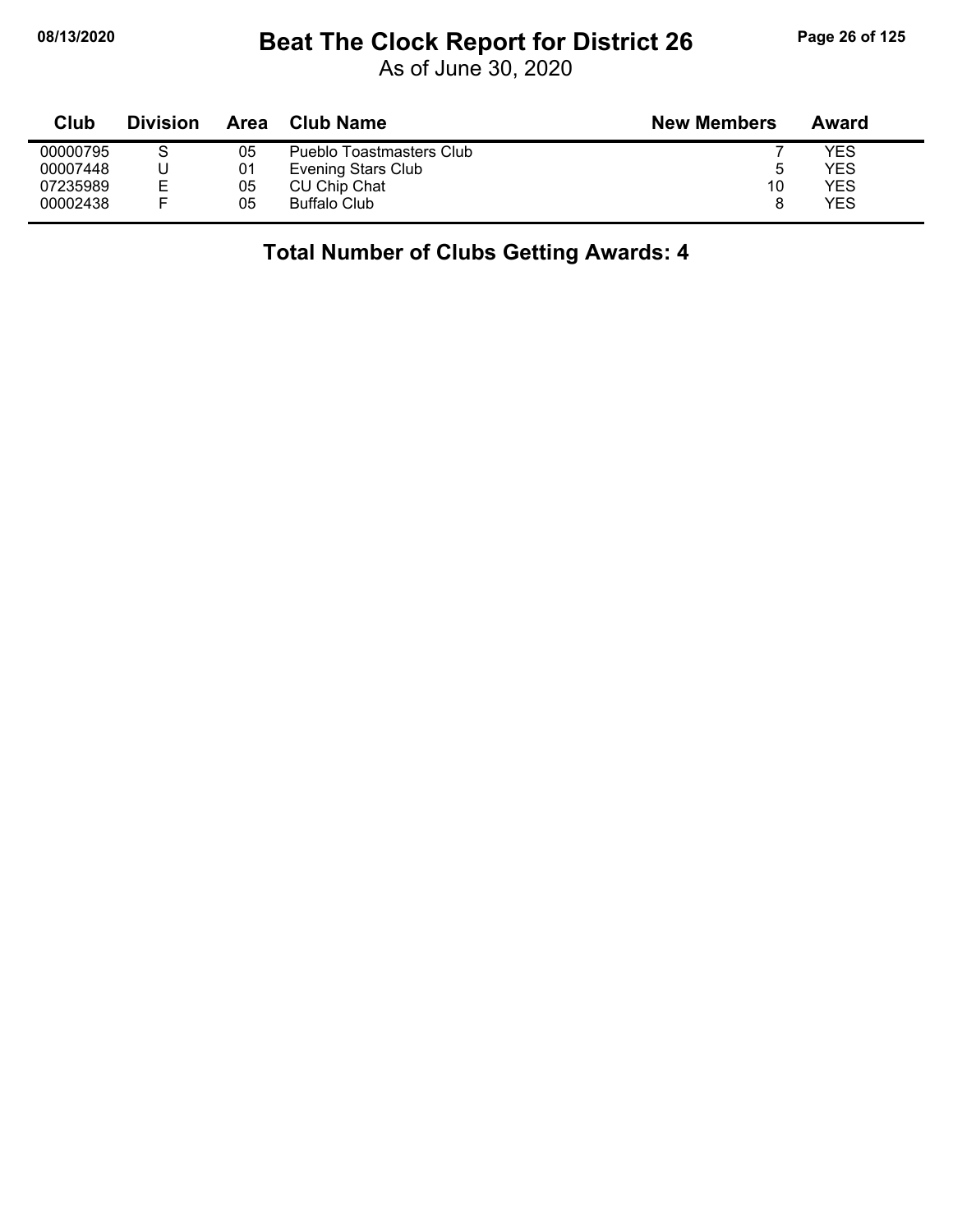#### **08/13/2020 Beat The Clock Report for District 27 Page 27 of 125**

As of June 30, 2020

| Club     | <b>Division</b> | <b>Area</b> | <b>Club Name</b>                                   | <b>New Members</b> | Award      |
|----------|-----------------|-------------|----------------------------------------------------|--------------------|------------|
| 00000651 | С               | 34          | Gwen Washington Federal Center SW                  |                    | <b>YES</b> |
| 00002412 | A               | 11          | Helmsmen Toastmasters Club                         | 5                  | <b>YES</b> |
| 00004857 | A               | 11          | New Generation Toastmasters                        |                    | <b>YES</b> |
| 00000018 | E               | 51          | <b>SAM FOX Toastmasters</b>                        | 6                  | <b>YES</b> |
| 04822356 | $\mathsf C$     | 31          | Smokey's Speakers Toastmasters                     | 8                  | <b>YES</b> |
| 00001149 | D               | 41          | <b>DIALoguers Club</b>                             | 6                  | <b>YES</b> |
| 03953561 | B               | 23          | Seasoned & Aspiring Leaders Toastmasters Club (\$) | 5                  | <b>YES</b> |
| 03955858 | E               | 54          | Oxon Hill Toastmaster                              | 8                  | <b>YES</b> |
| 00008642 | E               | 53          | <b>BEA Club</b>                                    | 5                  | <b>YES</b> |
| 00596358 | B               | 22          | <b>Ballston Toastmasters</b>                       |                    | <b>YES</b> |
| 00004103 | D               | 43          | Library of Congress Toastmasters Club              |                    | <b>YES</b> |
| 02909745 | D               | 42          | <b>UPO Community Leaders Toastmasters</b>          |                    | <b>YES</b> |
| 04684427 | E               | 54          | New Creation Entrepreneur & Business Power Hour    | 12                 | <b>YES</b> |
| 03833753 | A               | 12          | Que Pasa                                           | 5                  | <b>YES</b> |
| 03287370 | A               | 14          | Making Better Consultants (MBC) Speak-Ez Toastn    | 6                  | <b>YES</b> |
| 00628184 | D               | 44          | <b>Pathfinders Toastmasters Club</b>               | 5                  | <b>YES</b> |
| 07445827 | В               | 21          | <b>Gartner Arlingtoasters</b>                      | 5                  | <b>YES</b> |
| 00003615 | C               | 32          | <b>FEMA and Friends Toastmasters</b>               | 6                  | <b>YES</b> |
| 00003308 | D               | 41          | <b>Bolling Toastmasters Club</b>                   | 9                  | <b>YES</b> |
| 00003314 | C               | 33          | New Southwest Club                                 | 6                  | <b>YES</b> |
| 00003231 | A               | 12          | <b>LUCKY Toastmasters Club</b>                     | 5                  | <b>YES</b> |
| 00001110 | Α               | 14          | <b>Anchor Toastmasters Club</b>                    | 8                  | <b>YES</b> |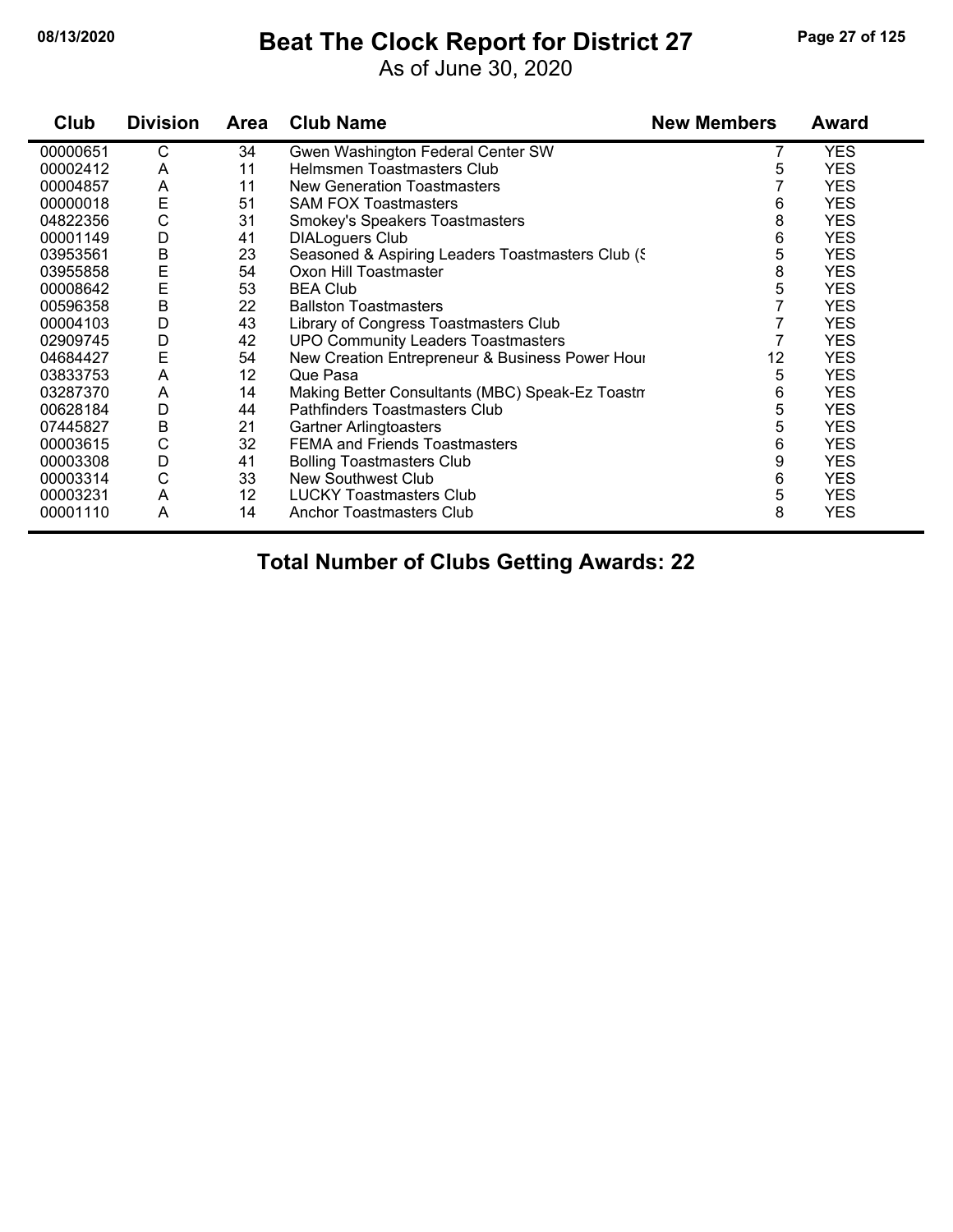# **08/13/2020 Beat The Clock Report for District 28 Page 28 of 125**

As of June 30, 2020

| Club     | <b>Division</b> | Area | <b>Club Name</b>                        | <b>New Members</b> | Award |
|----------|-----------------|------|-----------------------------------------|--------------------|-------|
| 06923878 |                 | 29   | New Hope Expressions                    | 6                  | YES.  |
| 00002883 | н               | 37   | Innovative Orators                      | 12                 | YES   |
| 00001660 |                 | 14   | Motor City Speak Easy Toastmasters Club | b                  | YES.  |
| 00001405 |                 | 28   | <b>DETROIT ROCKS! Club</b>              | b                  | YES.  |
| 00004740 | G               | 34   | <b>Bosch Igniters Club</b>              | 6                  | YES   |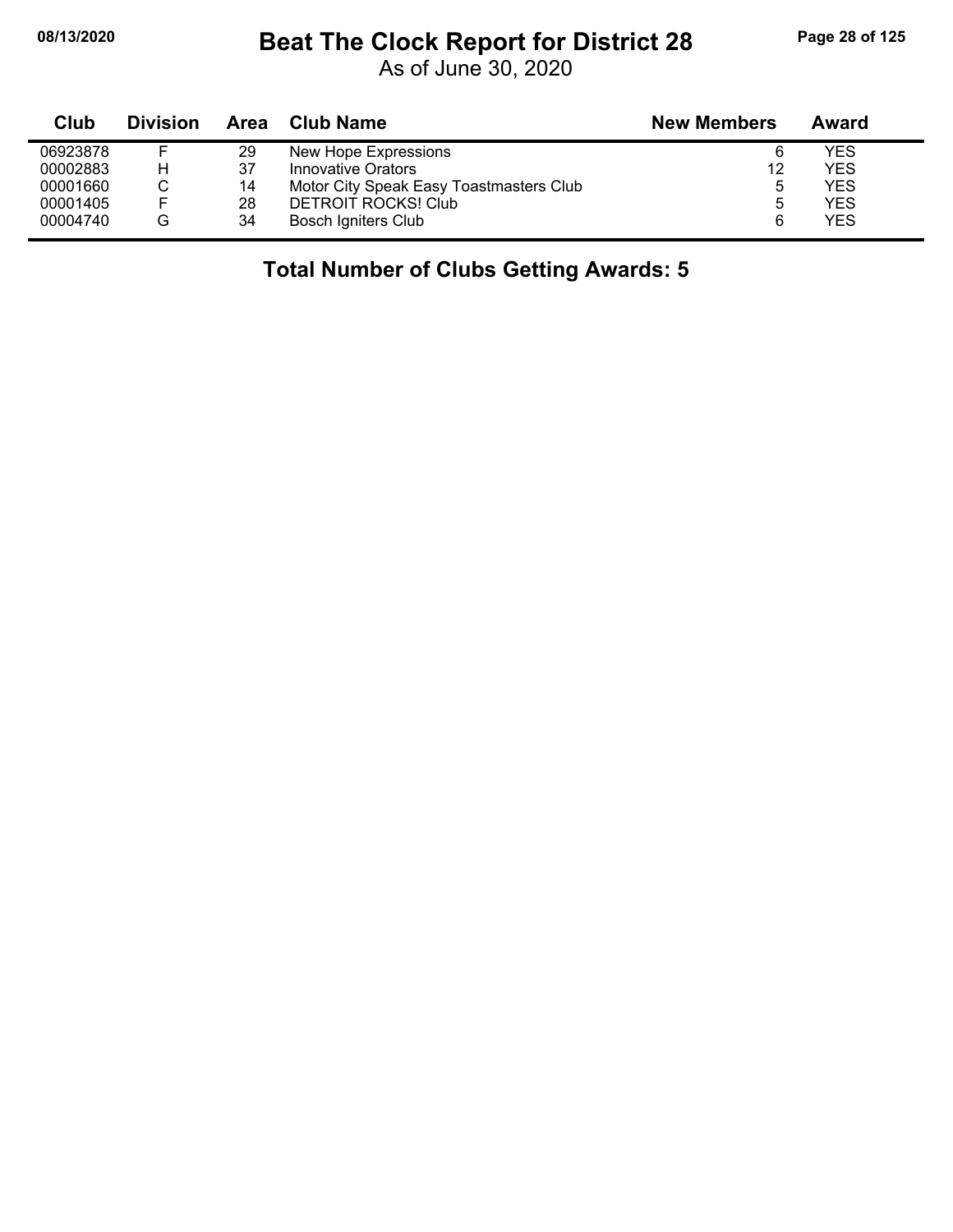#### **08/13/2020 Beat The Clock Report for District 29 Page 29 of 125**

As of June 30, 2020

| Club     | <b>Division</b> | Area | <b>Club Name</b>                     | <b>New Members</b> | <b>Award</b> |
|----------|-----------------|------|--------------------------------------|--------------------|--------------|
| 00006490 | G               | 71   | Thomas Jefferson Toastmasters        | 6                  | <b>YES</b>   |
| 05392141 | D               | 43   | Speakers Bureau Toastmasters Club    |                    | <b>YES</b>   |
| 04049493 | В               | 24   | <b>Sparkling Speakers</b>            | 5                  | <b>YES</b>   |
| 04049626 | G               | 72   | Dedicated To Mentoring - Advanced    | 5                  | <b>YES</b>   |
| 00008127 | A               | 13   | U Converse Masterfully Club          |                    | <b>YES</b>   |
| 03608509 | F               | 64   | Chinmaya Somnath Toastmasters Club   | 5                  | <b>YES</b>   |
| 03667041 | A               | 13   | 21st Century Toastmasters            | 6                  | <b>YES</b>   |
| 01011605 | Β               | 24   | Talk It Up NG Toastmasters Club      | 6                  | <b>YES</b>   |
| 03123841 | D               | 44   | <b>Bechtel Speech Builders</b>       | 5                  | <b>YES</b>   |
| 02520707 | Ε               | 55   | <b>Sunrise Valley Toastmasters</b>   | 20                 | <b>YES</b>   |
| 00980049 | E               | 55   | <b>Sterling Toastmasters Club</b>    | 5                  | <b>YES</b>   |
| 00008913 | G               | 72   | Lake Ridge Toastmasters              | 5                  | <b>YES</b>   |
| 00738588 | D               | 45   | One Dulles Toastmasters Club         | 5                  | <b>YES</b>   |
| 00695340 | A               | 11   | Kingstowne Toasties                  | 6                  | <b>YES</b>   |
| 00003078 | D               | 42   | <b>US Geological Survey Club</b>     | 5                  | <b>YES</b>   |
| 07049862 | D               | 42   | <b>IBM Blue Toastmasters</b>         | 5                  | <b>YES</b>   |
| 00003772 | A               | 12   | McNamara HQC Toastmasters Club       | 5                  | <b>YES</b>   |
| 00005786 | A               | 12   | <b>Belvoir Club</b>                  | 5                  | <b>YES</b>   |
| 00619556 | G               | 71   | Woodbridge Toastmasters Club #619556 |                    | <b>YES</b>   |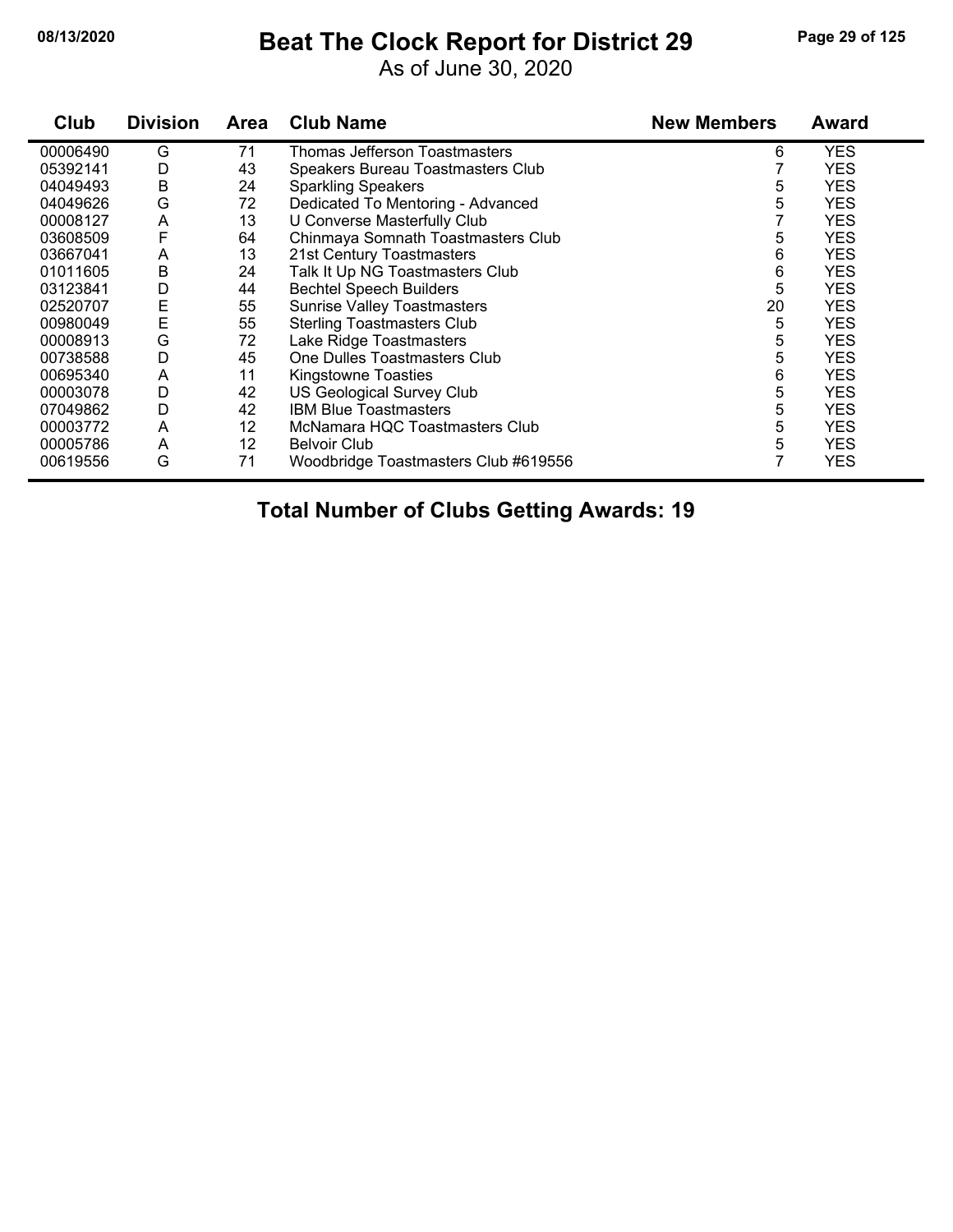# **08/13/2020 Beat The Clock Report for District 30 Page 30 of 125**

As of June 30, 2020

| Club     | <b>Division</b> | Area | Club Name                                    | <b>New Members</b> | Award      |
|----------|-----------------|------|----------------------------------------------|--------------------|------------|
| 00006027 |                 | 34   | Oak Brook Speakers Toastmasters Club         | 6                  | YES        |
| 04396476 |                 | 31   | Arboretum Lakes Toastmasters in Lisle        | 14                 | YES        |
| 07364401 | W               | 72   | ICN Ready To Speak                           | 8                  | <b>YES</b> |
| 02255499 | W               | 74   | <b>PEACE!</b> Toastmasters                   |                    | <b>YES</b> |
| 00008294 | W               | 71   | <b>Saturday Morning Workout Toastmasters</b> | 5                  | YES.       |
| 00002447 | N               | 41   | <b>Baxter Toastmasters Club</b>              | 6                  | <b>YES</b> |
| 00000156 | W               | 74   | Dupage Valley Toastmasters                   | 5                  | YES.       |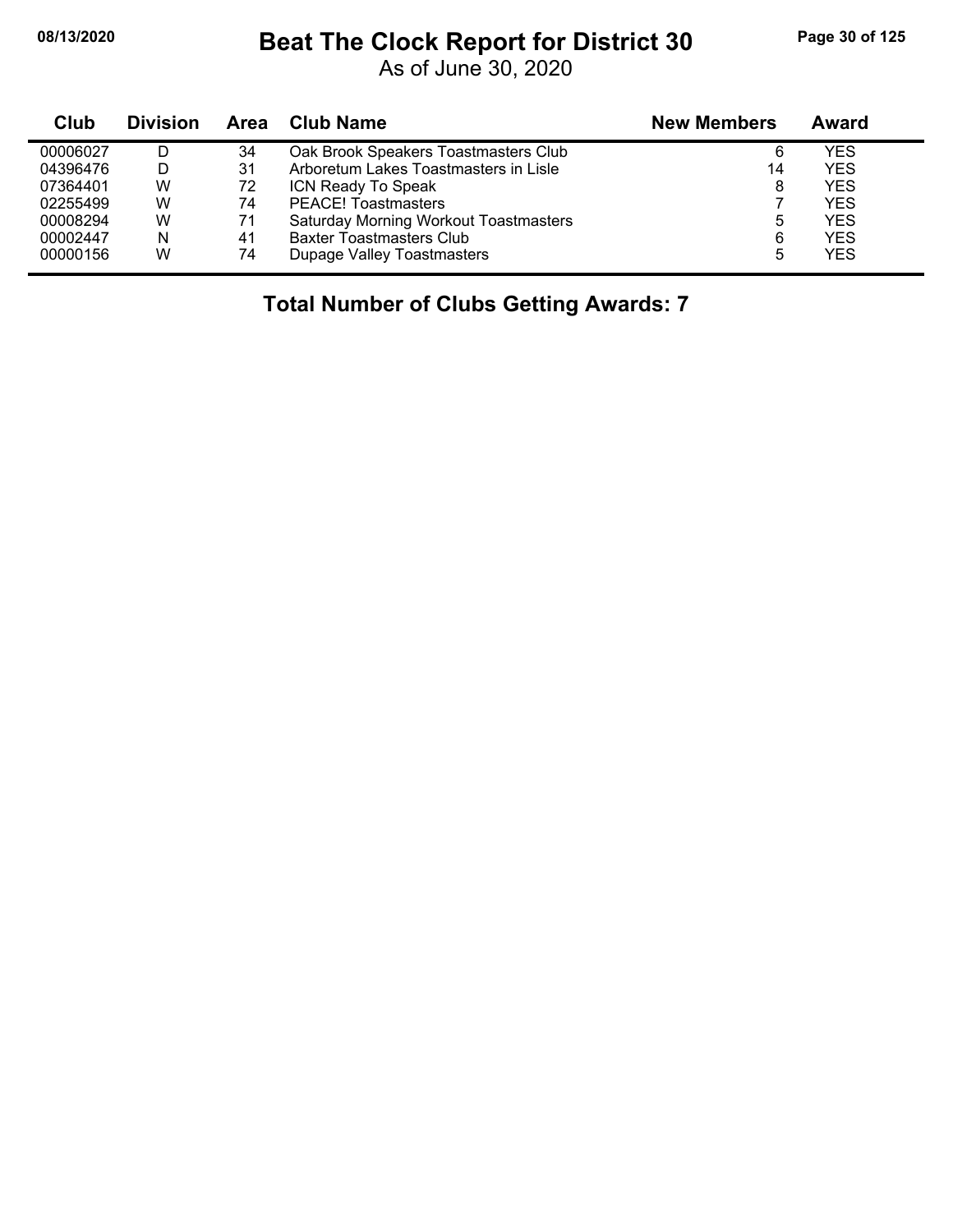# **08/13/2020 Beat The Clock Report for District 31 Page 31 of 125**

As of June 30, 2020

| Club     | <b>Division</b> |    | Area Club Name                        | <b>New Members</b> | Award |
|----------|-----------------|----|---------------------------------------|--------------------|-------|
| 02107013 | в               | 23 | Voices of Victory Toastmasters Club   |                    | YES   |
| 00006670 | C               | 32 | Speak Up Cambridge                    | 6                  | YES   |
| 00008387 | н               | 85 | Boston Speech Party Toastmasters Club | 6                  | YES   |
| 04750180 | G               | 72 | <b>Fall River Innovators</b>          | 5                  | YES   |
| 01098642 |                 | 33 | Harvard Toastmasters Club             |                    | YES   |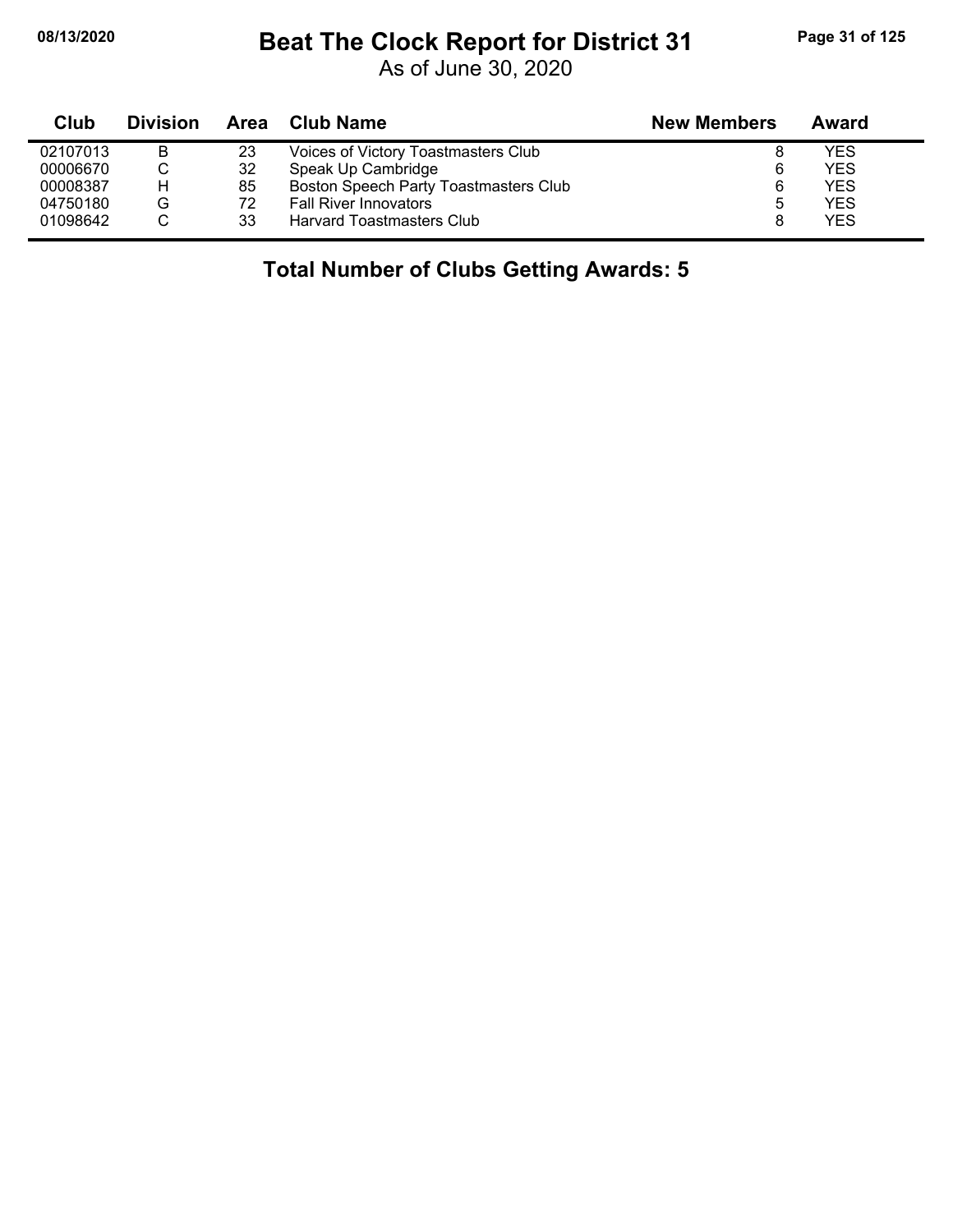# **08/13/2020 Beat The Clock Report for District 32 Page 32 of 125**

As of June 30, 2020

| <b>Club</b> | <b>Division</b> | <b>Area</b> | <b>Club Name</b>              | <b>New Members</b> | Award |
|-------------|-----------------|-------------|-------------------------------|--------------------|-------|
| 07391206    |                 | 43          | Inside Out Toastmasters       |                    | YES   |
| 00003708    |                 | 63          | Advancing Alaska Toastmasters |                    | YES   |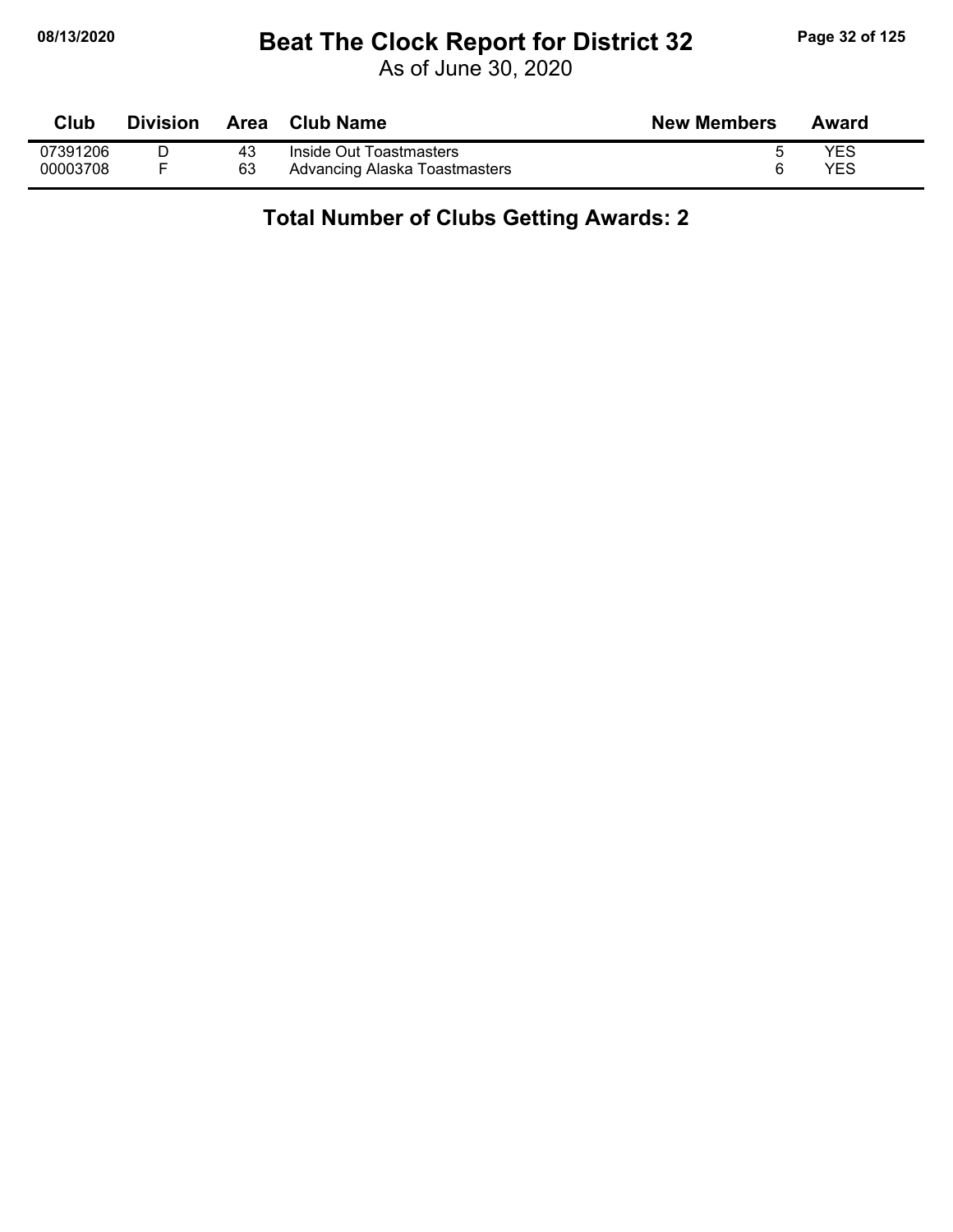# **08/13/2020 Beat The Clock Report for District 33 Page 33 of 125**

As of June 30, 2020

| Club     | <b>Division</b> | Area | <b>Club Name</b>                          | <b>New Members</b> | <b>Award</b> |  |
|----------|-----------------|------|-------------------------------------------|--------------------|--------------|--|
| 00005353 | F               | 03   | Supper Club                               | 8                  | <b>YES</b>   |  |
| 00000878 | Ε               | 01   | Goleta Valley Toastmasters                |                    | <b>YES</b>   |  |
| 00000879 | B               | 02   | Au Jus Club                               |                    | <b>YES</b>   |  |
| 01038926 | С               | 02   | <b>ACE Toastmaster Club</b>               | 6                  | <b>YES</b>   |  |
| 00006076 | A               | 01   | Support Student Success Toastmasters Club | 11                 | <b>YES</b>   |  |
| 06911397 | D               | 03   | Voices of Vandenberg                      | 11                 | <b>YES</b>   |  |
| 00687474 | Е               | 02   | <b>Presentation Pros Club</b>             | 8                  | <b>YES</b>   |  |
| 00008487 | Α               | 05   | Speak Up Toastmasters                     | 9                  | <b>YES</b>   |  |
| 00008243 | A               | 03   | <b>Pro Talk Toastmasters</b>              |                    | <b>YES</b>   |  |
| 02299061 | B               | 02   | Heritage Valley Bilingual Toastmasters    |                    | <b>YES</b>   |  |
| 01444338 | G               | 04   | Visalia Toastmasters                      | 11                 | <b>YES</b>   |  |
| 00006990 | F               | 02   | <b>Tuolumne Talkers Toastmasters Club</b> | 9                  | <b>YES</b>   |  |
| 05203507 | E               | 01   | ToastFolio                                | 8                  | <b>YES</b>   |  |
| 07740599 | A               | 05   | <b>Membership Masters</b>                 | 10                 | <b>YES</b>   |  |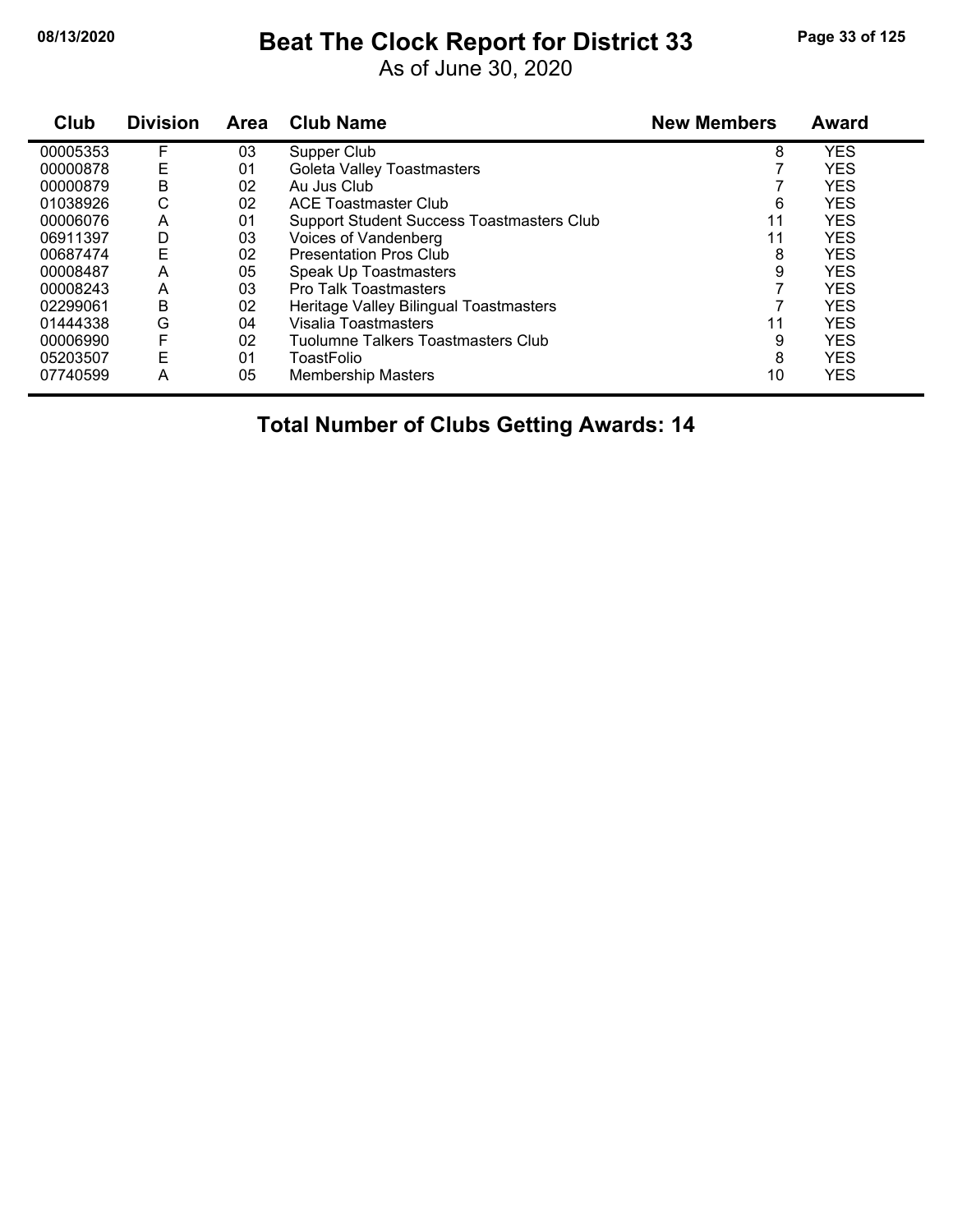#### **08/13/2020 Beat The Clock Report for District 34 Page 34 of 125**

As of June 30, 2020

| Club     | <b>Division</b> | Area | <b>Club Name</b>                    | <b>New Members</b> | <b>Award</b> |
|----------|-----------------|------|-------------------------------------|--------------------|--------------|
| 07762835 | $\overline{A}$  | 03   | <b>DHC Gildardo Avendano</b>        | 6                  | <b>YES</b>   |
| 07709675 | $\mathbf{I}$    | 02   | Legisver                            | $\overline{7}$     | <b>YES</b>   |
| 04086533 | A               | 02   | <b>FENIX</b>                        | 11                 | <b>YES</b>   |
| 04112535 | $\mathsf{C}$    | 02   | <b>REDJAL</b>                       | 12                 | <b>YES</b>   |
| 04570551 | J               | 02   | Toluca                              | $\overline{7}$     | <b>YES</b>   |
| 00002811 |                 | 01   | Techacapan Club                     | 11                 | <b>YES</b>   |
| 00006617 | H               | 02   | Reforma Club                        | $\overline{7}$     | <b>YES</b>   |
| 01453427 | H               | 04   | Canaco Ciudad de Mexico             | $\overline{7}$     | <b>YES</b>   |
| 01274934 | $\mathbf{I}$    | 02   | CMIC Xalapa                         | 5                  | <b>YES</b>   |
| 02306296 | G               | 01   | Club TOASTMASTERS CUERNAVACA        | 9                  | <b>YES</b>   |
| 01809483 | K               | 03   | Marco Tulio Cicerón                 | 13                 | <b>YES</b>   |
| 01545078 | J               | 01   | <b>Club Toastmasters Metepec</b>    | 6                  | <b>YES</b>   |
| 01550111 | H               | 02   | Club Ibero                          | 6                  | <b>YES</b>   |
| 00008423 | $\mathsf{C}$    | 03   | <b>Teocalli Club</b>                | 9                  | <b>YES</b>   |
| 00599105 | G               | 01   | <b>BIAM</b>                         | 5                  | <b>YES</b>   |
| 06547544 | E               | 01   | Jose Maria Morelos Y Pavon          | 6                  | <b>YES</b>   |
| 00007369 | D               | 01   | Los Colomos Toastmasters Club       | 5                  | <b>YES</b>   |
| 00940039 | E               | 01   | Valladolid Club                     | 8                  | <b>YES</b>   |
| 00002031 | F               | 03   | Instituto Tecnológico De Veracruz   | 10                 | <b>YES</b>   |
| 01188270 | H               | 03   | La Herradura                        | 8                  | <b>YES</b>   |
| 01166306 | E               | 01   | Tariacuri                           | 7                  | <b>YES</b>   |
| 06832993 | G               | 03   | Iztapalapa Delta                    | 7                  | <b>YES</b>   |
| 06660571 | J               | 01   | <b>Quantum Toastmasters Club</b>    | 5                  | <b>YES</b>   |
| 05789740 | J               | 02   | FRANCO-INGLES                       | 9                  | <b>YES</b>   |
| 04586364 | Κ               | 02   | Corporativo Hong Kong               | 6                  | <b>YES</b>   |
| 04979244 | F               | 02   | Toastmasters Riviera Veracruzana    | 6                  | <b>YES</b>   |
| 03236296 | J               | 02   | Canaco Valle De Toluca              | 9                  | <b>YES</b>   |
| 00649273 | L               | 03   | Colliman Club                       | 12                 | <b>YES</b>   |
| 00778452 | $\mathbf{I}$    | 01   | Club Toastmasters Juvenil Tecnica 3 | $\overline{7}$     | <b>YES</b>   |
| 01042000 | $\mathsf{H}$    | 03   | Elocuencia Y Liderazgo              | 5                  | <b>YES</b>   |
| 01374025 | Κ               | 02   | Xaman-Há                            | 9                  | <b>YES</b>   |
| 04361522 | L               | 03   | Conference Center Colima            | 5                  | <b>YES</b>   |
| 04456463 | Г               | 01   | Club de la Palabra                  | 9                  | <b>YES</b>   |
| 04492598 | K               | 02   | Profesionales En Ventas Cancun      | 5                  | <b>YES</b>   |
| 07405251 |                 | 04   | Cordoba                             | 6                  | <b>YES</b>   |
| 06982157 | A               | 02   | Texcoco                             | 11                 | <b>YES</b>   |
| 06993776 | E               | 02   | Siervo De La Nacion                 | 6                  | <b>YES</b>   |
| 07011468 | F               | 01   | Nueva Era                           | 6                  | <b>YES</b>   |
| 00005256 | F               | 02   | Salvador Diaz Miron Club            | 5                  | <b>YES</b>   |
| 00005675 | E               | 03   | Morelia Club                        | 6                  | <b>YES</b>   |
| 00003889 | $\mathsf{H}$    | 04   | Avanzados Evolucion Club            | 5                  | <b>YES</b>   |
| 00003493 | A               | 01   | Capital Mexicana                    | $\overline{7}$     | <b>YES</b>   |
|          |                 |      |                                     |                    |              |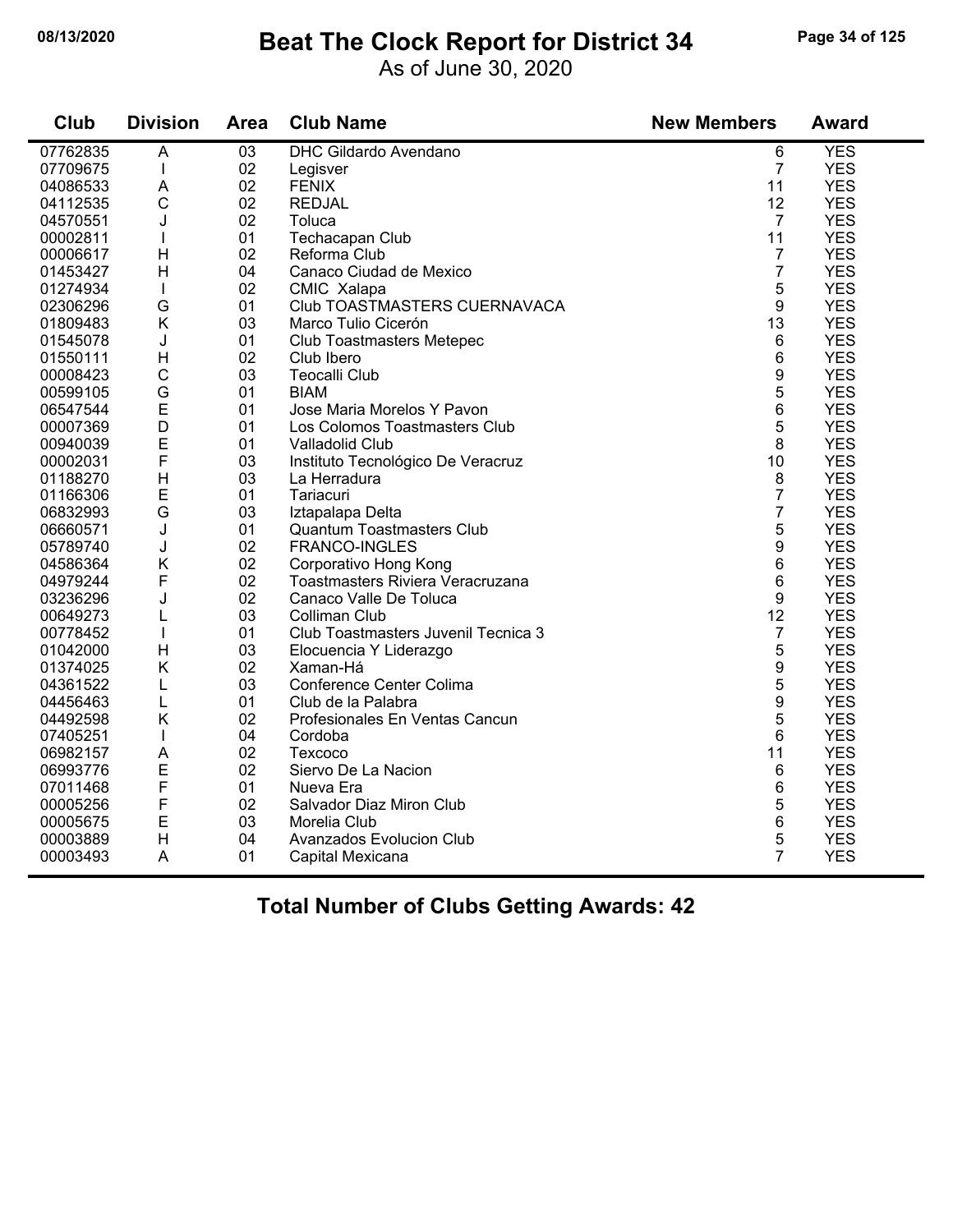# **08/13/2020 Beat The Clock Report for District 35 Page 35 of 125**

As of June 30, 2020

| Club     | <b>Division</b> | Area | <b>Club Name</b>                       | <b>New Members</b> | Award |
|----------|-----------------|------|----------------------------------------|--------------------|-------|
| 03408269 | А               | 01   | Speak Up Milwaukee                     | 6                  | YES   |
| 05611915 | B               | 02   | <b>DJAB</b>                            |                    | YES   |
| 04719944 |                 | 03   | NM Speaks!                             | 5                  | YES   |
| 01274042 |                 | 03   | The Breakfast Club                     |                    | YES   |
| 00002602 |                 | 01   | Spectacle City Club                    |                    | YES   |
| 00000570 | N               | 02   | <b>Stevens Point Toastmasters Club</b> | 5                  | YES   |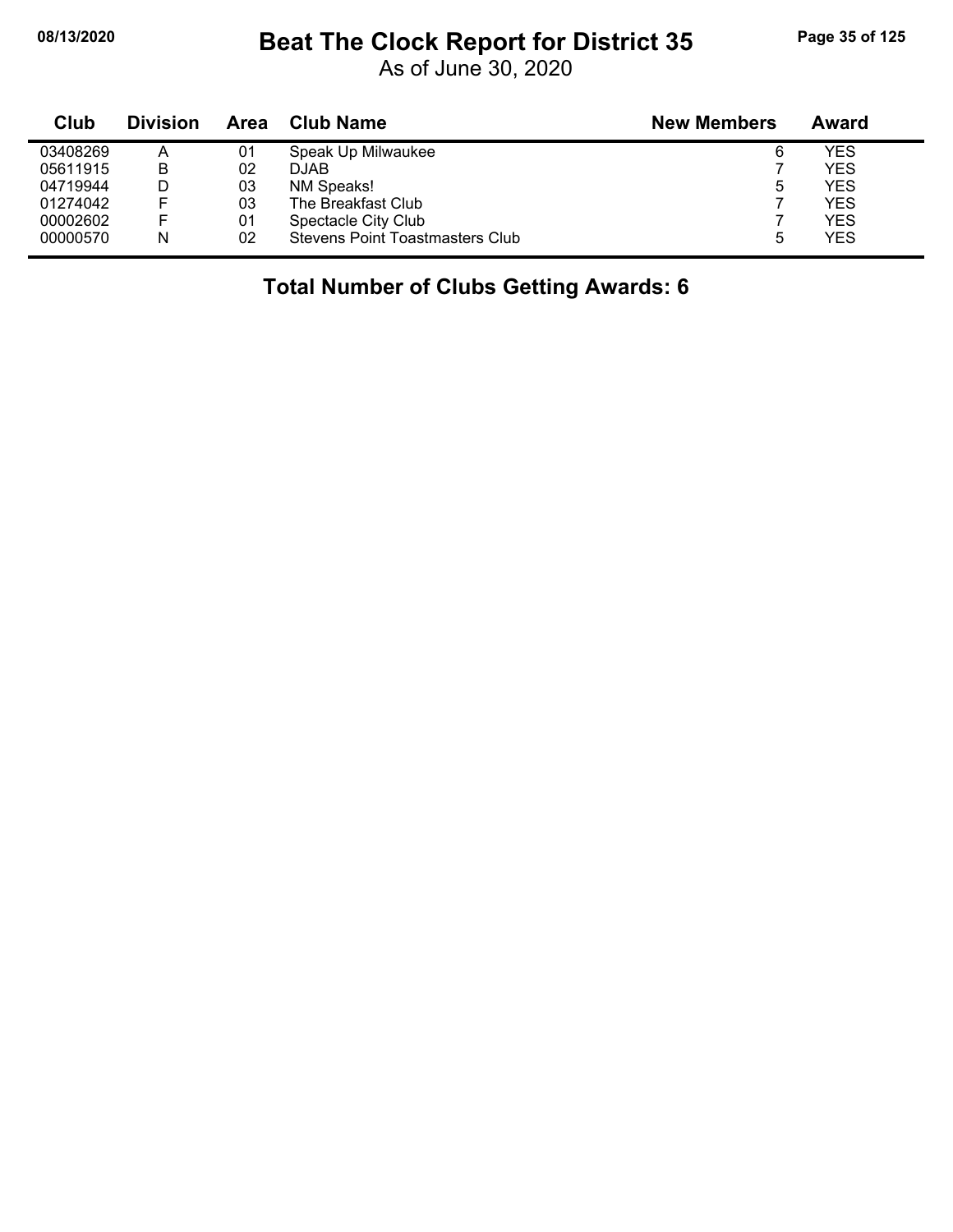#### **08/13/2020 Beat The Clock Report for District 36 Page 36 of 125**

As of June 30, 2020

| Club     | <b>Division</b> | <b>Area</b> | <b>Club Name</b>                                  | <b>New Members</b> | Award      |
|----------|-----------------|-------------|---------------------------------------------------|--------------------|------------|
| 00002408 | Е               | 56          | EasyTech Toastmasters                             | 6                  | <b>YES</b> |
| 00007012 | E               | 55          | Sunrise Toastmasters Club                         | 6                  | <b>YES</b> |
| 00006973 | F               | 63          | Locke and Key Toastmasters                        | 6                  | <b>YES</b> |
| 00004889 | F               | 66          | Tally Ho Club                                     | 5                  | <b>YES</b> |
| 01502233 | E               | 52          | <b>Wheaton Community</b>                          | 6                  | <b>YES</b> |
| 07259090 | С               | 36          | Cathedral Heights English - Spanish Toastmasters  | 8                  | <b>YES</b> |
| 02265115 | B               | 23          | <b>Diplomatically Speaking</b>                    | 9                  | <b>YES</b> |
| 01387805 | С               | 31          | <b>Unity Toastmasters</b>                         | 11                 | <b>YES</b> |
| 00001314 | G               | 72          | Silver Spring Toastmasters Club                   | 6                  | <b>YES</b> |
| 00001260 | D               | 43          | <b>Federal Center Club</b>                        | 8                  | <b>YES</b> |
| 00000132 | D               | 43          | Riverside Toastmasters Club                       | 6                  | <b>YES</b> |
| 07038189 | G               | 72          | She Leads She Speaks                              | 8                  | <b>YES</b> |
| 03646679 | E               | 57          | Francophones du Monde                             | 6                  | <b>YES</b> |
| 06786555 | F               | 63          | <b>DAVIS Toastmasters</b>                         | 5                  | <b>YES</b> |
| 00707433 | В               | 23          | Talking Heads of State Club                       | 6                  | <b>YES</b> |
| 00009335 | C               | 32          | <b>IDB Development Speakers Toastmasters Club</b> | 6                  | <b>YES</b> |
| 00884125 | G               | 76          | <b>White Oak Toastmasters</b>                     | 5                  | <b>YES</b> |
| 01111289 | G               | 76          | Voice of Burtonsville                             | 5                  | <b>YES</b> |
| 00003448 | В               | 23          | <b>GSA Toastmasters Club</b>                      | 5                  | <b>YES</b> |
| 00003290 | D               | 41          | Peacetimers Club                                  | 5                  | <b>YES</b> |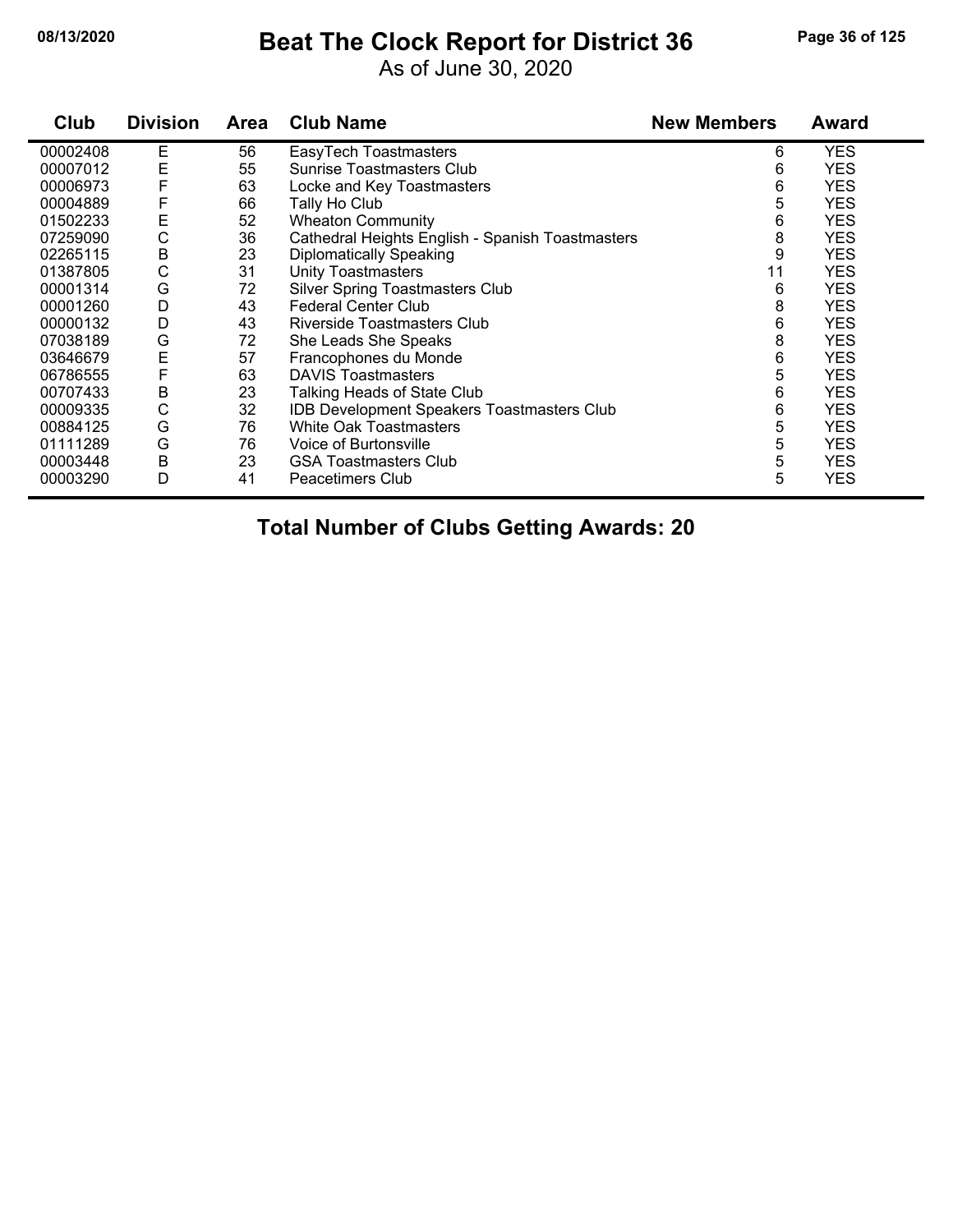j,

#### **08/13/2020 Beat The Clock Report for District 37 Page 37 of 125**

As of June 30, 2020

| Club     | <b>Division</b> | Area | Club Name                   | <b>New Members</b> | Award |
|----------|-----------------|------|-----------------------------|--------------------|-------|
| 00003238 |                 | 24   | Southpark Toastmasters Club | 5                  | YES   |
| 07048906 | A               | 03   | McDowell NC Toastmasters    | 6                  | YES   |
| 01117255 | B               | 11   | People Growing Together     | 6                  | YES   |
| 00588331 | B               | 11   | Yawn Patrol Zone Club       |                    | YES   |
| 01169680 | B               | 15   | Toastmasters at the Lake    | 6                  | YES   |
| 05732686 | B               | 11   | Eat Your Words Toastmasters | 5                  | YES   |
| 01389040 | B               | 15   | Davidson Toastmasters Club  | 5                  | YES   |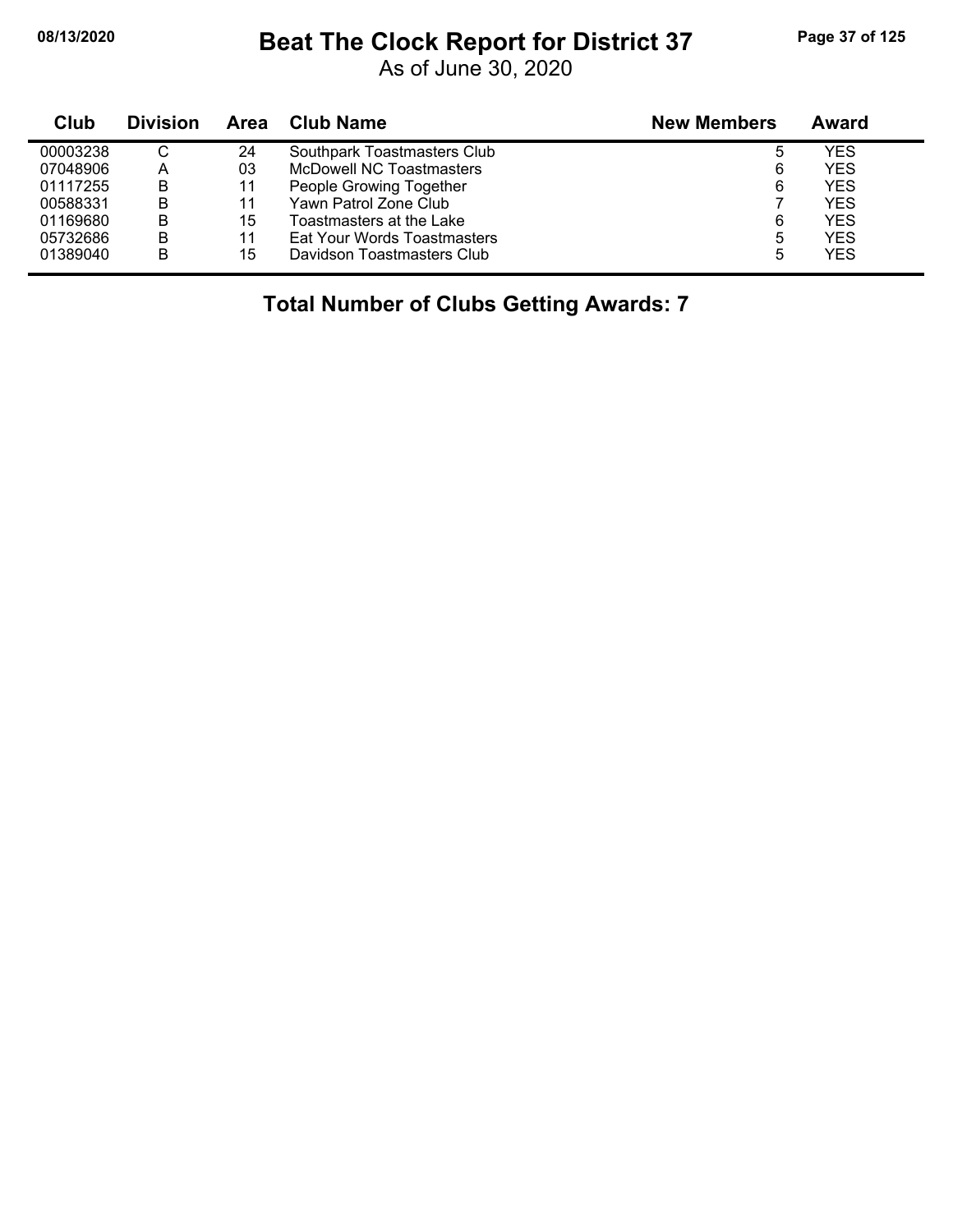# **08/13/2020 Beat The Clock Report for District 38 Page 38 of 125**

As of June 30, 2020

| Club     | <b>Division</b> | Area | <b>Club Name</b>                        | <b>New Members</b> | <b>Award</b> |
|----------|-----------------|------|-----------------------------------------|--------------------|--------------|
| 00009669 | С               | 30   | Panorama Toastmasters Club              | 6                  | <b>YES</b>   |
| 00000541 | н               | 84   | Philadelphias First Toastmasters Club   | 5                  | <b>YES</b>   |
| 05666416 | н               | 80   | Eastern Penn Advanced Toastmasters Club | 9                  | <b>YES</b>   |
| 04801724 | В               | 21   | Janssen Malvern Toastmasters            | 5                  | <b>YES</b>   |
| 02556837 | D               | 43   | <b>Xfinity Communicators</b>            | 11                 | <b>YES</b>   |
| 00004139 | D               | 40   | Mid-Day Toastmasters Club               | 5                  | <b>YES</b>   |
| 00004414 | D               | 41   | Speak E-Z                               | 8                  | <b>YES</b>   |
| 00004479 | G               | 72   | <b>Covenant Toastmasters Club</b>       | 9                  | <b>YES</b>   |
| 00625785 | н               | 81   | Harleysville Toastmasters               |                    | <b>YES</b>   |
| 01316482 | F               | 64   | Toastmasters by the Pond                |                    | <b>YES</b>   |
| 03474192 | н               | 80   | <b>Affinity Toastmasters</b>            | 9                  | <b>YES</b>   |
| 00001090 | A               | 15   | Conestoga Club                          |                    | <b>YES</b>   |
| 00001100 | F               | 62   | <b>Washington Crossing Club</b>         | 5                  | <b>YES</b>   |
| 00001107 | D               | 41   | <b>Mainland FAA Toastmasters</b>        | 6                  | <b>YES</b>   |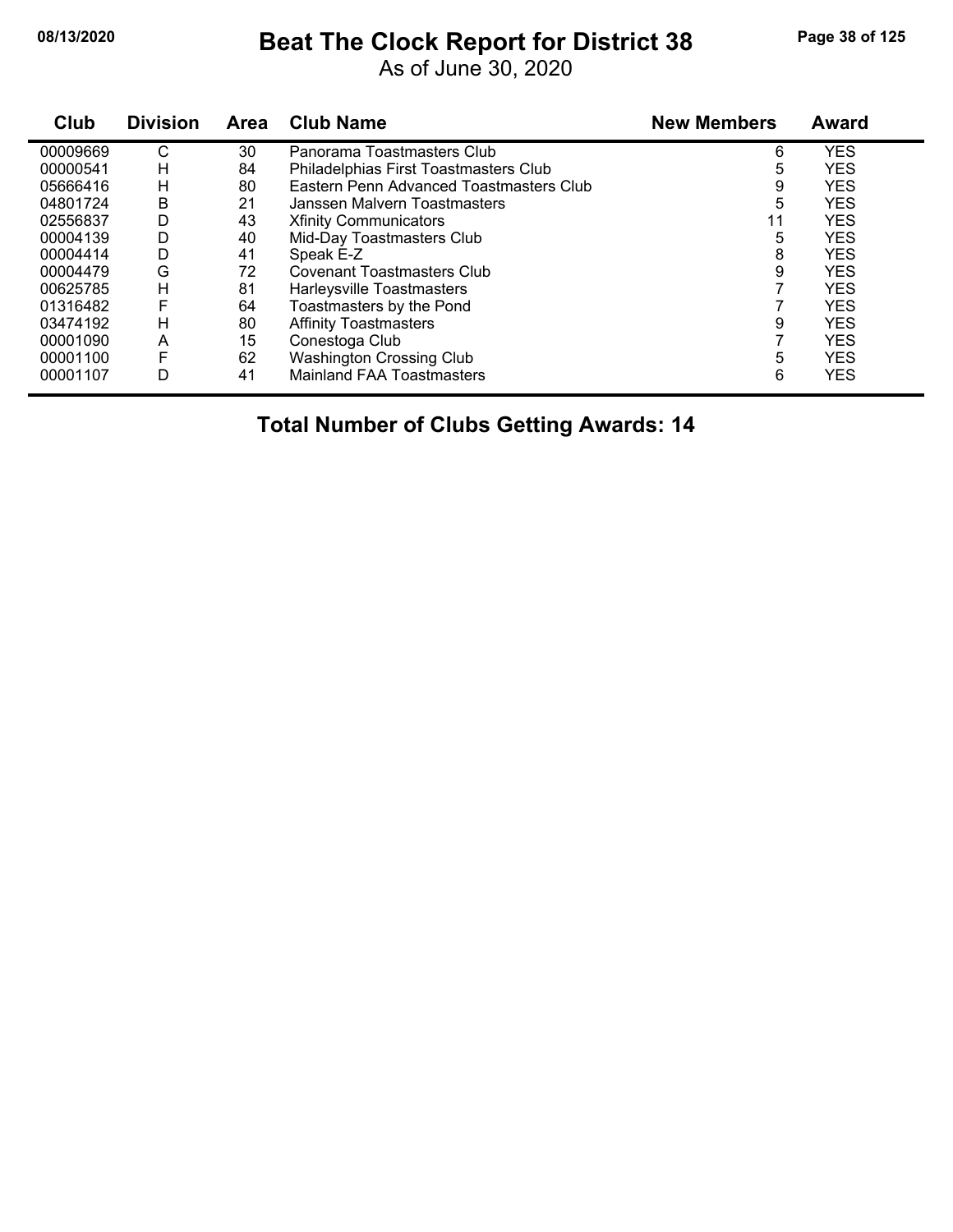#### **08/13/2020 Beat The Clock Report for District 39 Page 39 of 125**

As of June 30, 2020

| Club     | <b>Division</b> | Area | Club Name                  | <b>New Members</b> | <b>Award</b> |
|----------|-----------------|------|----------------------------|--------------------|--------------|
| 00003842 | А               | 14   | Washoe Zephyrs             | 5                  | YES          |
| 00005783 | Α               | 11   | University Club            | 5                  | YES          |
| 00002192 | u               | 05   | <b>Farmers Market Club</b> | 6                  | YES          |
| 00001813 | в               | 23   | Capital Nevada Club        | 5                  | <b>YES</b>   |
| 00703068 | G               | 74   | <b>EdTalkers Club</b>      | 5                  | <b>YES</b>   |
| 05707062 | E               | 52   | CT Speaks                  | 5                  | YES          |
| 00004685 | F               | 62   | <b>PCAR Toastmasters</b>   | 5                  | YES          |
| 00006870 | D               | 42   | Dixon Toastmasters Club    | 6                  | <b>YES</b>   |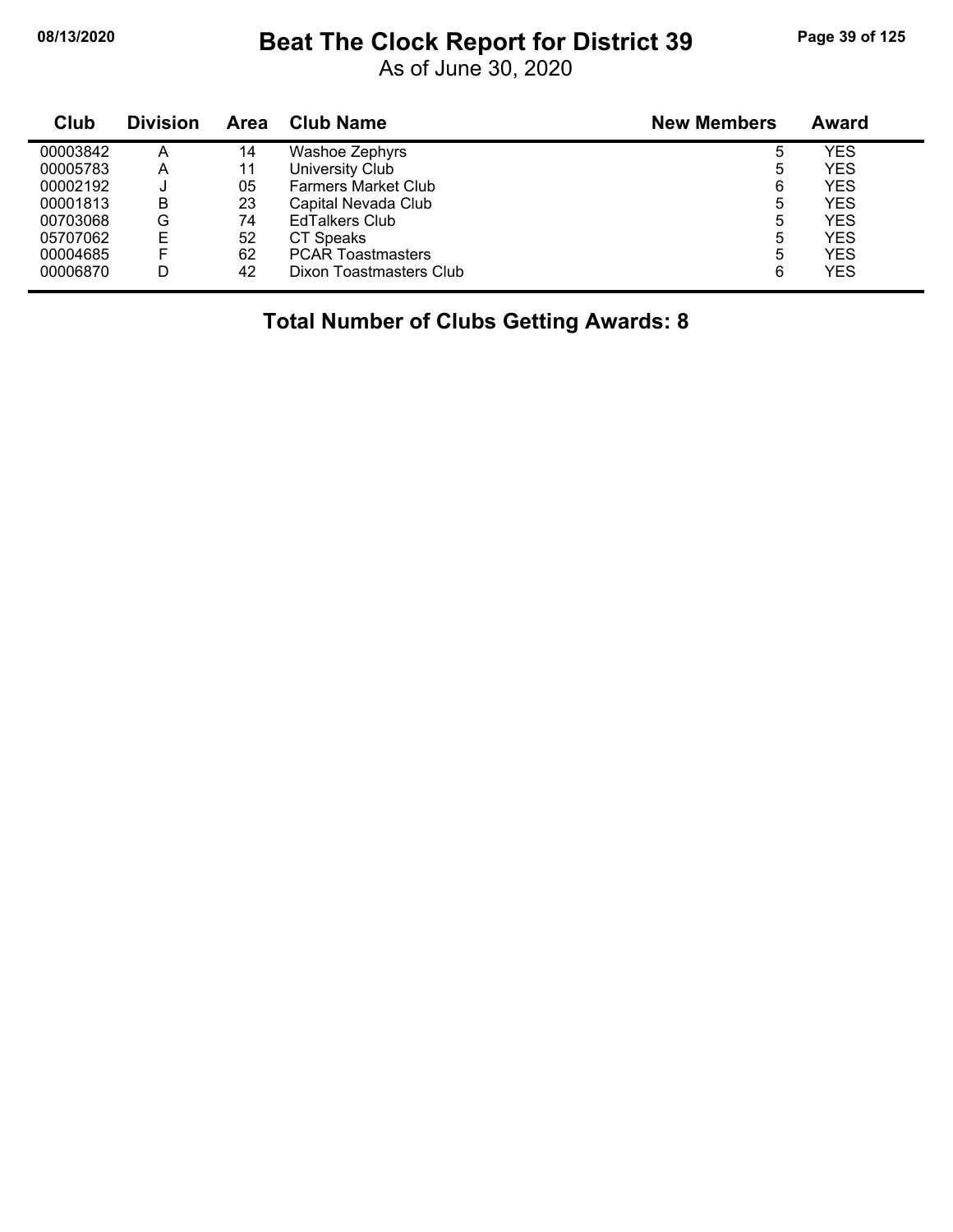## **08/13/2020 Beat The Clock Report for District 40 Page 40 of 125**

As of June 30, 2020

| Club     | <b>Division</b> | <b>Area</b> | <b>Club Name</b>                           | <b>New Members</b> | <b>Award</b> |
|----------|-----------------|-------------|--------------------------------------------|--------------------|--------------|
| 00004915 | н               | 73          | Central Ohio Advanced Club                 | 5                  | <b>YES</b>   |
| 00000553 | A               | 03          | <b>Megacity Toastmasters Club</b>          | 5                  | <b>YES</b>   |
| 05522829 | D               | 31          | <b>HCDC Entrepreneur Toastmasters Club</b> | 6                  | <b>YES</b>   |
| 00008323 |                 | 83          | <b>Wilmington Expressives</b>              | 5                  | <b>YES</b>   |
| 00008187 | A               | 02          | Tarmac Toastmasters Club                   | 6                  | <b>YES</b>   |
| 01423343 | н               | 72          | City of Columbus                           | 6                  | <b>YES</b>   |
| 00001238 | A               | 04          | Greenville Club                            | 5                  | <b>YES</b>   |
| 00001242 | A               | 02          | Huffman Prairie Toastmasters Club          | 5                  | <b>YES</b>   |
| 04680303 | D               | 35          | Cincinnati Toastados                       | 6                  | <b>YES</b>   |
| 00009099 | н               | 72          | Children's Hospital Club                   | 5                  | <b>YES</b>   |
| 00004341 | A               | 04          | Lima Eye Openers Club                      | 8                  | <b>YES</b>   |
| 00588286 | A               | 06          | Dayton Top Mentors Toastmasters Club       | 5                  | <b>YES</b>   |
| 00585063 | A               | 05          | Springfield Toastmasters Club              | 13                 | <b>YES</b>   |
| 01131982 | B               | 13          | <b>Premier Toastmasters</b>                | 6                  | <b>YES</b>   |
| 00005517 | E               | 41          | Lexmark Club                               | 6                  | <b>YES</b>   |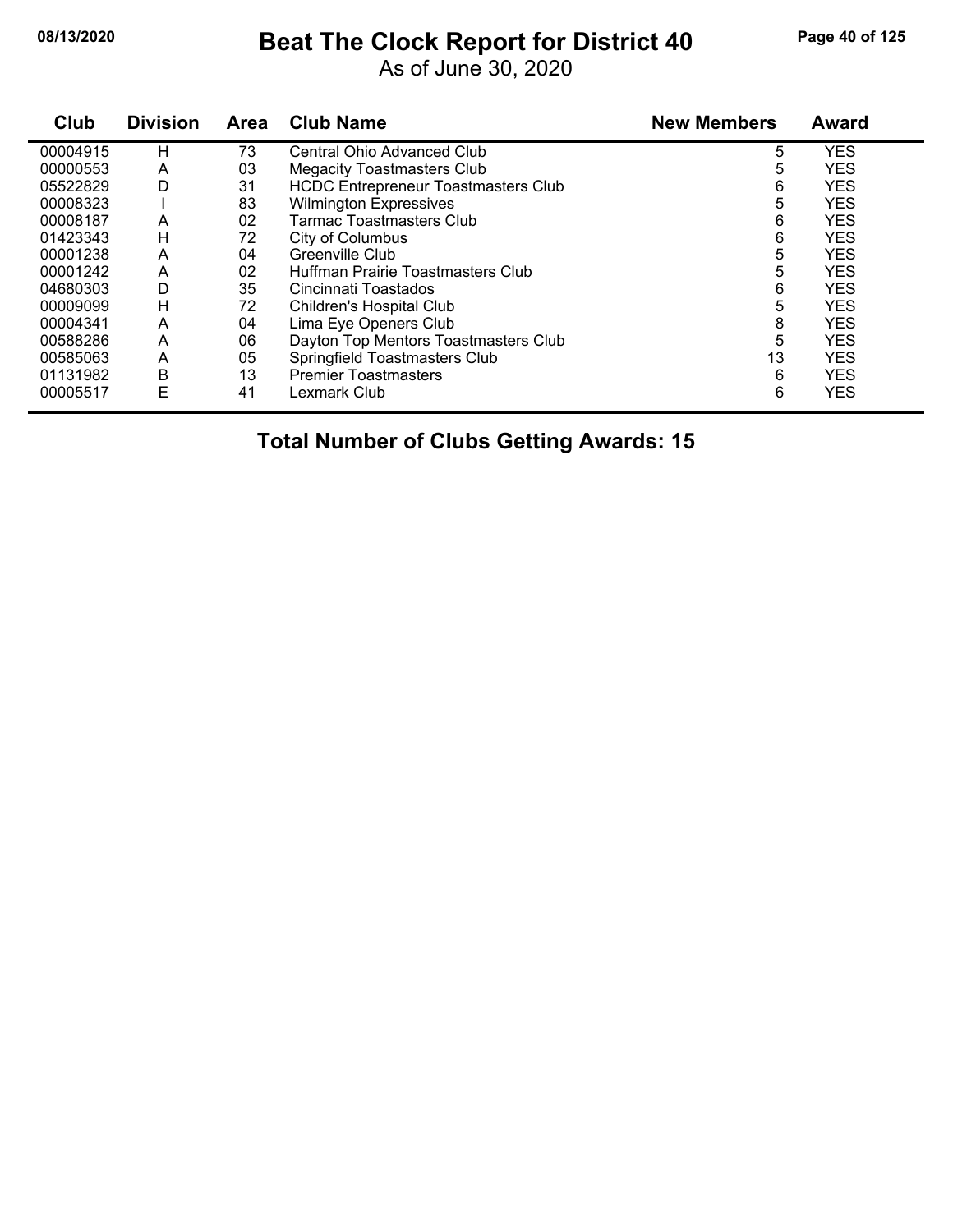#### **08/13/2020 Beat The Clock Report for District 41 Page 41 of 125**

As of June 30, 2020

| Club                 | <b>Division</b>         | <b>Area</b> | <b>Club Name</b>                                                 | <b>New Members</b> | <b>Award</b>             |
|----------------------|-------------------------|-------------|------------------------------------------------------------------|--------------------|--------------------------|
| 07481290             | $\overline{\mathsf{K}}$ | 03          | Speakers and Leaders Toastmasters Club                           | 5                  | <b>YES</b>               |
| 07057075             | P                       | 03          | <b>Phoenix Toastmasters Club</b>                                 | 12                 | <b>YES</b>               |
| 06974907             | L                       | 02          | <b>ACNABIN Toastmasters Club</b>                                 | 6                  | <b>YES</b>               |
| 06976970             | L                       | 05          | <b>Mastermind Toastmasters</b>                                   | 8                  | <b>YES</b>               |
| 07169377             | G                       | 02          | Gurgaon Speakers Toastmasters Club                               | 6                  | <b>YES</b>               |
| 07308089             | J                       | 06          | The Toastmasters Club of Dibrugarh                               | 6                  | <b>YES</b>               |
| 07333728             | C                       | 02          | Royal Orators Toastmasters Club                                  | 12                 | <b>YES</b>               |
| 07050177             | Q                       | 01          | <b>Infinity Toastmasters Club</b>                                | 5                  | <b>YES</b>               |
| 07064415             |                         | 03          | PathBreakers Toastmasters Club                                   | 6                  | <b>YES</b>               |
| 07118202             | D                       | 02          | <b>IMSUC Speaker's Genesis Toastmasters Club</b>                 | 6                  | <b>YES</b>               |
| 07128288             | M                       | 04          | New Gurugram Toastmasters Club                                   | 5                  | <b>YES</b>               |
| 07414726             | Q                       | 02          | One Cognizant Toastmasters Club                                  | 8                  | <b>YES</b>               |
| 07391076             | G                       | 03          | Orange India Toastmasters                                        | 6                  | <b>YES</b>               |
| 07380839             | J                       | 03          | Siliguri Hinglish Toastmasters Club                              | 6                  | <b>YES</b>               |
| 03454766             | C                       | 05          | Pink City Toastmasters Club                                      | 15                 | <b>YES</b>               |
| 00858173             | $\mathsf{P}$            | 01          | <b>Invictus Toastmasters</b>                                     | 8                  | <b>YES</b>               |
| 01309237             | J.                      | 01          | Infosys Toastmasters, Bhubaneswar                                | 10                 | <b>YES</b>               |
| 01336137             | B                       | 03          | Panchkula Toastmasters Club                                      | 8                  | <b>YES</b>               |
| 01381947             | Q                       | 03          | Salt Lake Toastmasters Club                                      | 9                  | <b>YES</b>               |
| 01098597             | B                       | 01          | <b>Chandigarh Toastmasters Club</b>                              | 15                 | <b>YES</b>               |
| 02387353             | L                       | 03          | <b>CMA Bangladesh Tigers Toastmasters</b>                        | 9                  | <b>YES</b>               |
| 03123534             | $\mathsf{P}$            | 02          | North Spark Toastmasters Club                                    | 5                  | <b>YES</b>               |
| 01179292             | K                       | 01          | Kolkata Toastmasters Club                                        | 9                  | <b>YES</b>               |
| 05680890             | E                       | 03          | <b>Capital City Toastmasters</b>                                 | 5                  | <b>YES</b>               |
| 02653737             | H                       | 03          | <b>RMS Noida</b>                                                 | 13                 | <b>YES</b>               |
| 03781541             | G                       | 02          | Amex Gurgaon Toastmasters Club                                   | 6                  | <b>YES</b>               |
| 05700331             | E                       | 04          | Delhi Toastmasters                                               | 6                  | <b>YES</b>               |
| 05823767             | F                       | 03          | Millennium Gurgaon Toastmasters Club                             | $\overline{7}$     | <b>YES</b>               |
| 05869922             | C                       | 02          | Sprouts Toastmasters Club                                        | 7                  | <b>YES</b>               |
| 05973051             | L                       | 03          | North South University Toastmasters                              | 6                  | <b>YES</b>               |
| 05954086             | D                       | 01          | Cadence Vibrant Toastmasters Club                                | 6                  | <b>YES</b>               |
| 05954206             | $\mathsf{C}$            | 03          | Jaipur Toastmasters Club                                         | 9                  | <b>YES</b>               |
| 06745061             | Н                       | 06          | Shiv Nadar University Toastmasters Club                          | 7                  | <b>YES</b>               |
| 07661270             | G                       | 01          | <b>Bright Beginning Toastmasters Club</b>                        | 5                  | <b>YES</b>               |
| 07031103             | Q                       | 03          | Kolkata Advanced Toastmasters Club                               | 12                 | <b>YES</b>               |
| 05302525             | E                       | 03          | Pro Orators Toastmasters Club                                    | 12                 | <b>YES</b>               |
| 06461833             | D                       | 02          | Indirapuram Toastmasters Club                                    | 5                  | <b>YES</b>               |
| 06108789             | J                       | 05          | The Toastmaster's Club of Guwahati                               | 5<br>г,            | <b>YES</b>               |
| 01459483             | Ε                       | 01          | East Delhi Toastmasters Club                                     | ັ                  | <b>YES</b>               |
| 01403496             | D                       | 03          | TCS Noida 6 Toastmasters Club                                    | 8                  | <b>YES</b>               |
| 03939528             |                         | 03          | In-Steel Toastmasters                                            | 5                  | <b>YES</b>               |
| 01574616             | P                       | 02<br>01    | <b>Toastmasters Club of West Delhi</b>                           | 6                  | <b>YES</b><br><b>YES</b> |
| 00008112<br>01200975 | N<br>F                  | 02          | Kathmandu Toastmasters Club 8112                                 | 6<br>12            | <b>YES</b>               |
| 06721949             | C                       | 01          | <b>Gurgaon Toastmasters Club</b>                                 | 8                  | <b>YES</b>               |
| 07204967             | C                       | 03          | Jaipur Professional Orators Club<br>Bodhi Kota Toastmasters Club | 10                 | <b>YES</b>               |
| 05488097             | M                       | 03          | <b>Embark Toastmasters Club</b>                                  | 5                  | <b>YES</b>               |
| 07265931             |                         | 05          | Expo Toastmasters Club                                           | 7                  | <b>YES</b>               |
| 07237977             | C                       | 05          | <b>Titans Toastmasters Club</b>                                  | 6                  | <b>YES</b>               |
|                      |                         | 04          |                                                                  |                    | <b>YES</b>               |
| 07747292<br>07749562 | D                       | 04          | <b>ICAB Toastmasters Club</b>                                    | 6<br>6             | <b>YES</b>               |
| 01496270             |                         | 02          | <b>Barclays Noida Toastmasters Club</b>                          | 10                 | <b>YES</b>               |
| 05163307             | K<br>D                  | 02          | City of Joy Toastmasters Club<br><b>IMT-G Toastmasters Club</b>  | 5                  | <b>YES</b>               |
| 05163309             | D                       | 01          | Cadence Pulse Toastmasters Club                                  | 28                 | <b>YES</b>               |
|                      | G                       | 04          |                                                                  | 9                  | <b>YES</b>               |
| 05168041             |                         |             | Gurgaon Orators Toastmasters Club                                |                    |                          |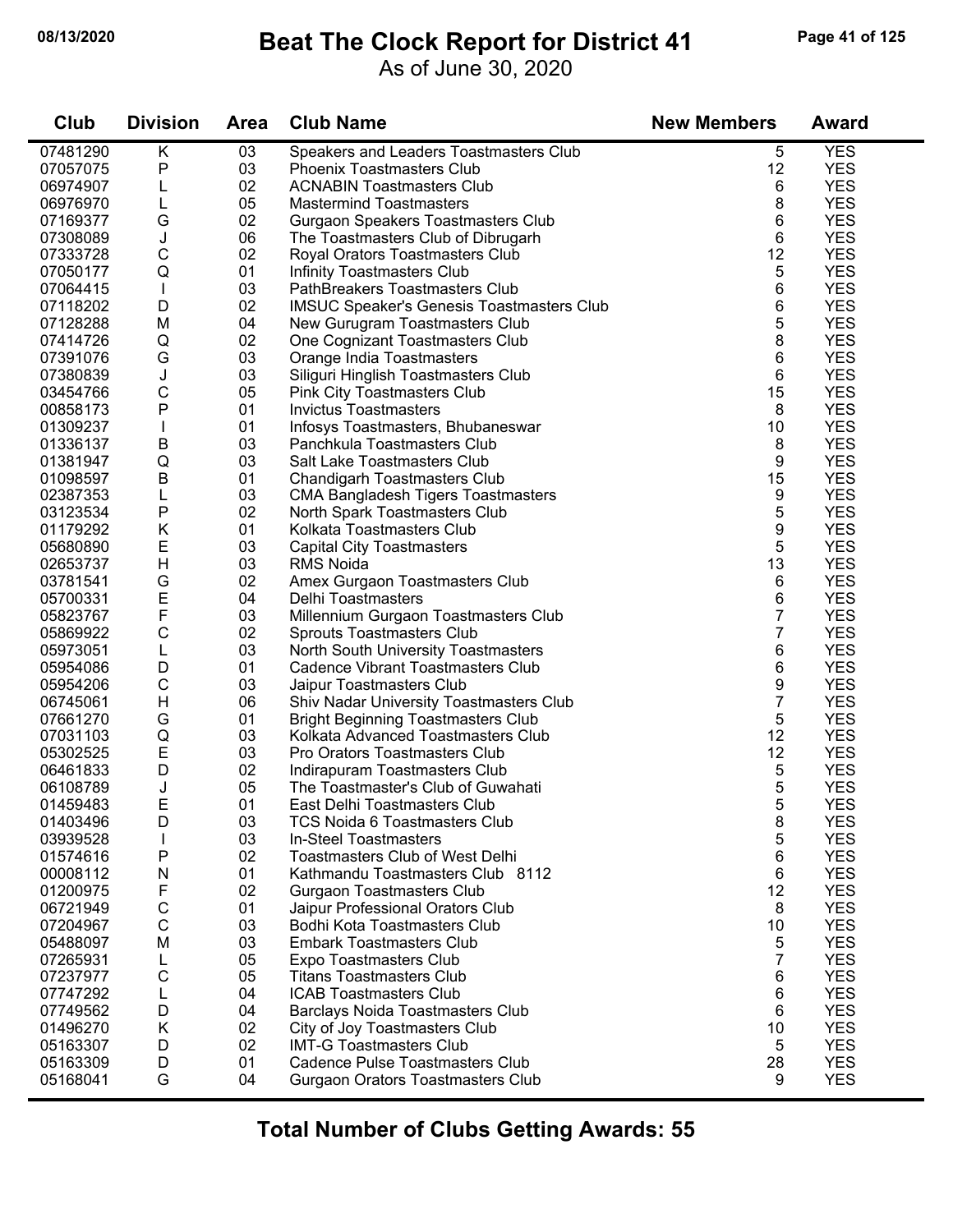#### **08/13/2020 Beat The Clock Report for District 42 Page 42 of 125**

As of June 30, 2020

| Club     | <b>Division</b> | <b>Area</b> | <b>Club Name</b>                     | <b>New Members</b> | <b>Award</b> |
|----------|-----------------|-------------|--------------------------------------|--------------------|--------------|
| 02092372 | E               | 06          | <b>SMART Speakers</b>                | 5                  | YES          |
| 00001422 | B               | 18          | Toastmasters At Palliser             | 6                  | YES          |
| 04602386 | С               | 21          | Speak Upside                         | 5                  | YES          |
| 00006344 | F               | 05          | Airdrie Discovery Toastmasters Club  | 5                  | <b>YES</b>   |
| 00001862 | B               | 09          | Pile O Bones Toastmasters Club       | 6                  | YES          |
| 00008981 | E               | 28          | <b>Calgary Advanced Toastmasters</b> | 6                  | YES          |
| 00009489 | В               | 24          | UR Toastmasters                      | 11                 | <b>YES</b>   |
| 00848867 | E               | 13          | Literally Speaking                   | 5                  | <b>YES</b>   |
| 00630837 | E               | 06          | Spoken Word Toastmasters Club        | 6                  | YES          |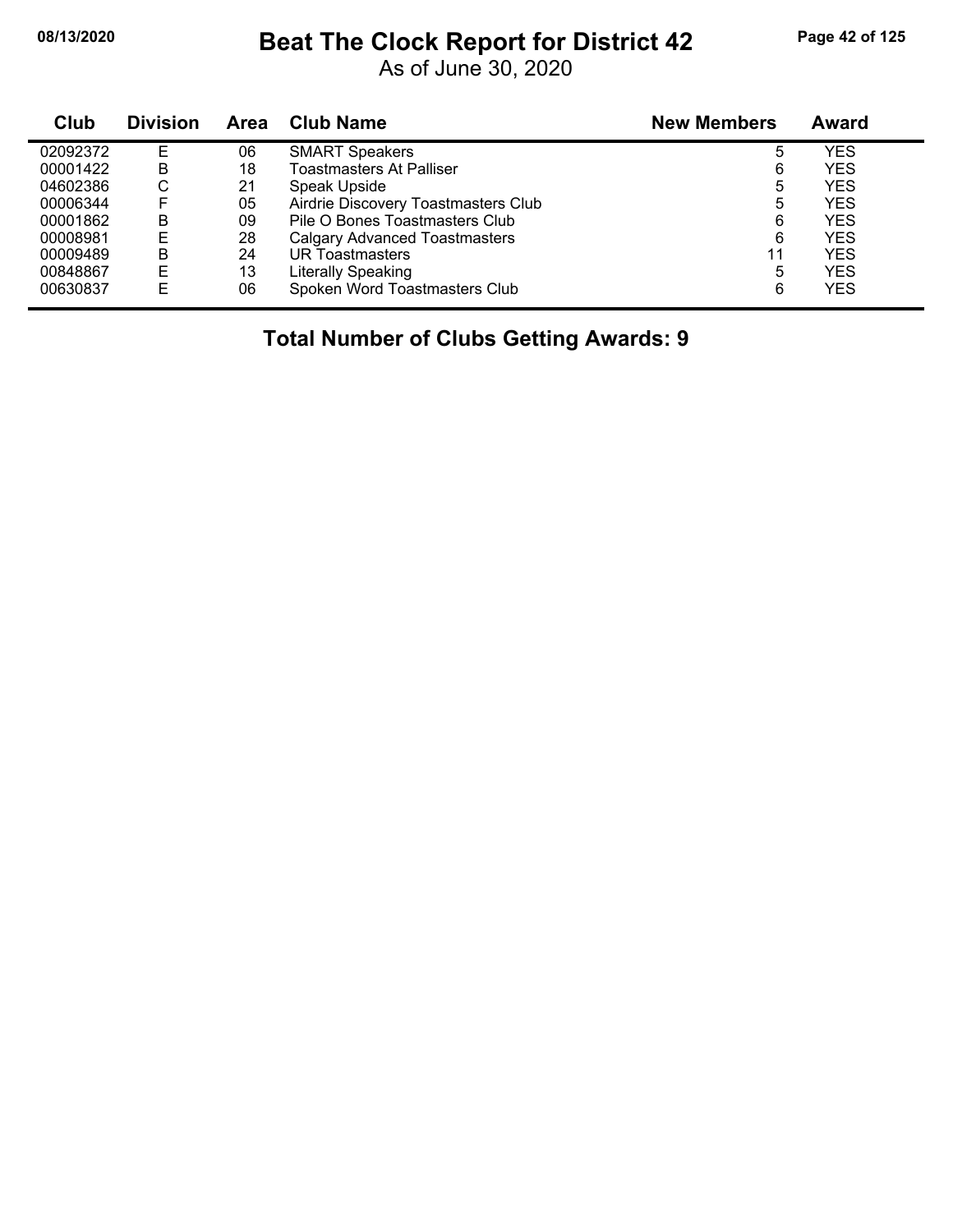#### **08/13/2020 Beat The Clock Report for District 43 Page 43 of 125**

As of June 30, 2020

| Club     | <b>Division</b> | <b>Area</b> | <b>Club Name</b>                        | <b>New Members</b> | <b>Award</b> |
|----------|-----------------|-------------|-----------------------------------------|--------------------|--------------|
| 03323744 | $\overline{C}$  | 02          | Blue Nile Toastmasters, Memphis         | 5                  | <b>YES</b>   |
| 07392812 | $\mathsf C$     | 02          | <b>Believe and Achieve Toastmasters</b> | 6                  | <b>YES</b>   |
| 00003284 | $\mathsf E$     | 04          | <b>Guess Who's Talking Now</b>          | 5                  | <b>YES</b>   |
| 00005772 | $\mathsf B$     | 02          | Advanced TM of Central Arkansas         | 8                  | <b>YES</b>   |
| 00003765 | D               | 04          | <b>Memphis Navy Toastmasters</b>        | 5                  | <b>YES</b>   |
| 00003702 | A               | 01          | Northside Post Toasters Club            | 9                  | <b>YES</b>   |
| 00003538 | D               | 03          | Memphis Advanced Toastmasters Club      | 5                  | <b>YES</b>   |
| 00702994 | $\mathsf E$     | 02          | New Foundation Club 702994              | 7                  | <b>YES</b>   |
| 00763957 | D               | 01          | <b>Sunrisers Toastmasters Club</b>      | 8                  | <b>YES</b>   |
| 00002052 | $\mathsf E$     | 01          | <b>Vicksburg Toastmasters Club</b>      | 5                  | <b>YES</b>   |
| 00002028 | E               | 05          | High Noon Toastmasters Club             | 5                  | <b>YES</b>   |
| 00004496 | A               | 02          | Early Riser Toastmasters Club           | 8                  | <b>YES</b>   |
| 00004122 | F               | 02          | <b>NWA Toastleaders</b>                 | 6                  | <b>YES</b>   |
| 01350487 | $\mathsf E$     | 05          | Central MS Advancing TMC 1350487        | 12                 | <b>YES</b>   |
| 03016857 | $\sf B$         | 03          | <b>Class Act Toastmasters</b>           | $\overline{7}$     | <b>YES</b>   |
| 02658520 | $\mathsf C$     | 02          | <b>Orange Mound Toastmasters</b>        | 8                  | <b>YES</b>   |
| 05587529 | $\mathsf C$     | 01          | Advanced Blue Nile, Memphis             | 11                 | <b>YES</b>   |
| 03281098 | $\mathsf E$     | 05          | Inside Out                              | $\overline{7}$     | <b>YES</b>   |
| 00001310 | $\mathsf{C}$    | 01          | King Cotton Club                        | 5                  | <b>YES</b>   |
| 06579199 | $\mathsf E$     | 01          | Muddy Water Communicators               | 6                  | <b>YES</b>   |
| 03979523 | $\mathsf{C}$    | 01          | <b>NEA Toastmasters</b>                 | $\overline{7}$     | <b>YES</b>   |
| 04840944 | $\mathsf{C}$    | 05          | <b>Hernando Toastmasters</b>            | 6                  | <b>YES</b>   |
| 00009864 | F               | 04          | <b>Pinnacle Toastmasters Club</b>       | 6                  | <b>YES</b>   |
| 01214641 | $\mathsf E$     | 04          | <b>Echelon Toastmasters</b>             | 8                  | <b>YES</b>   |
| 00007825 | A               | 04          | <b>DHS Club</b>                         | 5                  | <b>YES</b>   |
| 00008526 | A               | 03          | Simmons First Toastmasters Club         | 7                  | <b>YES</b>   |
| 03943800 | $\sf B$         | 02          | Freespeakers                            | 5                  | <b>YES</b>   |
| 02306456 | F               | 03          | <b>Logistically Speaking</b>            | 6                  | <b>YES</b>   |
| 01275010 | $\mathsf E$     | 05          | Downtown Jackson Toastmasters           | 7                  | <b>YES</b>   |
| 07707699 | D               | 01          | Mphasis Memphis Toastmasters Club       | $\overline{7}$     | <b>YES</b>   |
| 07200754 | E               | 02          | <b>Empowering Progressive Speakers</b>  | 10                 | <b>YES</b>   |
| 05146512 | $\mathsf C$     | 02          | <b>Uptown Toastmasters</b>              | $\overline{7}$     | <b>YES</b>   |
| 04189887 | A               | 01          | <b>Capitol Toastmasters</b>             | 9                  | <b>YES</b>   |
| 02147269 | C               | 04          | <b>Global Achievers Toastmasters</b>    | $\overline{7}$     | <b>YES</b>   |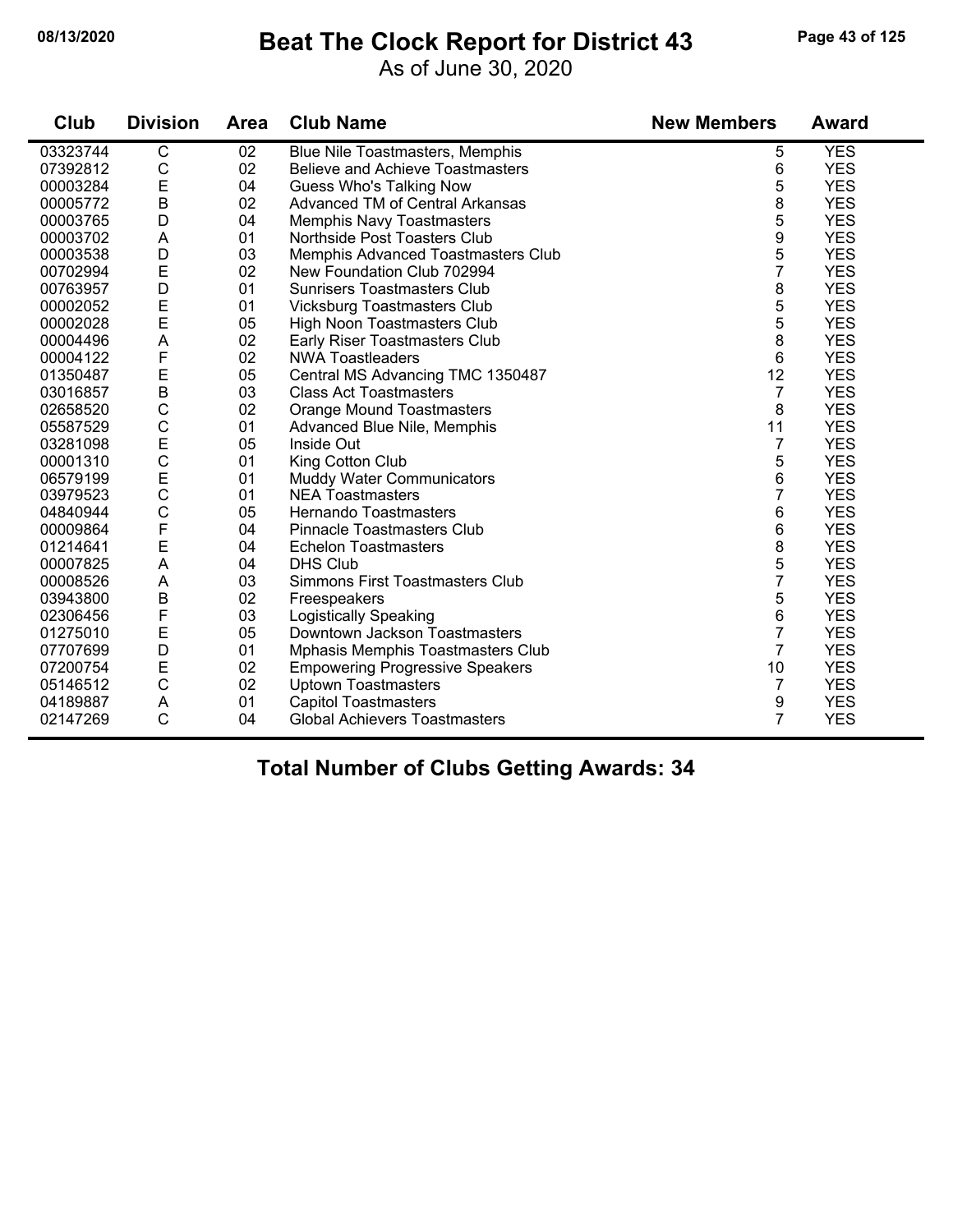#### **08/13/2020 Beat The Clock Report for District 44 Page 44 of 125**

As of June 30, 2020

| Club     | <b>Division</b> | <b>Area</b> | <b>Club Name</b>                      | <b>New Members</b> | <b>Award</b> |
|----------|-----------------|-------------|---------------------------------------|--------------------|--------------|
| 05488480 | D               | 43          | <b>First Data Speaks</b>              | 6                  | <b>YES</b>   |
| 07251479 | D               | 45          | <b>Powder Springs Toasters</b>        | 5                  | <b>YES</b>   |
| 02151683 | С               | 31          | The Great Orators                     | 8                  | <b>YES</b>   |
| 01251067 | В               | 25          | <b>GDOL Toastmasters</b>              | 6                  | <b>YES</b>   |
| 06514373 | С               | 31          | Toastmasters@LAA                      | 6                  | <b>YES</b>   |
| 03157180 | G               | 76          | <b>Healthy Dialogue</b>               | 6                  | <b>YES</b>   |
| 05934736 | B               | 21          | Central UMC-ATL Toastmasters Club     | 5                  | <b>YES</b>   |
| 02909546 |                 | 66          | Dream Talkers Toastmasters Club       | 6                  | <b>YES</b>   |
| 01682330 | С               | 36          | PMI Atlanta Toastmasters              | 5                  | <b>YES</b>   |
| 00936049 | A               | 12          | Speaking with Power Toastmasters Club | 5                  | <b>YES</b>   |
| 00004218 | С               | 33          | Techmasters Club                      | 5                  | <b>YES</b>   |
| 00004449 | E               | 54          | Polk Street Speakers Club             | 9                  | <b>YES</b>   |
| 02441465 | Α               | 13          | Ardyss Toastmasters Club - Atlanta    |                    | <b>YES</b>   |
| 01346266 | С               | 33          | <b>Peachtree Communicators</b>        | 5                  | <b>YES</b>   |
| 00005984 | Α               | 11          | <b>Ben Hill Toastmasters Club</b>     | 5                  | <b>YES</b>   |
| 00007503 | Ε               | 52          | Cartersville Toastmasters Club        | 6                  | <b>YES</b>   |
| 03361344 | D               | 44          | <b>West Cobb Toastmasters</b>         |                    | <b>YES</b>   |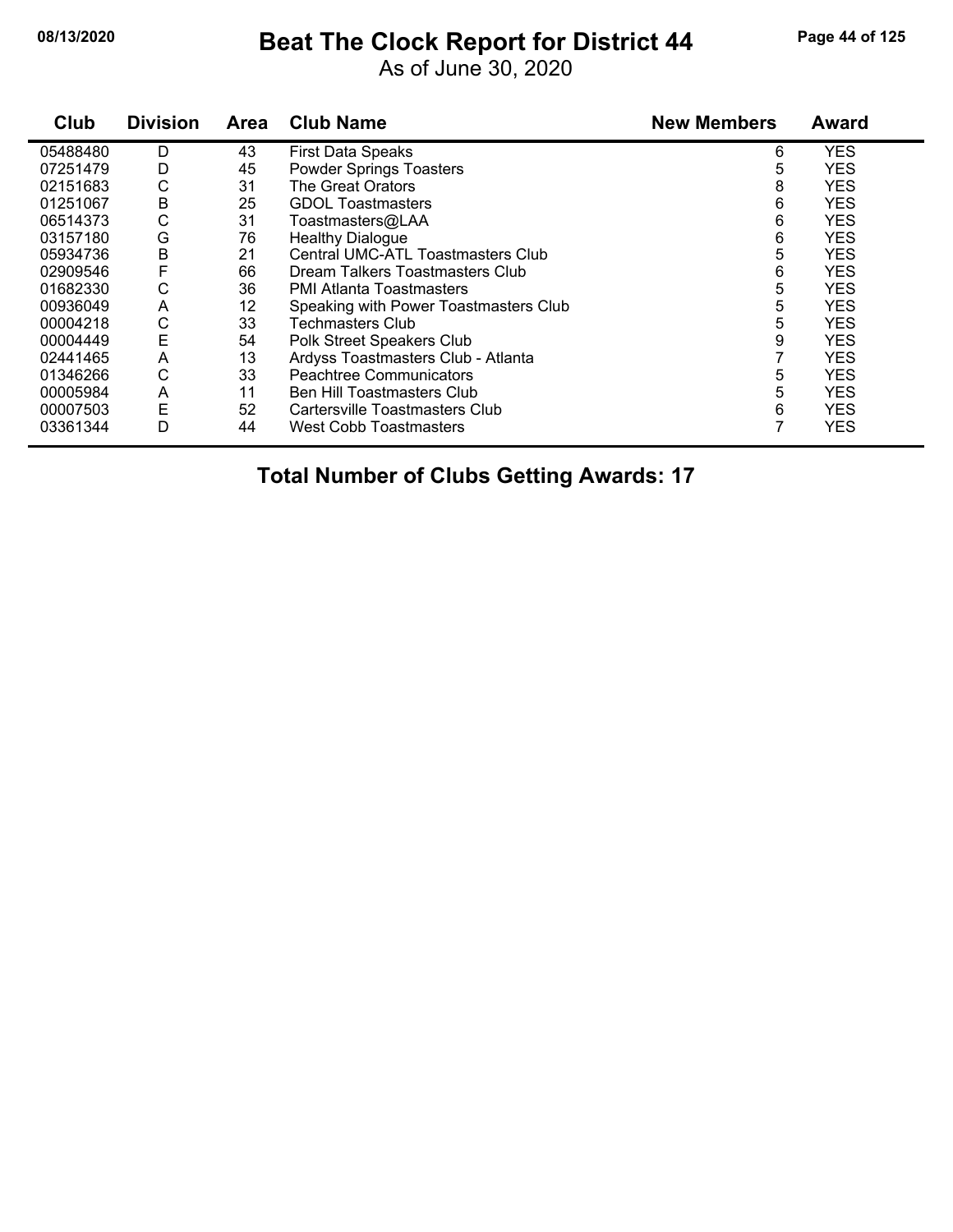### **08/13/2020 Beat The Clock Report for District 45 Page 45 of 125**

As of June 30, 2020

| Club     | <b>Division</b> | Area | Club Name            | <b>New Members</b> | Award |
|----------|-----------------|------|----------------------|--------------------|-------|
| 03277975 |                 | 19   | Mid Day Toastmasters |                    | YES   |
| 00001479 |                 | 04   | Saint John Club      |                    | YES   |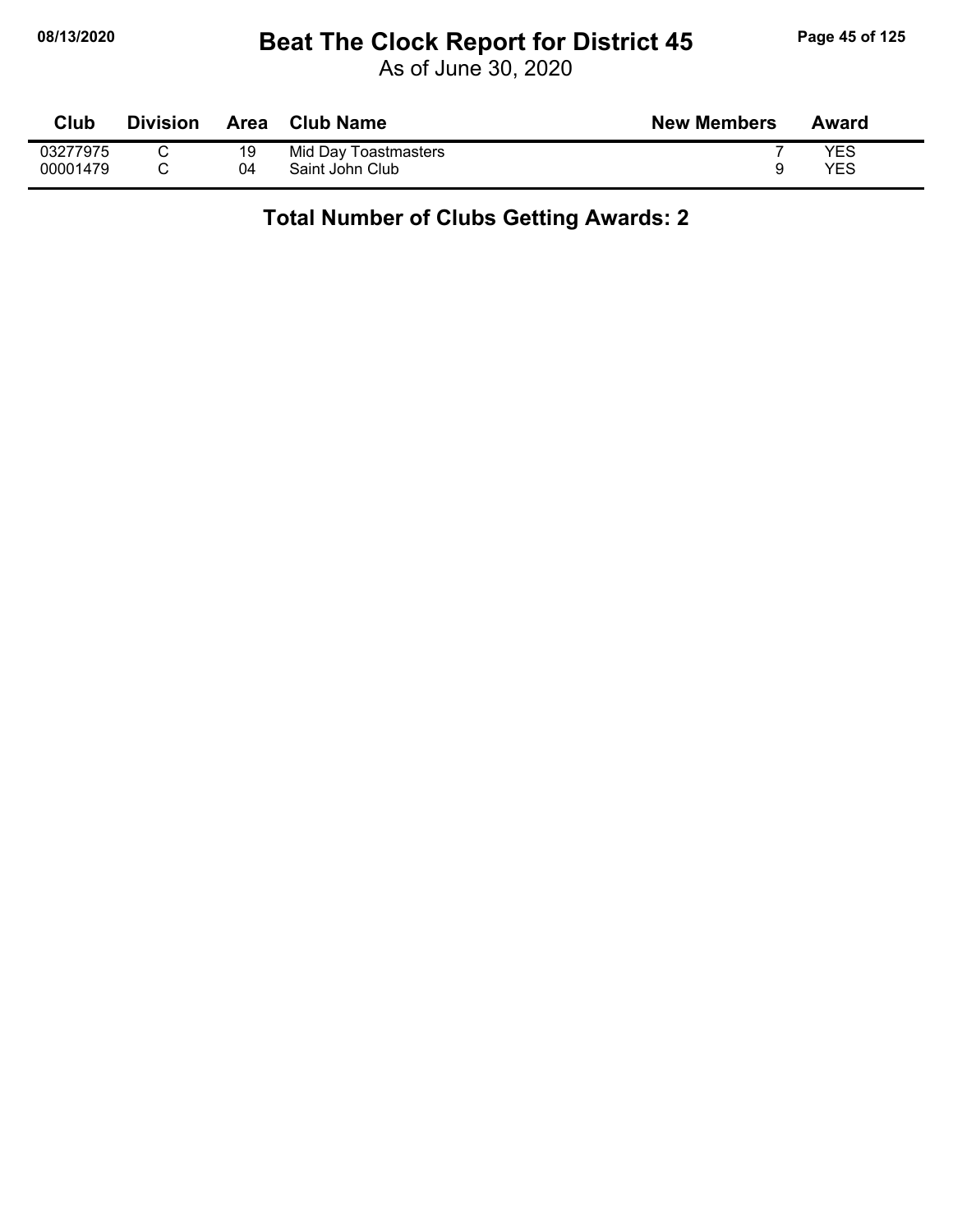## **08/13/2020 Beat The Clock Report for District 46 Page 46 of 125**

As of June 30, 2020

| Club     | <b>Division</b> | <b>Area</b> | <b>Club Name</b>                             | <b>New Members</b> | <b>Award</b> |
|----------|-----------------|-------------|----------------------------------------------|--------------------|--------------|
| 06501985 | D               | 46          | A+E Networks NYC                             | 6                  | <b>YES</b>   |
| 00595443 | В               | 25          | Douglas Elliman /west Side Toasties          | 9                  | <b>YES</b>   |
| 01500422 | В               | 22          | Einstein Toastmasters                        | 6                  | <b>YES</b>   |
| 02218018 | В               | 21          | Monroe College Toastmasters                  |                    | <b>YES</b>   |
| 00002676 | B               | 24          | <b>TIC Toastmasters Club</b>                 | 6                  | <b>YES</b>   |
| 04634928 | D               | 45          | <b>Persuasive Toastmasters</b>               | 5                  | <b>YES</b>   |
| 03890961 | B               | 24          | <b>Columbia University Toastmasters Club</b> | 9                  | <b>YES</b>   |
| 06606660 | D               | 41          | <b>New York Storytellers</b>                 | 8                  | <b>YES</b>   |
| 00001949 | E               | 56          | New York Toastmasters Club                   | 11                 | <b>YES</b>   |
| 03966637 | D               | 42          | Gotham Speakers Toastmasters Club            | 8                  | <b>YES</b>   |
| 00006138 | D               | 41          | East Side Toastmasters Club                  | 8                  | <b>YES</b>   |
| 03337790 | В               | 21          | <b>Bronx Advanced Speakers Toastmasters</b>  | 5                  | <b>YES</b>   |
| 01322088 | B               | 23          | MI Toastmasters                              | 5                  | <b>YES</b>   |
| 00003824 | B               | 22          | Co-op City Toastmasters Club                 | 5                  | <b>YES</b>   |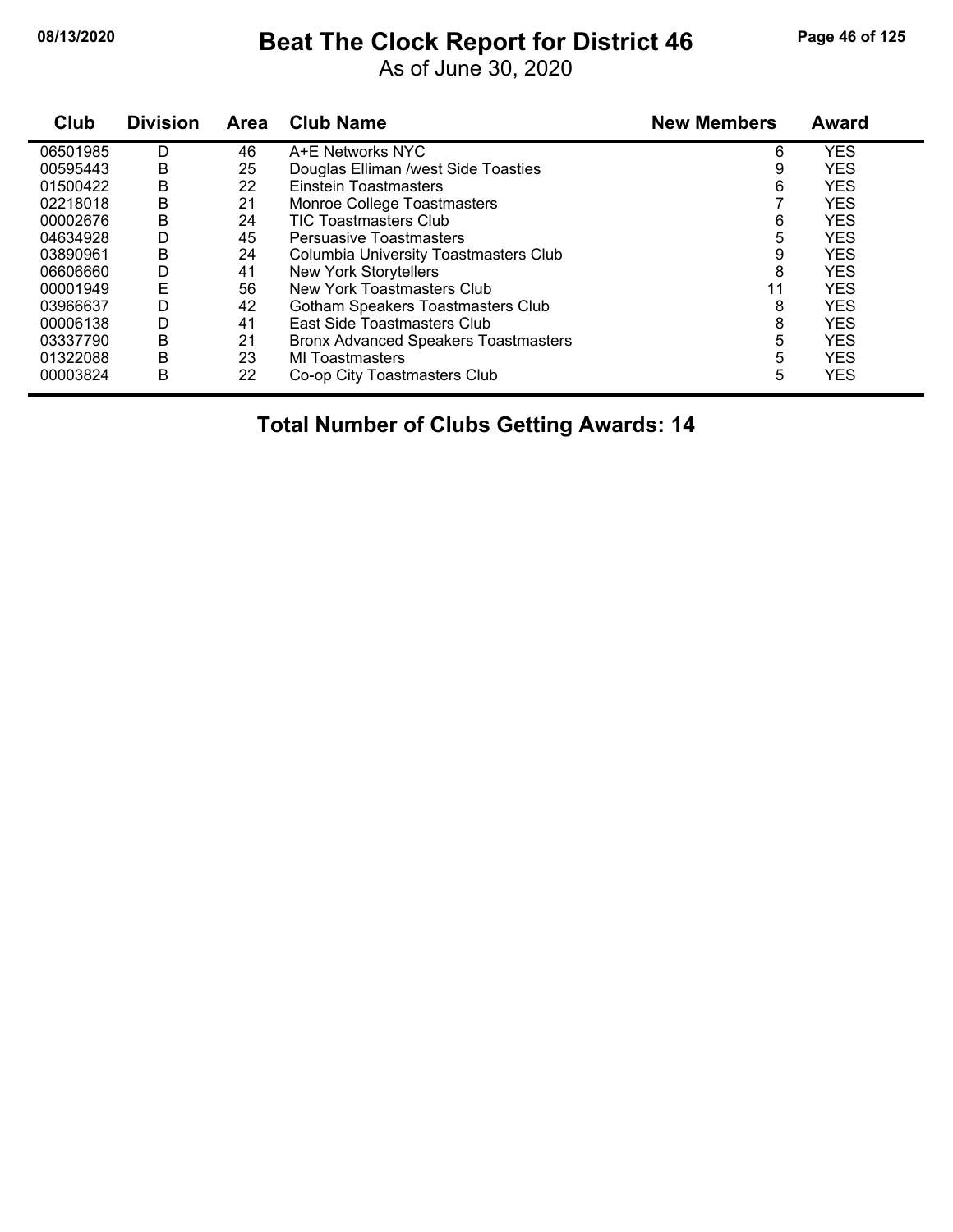### **08/13/2020 Beat The Clock Report for District 47 Page 47 of 125**

As of June 30, 2020

| Club     | <b>Division</b> | <b>Area</b> | <b>Club Name</b>                                  | <b>New Members</b> | <b>Award</b> |
|----------|-----------------|-------------|---------------------------------------------------|--------------------|--------------|
| 00003840 | A               | 15          | North Miami Beach Toastmasters Club               | 7                  | <b>YES</b>   |
| 00003956 |                 | 91          | <b>Destined For Success Toastmasters Club</b>     | 5                  | <b>YES</b>   |
| 00003596 | F               | 61          | New Providence Branch of Toastmasters             | 6                  | <b>YES</b>   |
| 00003278 | $\mathsf B$     | 25          | Club V.O.I.C.E.                                   | 13                 | <b>YES</b>   |
| 00002903 | $\mathsf B$     | 20          | <b>Achievers Club</b>                             | 5                  | <b>YES</b>   |
| 00001600 |                 | 93          | First Bahamas Branch of Toastmasters              | 25                 | <b>YES</b>   |
| 07376003 | A               | 10          | <b>Panoramic Views Toastmasters</b>               | 10                 | <b>YES</b>   |
| 00808677 | $\sf B$         | 23          | <b>Beacon Point Advanced</b>                      | 7                  | <b>YES</b>   |
| 01888268 | $\mathsf{C}$    | 32          | <b>Boca Raton Advanced Toastmasters</b>           | 9                  | <b>YES</b>   |
| 00006298 | E               | 55          | <b>Key West Toastmasters</b>                      | 7                  | <b>YES</b>   |
| 01513325 |                 | 92          | <b>Pinnacle Seekers</b>                           | 6                  | <b>YES</b>   |
| 02888579 |                 | 93          | Soaring Eagles Club                               | 16                 | <b>YES</b>   |
| 02662937 | E               | 52          | <b>Toastmasters at FIU Business</b>               | 9                  | <b>YES</b>   |
| 01770067 | D               | 41          | Secure Speakers Toastmaster Club                  | 9                  | <b>YES</b>   |
| 05869898 | F               | 61          | Mayaguana Southern Pearls                         | 11                 | <b>YES</b>   |
| 05883077 | $\mathsf{A}$    | 13          | <b>Toastmasters of BankUnited</b>                 | 16                 | <b>YES</b>   |
| 06847742 | $\mathbf{I}$    | 90          | <b>B.U.T. Abaco Trail Blazers</b>                 | 13                 | <b>YES</b>   |
| 05576592 | D               | 43          | El Cid Toastmasters                               | 8                  | <b>YES</b>   |
| 03248923 | A               | 13          | The Fountain Toastmasters Club                    | 9                  | <b>YES</b>   |
| 04273254 | $\mathbf C$     | 32          | The Luminaries At The Boca Chamber Toastmaster    | 9                  | <b>YES</b>   |
| 07709126 | $\sf B$         | 21          | <b>RSM South Florida</b>                          | 5                  | <b>YES</b>   |
| 00006796 | F               | 60          | Cable Beach West Club                             | 11                 | <b>YES</b>   |
| 00006568 | A               | 13          | Miami Lakes Club                                  | 12                 | <b>YES</b>   |
| 00007108 |                 | 92          | Ernest T. Strachan Club Advanced TM Club          | 6                  | <b>YES</b>   |
| 01498739 | $\sf B$         | 21          | <b>Broward Bilingual Toastmasters Club</b>        | 8                  | <b>YES</b>   |
| 01504246 | F               | 62          | <b>BAF Stars Toastmasters Club</b>                | 5                  | <b>YES</b>   |
| 07775252 |                 | 92          | The First Breakfast Toastmasters Club of The Baha | 11                 | <b>YES</b>   |
| 00008664 | D               | 44          | <b>RiverWalk Toastmasters Club</b>                | $\overline{7}$     | <b>YES</b>   |
| 00008123 | F               | 62          | First Exuma Branch Club 8123                      | 11                 | <b>YES</b>   |
| 01417483 | D               | 40          | Fort Pierce Toastmasters                          | 8                  | <b>YES</b>   |
| 01450351 | $\mathsf C$     | 33          | 1st US Portuguese Toastmasters                    | 9                  | <b>YES</b>   |
| 01457364 | E               | 52          | <b>Electrifying Voices</b>                        | 6                  | <b>YES</b>   |
| 00001425 | $\mathbf{I}$    | 90          | <b>Freeport Eagles</b>                            | 7                  | <b>YES</b>   |
| 07031743 | F               | 63          | <b>Police Dynamic Enforcers</b>                   | 5                  | <b>YES</b>   |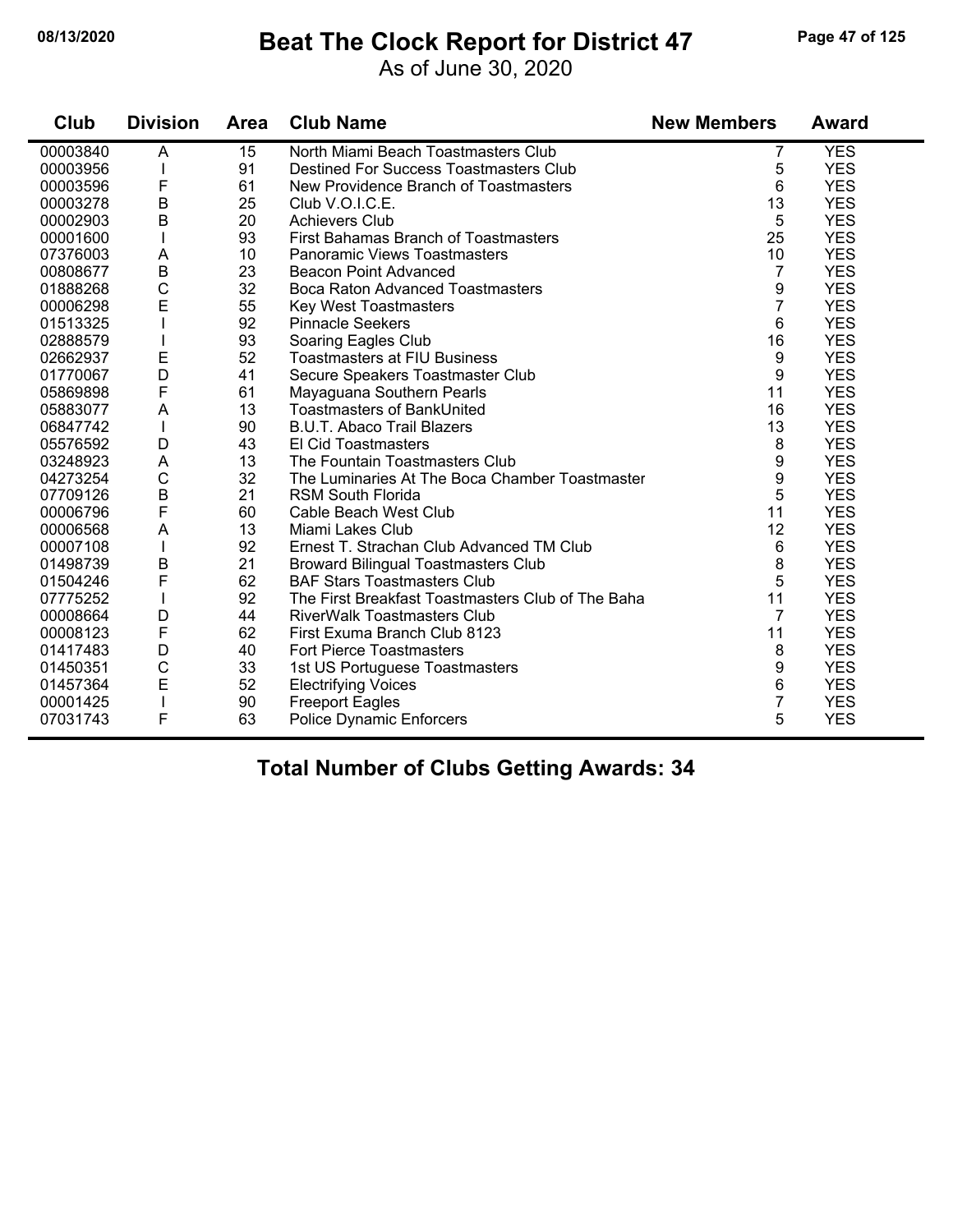## **08/13/2020 Beat The Clock Report for District 48 Page 48 of 125**

As of June 30, 2020

| Club     | <b>Division</b> | Area | Club Name                                     | <b>New Members</b> | Award      |  |
|----------|-----------------|------|-----------------------------------------------|--------------------|------------|--|
| 01400985 | Α               | 14   | <b>Clearwater Community Toastmasters</b>      |                    | YES        |  |
| 06597368 | A               | 14   | PODS Movers & Speakers                        |                    | YES        |  |
| 02709335 | A               | 10   | Toastmasters @ All Children's Hospital (TACH) |                    | YES        |  |
| 00009352 |                 | 44   | Positively Speaking Toastmasters Club         |                    | <b>YES</b> |  |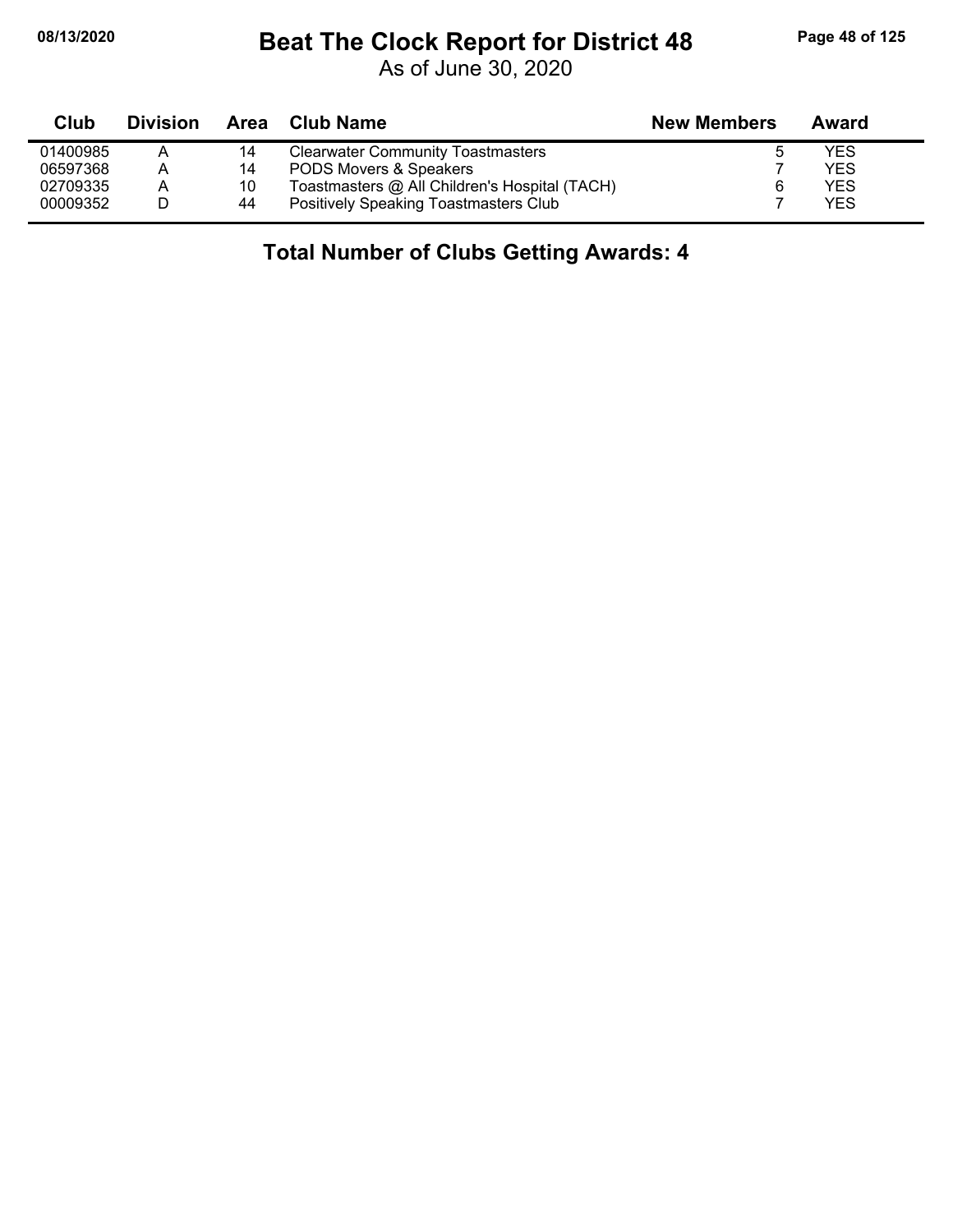### **08/13/2020 Beat The Clock Report for District 49 Page 49 of 125**

As of June 30, 2020

| Club     | <b>Division</b> | Area | Club Name                      | <b>New Members</b> | Award |
|----------|-----------------|------|--------------------------------|--------------------|-------|
| 00008885 |                 | 12   | Kona Toastmasters Club         |                    | YES   |
| 00005387 |                 | 05   | Pineapple Country Toastmasters |                    | YES   |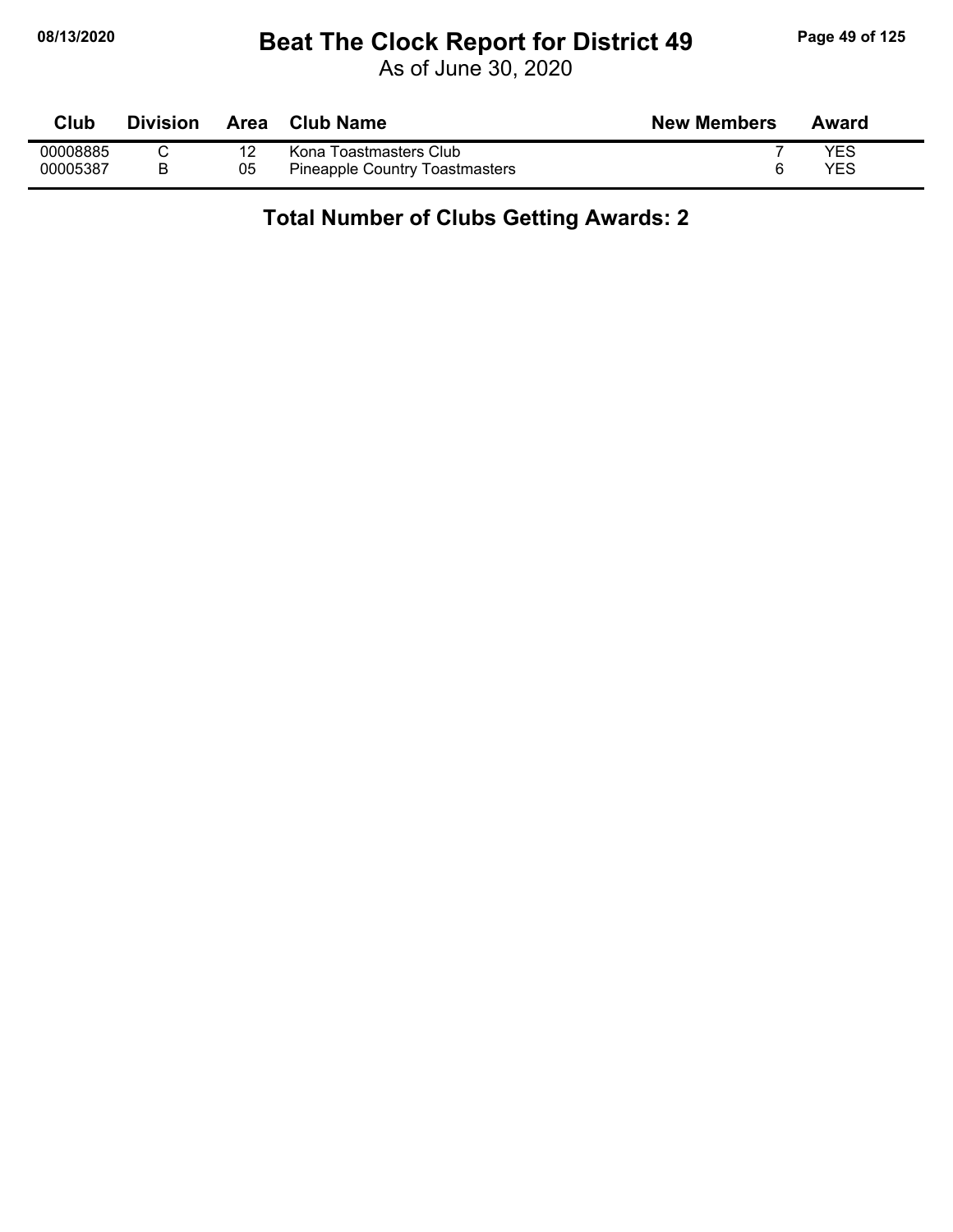#### **08/13/2020 Beat The Clock Report for District 50 Page 50 of 125**

As of June 30, 2020

| Club     | <b>Division</b> | <b>Area</b> | <b>Club Name</b>                          | <b>New Members</b> | <b>Award</b> |
|----------|-----------------|-------------|-------------------------------------------|--------------------|--------------|
| 00005736 | $\mathsf{P}$    | 44          | Verbal Expressions Club #5736             | 7                  | <b>YES</b>   |
| 00005928 | S               | 51          | <b>iTalk Toastmasters</b>                 | 6                  | <b>YES</b>   |
| 00003859 | $\vee$          | 73          | <b>Texins Toastmasters Club</b>           | 10                 | <b>YES</b>   |
| 00002912 | M               | 33          | <b>Dallas Social Toastmasters</b>         | 9                  | <b>YES</b>   |
| 07463287 | E               | 13          | <b>Tyler Advanced Toasties</b>            | 5                  | <b>YES</b>   |
| 06970706 | $\mathsf F$     | 26          | <b>OCC Speaks Toastmasters</b>            | 6                  | <b>YES</b>   |
| 04516522 | V               | 76          | <b>JSOM Tuesday Toastmasters</b>          | $\overline{7}$     | <b>YES</b>   |
| 03372438 | P               | 44          | Fun Asia Richardson                       | 9                  | <b>YES</b>   |
| 03401898 | $\mathbb S$     | 54          | Dallas College Talks                      | 5                  | <b>YES</b>   |
| 00630505 | P               | 44          | Hallelujah High Toastmasters              | 12                 | <b>YES</b>   |
| 00002146 | V               | 73          | Richardson Noon Toastmasters Club         | $\overline{7}$     | <b>YES</b>   |
| 01581643 | F               | 21          | Speak Up Allen                            | $\overline{7}$     | <b>YES</b>   |
| 01588444 | M               | 35          | <b>Evening Orators</b>                    | 5                  | <b>YES</b>   |
| 00992874 | $\vee$          | 72          | University Toastmasters of Dallas         | 10                 | <b>YES</b>   |
| 01176566 | M               | 33          | Dallas ISD Talk It Up!                    | $\overline{7}$     | <b>YES</b>   |
| 01176575 | P               | 47          | <b>Eloquent Orators</b>                   | 5                  | <b>YES</b>   |
| 06613239 | M               | 36          | Prostmasters                              | 6                  | <b>YES</b>   |
| 05859633 | ${\mathsf S}$   | 56          | <b>MLK Dallas Toastmasters Club</b>       | 5                  | <b>YES</b>   |
| 06887806 | $\mathsf F$     | 27          | Roaring Speakers                          | 13                 | <b>YES</b>   |
| 06891000 | F               | 21          | <b>RKT Toastmasters</b>                   | 5                  | <b>YES</b>   |
| 03761504 | $\vee$          | 71          | The Evaluators                            | 12                 | <b>YES</b>   |
| 05069647 | E               | 12          | <b>Tri-Community Toastmasters</b>         | 6                  | <b>YES</b>   |
| 04750107 | P               | 43          | <b>Politically Incorrect Toastmasters</b> | $\overline{7}$     | <b>YES</b>   |
| 00007881 | Ε               | 14          | <b>Rose Toasters Club</b>                 | 6                  | <b>YES</b>   |
| 01244830 | T               | 64          | <b>Timberglen Toastmasters</b>            | 5                  | <b>YES</b>   |
| 05258000 | $\vee$          | 74          | Orators At UTD                            | 14                 | <b>YES</b>   |
| 04822437 | $\vee$          | 75          | The Storytellers                          | $\overline{7}$     | <b>YES</b>   |
| 02038660 | $\mathbf S$     | 55          | <b>Anointed Oak Cliff Orators</b>         | 5                  | <b>YES</b>   |
| 00007036 | E               | 11          | <b>University Club</b>                    | 8                  | <b>YES</b>   |
| 00006523 | P               | 42          | <b>Garland Communicators Club</b>         | 6                  | <b>YES</b>   |
| 00006590 | S               | 56          | Roving 49ers                              | 6                  | <b>YES</b>   |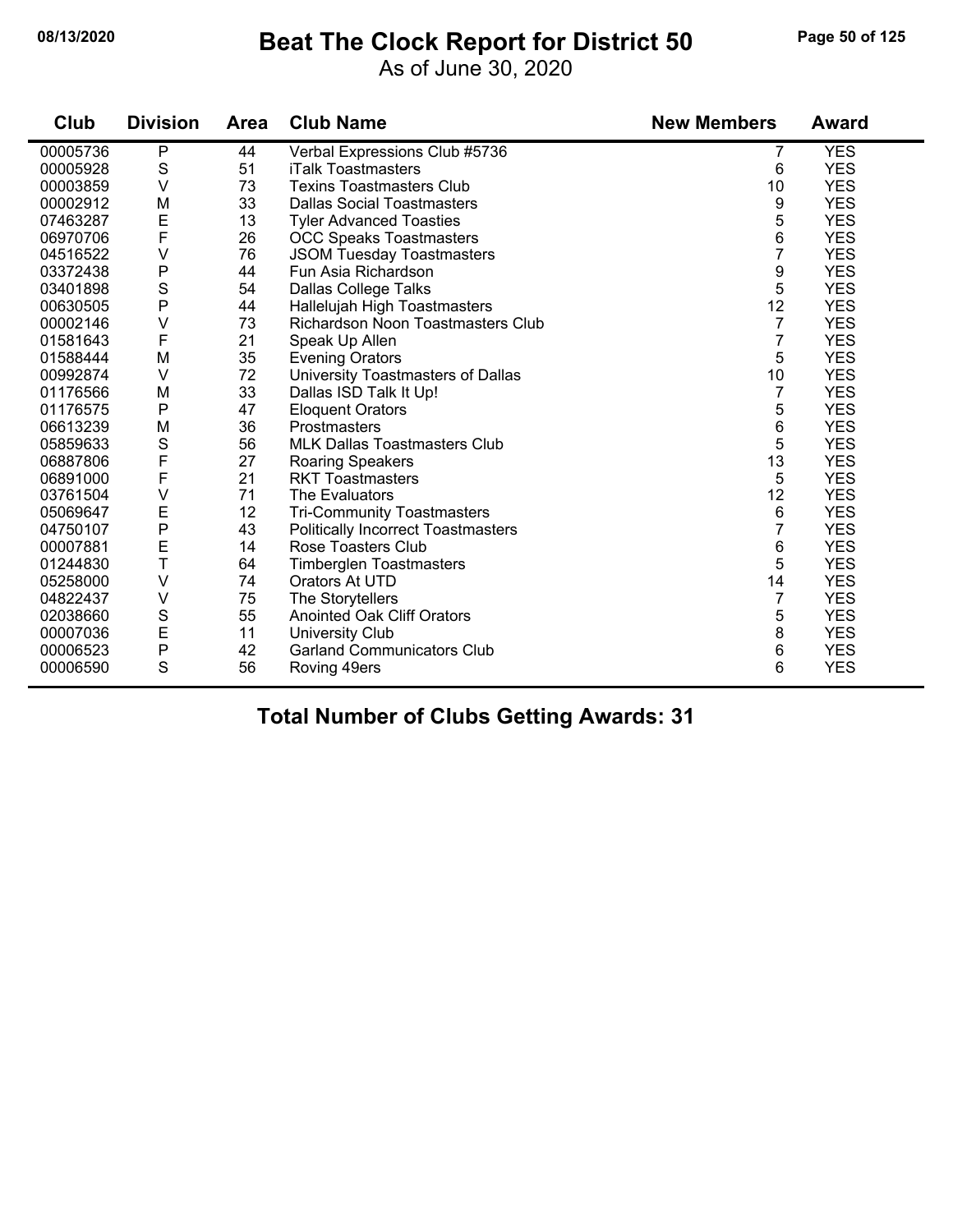#### **08/13/2020 Beat The Clock Report for District 51 Page 51 of 125**

As of June 30, 2020

| Club     | <b>Division</b> | Area | <b>Club Name</b>                             | <b>New Members</b> | <b>Award</b> |
|----------|-----------------|------|----------------------------------------------|--------------------|--------------|
| 00006697 | P               | 01   | MIM Toastmasters Club of Kuala Lumpur        | 5                  | <b>YES</b>   |
| 00007054 | Q               | 02   | Penang Hokkien Association Toastmasters Club | 5                  | <b>YES</b>   |
| 00005039 | J               | 02   | EY Toastmasters Club                         | 8                  | <b>YES</b>   |
| 04106393 | $\mathsf{P}$    | 01   | AIA HQ TOASTMASTERS CLUB                     | 8                  | <b>YES</b>   |
| 04815561 | Q               | 03   | <b>IPOH Mandarin Toastmasters Club</b>       | 6                  | <b>YES</b>   |
| 04053600 | S               | 01   | EcoWorld (Northern) Toastmasters Club        | 6                  | <b>YES</b>   |
| 07653480 | P               | 01   | YMCA KL Toastmasters Club                    | 6                  | <b>YES</b>   |
| 03720863 | P               | 06   | <b>NAWEM Toastmasters Club</b>               | 5                  | <b>YES</b>   |
| 03746255 | H               | 03   | <b>FYS Toastmasters Club</b>                 | 13                 | <b>YES</b>   |
| 00931428 | N               | 01   | Promenade Toastmasters Club                  | 13                 | <b>YES</b>   |
| 06675795 | J               | 02   | The HumanCap Articulators                    | 5                  | <b>YES</b>   |
| 06784417 | P               | 06   | Royale Premier Toastmasters Club             | 9                  | <b>YES</b>   |
| 00950005 | W               | 04   | <b>Great Eastern Toastmasters Club</b>       | 7                  | <b>YES</b>   |
| 01589773 | W               | 04   | <b>Oneworld Toastmasters Club</b>            | 8                  | <b>YES</b>   |
| 01358084 | S               | 05   | Helping Hand Advanced Toastmasters Club      |                    | <b>YES</b>   |
| 02497178 | H               | 03   | Dell Dynamics Toastmasters Club              | 7                  | <b>YES</b>   |
| 00001997 | P               | 01   | <b>TMIKL Toastmasters</b>                    | 9                  | <b>YES</b>   |
| 00791322 | N               | 03   | <b>Achievers Toastmasters Club</b>           | 5                  | <b>YES</b>   |
| 00811512 | S               | 04   | <b>Farlim Toastmasters Club</b>              | 6                  | <b>YES</b>   |
| 01125121 | H               | 04   | Team Flantech                                | 11                 | <b>YES</b>   |
| 03466019 | P               | 03   | <b>CHOC Toastmasters Club</b>                | 5                  | <b>YES</b>   |
| 00000752 | N               | 04   | Penang Toastmasters Club                     | 7                  | <b>YES</b>   |
| 07488289 | N               | 04   | <b>BDO Northern Region Toastmasters Club</b> | 8                  | <b>YES</b>   |
| 00005236 | Q               | 02   | Charismatic Leader Toastmasters Club         | 10                 | <b>YES</b>   |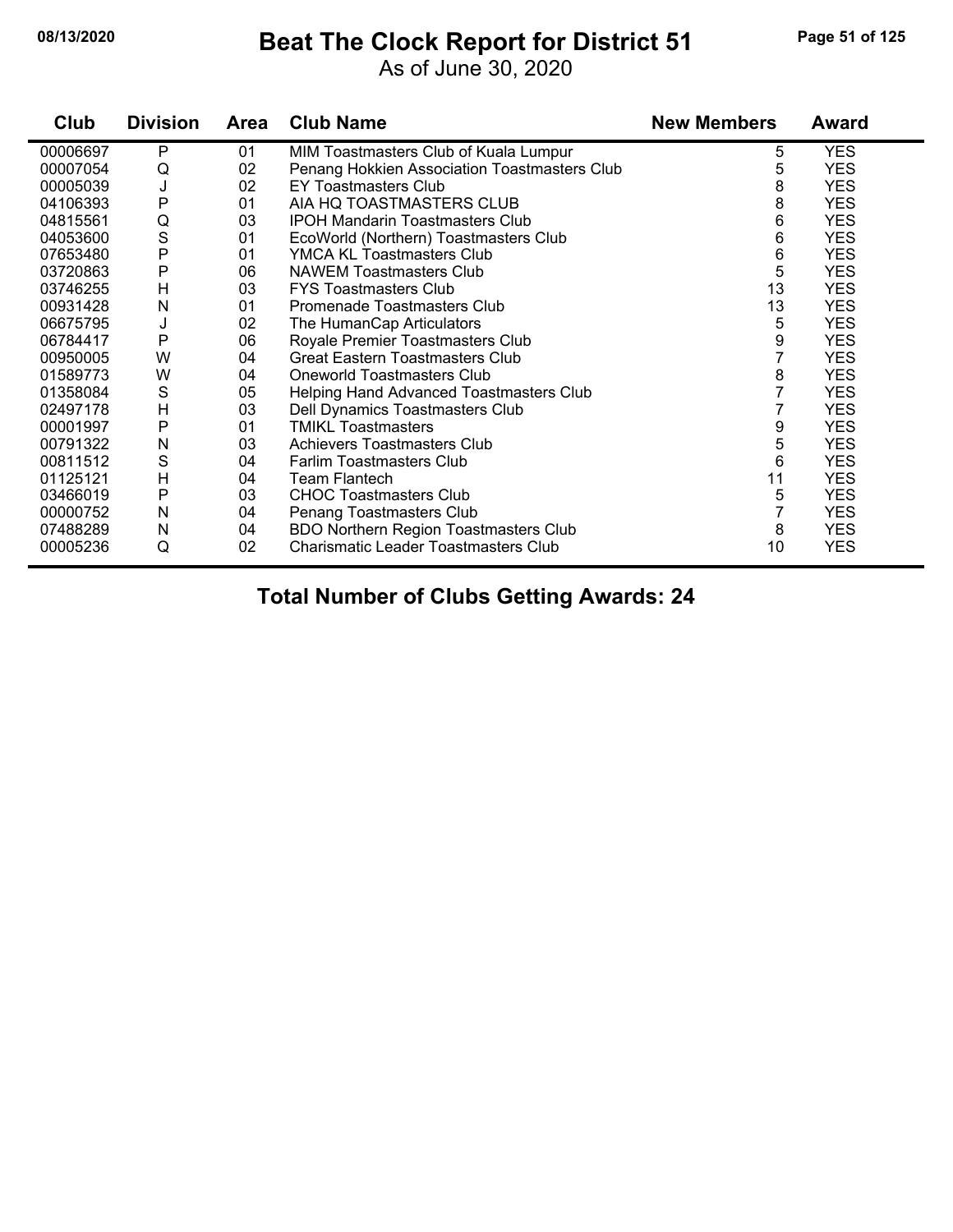### **08/13/2020 Beat The Clock Report for District 52 Page 52 of 125**

As of June 30, 2020

| <b>Club</b> | <b>Division</b> | <b>Area</b> | <b>Club Name</b>                               | <b>New Members</b> | Award      |
|-------------|-----------------|-------------|------------------------------------------------|--------------------|------------|
| 00005522    | С               | 30          | <b>Motivated Toastmasters</b>                  |                    | YES        |
| 07038414    | B               | 20          | Medtronic Diabetes Toastmasters                | 6                  | YES        |
| 07039054    | F               | 60          | <b>Storytellers</b>                            | 5                  | <b>YES</b> |
| 00616895    | D               | 43          | Public Works Pioneers Toastmasters Club        |                    | YES        |
| 00001966    | A               | 10          | <b>Mindful Communicators</b>                   | 5                  | YES        |
| 00004305    | Е               | 51          | <b>Figuratively Speaking Toastmasters Club</b> | 5                  | YES        |
| 03729871    | B               | 22          | Neuro Orators Toastmasters Club                | 5                  | <b>YES</b> |
| 04935291    | D               | 41          | Voices Of Los Angeles Toastmasters             | 5                  | YES        |
| 04952141    | B               | 20          | Foothills Community Toastmasters Club          | 5                  | YES        |
| 07030372    | C               | 31          | <b>Speaking Your Business</b>                  |                    | YES        |
| 00000172    | B               | 21          | Cosmopolitan Tech Club                         | 6                  | YES        |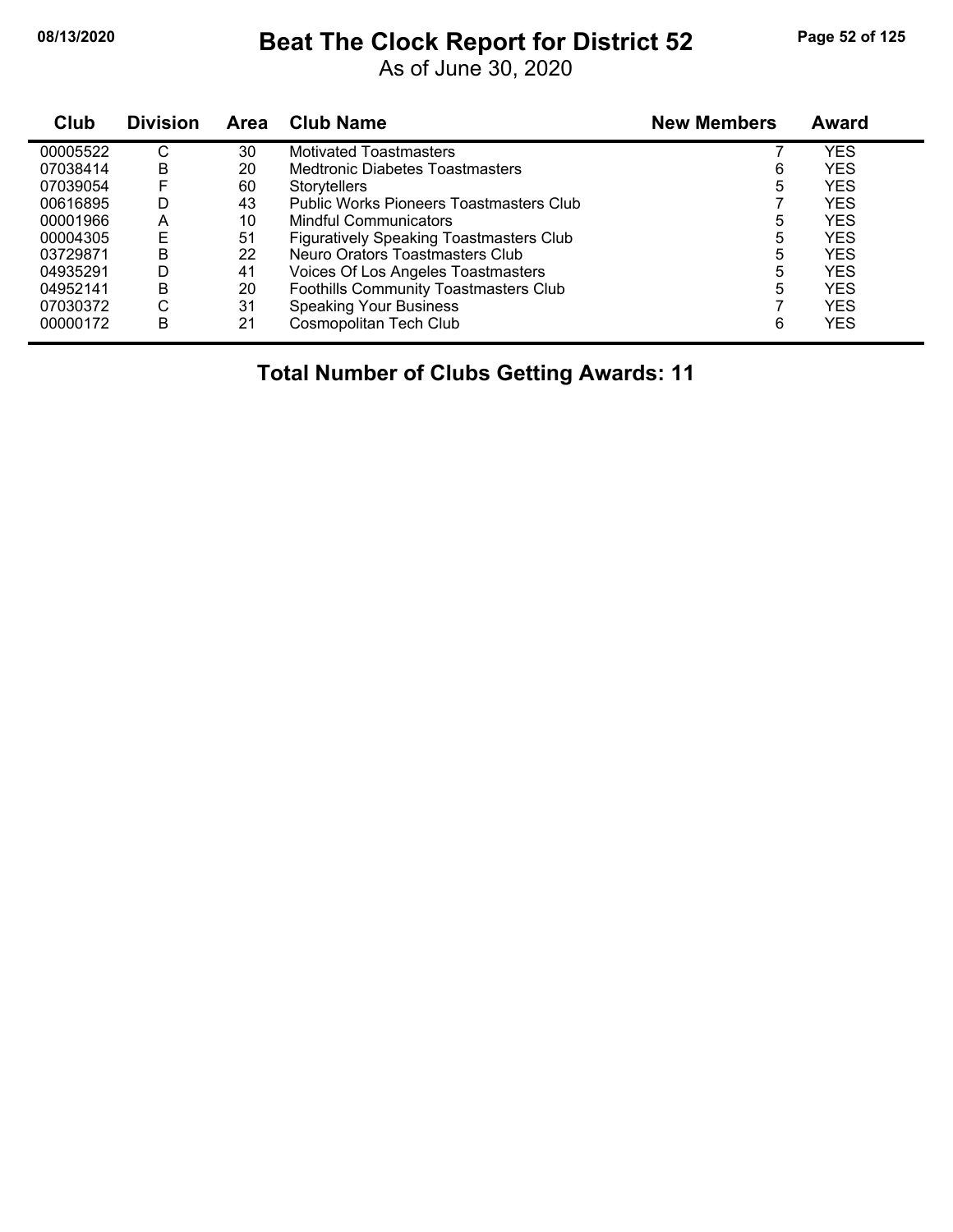#### **08/13/2020 Beat The Clock Report for District 53 Page 53 of 125**

As of June 30, 2020

| Club     | <b>Division</b> | Area | <b>Club Name</b>                    | <b>New Members</b> | Award      |
|----------|-----------------|------|-------------------------------------|--------------------|------------|
| 00006518 | G               | 75   | Capital Toastmasters Club           | 10                 | <b>YES</b> |
| 00006613 | Е               | 52   | One State Street Toastmasters       |                    | <b>YES</b> |
| 03756118 | D               | 44   | <b>Mystic Aquarium Toastmasters</b> | 6                  | <b>YES</b> |
| 01360121 | G               | 75   | Capital Advanced Toastmasters       |                    | <b>YES</b> |
| 00606146 | С               | 34   | Monroe-Trumbull Toastmasters        |                    | <b>YES</b> |
| 00003523 | F               | 54   | West Hartford Toastmasters Club     |                    | <b>YES</b> |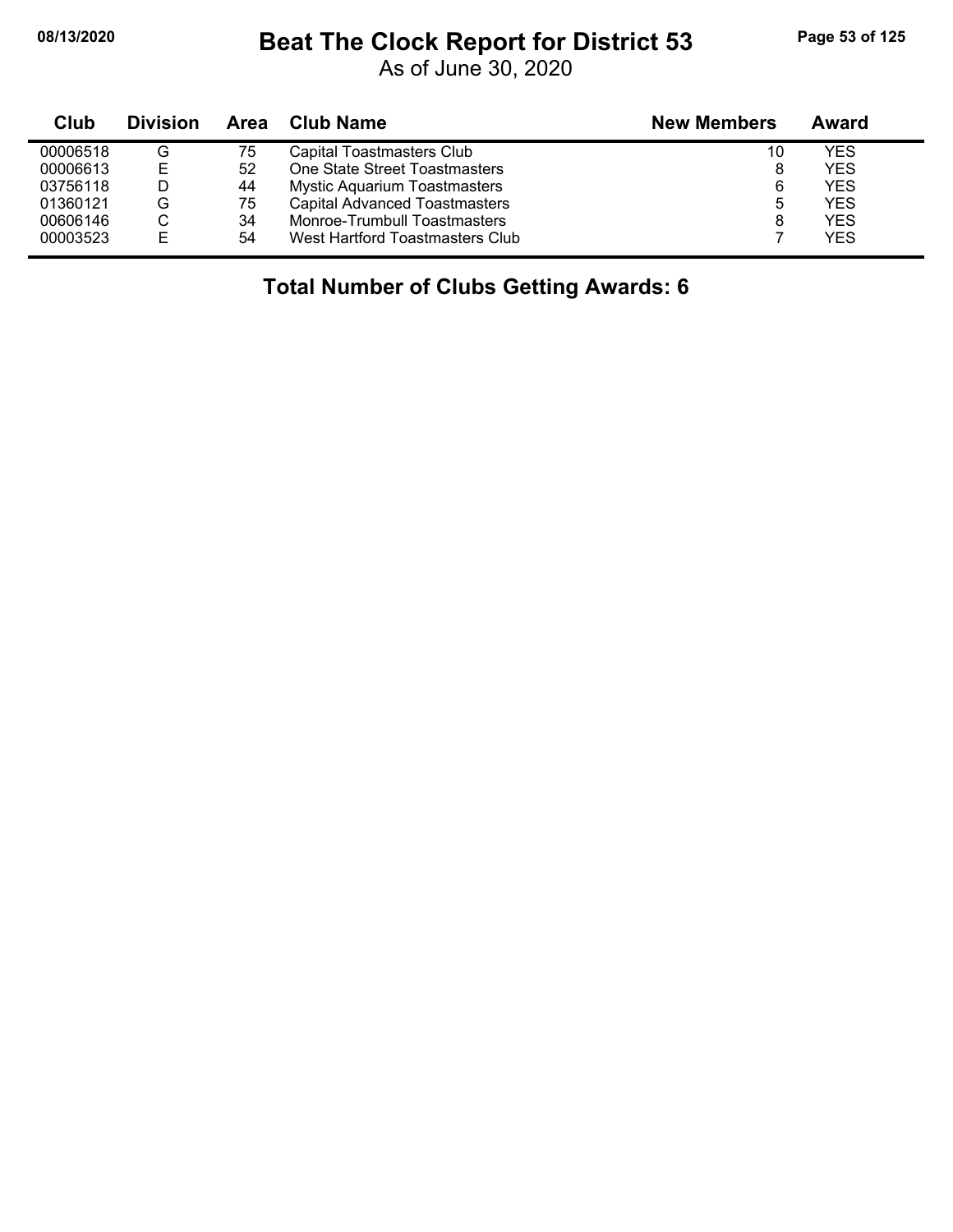#### **08/13/2020 Beat The Clock Report for District 54 Page 54 of 125**

As of June 30, 2020

| Club     | <b>Division</b> |    | Area Club Name              | <b>New Members</b> | Award |
|----------|-----------------|----|-----------------------------|--------------------|-------|
| 00948429 |                 | 31 | Progressively Speaking Club |                    | VES   |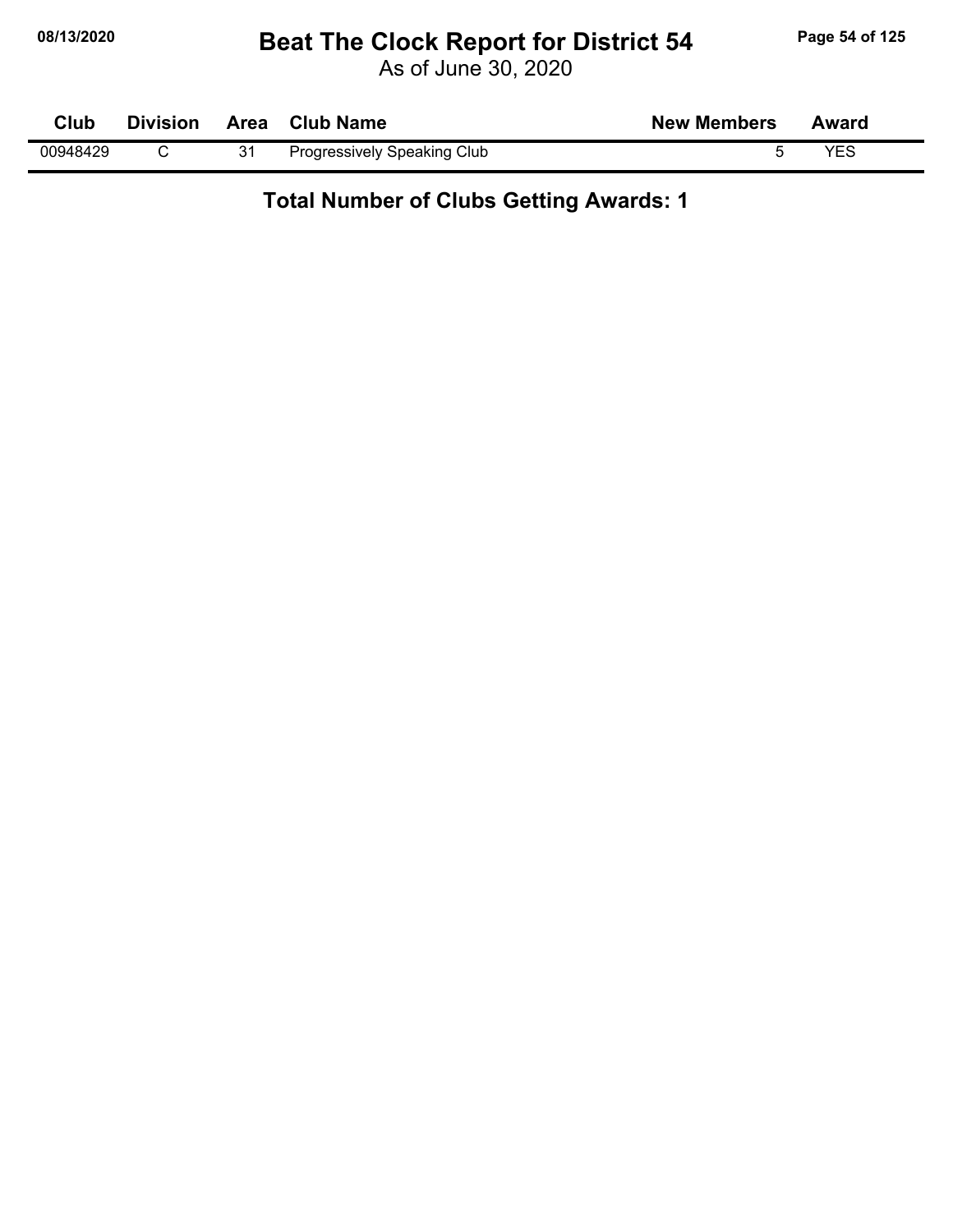# **08/13/2020 Beat The Clock Report for District 55 Page 55 of 125**

As of June 30, 2020

| Club     | <b>Division</b> | Area | <b>Club Name</b>                        | <b>New Members</b> | Award      |
|----------|-----------------|------|-----------------------------------------|--------------------|------------|
| 01588558 |                 | 81   | <b>Central Texas Vocal Aces</b>         | 6                  | <b>YES</b> |
| 03110129 |                 | 85   | <b>Schwab Talks</b>                     | 5                  | <b>YES</b> |
| 00006260 | J               | 63   | <b>Exchange Park Club</b>               | 8                  | <b>YES</b> |
| 00009325 |                 | 53   | <b>TXDOT Club</b>                       | 5                  | <b>YES</b> |
| 00692498 |                 | 81   | <b>Texas Stars Toastmasters</b>         | 8                  | <b>YES</b> |
| 02630868 |                 | 53   | One Texas Toast                         | 6                  | <b>YES</b> |
| 05954082 | F               | 26   | S.H.I.E.L.D. Toastmasters               | 10                 | <b>YES</b> |
| 00006482 |                 | 24   | Highnoon Toastmasters                   | 12                 | <b>YES</b> |
| 02000937 |                 | 66   | <b>Austin Pride Toastmasters</b>        | 8                  | <b>YES</b> |
| 07282825 |                 | 61   | <b>Manor Toastmasters</b>               | 8                  | <b>YES</b> |
| 07182375 | F               | 26   | <b>Brownsville Toastmasters</b>         |                    | <b>YES</b> |
| 07032821 |                 | 63   | <b>Bilingual Lady Toastmasters</b>      | 11                 | <b>YES</b> |
| 07562771 |                 | 53   | Speakin' Ain'T Easy                     | 8                  | <b>YES</b> |
| 02442151 |                 | 52   | <b>Bilingual Toastmasters of Austin</b> | 10                 | <b>YES</b> |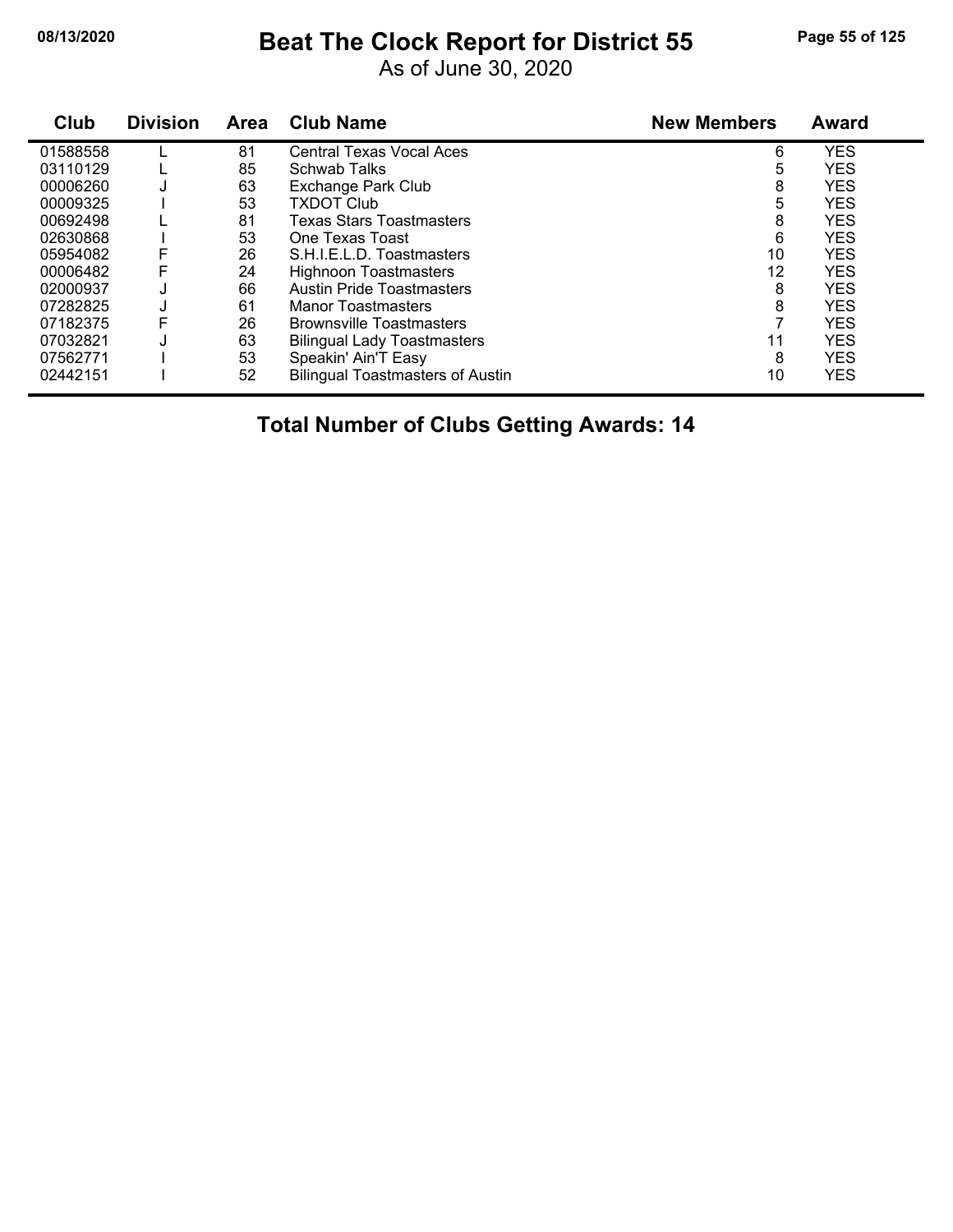### **08/13/2020 Beat The Clock Report for District 56 Page 56 of 125**

As of June 30, 2020

| Club     | <b>Division</b> | <b>Area</b> | Club Name                                     | <b>New Members</b> | Award      |
|----------|-----------------|-------------|-----------------------------------------------|--------------------|------------|
| 00005301 | M               | 34          | Sugar Speakers Club                           | 5                  | YES        |
| 00005692 | N               | 24          | JPMC Corporate Communicators Toastmasters Clu | 5                  | YES        |
| 06721367 |                 | 13          | Cheniere Toastmasters Club                    | 5                  | YES        |
| 00006599 | P               | 05          | Clear Lake Area Chamber of Commerce Toastmast | 5                  | <b>YES</b> |
| 05144515 |                 | 44          | Woodlands Lakeside Toastmasters Club          | 6                  | YES        |
| 00000505 |                 | 15          | High Noon Club                                | 8                  | YES        |
| 01171828 | R               | 60          | Voice of Moses                                | 5                  | YES        |
| 00744683 |                 | 44          | Conroe Speaks Club                            | 5                  | YES        |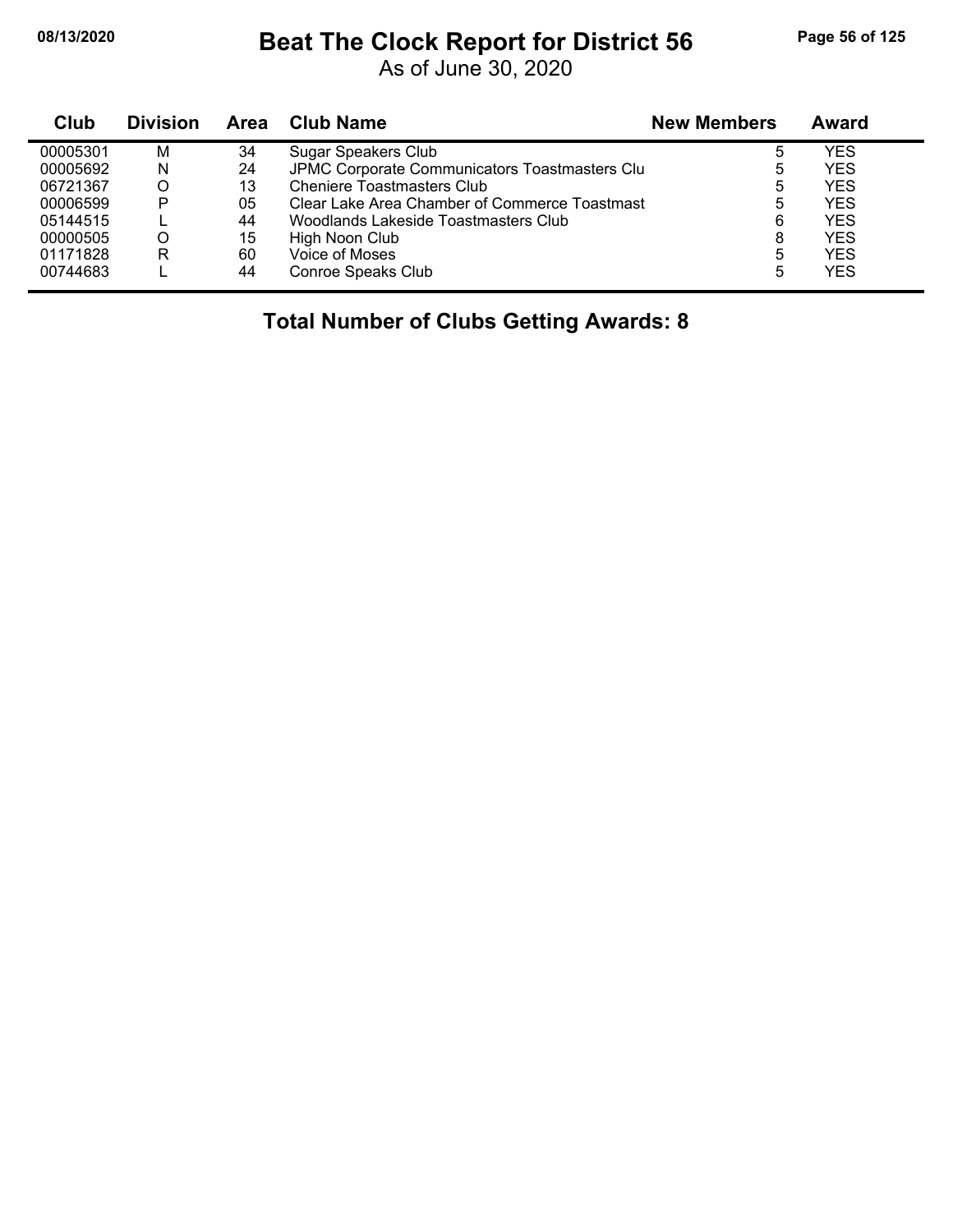## **08/13/2020 Beat The Clock Report for District 57 Page 57 of 125**

As of June 30, 2020

| Club     | <b>Division</b> | Area | <b>Club Name</b>                                 | <b>New Members</b> | Award      |
|----------|-----------------|------|--------------------------------------------------|--------------------|------------|
| 00684665 | В               | 27   | <b>Creating Communicators Toastmasters Club</b>  | 6                  | <b>YES</b> |
| 00002056 | В               | 17   | Early Words Toastmasters                         | 6                  | <b>YES</b> |
| 00910103 | D               | 30   | Toastmasters Leadership Club                     | 8                  | <b>YES</b> |
| 00000088 | D               | 03   | Oakland 88 Toastmasters Club                     |                    | <b>YES</b> |
| 01385983 | A               | 22   | Sweet Talkers-ADC                                | 6                  | <b>YES</b> |
| 00005306 | Ε               | 23   | Toastmasters on Campus Club                      |                    | <b>YES</b> |
| 00003972 | B               | 21   | Confidence Builders Club                         |                    | <b>YES</b> |
| 07451388 |                 | 35   | <b>Fremont Heartfulness Toastmasters</b>         | 5                  | <b>YES</b> |
| 07465416 | С               | 08   | Vallejo Entrepreneurs and Business Professionals |                    | <b>YES</b> |
| 01341774 | н               | 28   | <b>Speechmasters</b>                             | 6                  | <b>YES</b> |
| 01150549 | D               | 26   | Andeesheh Toastmasters Club                      | 6                  | <b>YES</b> |
| 01130768 | С               | 24   | Rise and Shine Toastmasters                      | 6                  | <b>YES</b> |
| 00007957 | Е               | 04   | Toast of Richmond Toastmasters Club              | 6                  | <b>YES</b> |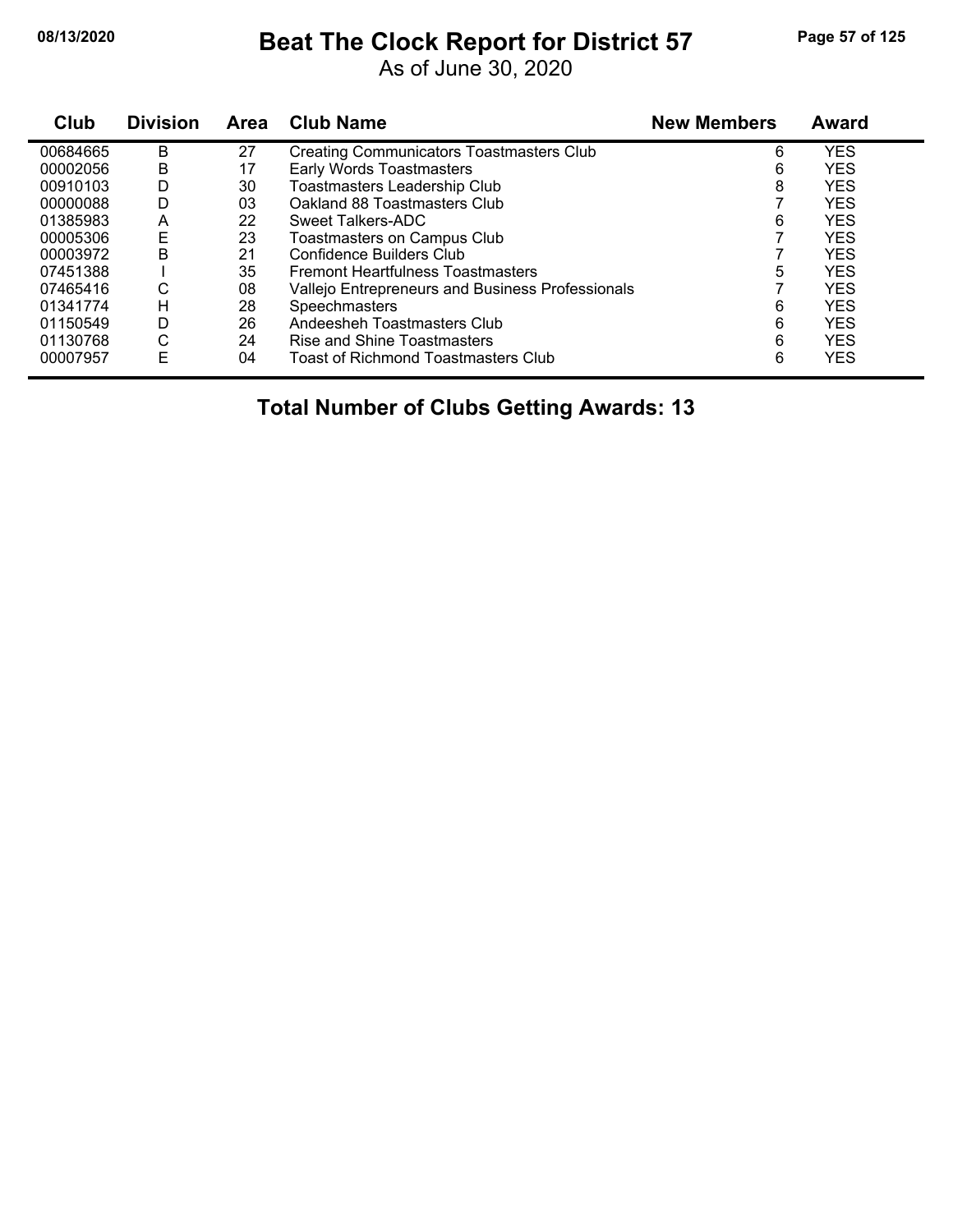### **08/13/2020 Beat The Clock Report for District 58 Page 58 of 125**

As of June 30, 2020

| Club     | <b>Division</b> | Area | Club Name                           | <b>New Members</b> | Award |  |
|----------|-----------------|------|-------------------------------------|--------------------|-------|--|
| 00792982 | Α               | 12   | <b>Bridgeview Toastmasters Club</b> | 10                 | YES   |  |
| 00005903 |                 | 33   | Raconteurs Club                     | 6                  | YES   |  |
| 00007081 |                 | 34   | Mid Tech Challengers Club           | 5                  | YES   |  |
| 00007166 | А               | 14   | Greenwave Gabbers Toastmasters Club |                    | YES   |  |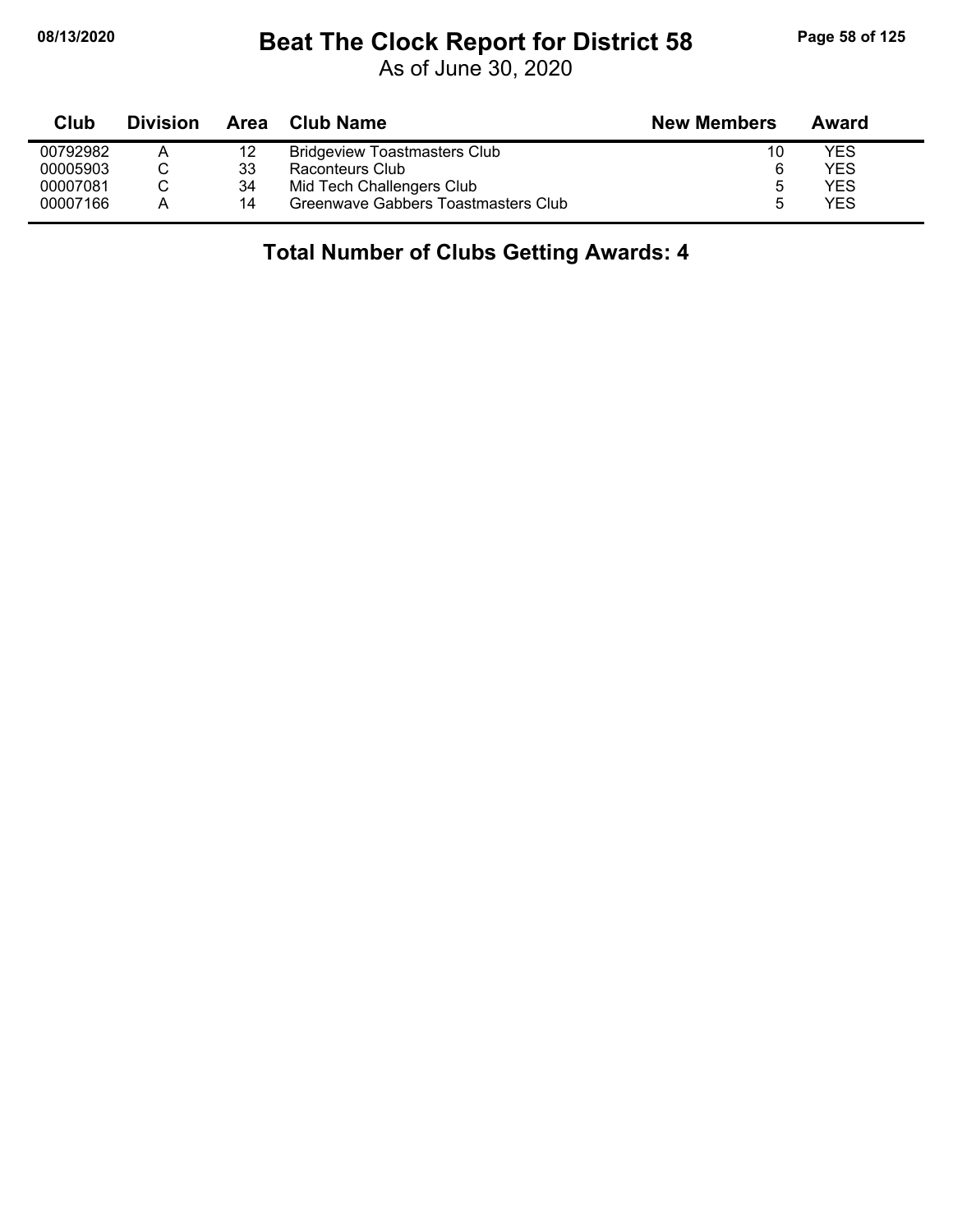### **08/13/2020 Beat The Clock Report for District 59 Page 59 of 125**

As of June 30, 2020

| <b>Club</b> | <b>Division</b> | Area | Club Name              | <b>New Members</b> | Award |
|-------------|-----------------|------|------------------------|--------------------|-------|
| 01225462    |                 | 04   | Toastmasters Antwerpen |                    | YES   |
| 00895375    |                 | 02   | Claddagh Toastmasters  |                    | YES   |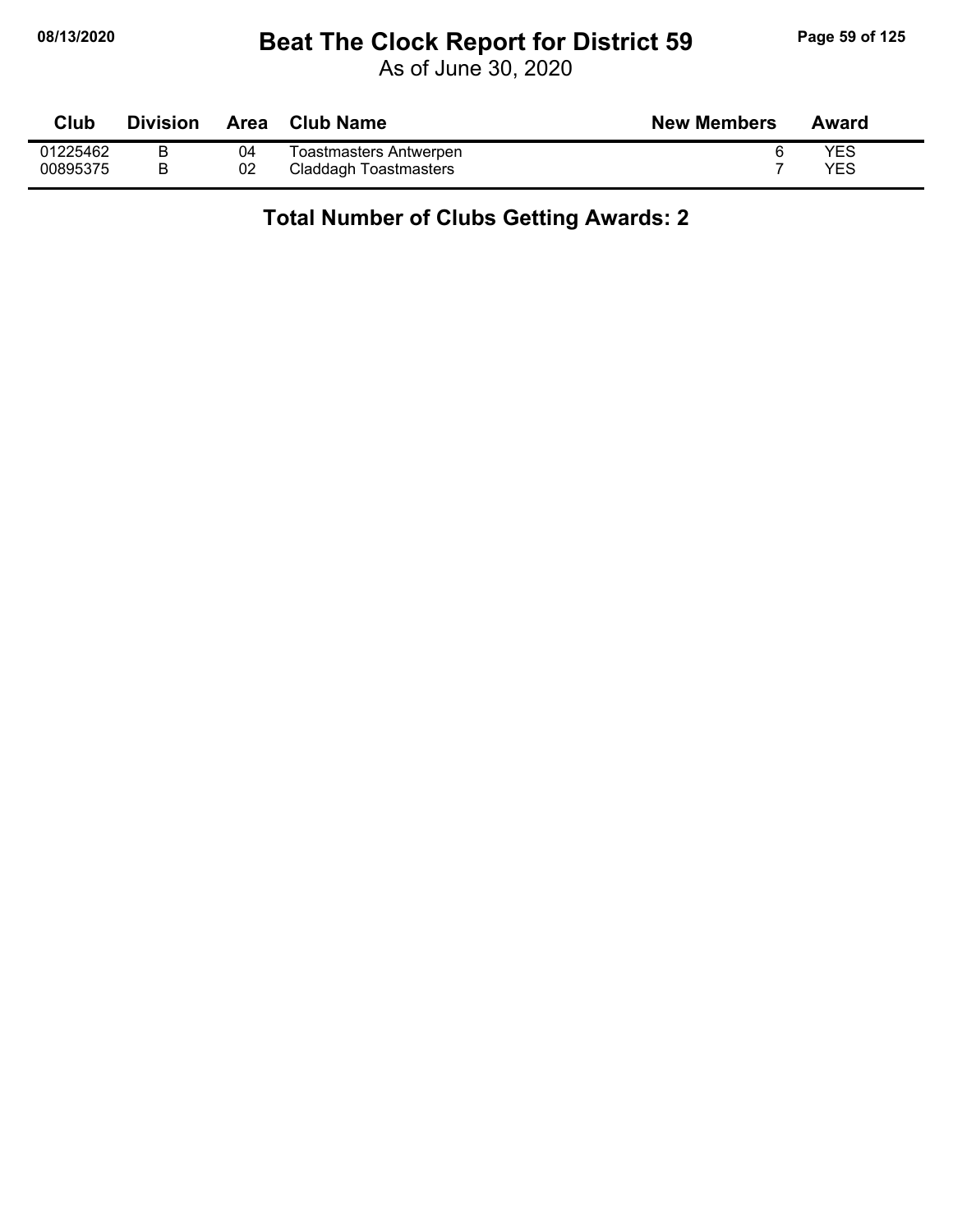# **08/13/2020 Beat The Clock Report for District 60 Page 60 of 125**

As of June 30, 2020

| Club     | <b>Division</b> | Area | <b>Club Name</b>                       | <b>New Members</b> | Award      |
|----------|-----------------|------|----------------------------------------|--------------------|------------|
| 04402590 | G               | 64   | Roncesvalles Speakers Circle           |                    | YES        |
| 07102035 | G               | 64   | <b>Fiix Toastmasters</b>               | 5                  | <b>YES</b> |
| 07677510 | D               | 36   | Voice of Centennial                    |                    | <b>YES</b> |
| 01989200 | С               | 25   | Project Management Toastmasters Club   | 10                 | <b>YES</b> |
| 00001830 | A               | 04   | We Communicate Best WCB Toastmasters   | 10                 | <b>YES</b> |
| 00004473 | н               | 72   | AFCA Toastmasters Club                 |                    | <b>YES</b> |
| 00749142 | G               | 66   | <b>High Park Speakers</b>              | 5                  | <b>YES</b> |
| 00911145 | С               | 23   | 1 York Speakers Club                   | 8                  | <b>YES</b> |
| 02527941 | В               | 12   | North York Project Management          | 6                  | <b>YES</b> |
| 01581584 | G               | 63   | Humber Lakeshore Toastmasters          | 5                  | <b>YES</b> |
| 01188896 | Α               | 02   | University Health Network Toastmasters | 5                  | <b>YES</b> |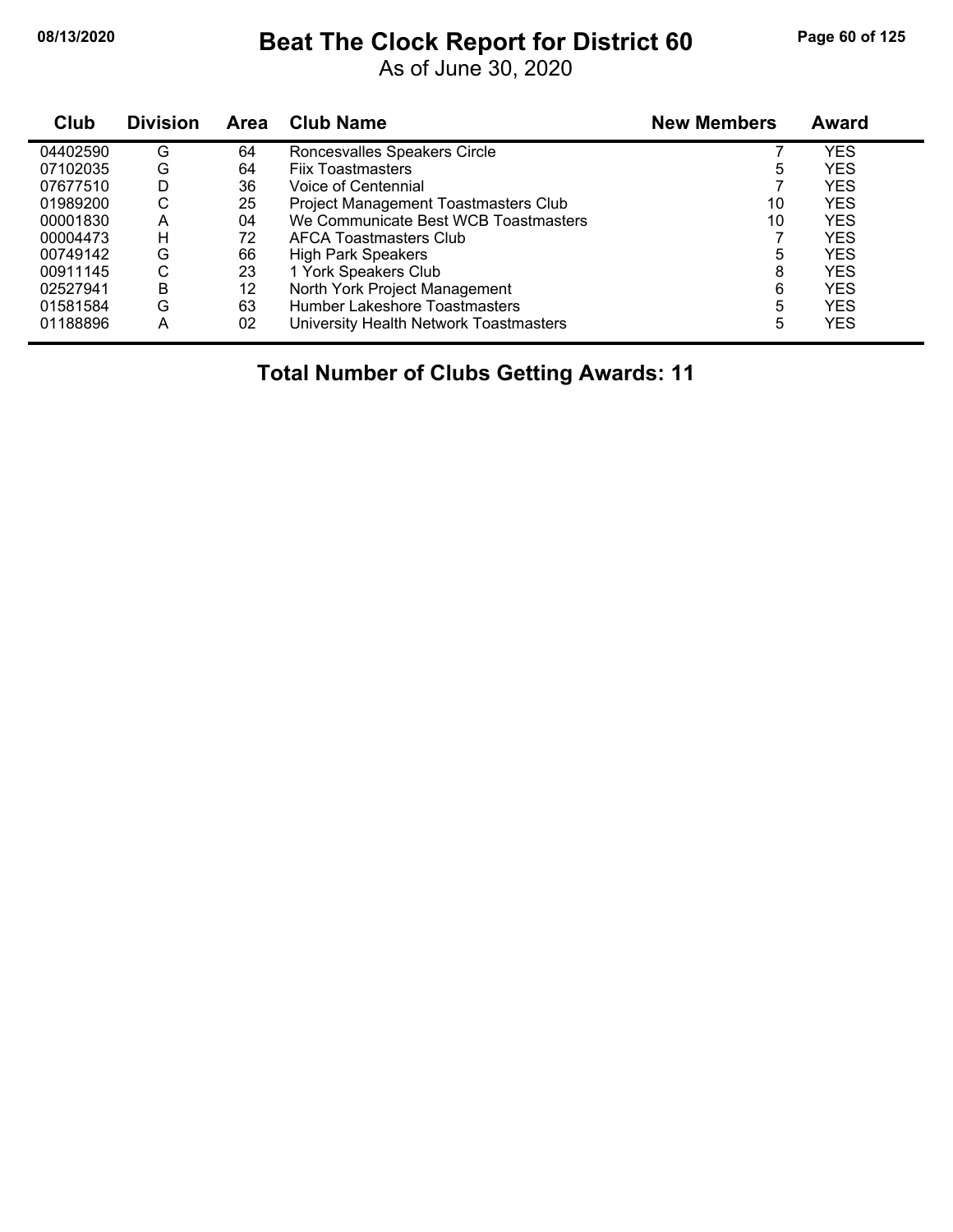### **08/13/2020 Beat The Clock Report for District 61 Page 61 of 125**

As of June 30, 2020

| Club     | <b>Division</b> | <b>Area</b> | <b>Club Name</b>                          | <b>New Members</b> | Award      |
|----------|-----------------|-------------|-------------------------------------------|--------------------|------------|
| 00766508 | С               | 20          | Laurier Toastmasters                      | 5                  | <b>YES</b> |
| 00692750 | D               | 33          | Creativity + Toastmasters                 | 6                  | <b>YES</b> |
| 02708969 | G               | 60          | AIM HIGH AT MONTREAL CRA / VISEZ-HAUT À L | 14                 | <b>YES</b> |
| 05468876 | F               | 53          | <b>Beyond Words Advanced Toastmasters</b> | 6                  | <b>YES</b> |
| 00007258 | С               | 21          | <b>Advanced Speakers Club</b>             | 5                  | <b>YES</b> |
| 00005046 | С               | 23          | Avancé Synergie Toastmasters Club         |                    | <b>YES</b> |
| 00002296 | н               | 72          | O.P.C.R. Club                             | 6                  | <b>YES</b> |
| 01430971 | B               | 11          | Valley Vintage Advanced                   | 5                  | <b>YES</b> |
| 00005458 | С               | 20          | Luncheon Troupers Toastmasters Club       | 5                  | <b>YES</b> |
| 01296822 |                 | 55          | Les Explosifs De Laval                    | 8                  | <b>YES</b> |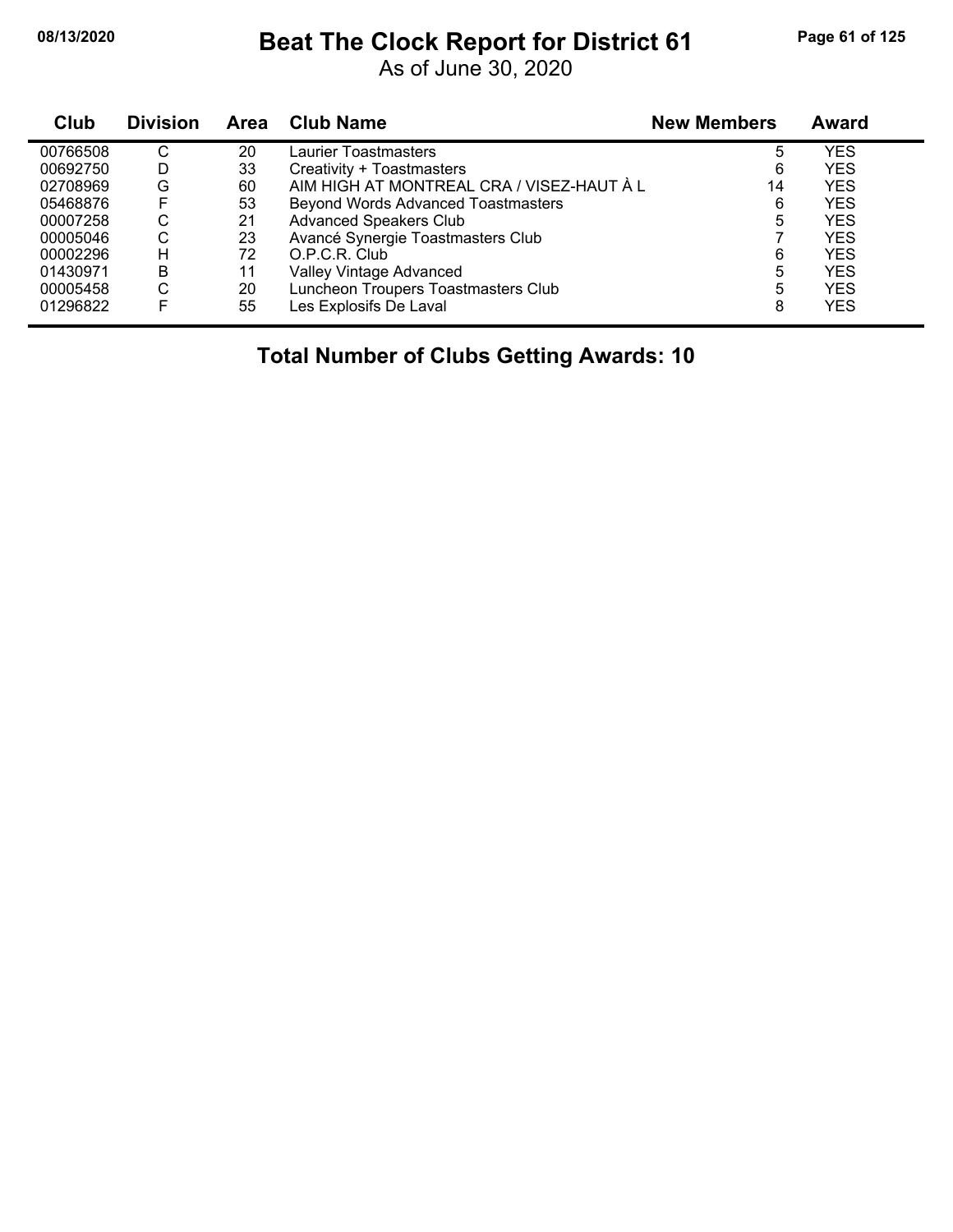### **08/13/2020 Beat The Clock Report for District 62 Page 62 of 125**

As of June 30, 2020

| Club     | <b>Division</b> | Area Club Name                    | <b>New Members</b> | Award      |  |
|----------|-----------------|-----------------------------------|--------------------|------------|--|
| 00005799 |                 | C Division Advanced Speakers 5799 |                    | <b>YFS</b> |  |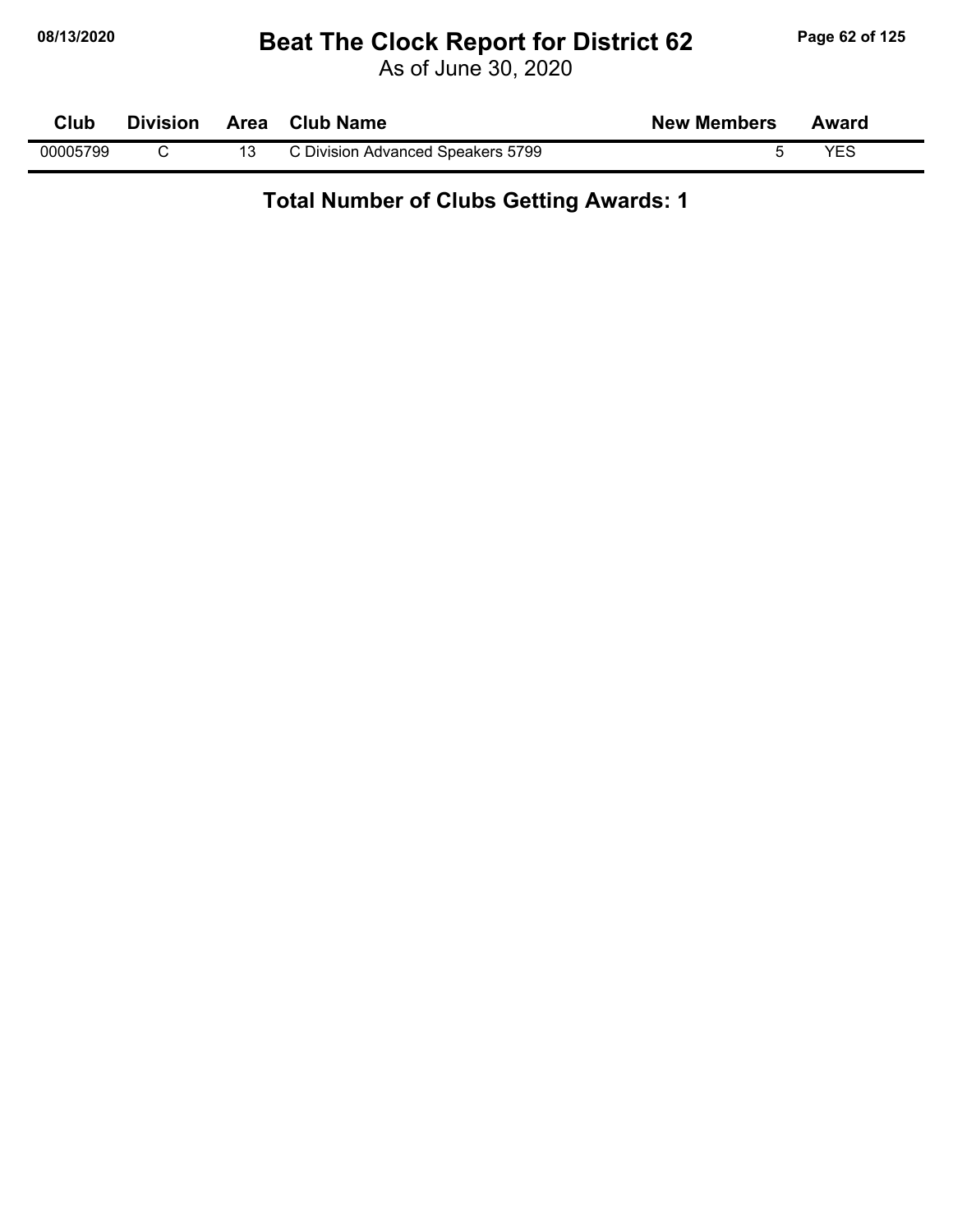### **08/13/2020 Beat The Clock Report for District 63 Page 63 of 125**

As of June 30, 2020

| <b>Club</b> | Division | Area | Club Name                               | <b>New Members</b> | Award |  |
|-------------|----------|------|-----------------------------------------|--------------------|-------|--|
| 00000802    |          |      | Central Communicators Toastmasters Club |                    | YES   |  |
| 00001757    |          |      | Heart Of Tennessee Toastmasters Club    |                    | YES   |  |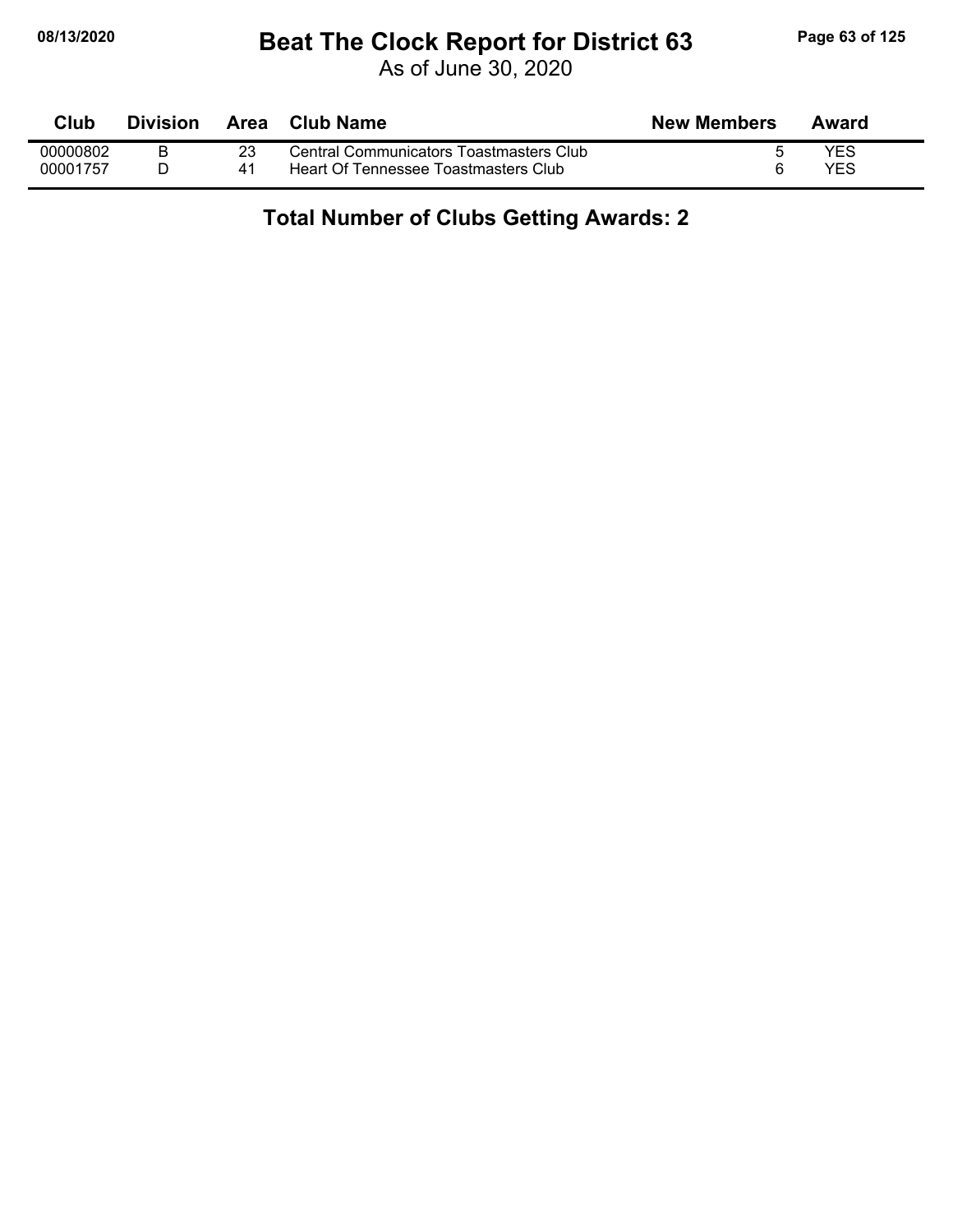### **08/13/2020 Beat The Clock Report for District 64 Page 64 of 125**

As of June 30, 2020

| Club     | <b>Division</b> |    | Area Club Name                     | <b>New Members</b> | Award      |
|----------|-----------------|----|------------------------------------|--------------------|------------|
| 00000313 | в               | 21 | Centennial Toastmasters Club       |                    | <b>YES</b> |
| 04809463 |                 | 31 | <b>PACE Champions Toastmasters</b> |                    | <b>YES</b> |
| 01160379 | A               | 14 | <b>Talking Books Toastmasters</b>  | ა                  | <b>YES</b> |
| 00002991 |                 | 64 | Speak Up Parkland                  | 5                  | <b>YES</b> |
| 00585066 |                 | 41 | Millennium Toastmasters Club       |                    | <b>YES</b> |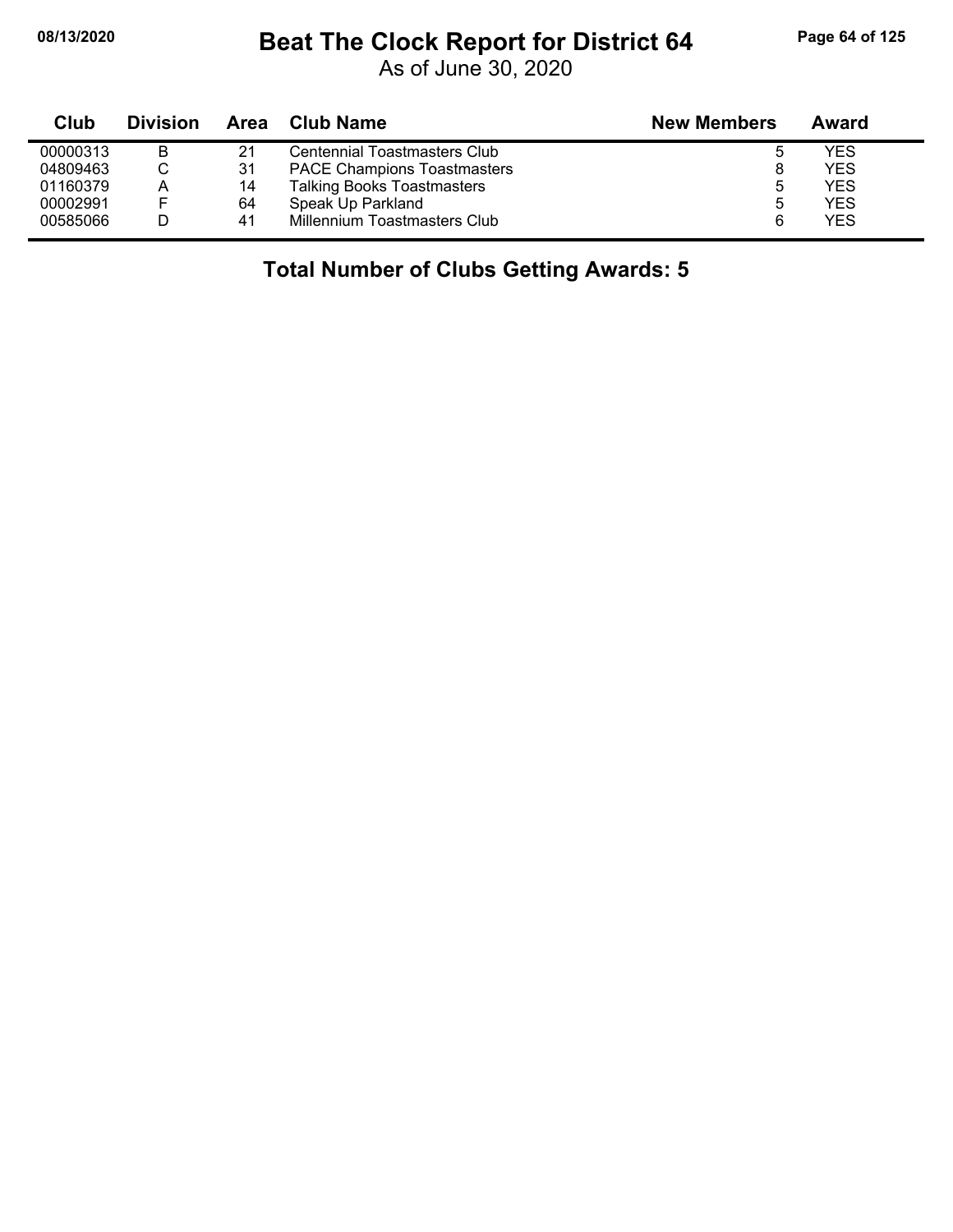## **08/13/2020 Beat The Clock Report for District 65 Page 65 of 125**

As of June 30, 2020

| Club     | <b>Division</b> | Area | <b>Club Name</b>                        | <b>New Members</b> | Award      |
|----------|-----------------|------|-----------------------------------------|--------------------|------------|
| 00005776 | E               | 53   | Bristol Speaker Toastmasters Club #5776 | 9                  | YES        |
| 06059734 |                 | 44   | Hornell Area Toastmasters Club          | 6                  | <b>YES</b> |
| 05702952 | Е               | 53   | Live Learn Lead Toastmasters            | 6                  | <b>YES</b> |
| 04854675 | ◡               | 32   | Sylvester Anderson's Voices To Be Heard | 6                  | <b>YES</b> |
| 04885982 | Е               | 52   | <b>Good Morning Syracuse</b>            | 5                  | <b>YES</b> |
| 01241967 | E               | 55   | <b>CNY BizTalkers</b>                   | 5                  | <b>YES</b> |
| 00006898 | С               | 31   | Frederick Douglass Toastmasters Club    | 8                  | <b>YES</b> |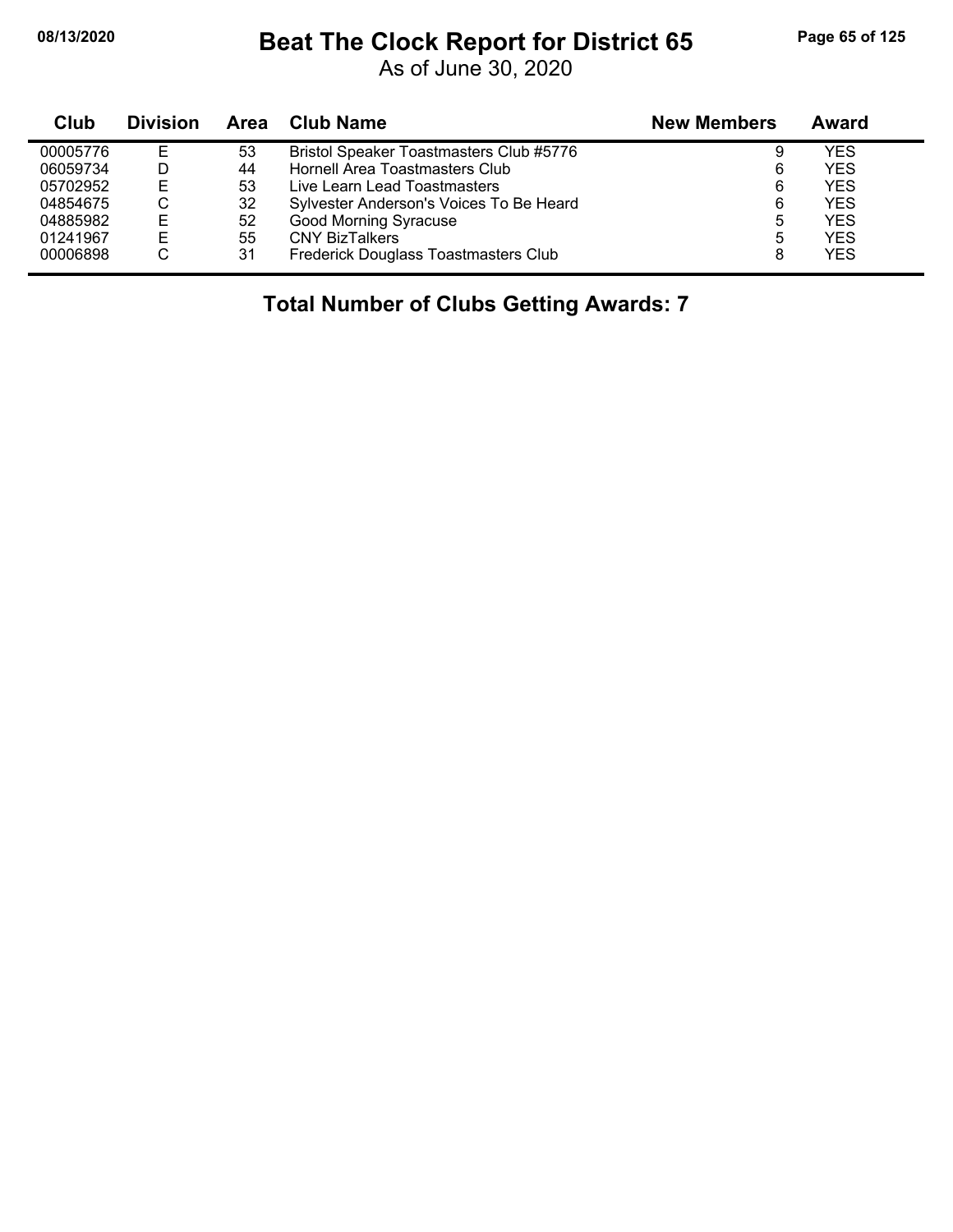# **08/13/2020 Beat The Clock Report for District 66 Page 66 of 125**

As of June 30, 2020

| Club     | <b>Division</b> | Area | <b>Club Name</b>                         | <b>New Members</b> | <b>Award</b> |
|----------|-----------------|------|------------------------------------------|--------------------|--------------|
| 00000562 | F               | 61   | Lynchburg Toastmasters Club #562         | 6                  | <b>YES</b>   |
| 00002661 | В               | 22   | <b>West End Toastmasters Club</b>        |                    | <b>YES</b>   |
| 05409456 | С               | 34   | <b>Power Talkers Toastmasters</b>        | 6                  | <b>YES</b>   |
| 07226837 | В               | 25   | Toast of Anthem RVA                      | 5                  | <b>YES</b>   |
| 01827442 | E               | 54   | <b>Berkley's Confident Communicators</b> | 6                  | <b>YES</b>   |
| 01847885 | D               | 43   | Voices of Change                         | 5                  | <b>YES</b>   |
| 00009425 | С               | 32   | SpeakDOT Toastmasters Club               | 10                 | <b>YES</b>   |
| 00005688 | В               | 26   | Innsbrook Toastmasters                   | 5                  | <b>YES</b>   |
| 00005790 | С               | 31   | Chesterfield Toastmasters Club           | 5                  | <b>YES</b>   |
| 00001514 | F               | 62   | <b>Blue Ridge Club</b>                   | 6                  | <b>YES</b>   |
| 00000926 | F               | 61   | Expressions                              | 6                  | <b>YES</b>   |
| 07403584 | С               | 32   | Launch Toastmasters                      | 8                  | <b>YES</b>   |
| 01063172 | B               | 25   | <b>Step to Success</b>                   | 5                  | <b>YES</b>   |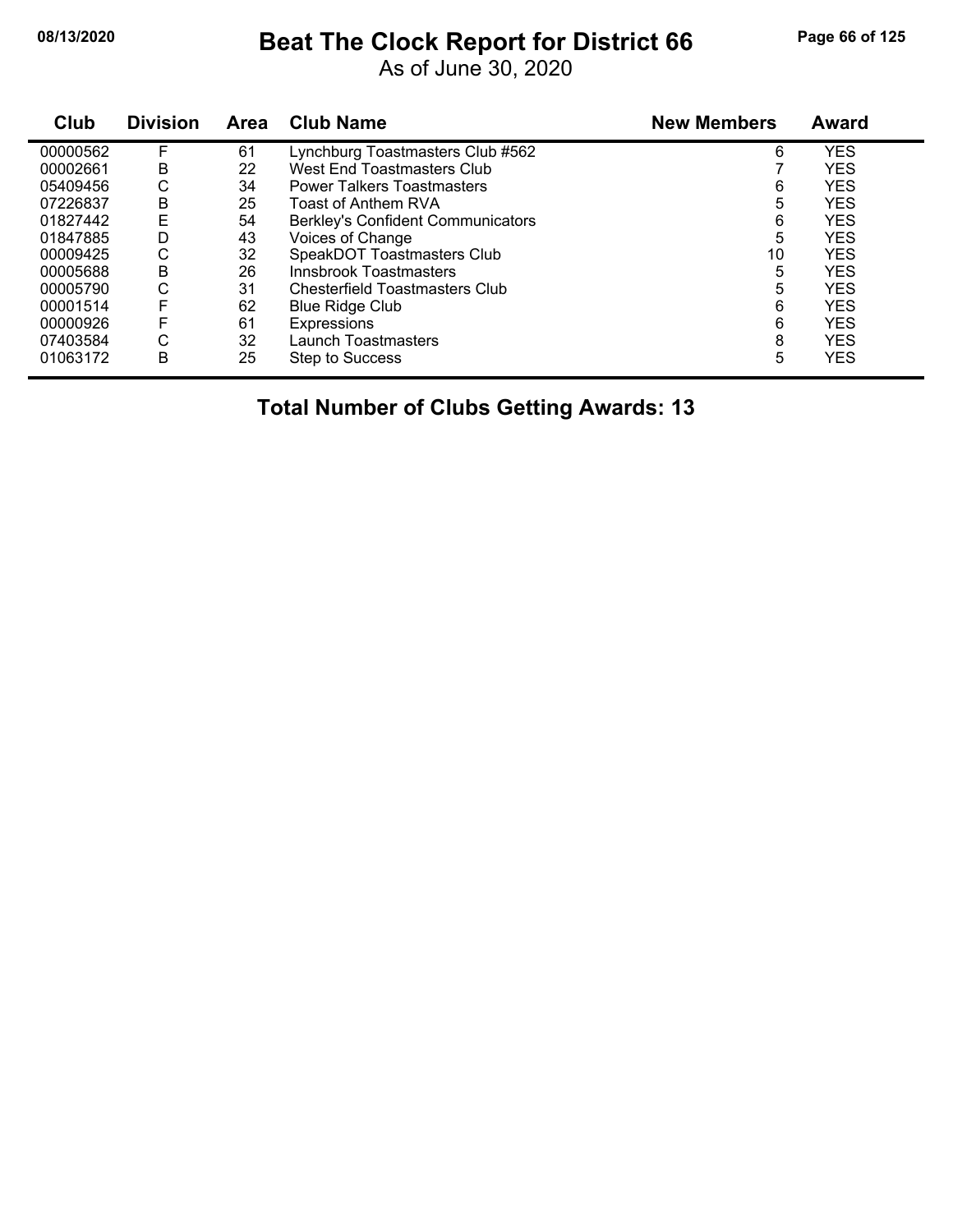$\blacksquare$ 

### **08/13/2020 Beat The Clock Report for District 67 Page 67 of 125**

As of June 30, 2020

| Club     | <b>Division</b> | <b>Area</b> | <b>Club Name</b>                                  | <b>New Members</b> | <b>Award</b> |
|----------|-----------------|-------------|---------------------------------------------------|--------------------|--------------|
| 01072817 |                 | 01          | Yuanlin                                           | 5                  | <b>YES</b>   |
| 01121719 |                 | 02          | <b>Taichung Advanced</b>                          |                    | <b>YES</b>   |
| 00604349 | F               | 01          | Taichung Taiwanese Club                           | 11                 | <b>YES</b>   |
| 04405859 |                 | 03          | <b>China Medical University</b>                   | 6                  | <b>YES</b>   |
| 07545471 | С               | 01          | We Rock Toastmasters Club                         | 5                  | <b>YES</b>   |
| 00009244 | F               | 01          | Happiness Toastmasters Club                       | 15                 | <b>YES</b>   |
| 00001905 | O               | 01          | Yuan-Shan Club                                    | 8                  | <b>YES</b>   |
| 00966472 | A               | 03          | Soochow University                                | 11                 | <b>YES</b>   |
| 01717071 | A               | 04          | National Taiwan University Science and Technology | 5                  | <b>YES</b>   |
| 05856856 |                 | 01          | Li-Lin Bilingual Toastmasters Club                |                    | <b>YES</b>   |
| 00990908 | C               | 03          | U-SWOT Toastmasters Club                          | 8                  | <b>YES</b>   |
| 01481471 | M               | 03          | <b>EYT Toastmasters</b>                           | 6                  | <b>YES</b>   |
| 00008057 | Н               | 02          | Y.W.C.A. Club                                     | 5                  | <b>YES</b>   |
| 05543598 | J               | 02          | Keelung Toastmasters Club                         | 5                  | <b>YES</b>   |
| 03314694 | J               | 01          | Sounder Bilingual Toastmasters Club               | 5                  | <b>YES</b>   |
| 07770391 | н               | 03          | Polaris Toastmasters Club                         |                    | <b>YES</b>   |
| 00006679 | J               | 03          | Success Bilingual Toastmasters Club               |                    | <b>YES</b>   |
| 00004832 |                 | 02          | New Century Bilingual Club                        |                    | <b>YES</b>   |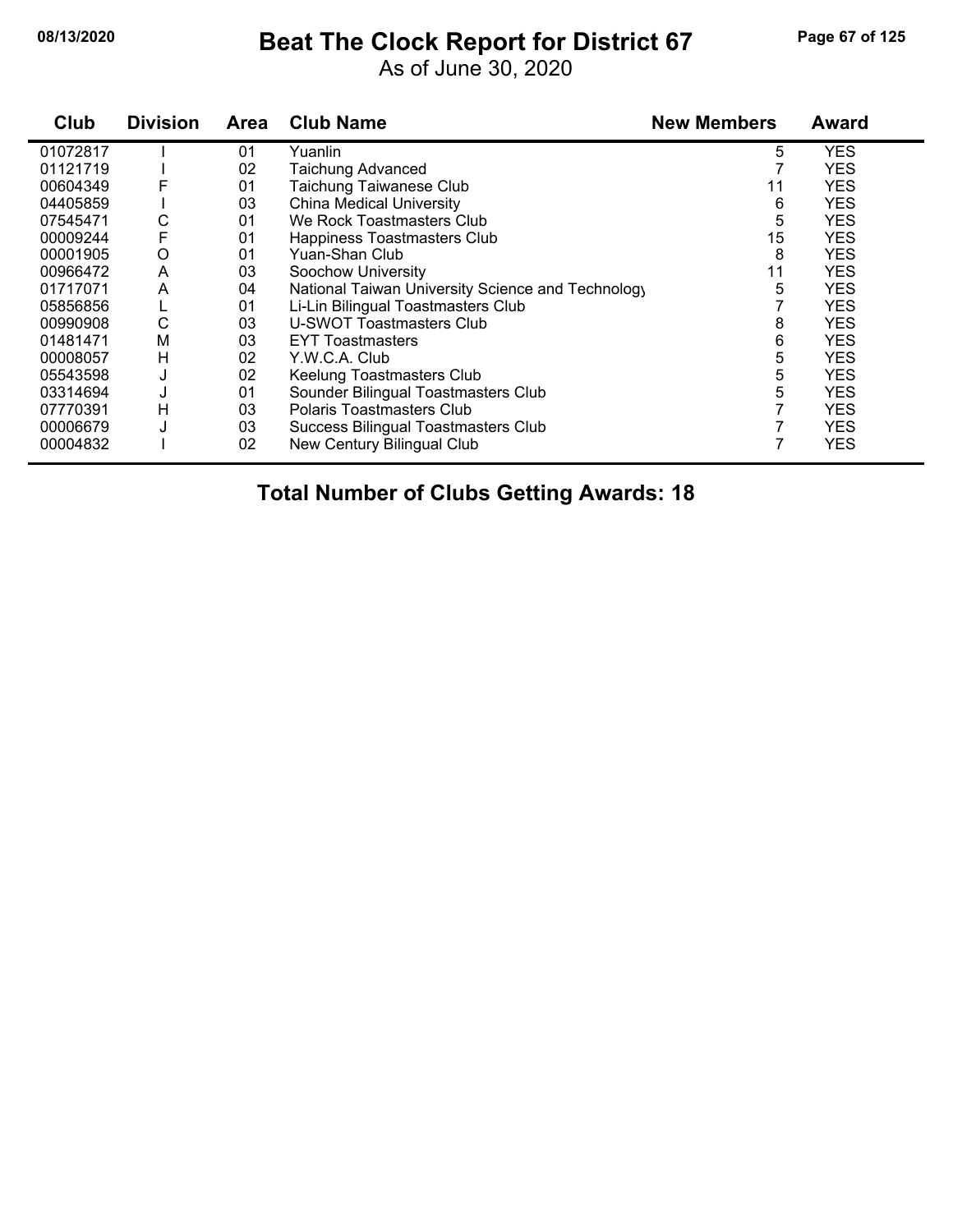### **08/13/2020 Beat The Clock Report for District 68 Page 68 of 125**

As of June 30, 2020

| Club     | <b>Division</b> | <b>Area</b> | <b>Club Name</b>                        | <b>New Members</b> | Award |
|----------|-----------------|-------------|-----------------------------------------|--------------------|-------|
| 00007207 | D               | 15          | Naturally N'awlins Toastmasters Club    |                    | YES   |
| 04343194 | D               | 14          | <b>Celebration Kenner Toastmasters</b>  |                    | YES   |
| 00002455 | B               | 07          | Downtown Toastmasters Club              | 5                  | YES   |
| 06756543 | D               | 15          | <b>BEST Toastmasters</b>                | 10                 | YES   |
| 06729877 | B               | 08          | <b>Celebration Laplace Toastmasters</b> | 9                  | YES   |
| 00002143 | D               | 13          | <b>Tulane Toastmasters</b>              | 9                  | YES   |
| 00004123 | D               | 13          | <b>UNO Lakeside</b>                     | 5                  | YES   |
| 00005926 | A               | 03          | Evangeline Toastmasters Club            |                    | YES   |
| 00005379 | С               | 10          | Northshore Club                         | 5                  | YES   |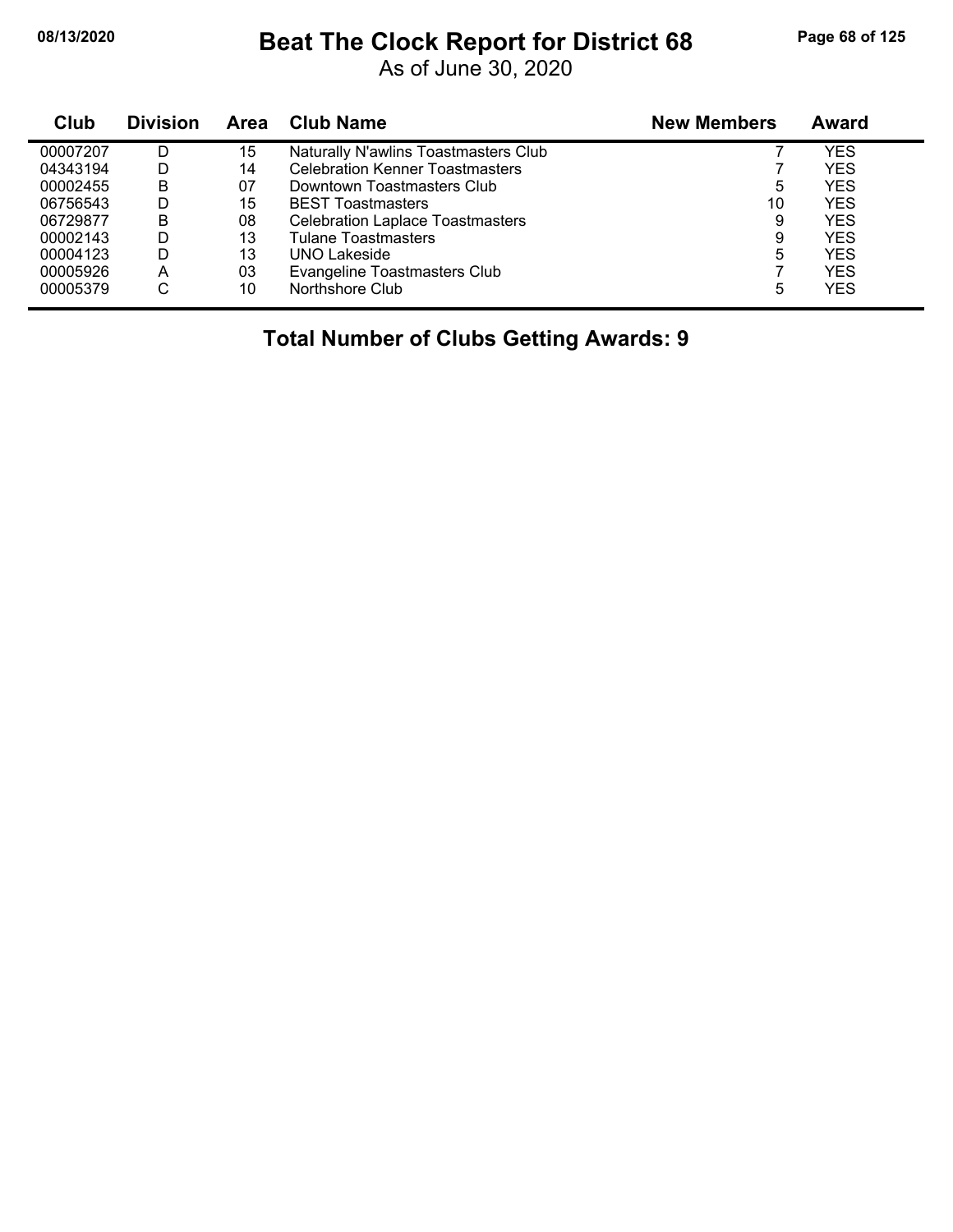### **08/13/2020 Beat The Clock Report for District 69 Page 69 of 125**

As of June 30, 2020

| Club     | <b>Division</b> |    | Area Club Name          | <b>New Members</b> | Award      |  |
|----------|-----------------|----|-------------------------|--------------------|------------|--|
| 03087643 |                 | 33 | <b>Chelmer Speakers</b> |                    | <b>YES</b> |  |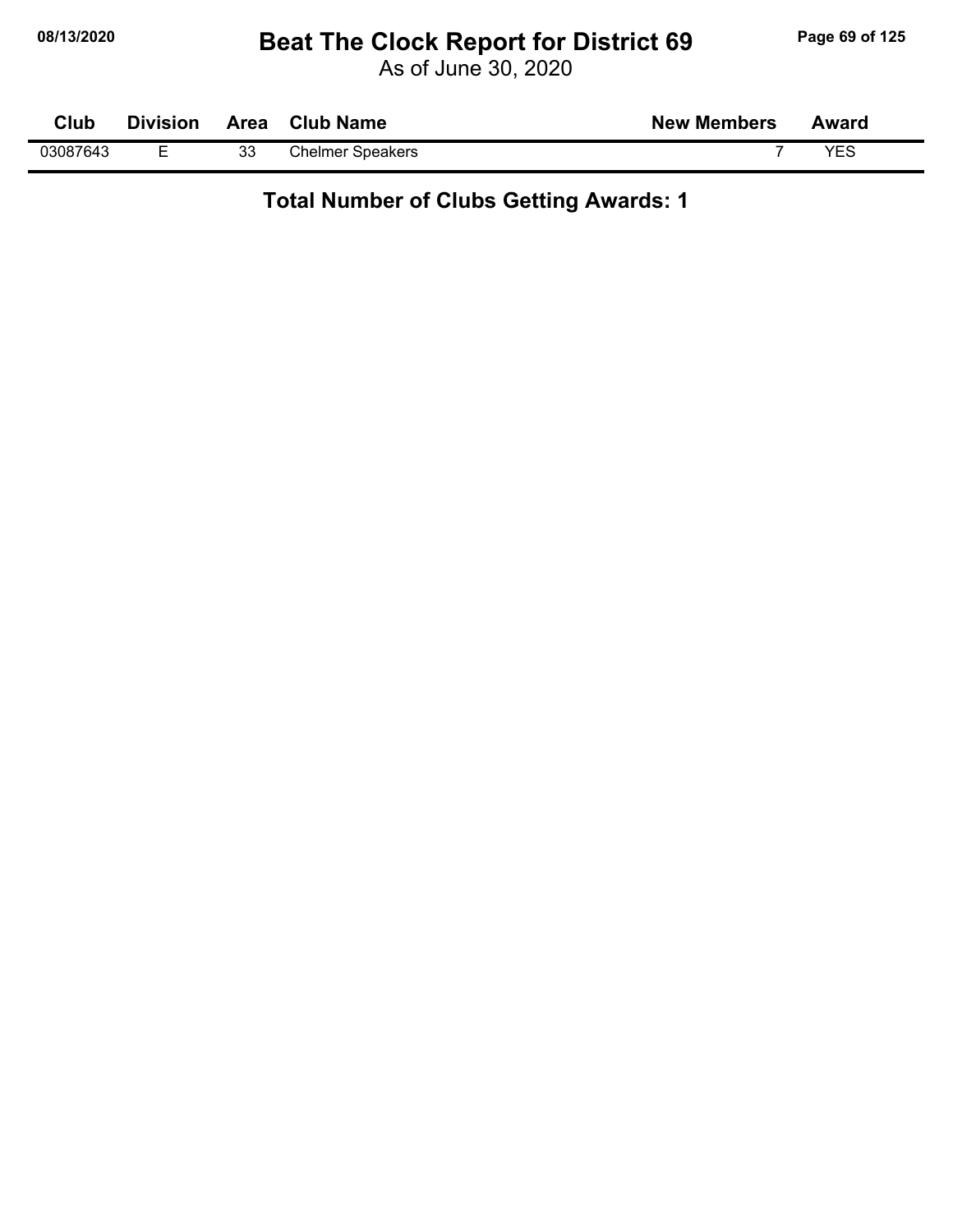#### **08/13/2020 Beat The Clock Report for District 70 Page 70 of 125**

As of June 30, 2020

| Club     | <b>Division</b> | Area | Club Name                            | <b>New Members</b> | Award      |
|----------|-----------------|------|--------------------------------------|--------------------|------------|
| 06765875 | C               | 29   | Toastmasters At Torrens              | 6                  | <b>YES</b> |
| 03240533 | P               | 22   | <b>Gledswood Toastmasters</b>        | 6                  | <b>YES</b> |
| 07225206 | С               | 13   | Meraki Sydney Toastmasters           | 21                 | <b>YES</b> |
| 02162161 | В               | 18   | Circular Quay                        |                    | <b>YES</b> |
| 06579670 | М               | 28   | The Rainbow Ranters                  | 6                  | <b>YES</b> |
| 00003034 | S               | 02   | Cronulla Toastmasters Club           | 5                  | <b>YES</b> |
| 00615698 | $\sim$<br>◡     | 13   | <b>Berkley Toastmasters Club</b>     | 5                  | <b>YES</b> |
| 00585049 | W               | 33   | <b>Surry Hills Toastmasters Club</b> | 10                 | <b>YES</b> |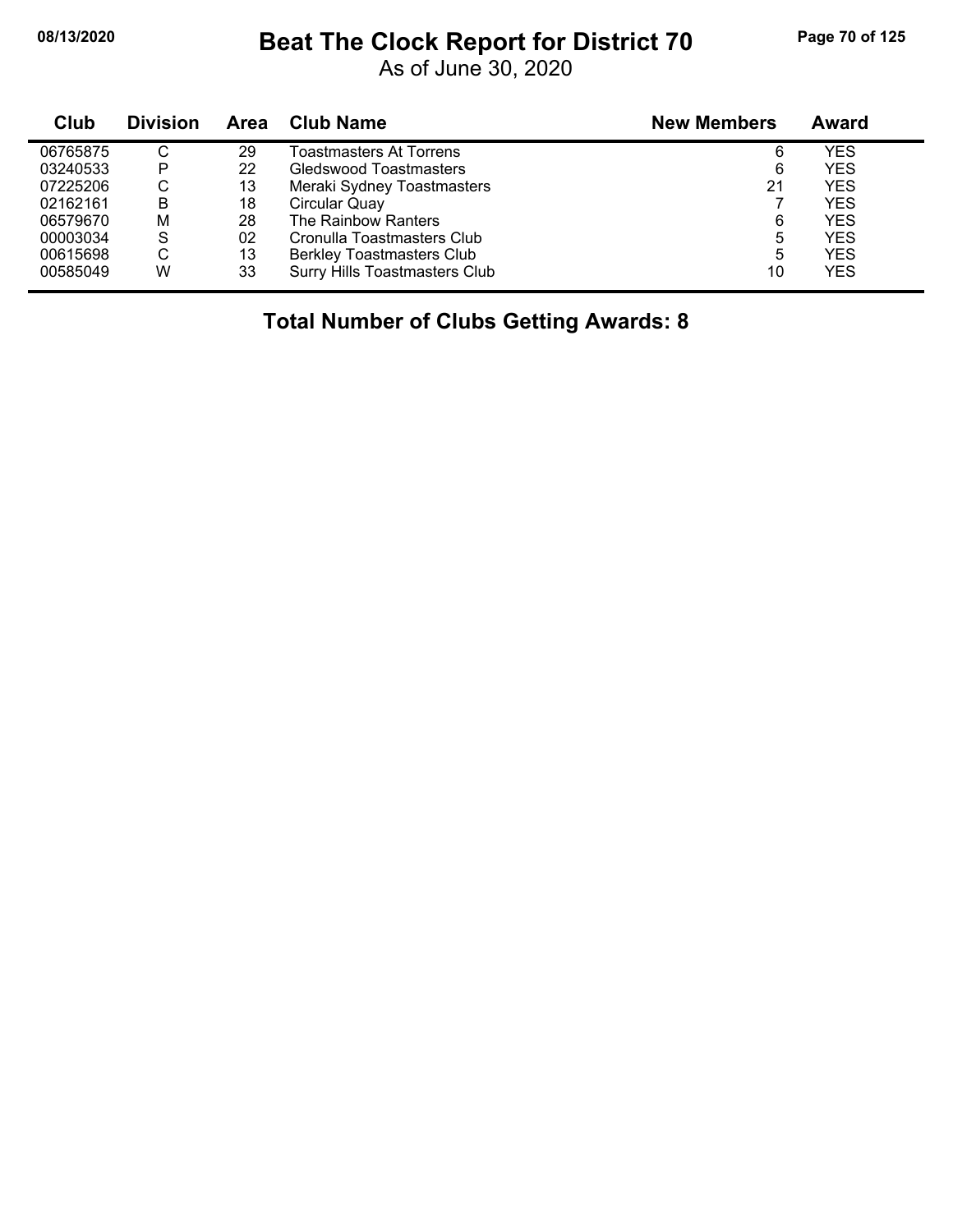#### **08/13/2020 Beat The Clock Report for District 71 Page 71 of 125**

As of June 30, 2020

| Club     | <b>Division</b> | Area | Club Name                                            | <b>New Members</b> | Award      |
|----------|-----------------|------|------------------------------------------------------|--------------------|------------|
| 00827840 | B               | 36   | West Limerick Toastmasters Club                      |                    | YES.       |
| 00003103 |                 | 02   | Eblana Toastmasters                                  |                    | YES.       |
| 03919613 |                 | 32   | Luton Speakers Club                                  | 6                  | <b>YES</b> |
| 01479472 | н               | 32   | <b>Cornerstone Communicators Advanced Toastmaste</b> | 11                 | <b>YES</b> |
| 07776718 | н               | 44   | Pegasus Speakers Advanced                            | 10                 | YES.       |
| 03653166 |                 | 28   | Newbridge Toastmasters International                 | 9                  | YES.       |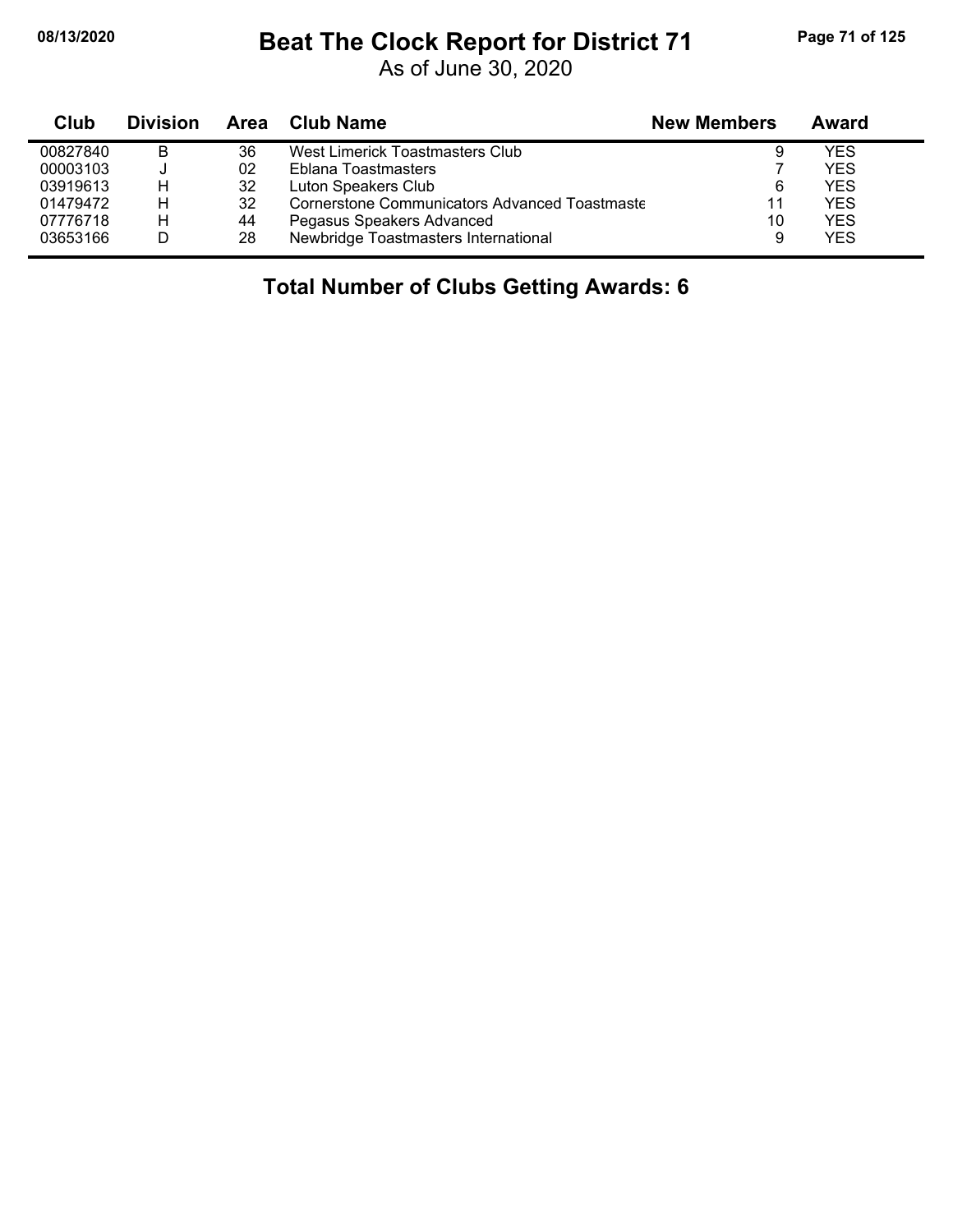### **08/13/2020 Beat The Clock Report for District 72 Page 72 of 125**

As of June 30, 2020

| Club     | <b>Division</b> | Area | <b>Club Name</b>                       | <b>New Members</b> | Award |  |
|----------|-----------------|------|----------------------------------------|--------------------|-------|--|
| 01176581 |                 | 05   | Christchurch Women's Club Toastmasters |                    | YES   |  |
| 00935480 | G               | 02   | <b>DIAlogue Toastmasters Club</b>      |                    | YES   |  |
| 06570187 | G               | 03   | Te Puni Korero Toastmasters            | ა                  | YES   |  |
| 07530993 | н               | 01   | <b>KPMG Wellington</b>                 | 14                 | YES   |  |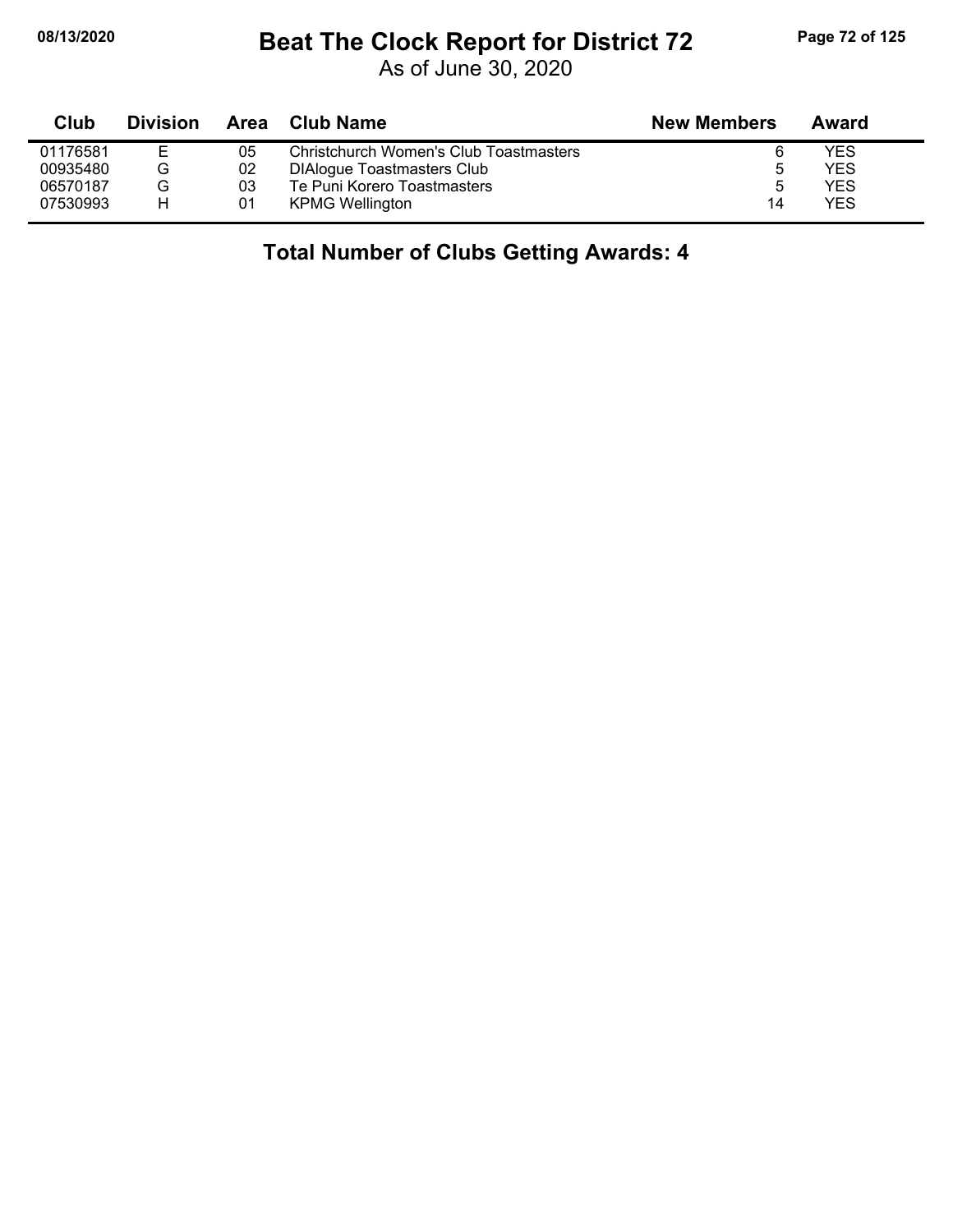## **08/13/2020 Beat The Clock Report for District 73 Page 73 of 125**

As of June 30, 2020

| Club     | <b>Division</b> | Area | Club Name                    | <b>New Members</b> | Award |
|----------|-----------------|------|------------------------------|--------------------|-------|
| 06563402 | M               | 24   | Admiral Toastmasters         |                    | YES   |
| 05518551 | Е               |      | Speaking of Sustainability   |                    | YES   |
| 00002115 | M               | 20   | ∟aunceston                   | 6                  | YES   |
| 06786545 |                 | 40   | Melbourne Water Toastmasters | 5                  | YES   |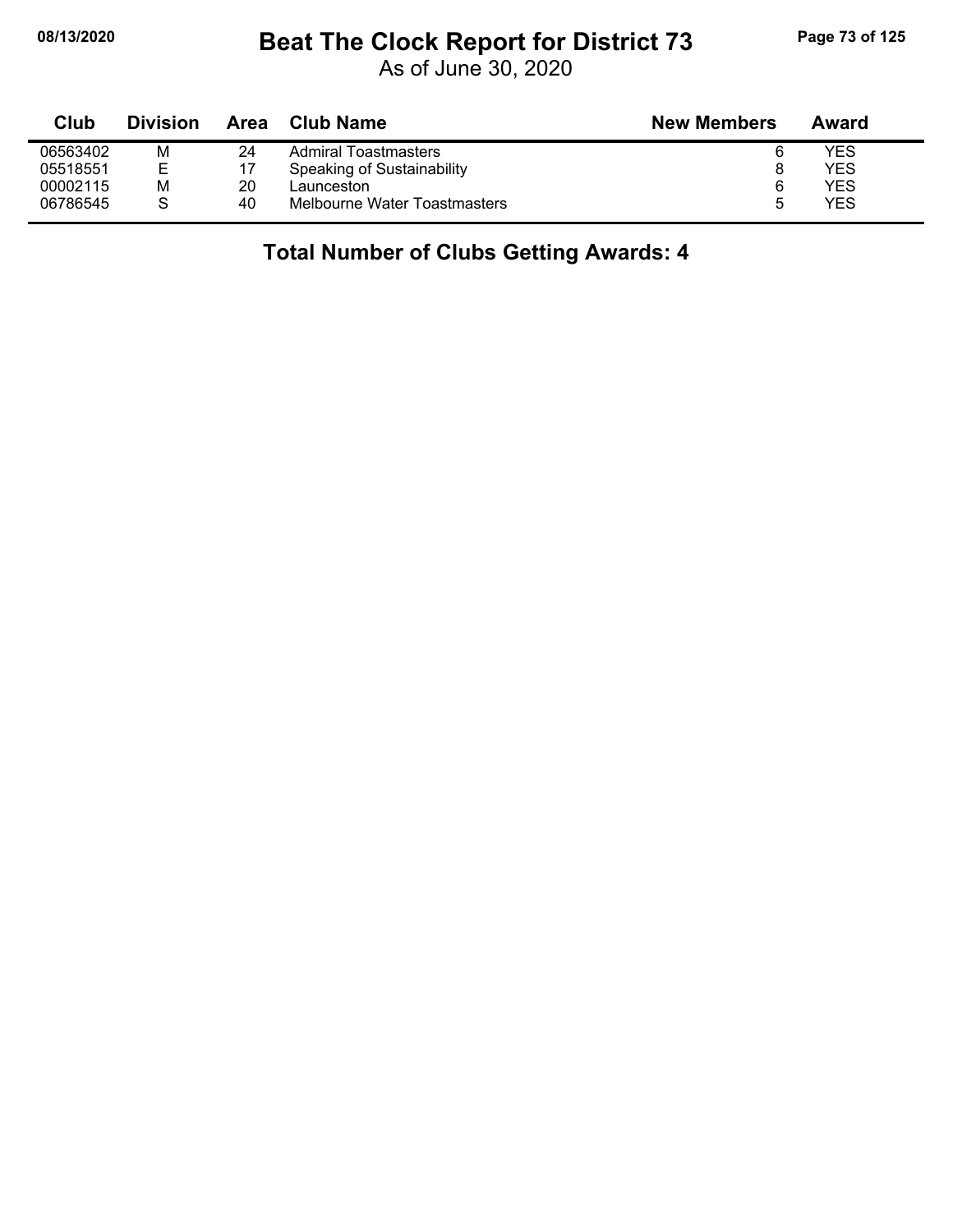#### **08/13/2020 Beat The Clock Report for District 74 Page 74 of 125**

As of June 30, 2020

| Club     | <b>Division</b>           | <b>Area</b> | <b>Club Name</b>                             | <b>New Members</b> | <b>Award</b> |
|----------|---------------------------|-------------|----------------------------------------------|--------------------|--------------|
| 06895160 | A                         | 01          | Rustenburg Toastmasters Club                 | 10                 | <b>YES</b>   |
| 06832353 | Υ                         | 02          | <b>Entrepreneurs Toastmasters</b>            | 8                  | <b>YES</b>   |
| 05789929 | Υ                         | 01          | <b>Centurion Breakfast</b>                   | 5                  | <b>YES</b>   |
| 05756624 | H                         | 03          | Woodmead North Toastmasters Club             | 8                  | <b>YES</b>   |
| 03643387 | $\mathbf{I}$              | 05          | eMalahleni                                   | 9                  | <b>YES</b>   |
| 05698835 | $\mathsf{Z}$              | 01          | Chartered Accountants Academy (CAA)          | 8                  | <b>YES</b>   |
| 04750197 | H                         | 02          | <b>Bryanston Breakfast Toastmasters Club</b> | 5                  | <b>YES</b>   |
| 00006447 | $\mathbf S$               | 05          | <b>Rainbow Toastmasters Club</b>             | $\overline{7}$     | <b>YES</b>   |
| 01192953 | M                         | 02          | <b>ZCAS Toastmaster Club</b>                 | $\overline{7}$     | <b>YES</b>   |
| 00976140 | T                         | 03          | <b>Refined Raconteurs</b>                    | 12                 | <b>YES</b>   |
| 01591291 | A                         | 02          | <b>Open Society Toastmasters</b>             | 11                 | <b>YES</b>   |
| 01352883 | $\circ$                   | 01          | Swakopmund Toastmasters Club                 | 5                  | <b>YES</b>   |
| 03223276 | Y                         | 01          | <b>Centurion Eagles Toastmasters</b>         | 5                  | <b>YES</b>   |
| 02566709 | H                         | 04          | Communiqate - IQ Business Toastmasters Club  | 32                 | <b>YES</b>   |
| 00000492 | T                         | 03          | Kempton Park Toastmasters                    | 8                  | <b>YES</b>   |
| 07761870 | A                         | 01          | Pretoria Public Speakers                     | 5                  | <b>YES</b>   |
| 00002323 | $\circ$                   | 02          | Seagulls Club                                | 6                  | <b>YES</b>   |
| 00006940 | $\mathbf S$               | 06          | <b>Rainbow Nation Toastmasters Club</b>      | 9                  | <b>YES</b>   |
| 00004688 | Z                         | 04          | <b>Executive Club</b>                        | 5                  | <b>YES</b>   |
| 00004672 | $\mathbf{I}$              | 04          | Village Toastmasters Club                    | 7                  | <b>YES</b>   |
| 00004795 | A                         | 04          | Pretoria 2000 Club                           | 6                  | <b>YES</b>   |
| 06571937 | Y                         | 01          | <b>MBSA Toastmasters Club</b>                | 10                 | <b>YES</b>   |
| 06462352 | Υ                         | 03          | <b>Midrand Groundbreakers</b>                | 9                  | <b>YES</b>   |
| 04822545 | $\bigcirc$                | 04          | Botho Botswana                               | 6                  | <b>YES</b>   |
| 07597823 | L                         | 05          | L'Avenir Toastmasters - An Anglo-Francophone | $\overline{7}$     | <b>YES</b>   |
| 00009768 | Υ                         | 01          | Telephonix                                   | 6                  | <b>YES</b>   |
| 07459628 | M                         | 02          | Lusaka Executive Toastmasters                | 5                  | <b>YES</b>   |
| 00002934 | $\mathbf S$               | 04          | Randburg Toastmasters                        | 11                 | <b>YES</b>   |
| 00002902 | L                         | 01          | Nedbank Club                                 | 6                  | <b>YES</b>   |
| 00005624 | H                         | 04          | Rivonia Toastmasters Club                    | 9                  | <b>YES</b>   |
| 00005966 |                           | 01          | Mbabane Club                                 | $\overline{7}$     | <b>YES</b>   |
| 00003330 | P                         | 02          | <b>Crest Connect Club</b>                    | 5                  | <b>YES</b>   |
| 00003642 | A                         | 02          | <b>President Club</b>                        | 6                  | <b>YES</b>   |
| 00000740 | $\bigcirc$                | 02          | <b>Tarentaal Club</b>                        | 5                  | <b>YES</b>   |
| 07485470 | $\ensuremath{\mathsf{Z}}$ | 02          | <b>L'Amour Toastmasters</b>                  | 8                  | <b>YES</b>   |
| 06955072 | $\mathbf S$               | 05          | <b>Nedbank Newtown</b>                       | 6                  | <b>YES</b>   |
| 00007431 | A                         | 01          | <b>SARB Toastmasters Club</b>                | $\overline{7}$     | <b>YES</b>   |
| 00843515 | M                         | 02          | Zambezi Club                                 | 5                  | <b>YES</b>   |
| 03414400 | $\mathbf{I}$              | 04          | Modderfontein Breakfast Club                 | 6                  | <b>YES</b>   |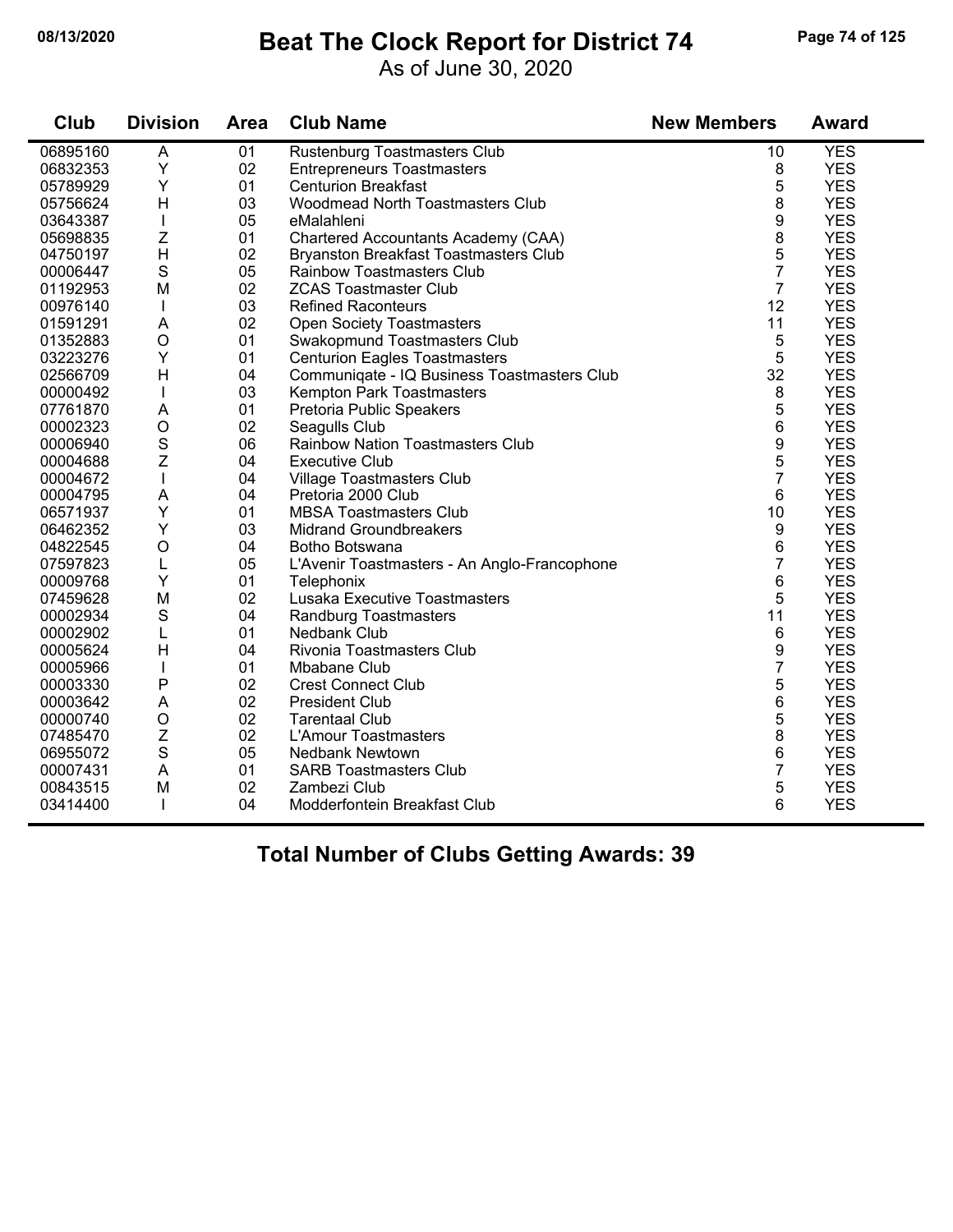### **08/13/2020 Beat The Clock Report for District 75 Page 75 of 125**

As of June 30, 2020

| Club     | <b>Division</b>           | Area            | <b>Club Name</b>                                  | <b>New Members</b> | <b>Award</b> |  |
|----------|---------------------------|-----------------|---------------------------------------------------|--------------------|--------------|--|
| 01142057 | $\overline{F}$            | $\overline{03}$ | <b>CARAGA Educators Toastmasters Club</b>         | $\overline{7}$     | <b>YES</b>   |  |
| 00828589 | A                         | 02              | <b>NPC Toastmasters Club</b>                      | 6                  | <b>YES</b>   |  |
| 00828778 | $\overline{B}$            | 01              | IAME and Associates Toastmasters Club             | 9                  | <b>YES</b>   |  |
| 00788895 | A                         | 03              | Camanava Brunch Toastmasters Club                 | 11                 | <b>YES</b>   |  |
| 07085873 | E                         | 01              | <b>Gensan Toastmasters Club</b>                   | 9                  | <b>YES</b>   |  |
| 07346792 | A                         | 05              | <b>Grand Central Toastmasters Club</b>            | 10                 | <b>YES</b>   |  |
| 07454467 | H                         | 04              | Amazing Harbor Toastmasters Club                  | 12                 | <b>YES</b>   |  |
| 07552998 | ${\sf N}$                 | 03              | ING Business Shared Services Manila (IBSS) Toast  | 10                 | <b>YES</b>   |  |
| 07391224 | N                         | 01              | Awesome Toastmaster                               | 5                  | <b>YES</b>   |  |
| 00005703 | H                         | 04              | <b>Harbor Toastmasters Club</b>                   | 12                 | <b>YES</b>   |  |
| 00001697 | M                         | 06              | Makati Club                                       | 5                  | <b>YES</b>   |  |
| 00001592 | М                         | 05              | Molave Club                                       | 6                  | <b>YES</b>   |  |
| 00003128 | D                         | 01              | <b>Barangay Toastmasters Club</b>                 | 11                 | <b>YES</b>   |  |
| 07457961 | K                         | 01              | Bavi Lawa Toastmasters Club                       | 11                 | <b>YES</b>   |  |
| 00001088 | L                         | 03              | Manila Bay Toastmasters Club                      | 14                 | <b>YES</b>   |  |
| 00001119 | A                         | 04              | Metro Manila Toastmasters Club                    | 10                 | <b>YES</b>   |  |
| 01205413 | M                         | 06              | i-Connect Toastmasters Club                       | 9                  | <b>YES</b>   |  |
| 00007770 | $\mathsf{C}$              | 02              | PICPA-Cebu Toastmasters Club                      | 5                  | <b>YES</b>   |  |
| 01467779 | $\mathbf{I}$              | 03              | Cancabato Bay Toastmasters Club                   | 6                  | <b>YES</b>   |  |
| 01443343 | $\mathsf C$               | 05              | Cebu Mango Toastmasters Club                      | $\overline{7}$     | <b>YES</b>   |  |
| 01346670 | M                         | 04              | Premier Business & Professional Toastmasters Clul | 5                  | <b>YES</b>   |  |
| 01901958 | $\mathbf{I}$              | 02              | <b>MEZ 1 Toastmasters Club</b>                    | 8                  | <b>YES</b>   |  |
| 07025040 | T                         | 05              | Naga Toastmasters Club                            | 9                  | <b>YES</b>   |  |
| 06487176 | L                         | 01              | <b>PNB Toastmasters Club</b>                      | 12                 | <b>YES</b>   |  |
| 00004624 | $\mathsf{C}$              | 04              | Midtown Toastmasters Club                         | 5                  | <b>YES</b>   |  |
| 00004971 | M                         | 01              | Silver & White Toastmasters Club                  | 10                 | <b>YES</b>   |  |
| 00004933 | $\mathsf E$               | 03              | Durian Toastmasters Club                          | 6                  | <b>YES</b>   |  |
| 00006688 | M                         | 06              | El Presidente Toastmasters Club                   | 8                  | <b>YES</b>   |  |
| 00002844 | L                         | 02              | <b>BGL &amp; Friends Toastmasters Club</b>        | 6                  | <b>YES</b>   |  |
| 04326996 | D                         | 02              | <b>BAVI NEGROS Toastmasters Club</b>              | 20                 | <b>YES</b>   |  |
| 04327095 | $\mathbf{I}$              | 03              | Bavi Eastern Visayas Toastmasters Club            | 9                  | <b>YES</b>   |  |
| 01989295 | E                         | 01              | RD Toastmasters Club                              | 5                  | <b>YES</b>   |  |
| 05359072 | G                         | 04              | City of Angeles Toastmasters Club                 | 5                  | <b>YES</b>   |  |
| 06716165 | D                         | 03              | Pueblo De Panay Toastmasters Club                 | 8                  | <b>YES</b>   |  |
| 03223172 | H                         | 02              | Johnson and Johnson                               | 10                 | <b>YES</b>   |  |
| 00977542 | $\overline{\mathsf{N}}$   | 03              | Fort Bonifacio Toastmasters Club                  | 8                  | <b>YES</b>   |  |
| 00004313 | L                         | 02              | Maharlika Toastmasters Club                       | 5                  | <b>YES</b>   |  |
| 00929602 | $\overline{B}$            | 04              | <b>TOPS Toastmasters Club</b>                     | 5                  | <b>YES</b>   |  |
| 00009225 | L                         | 03              | <b>UP Manila Club</b>                             | 10                 | <b>YES</b>   |  |
| 00009005 | Κ                         | 02              | <b>IRRI Club</b>                                  | 5                  | <b>YES</b>   |  |
| 04786873 | $\boldsymbol{\mathsf{H}}$ | 01              | <b>Alabang Community Toastmasters</b>             | $\boldsymbol{9}$   | <b>YES</b>   |  |
| 05616539 | $\mathsf{C}$              | 01              | Fun N Fairways                                    | 5                  | <b>YES</b>   |  |
| 05977625 | N                         | 02              | Infor Toastbox Toastmasters Club                  | 7                  | <b>YES</b>   |  |
| 06072442 | T                         | 03              | Ormoc City Percolators Toastmasters Club          | 5                  | <b>YES</b>   |  |
| 06608540 | D                         | 03              | <b>LANDBANK ABYAN Toastmasters Club</b>           | $\overline{7}$     | <b>YES</b>   |  |
|          |                           |                 |                                                   |                    |              |  |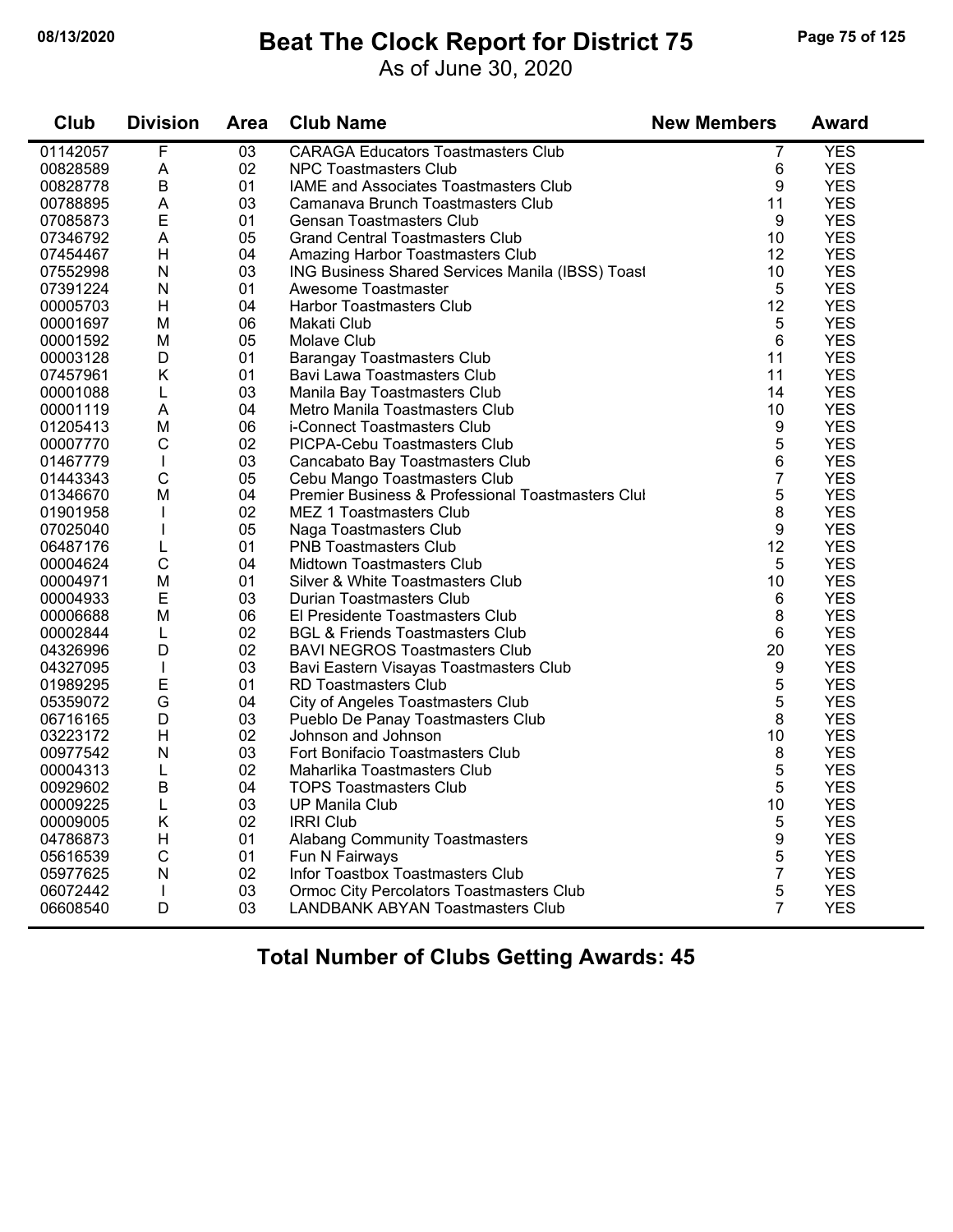## **08/13/2020 Beat The Clock Report for District 76 Page 76 of 125**

As of June 30, 2020

| Club     | <b>Division</b> |    | Area Club Name                  | <b>New Members</b> | Award |
|----------|-----------------|----|---------------------------------|--------------------|-------|
| 05587552 |                 | 62 | Wakayama Toastmasters Club      |                    | YES   |
| 01289567 |                 | 81 | Kyushu University Toastmasters  |                    | YES   |
| 00008478 |                 | 52 | <b>KANNAI Toastmasters Club</b> |                    | YES   |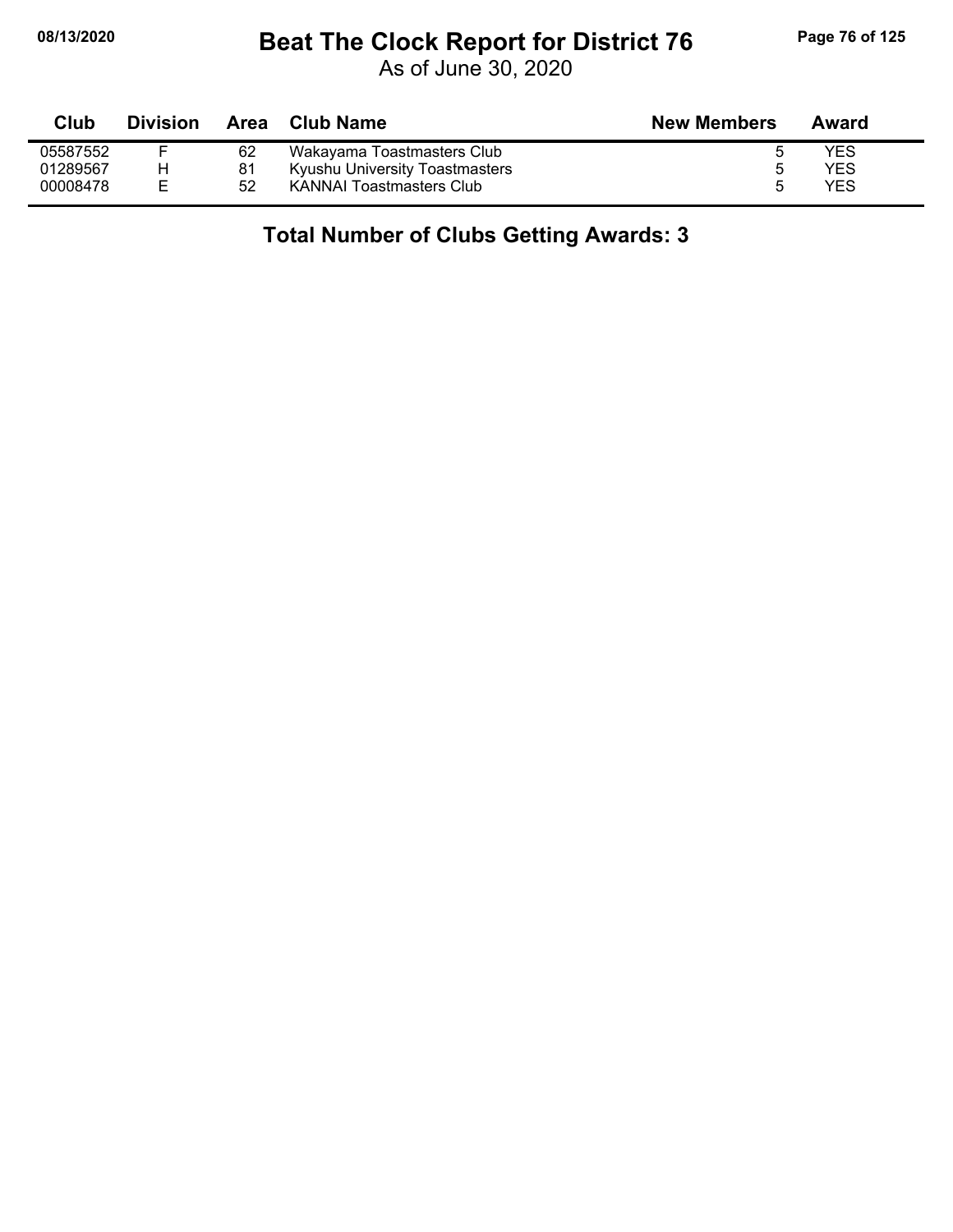#### **08/13/2020 Beat The Clock Report for District 77 Page 77 of 125**

As of June 30, 2020

| Club     | <b>Division</b> | Area | Club Name                               | <b>New Members</b> | Award      |
|----------|-----------------|------|-----------------------------------------|--------------------|------------|
| 05537244 | C               | 33   | Monarch Toastmasters                    | 9                  | YES        |
| 05434302 | C               | 31   | <b>VMC Toastmasters Birmingham</b>      | ხ                  | <b>YES</b> |
| 07238534 | B               | 22   | <b>Birmingham City Toastmasters</b>     | 5                  | <b>YES</b> |
| 00004945 | Е               | 53   | <b>Coffee County Toastmasters Club</b>  |                    | <b>YES</b> |
| 05989879 | А               | 14   | Athens Speaking Up                      | 6                  | <b>YES</b> |
| 00009032 | Е               | 54   | <b>Wiregrass Toastmasters</b>           | 5                  | <b>YES</b> |
| 00673826 | С               | 34   | Talk of the Town Toastmasters Club      | 6                  | <b>YES</b> |
| 06991480 | С               | 34   | <b>Tuskegee University Tiger Voices</b> | 13                 | <b>YES</b> |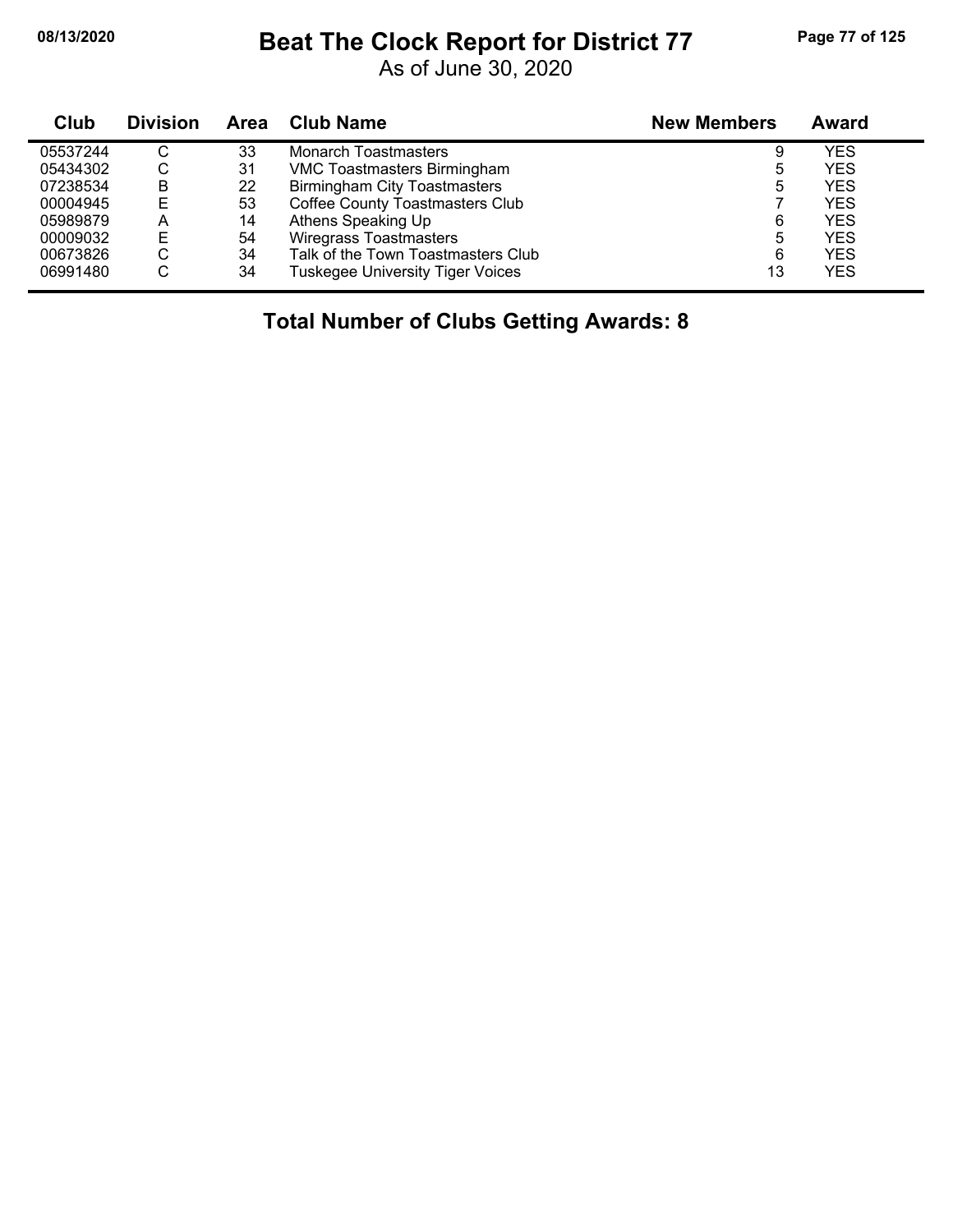## **08/13/2020 Beat The Clock Report for District 78 Page 78 of 125**

As of June 30, 2020

| <b>Club</b> | <b>Division</b> | Area | Club Name                      | <b>New Members</b> | Award |
|-------------|-----------------|------|--------------------------------|--------------------|-------|
| 00004900    |                 | 24   | Club Med Toastmasters Club     |                    | YES   |
| 00000495    | F               | 53   | Mitchell Toastmasters Club 495 |                    | YES   |
| 00000291    |                 | 15   | Speakeasy Toastmasters         |                    | YES   |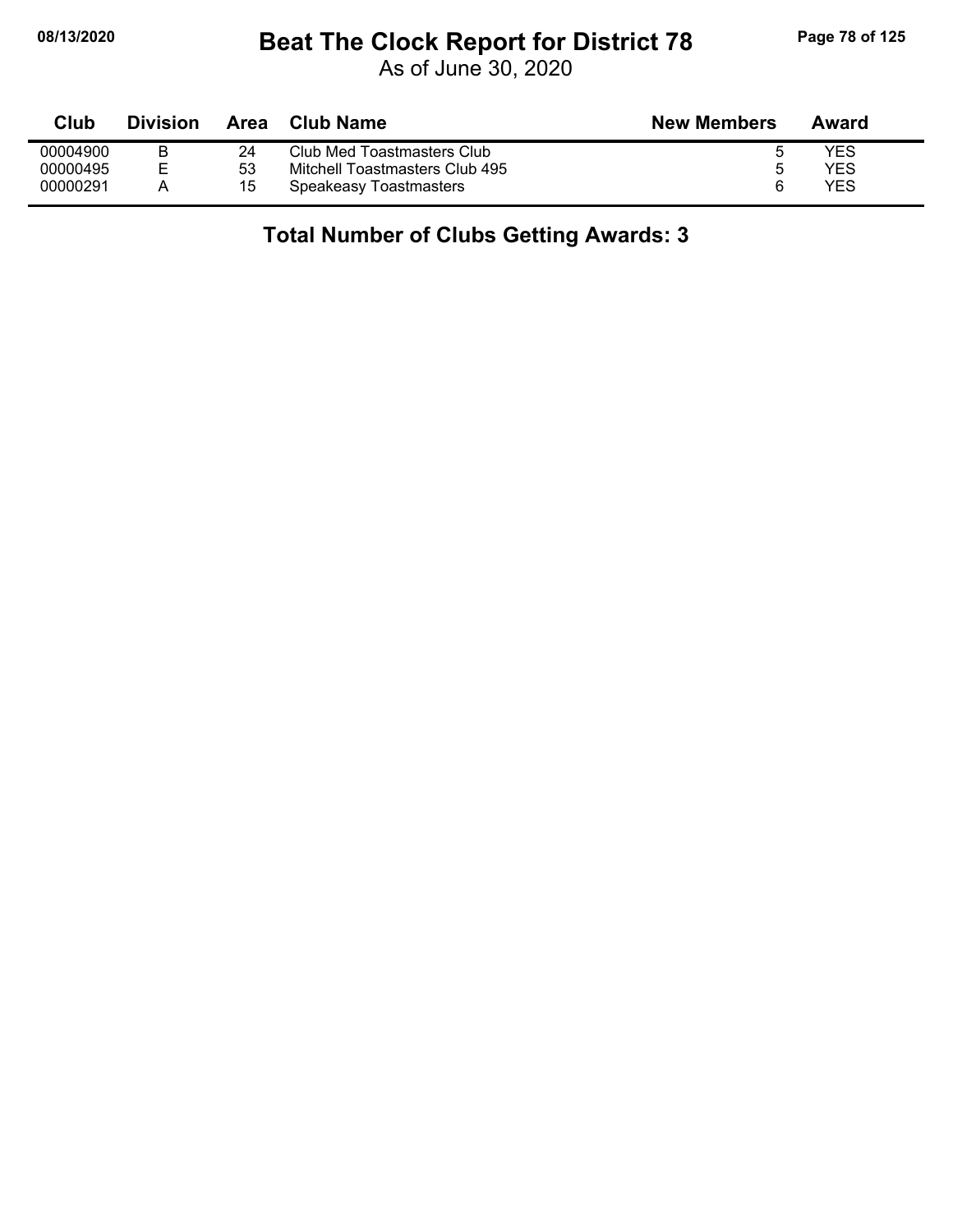#### **08/13/2020 Beat The Clock Report for District 79 Page 79 of 125**

As of June 30, 2020

| Club     | <b>Division</b> | <b>Area</b> | <b>Club Name</b>                          | <b>New Members</b> | <b>Award</b> |
|----------|-----------------|-------------|-------------------------------------------|--------------------|--------------|
| 00001157 | A               | 02          | <b>Toast of COMSOFIL</b>                  | 6                  | <b>YES</b>   |
| 07031783 | L               | 53          | <b>Jubail Voice Toastmasters Club</b>     | 5                  | <b>YES</b>   |
| 07030499 | G               | 08          | <b>REHAB Toastmasters Club</b>            | 11                 | <b>YES</b>   |
| 06522831 | $\mathbf S$     | 47          | Worley Parsons Toastmasters Club          | 9                  | <b>YES</b>   |
| 06566586 | J               | 70          | <b>IECEP KSA-ERC</b>                      | 8                  | <b>YES</b>   |
| 06486406 | Q               | 73          | Al Qadisiyah Toastmasters Club            | 5                  | <b>YES</b>   |
| 06133205 | $\mathsf{R}$    | 36          | <b>Riyadh Leaders</b>                     | 7                  | <b>YES</b>   |
| 01267758 | Q               | 73          | Asharqia Chamber Toastmasters             | 5                  | <b>YES</b>   |
| 04549879 | J               | 43          | <b>MDH Toastmasters Club</b>              | 8                  | <b>YES</b>   |
| 05399084 | B               | 06          | Mobily Never Surrender Toastmasters Club  | 5                  | <b>YES</b>   |
| 06721954 | Q               | 71          | Danat Toastmasters Club                   | 11                 | <b>YES</b>   |
| 07745277 | G               | 07          | Speak Up                                  | 8                  | <b>YES</b>   |
| 07272496 | $\mathsf C$     | 77          | <b>ALWAFA TMC</b>                         | 9                  | <b>YES</b>   |
| 04273931 | N               | 04          | Elite 30 Advanced Toastmasters Club       | 8                  | <b>YES</b>   |
| 04343115 | F               | 61          | Algosaibi Toastmasters Club               | 12                 | <b>YES</b>   |
| 00918581 | F               | 60          | <b>COSMOS</b>                             | 5                  | <b>YES</b>   |
| 05331206 | $\mathsf{C}$    | 77          | Al Qassim Leaders TMC                     | 7                  | <b>YES</b>   |
| 01198137 | B               | 38          | <b>SABIC Stars</b>                        | 9                  | <b>YES</b>   |
| 01357359 | J               | 15          | <b>Alif Advanced Toastmasters</b>         | 6                  | <b>YES</b>   |
| 01536532 | R               | 36          | The Gold Toastmasters Club (arabic / Men) | 7                  | <b>YES</b>   |
| 02397026 | A               | 03          | <b>CLT Toastmasters Club</b>              | 6                  | <b>YES</b>   |
| 05749140 | $\mathbf S$     | 48          | Q Pulse Toastmasters Club                 | 7                  | <b>YES</b>   |
| 06911242 | G               | 08          | Manahel                                   | 9                  | <b>YES</b>   |
| 06798227 | G               | 72          | Al Kalimah Gowh                           | 11                 | <b>YES</b>   |
| 06800081 | $\circ$         | 52          | Eloquent Speakers Toastmasters Club       | 12                 | <b>YES</b>   |
| 06737113 | A               | 67          | <b>PSU Falcons</b>                        | $\overline{7}$     | <b>YES</b>   |
| 06646487 | B               | 38          | Aspiring Leaders Toastmasters Club        | 22                 | <b>YES</b>   |
| 04772304 | M               | 41          | Paradigm Toastmasters Club                | 10                 | <b>YES</b>   |
| 04698971 | A               | 02          | <b>KFMC League of Leaders</b>             | 11                 | <b>YES</b>   |
| 03831766 | A               | 03          | <b>Women's Voice Toastmasters</b>         | 5                  | <b>YES</b>   |
| 02807848 | F               | 25          | Madhuram Malayalam Toastmasters Club      | 10                 | <b>YES</b>   |
| 01534963 | J               | 70          | <b>Gulf Alliance Toastmasters Club</b>    | 5                  | <b>YES</b>   |
| 03639719 | G               | 07          | Gherass                                   | 6                  | <b>YES</b>   |
| 03728020 | J               | 15          | Alturki Toastmasters Club                 | 11                 | <b>YES</b>   |
| 07013378 | $\mathsf F$     | 60          | Perlas Ng Silangan Toastmasters           | 8                  | <b>YES</b>   |
| 07161923 | $\mathsf{R}$    | 19          | Lasen Club TM                             | 5                  | <b>YES</b>   |
| 07022218 | G               | 07          | <b>Qatif Pioneers</b>                     | 14                 | <b>YES</b>   |
| 07113498 | G               | 07          | <b>NABDH Toastmasters Club</b>            | 12                 | <b>YES</b>   |
| 07370163 | Q               | 71          | <b>Okadh Spirit</b>                       | 6                  | <b>YES</b>   |
| 07414274 | G               | 72          | Qwat AlBaian                              | 14                 | <b>YES</b>   |
| 00006059 | $\sf B$         | 22          | Mabuhay Toastmasters Club                 | 6                  | <b>YES</b>   |
| 00586780 | O               | 09          | Sahara Toastmasters Club                  | 12                 | <b>YES</b>   |
| 01307541 | O               | 09          | Asharqia Women Toastmasters Club          | 14                 | <b>YES</b>   |
| 01331393 | F               | 31          | Wood Al Hejailan Toastmasters Club        | 7                  | <b>YES</b>   |
| 01041934 | D               | 29          | PERIYAR TOASTMASTERS CLUB                 | 6                  | <b>YES</b>   |
| 01097255 | F               | 31          | <b>Horizon Toastmasters Club</b>          | $\overline{7}$     | <b>YES</b>   |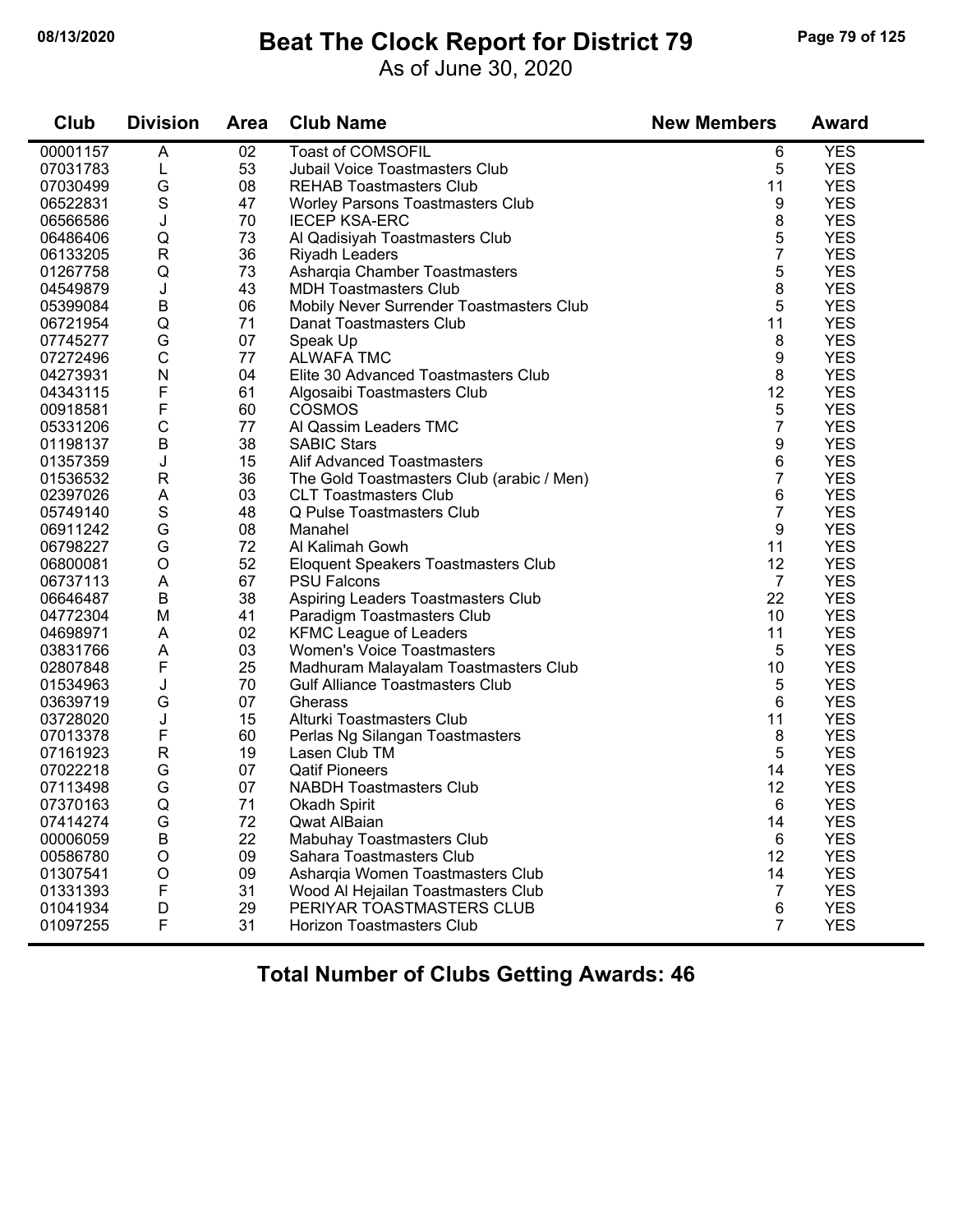#### **08/13/2020 Beat The Clock Report for District 80 Page 80 of 125**

As of June 30, 2020

| Club     | <b>Division</b> | Area | <b>Club Name</b>                              | <b>New Members</b> | <b>Award</b> |
|----------|-----------------|------|-----------------------------------------------|--------------------|--------------|
| 01052381 |                 | 08   | Toni International                            | 10                 | <b>YES</b>   |
| 00619219 |                 | 08   | Tampines Changkat Mandarin Club               | 5                  | <b>YES</b>   |
| 04435381 | V               | 02   | <b>YD Toastmasters Club</b>                   |                    | <b>YES</b>   |
| 07010376 |                 | 07   | Pek Kio Hokkien Advanced Toastmasters Club    | 11                 | <b>YES</b>   |
| 07005005 |                 | 06   | Eng Choon Hway Kuan Mandarin Toastmasters Clu |                    | <b>YES</b>   |
| 00005679 | B               | 05   | SIM I Club                                    | 11                 | <b>YES</b>   |
| 03300083 | A               | 02   | <b>EMinent Communicators Club</b>             | 9                  | <b>YES</b>   |
| 06786442 | G               | 02   | Micron Singapore Toastmasters                 |                    | <b>YES</b>   |
| 00758318 |                 | 02   | Eunos Bilingual Toastmasters Club             | 8                  | <b>YES</b>   |
| 00008816 | D               | 01   | Money Mastery (Singapore) Toastmasters Club   | 5                  | <b>YES</b>   |
| 00009165 | S               | 04   | Tampines Changkat Toastmasters                | 5                  | <b>YES</b>   |
| 05159657 | G               | 02   | Jurong Green English Toastmasters Club        |                    | <b>YES</b>   |
| 02065422 | G               | 04   | Pasir Ris Elias Toastmaster Club              | 5                  | <b>YES</b>   |
| 00006551 | B               | 03   | Leng Kee Advanced Toastmasters Club           | 8                  | <b>YES</b>   |
| 01232248 | Ζ               | 05   | Chong Pang Toastmasters Club                  | 5                  | <b>YES</b>   |
| 00009689 | $\mathbf S$     | 05   | <b>Braddell Heights Advanced Club</b>         | 6                  | <b>YES</b>   |
| 00007903 | E               | 03   | <b>Braddell Heights Toastmasters Club</b>     | 5                  | <b>YES</b>   |
| 07026422 | v               | 06   | Dian Shi Toastmasters Club                    | 5                  | <b>YES</b>   |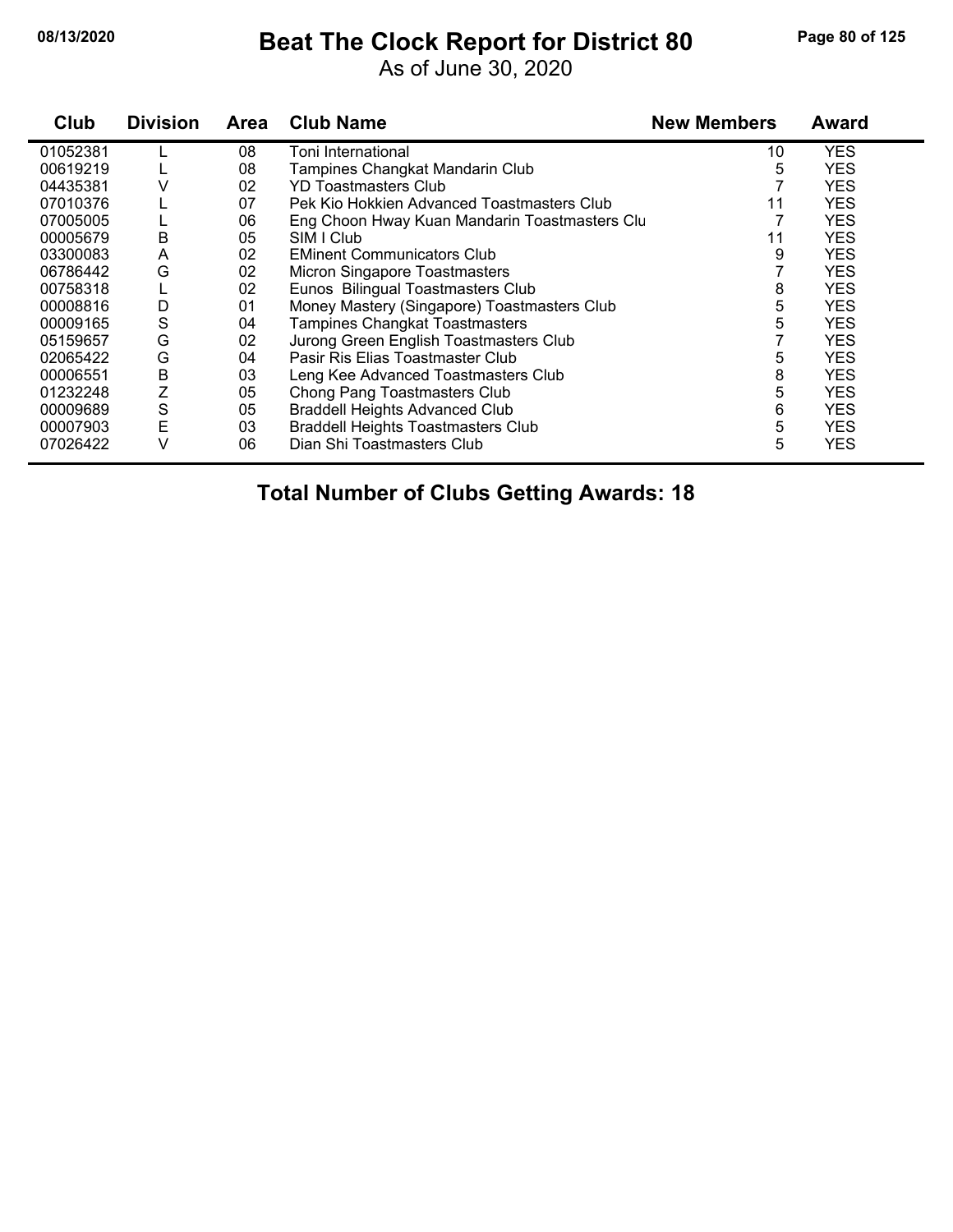#### **08/13/2020 Beat The Clock Report for District 81 Page 81 of 125**

As of June 30, 2020

| Club     | <b>Division</b> | <b>Area</b> | <b>Club Name</b>                         | <b>New Members</b> | <b>Award</b> |
|----------|-----------------|-------------|------------------------------------------|--------------------|--------------|
| 06558278 |                 | 45          | THE POWER TO SERVE TOASTMASTERS CLUB     | 5                  | <b>YES</b>   |
| 00009727 | B               | 10          | Staths Torchbearers Toastmasters Club    |                    | <b>YES</b>   |
| 01280871 | $\mathsf{C}$    | 21          | THE BEES                                 | 8                  | <b>YES</b>   |
| 01865434 | F               | 37          | <b>Executive Leaders</b>                 | 5                  | <b>YES</b>   |
| 02269302 | J               | 47          | Rainbow City Toastmasters Club           | 7                  | <b>YES</b>   |
| 01847628 | D               | 25          | <b>FLAMME</b>                            | 6                  | <b>YES</b>   |
| 02163709 | $\mathsf B$     | 16          | St. John Toastmasters                    | 6                  | <b>YES</b>   |
| 00935377 | D               | 23          | <b>SAPHIR</b>                            | 5                  | <b>YES</b>   |
| 05241009 | $\mathsf F$     | 38          | Santo Domingo Toastmasters Club          | 13                 | <b>YES</b>   |
| 01624004 | J               | 48          | <b>Conception Toastmasters</b>           | 7                  | <b>YES</b>   |
| 03173372 | E               | 34          | <b>Luminary Leaders</b>                  | 8                  | <b>YES</b>   |
| 02888258 | D               | 25          | Club Toastmasters Sursum Corda           | 7                  | <b>YES</b>   |
| 01003407 | $\mathsf C$     | 21          | Amethyst Toastmasters Club               | 5                  | <b>YES</b>   |
| 01165761 | J               | 47          | Spice Isle Toastmasters Club             | 5                  | <b>YES</b>   |
| 06774504 | J               | 47          | Camerhogne Toastmasters Club             | $\overline{7}$     | <b>YES</b>   |
| 06786550 | $\mathsf F$     | 35          | San Juan Toastmasters                    | 5                  | <b>YES</b>   |
| 06786569 | J               | 50          | Elite Toastmasters Club                  | 11                 | <b>YES</b>   |
| 03163293 | $\mathsf F$     | 35          | Puerto Rico Power Speakers               | 10                 | <b>YES</b>   |
| 03875897 | J               | 48          | Grenada Public Service Toastmasters Club | 6                  | <b>YES</b>   |
| 04603017 | $\mathsf{F}$    | 35          | Borinquen Toastmasters Club              | 5                  | <b>YES</b>   |
| 05099092 | A               | 04          | <b>Excelsior CC</b>                      | 5                  | <b>YES</b>   |
| 07106667 | A               | 07          | <b>BOJ Power Speakers Toastmasters</b>   | 6                  | <b>YES</b>   |
| 07479334 | H               | 39          | Orua Toastmasters Club                   | 5                  | <b>YES</b>   |
| 04451741 | H               | 39          | University of Aruba Toastmasters Club    | 8                  | <b>YES</b>   |
| 04363999 | E               | 32          | Inspired Speakers Toastmasters Club      | 8                  | <b>YES</b>   |
| 01337423 | J               | 48          | Grenada Gems Toastmasters Club           | 5                  | <b>YES</b>   |
| 02444095 | D               | 26          | Dauphin                                  | 9                  | <b>YES</b>   |
| 02480500 | $\mathsf B$     | 08          | <b>ICAJ Toastmasters</b>                 | 9                  | <b>YES</b>   |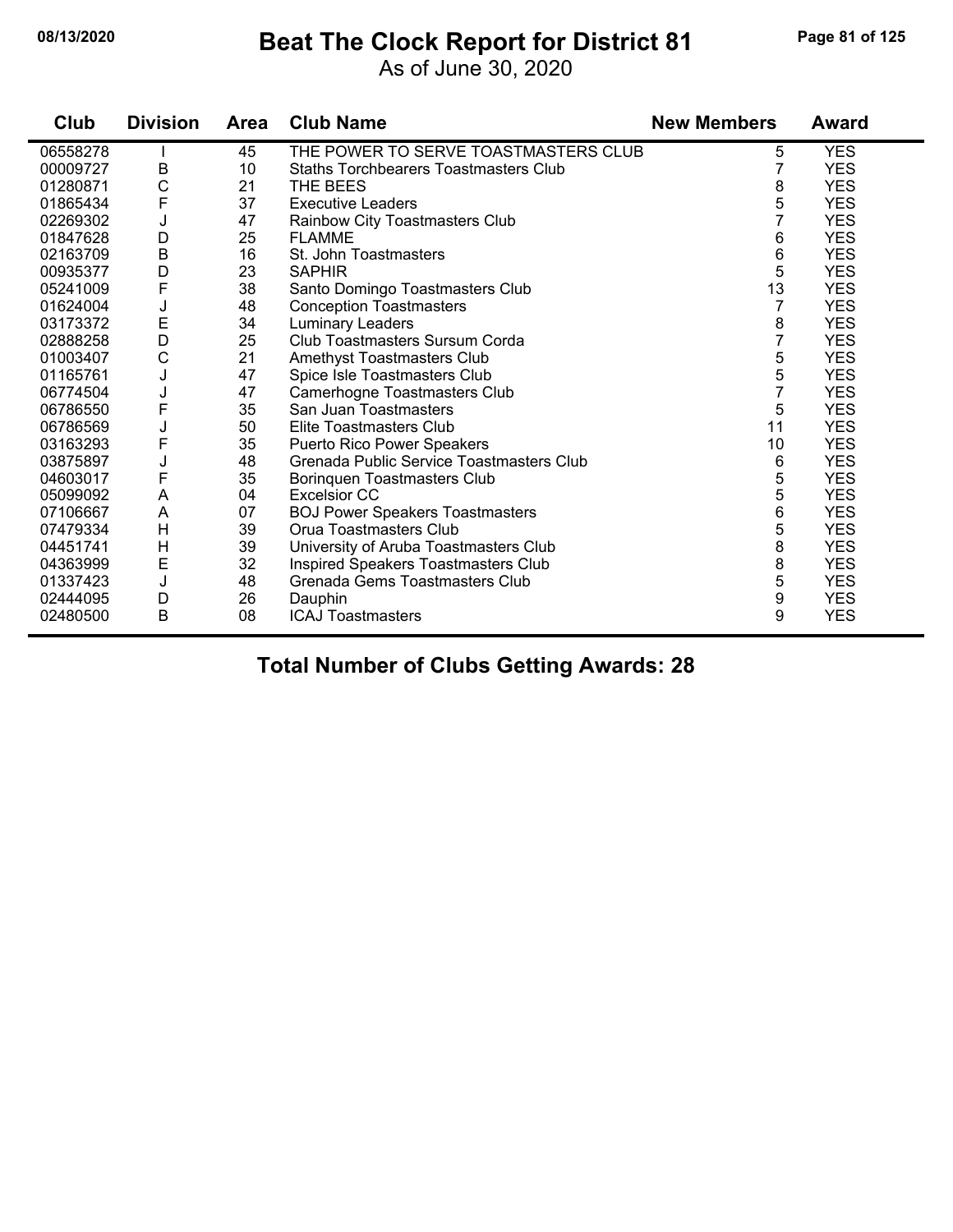#### **08/13/2020 Beat The Clock Report for District 82 Page 82 of 125**

As of June 30, 2020

| Club     | <b>Division</b> | Area | <b>Club Name</b>                         | <b>New Members</b> | <b>Award</b> |
|----------|-----------------|------|------------------------------------------|--------------------|--------------|
| 01122025 | A               | 04   | Panadura Toastmasters                    | 5                  | <b>YES</b>   |
| 00614737 | D               | 05   | <b>IESL Toastmasters Club</b>            | 5                  | <b>YES</b>   |
| 00649172 | G               | 04   | Serendib Toastmasters Club               | 5                  | <b>YES</b>   |
| 07538442 | G               | 02   | <b>Camso GIT Toastmasters Club</b>       | 7                  | <b>YES</b>   |
| 07780371 | $\sf B$         | 03   | <b>AATSL Emerging Toastmasters Club</b>  | 6                  | <b>YES</b>   |
| 07415468 | F               | 05   | <b>UVA Toastmasters Club</b>             | 8                  | <b>YES</b>   |
| 07466745 | F               | 03   | Kaduwela Toastmasters Club               | 5                  | <b>YES</b>   |
| 07471485 | $\mathsf C$     | 03   | Dehiwala Toastmasters Club               | 5                  | <b>YES</b>   |
| 07390865 | $\overline{B}$  | 02   | Negombo Speakers Forum                   | 8                  | <b>YES</b>   |
| 07016003 | $\mathsf C$     | 01   | <b>Persistent TMC</b>                    | 11                 | <b>YES</b>   |
| 07287138 | $\mathsf B$     | 01   | Maharagama Toastmasters                  | 9                  | <b>YES</b>   |
| 07489389 | F               | 01   | <b>Frontliners Toastmasters Club</b>     | 8                  | <b>YES</b>   |
| 04628720 | G               | 02   | Voice of Colombo Toastmasters Club       | 5                  | <b>YES</b>   |
| 03835845 | $\mathsf{C}$    | 01   | Informatics Institute of Technology      | 8                  | <b>YES</b>   |
| 06762575 | $\mathbf C$     | 04   | Sarvodaya Toastmasters                   | 12                 | <b>YES</b>   |
| 06604478 | H               | 01   | Ja-Ela Toastmasters Club                 | 6                  | <b>YES</b>   |
| 01355969 | E               | 01   | <b>AATSL Toastmasters Club</b>           | 11                 | <b>YES</b>   |
| 03200777 | H               | 03   | Kuliyapitiya Toastmasters Club           | 10                 | <b>YES</b>   |
| 03091491 | D               | 01   | The Regalia                              | 9                  | <b>YES</b>   |
| 02804733 | E               | 01   | <b>Galle Toastmasters Club</b>           | 11                 | <b>YES</b>   |
| 05231508 | $\mathbf C$     | 05   | <b>HSBC Global Service Centre</b>        | 6                  | <b>YES</b>   |
| 05275304 | $\mathsf C$     | 03   | Gateway College Toastmasters Club        | 9                  | <b>YES</b>   |
| 04304054 | H               | 02   | Lunuwila Toastmasters Club               | 10                 | <b>YES</b>   |
| 07257255 | G               | 05   | <b>Batticaloa Toastmasters Club</b>      | 5                  | <b>YES</b>   |
| 07232170 | $\mathsf F$     | 05   | Kandy Lions Toastmasters Club            | 9                  | <b>YES</b>   |
| 07232344 | H               | 03   | <b>TEPZ Toastmasters Club</b>            | 5                  | <b>YES</b>   |
| 07207259 | D               | 05   | Battaramulla Toastmasters Club           | 6                  | <b>YES</b>   |
| 04559377 | D               | 02   | <b>CBL Foods Toastmasters Club</b>       | 29                 | <b>YES</b>   |
| 01481554 | F               | 01   | <b>Oasis Toastmasters</b>                | 5                  | <b>YES</b>   |
| 01866827 | F               | 04   | HNB Central Region Toastmasters Club     | 5                  | <b>YES</b>   |
| 01861319 | D               | 04   | Moratuwa Toastmasters                    | 5                  | <b>YES</b>   |
| 01244213 | G               | 02   | <b>IFS Toastmasters Club</b>             | 5                  | <b>YES</b>   |
| 00598998 | D               | 04   | University of Moratuwa Toastmasters Club | 5                  | <b>YES</b>   |
| 04851169 | F               | 04   | Senkadagala Toastmasters Club            | 6                  | <b>YES</b>   |
| 04877543 | A               | 04   | Marine Toastmasters Club                 | 11                 | <b>YES</b>   |
| 03990626 | D               | 04   | Matara Toastmasters Club                 | 11                 | <b>YES</b>   |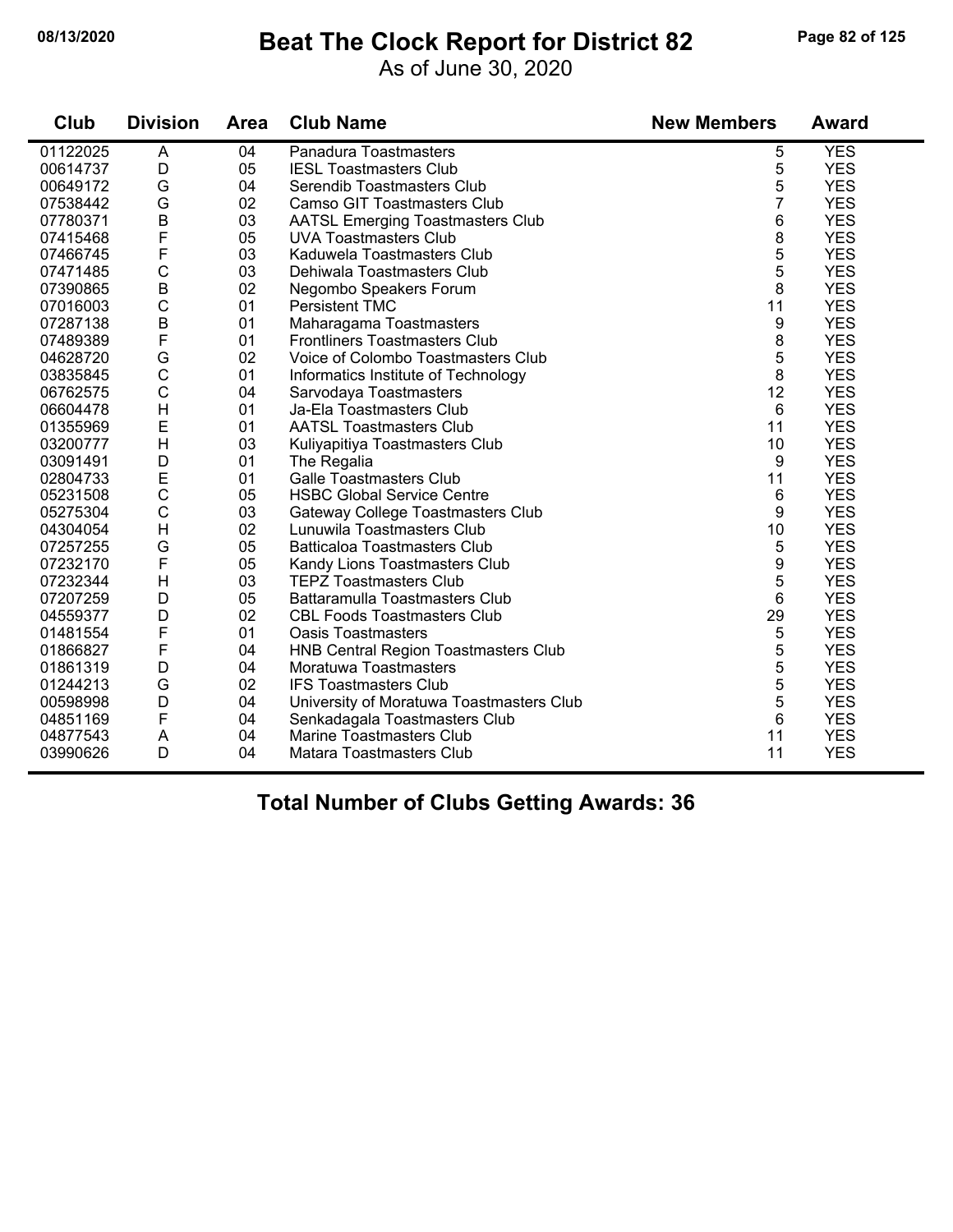## **08/13/2020 Beat The Clock Report for District 83 Page 83 of 125**

As of June 30, 2020

| Club     | <b>Division</b> | Area | Club Name                                | <b>New Members</b> | Award |
|----------|-----------------|------|------------------------------------------|--------------------|-------|
| 03972683 |                 | 44   | Dialogue Party Toastmasters Club         |                    | YES   |
| 00006445 |                 | 74   | Union City Club                          |                    | YES   |
| 05021565 | G               | 72   | <b>Gold Coast Achievers Toastmasters</b> |                    | YES   |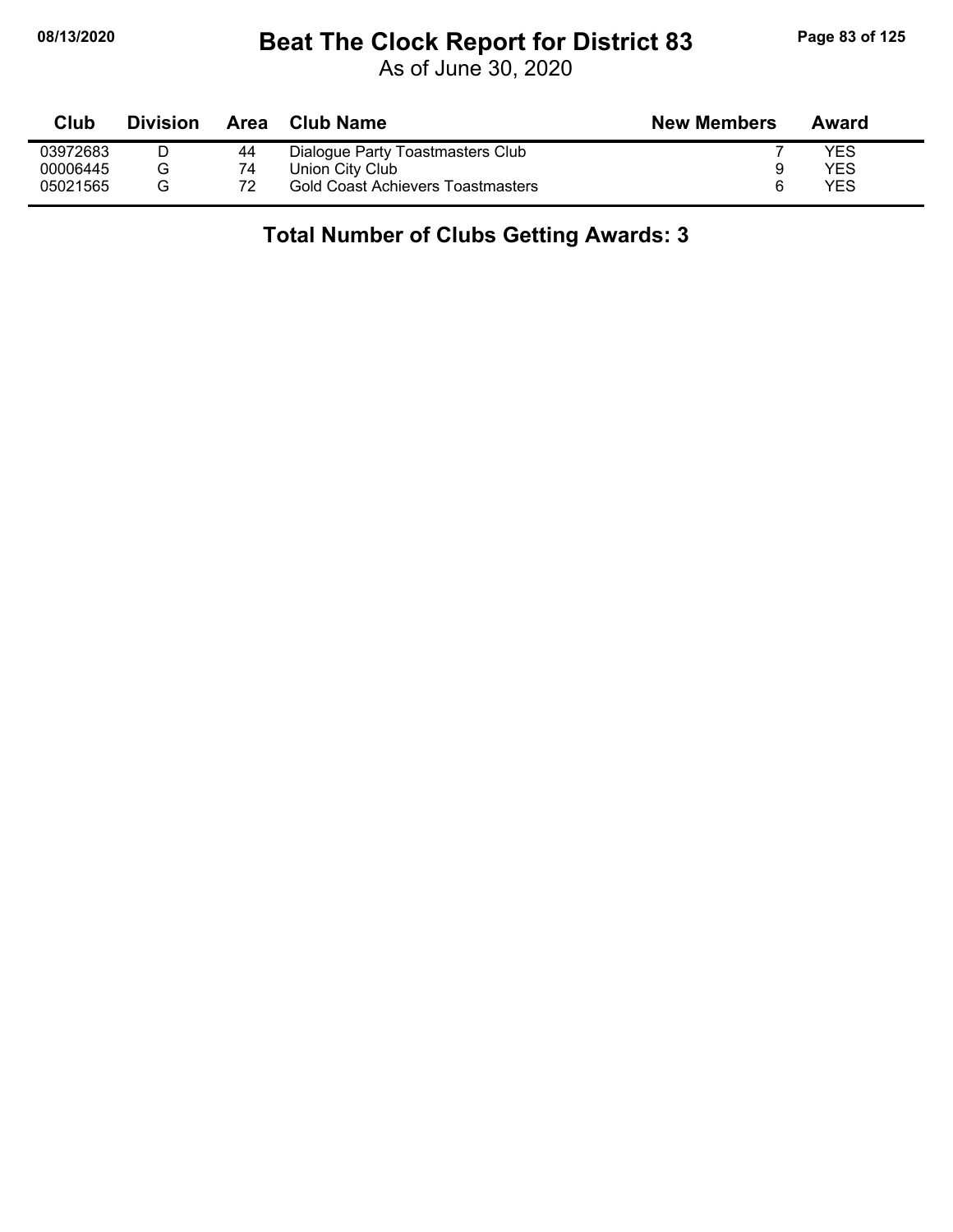# **08/13/2020 Beat The Clock Report for District 84 Page 84 of 125**

As of June 30, 2020

| Club     | <b>Division</b> | <b>Area</b> | <b>Club Name</b>                    | <b>New Members</b> | <b>Award</b> |
|----------|-----------------|-------------|-------------------------------------|--------------------|--------------|
| 06085813 | B               | 23          | 5-Star Toastmasters                 | 5                  | <b>YES</b>   |
| 00007286 |                 | 90          | Toastmasters on the Halifax Club    | 5                  | <b>YES</b>   |
| 01848187 | С               | 31          | Leaders In Communication            | 9                  | <b>YES</b>   |
| 01475643 | E               | 50          | Wyndham Easy Speakers               | 11                 | <b>YES</b>   |
| 00002492 | н               | 80          | <b>Uptown Toastmasters</b>          | 5                  | <b>YES</b>   |
| 00000546 |                 | 61          | Southside Club                      | 6                  | <b>YES</b>   |
| 00006731 | B               | 24          | Vero Beach Toastmasters Club        | 5                  | <b>YES</b>   |
| 00000984 | B               | 23          | Advanced Communicators Club         | 8                  | <b>YES</b>   |
| 00003651 | н               | 82          | Early Bird Club                     | 5                  | <b>YES</b>   |
| 00009958 | D               | 40          | <b>Central Florida Facilitators</b> | 5                  | <b>YES</b>   |
| 01333502 | A               | 11          | <b>TIAA Bank Innovators</b>         |                    | <b>YES</b>   |
| 01377184 | G               | 73          | Talk of the World                   | 6                  | <b>YES</b>   |
| 03410728 |                 | 91          | Port Orange Toastmasters            |                    | <b>YES</b>   |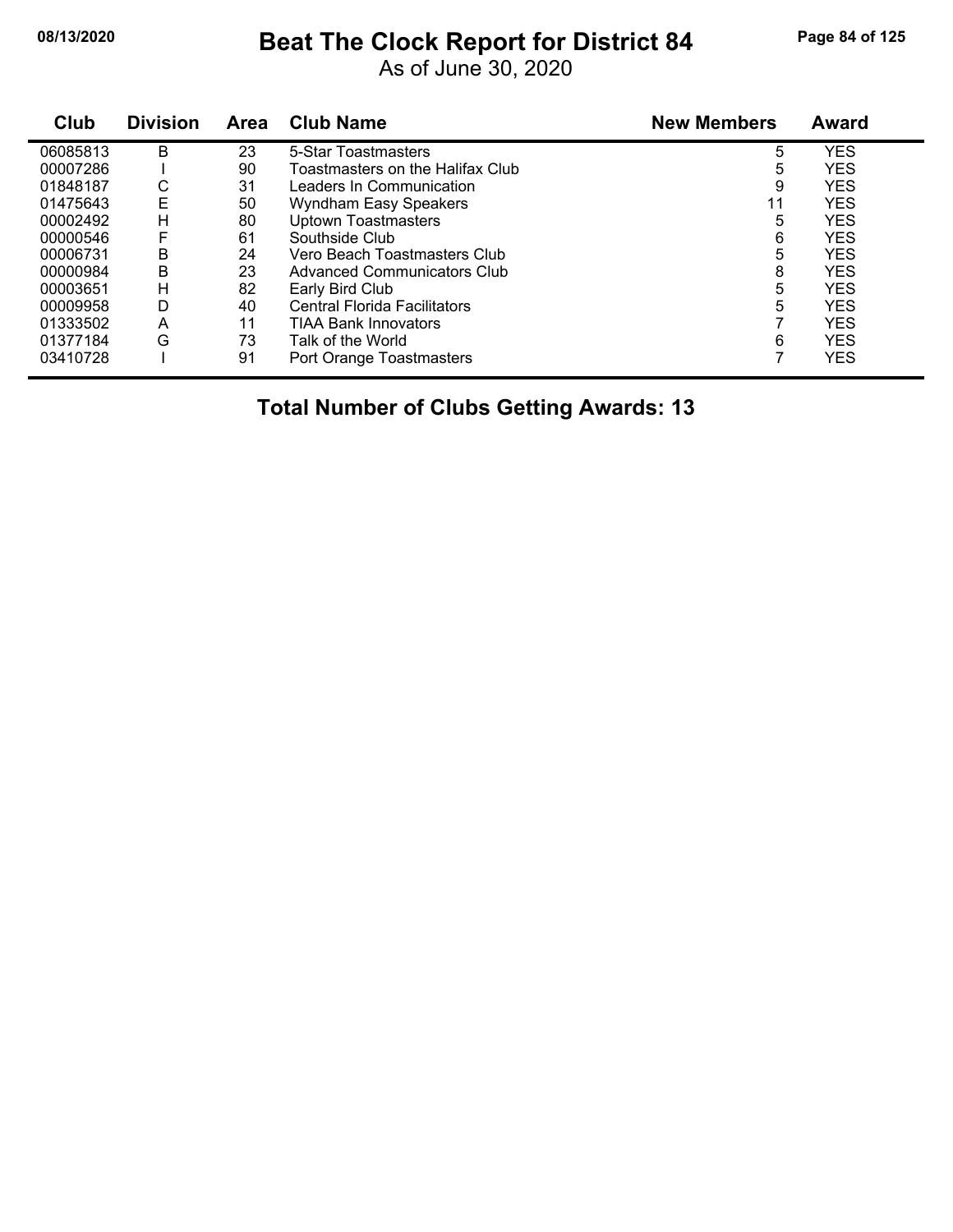#### **08/13/2020 Beat The Clock Report for District 85 Page 85 of 125**

As of June 30, 2020

| Club     | <b>Division</b> | <b>Area</b> | <b>Club Name</b>                             | <b>New Members</b> | <b>Award</b> |
|----------|-----------------|-------------|----------------------------------------------|--------------------|--------------|
| 01363453 | W               | 03          | Changsha No. 1 Toastmasters Club             | 7                  | <b>YES</b>   |
| 07322642 | W               | 03          | Changsha Another TMC                         | 7                  | <b>YES</b>   |
| 07004494 | L               | 04          | <b>LMI China Bilingual Toastmasters Club</b> | 5                  | <b>YES</b>   |
| 07013399 | L               | 04          | <b>ACCA Shanghai Toastmasters Club</b>       | 5                  | <b>YES</b>   |
| 07506375 | W               | 02          | Lear Growing Tribe TMC                       | 8                  | <b>YES</b>   |
| 00000585 | L               | 01          | Shanghai People's Square Club                | 5                  | <b>YES</b>   |
| 04338211 | Y               | 03          | Wenzhou 141                                  | 8                  | <b>YES</b>   |
| 05201583 | W               | 01          | Nan Chang Elites Toastmasters Club           | 6                  | <b>YES</b>   |
| 05371854 | Υ               | 02          | Ningbo Better Man Toastmasters Club          | 6                  | <b>YES</b>   |
| 06723065 | T               | 04          | Nanjing TTT Toastmasters Club                | 15                 | <b>YES</b>   |
| 05530286 | T               | 01          | <b>ZTE NJ Pegasus Toastmasters</b>           | $\overline{7}$     | <b>YES</b>   |
| 07771807 | T               | 05          | <b>AACTP Nanjing Toastmasters</b>            | 6                  | <b>YES</b>   |
| 03966285 | $\mathsf{R}$    | 03          | Hai Pfi Toastmasters Club                    | 6                  | <b>YES</b>   |
| 01213743 | N               | 04          | <b>Zenlife Toastmasters Club</b>             | 7                  | <b>YES</b>   |
| 01216674 | Q               | 02          | SAP Labs China Toastmasters Club             | 8                  | <b>YES</b>   |
| 04067934 | T               | 01          | Nanjing Student Elite Toastmasters Club      | $\overline{7}$     | <b>YES</b>   |
| 05346829 | Υ               | 01          | Ningbo XMA Toastmasters Club                 | 12                 | <b>YES</b>   |
| 05315986 | $\circ$         | 02          | Shanghai Miracle Persuasive Speakers TMC     | 6                  | <b>YES</b>   |
| 07026431 | T               | 02          | A.A.C.T.P. HeFei Toastmasters Club           | 5                  | <b>YES</b>   |
| 07608419 | Υ               | 05          | Fenghua Super Star Speech Club               | 5                  | <b>YES</b>   |
| 01527423 | Υ               | 03          | Wenzhou Friends Toastmaster Club             | 9                  | <b>YES</b>   |
| 01684543 | $\mathsf Q$     | 03          | <b>SAIC GM Bilingual Toastmasters</b>        | 5                  | <b>YES</b>   |
| 00966828 | $\circ$         | 01          | Shanghai 5C+ Toastmasters Club               | 5                  | <b>YES</b>   |
| 05991914 | X               | 01          | Knowles Toastmasters Club                    | 7                  | <b>YES</b>   |
| 05944226 | $\pmb{\times}$  | 03          | Infineon Wuxi Toastmasters Club              | 6                  | <b>YES</b>   |
| 05934694 | Q               | 01          | Linde Bilingual Toastmasters Club            | 6                  | <b>YES</b>   |
| 06659579 | W               | 03          | AACTP CS TMC                                 | 6                  | <b>YES</b>   |
| 06854355 | Z               | 05          | DREAMTOWN BILINGUAL TOASTMASTERS CLU         | 5                  | <b>YES</b>   |
| 05071737 | L               | 04          | Shanghai Wealth Management Bilingual         | 6                  | <b>YES</b>   |
| 01012036 | L               | 04          | Shanghai Talent Discovery Bilingual TMC      | 7                  | <b>YES</b>   |
| 02326871 |                 | 02          | <b>GTD Mandarin Toastmasters Club</b>        | 5                  | <b>YES</b>   |
| 03646256 | T               | 02          | Nanjing First Mandarin Toastmasters Club     | 15                 | <b>YES</b>   |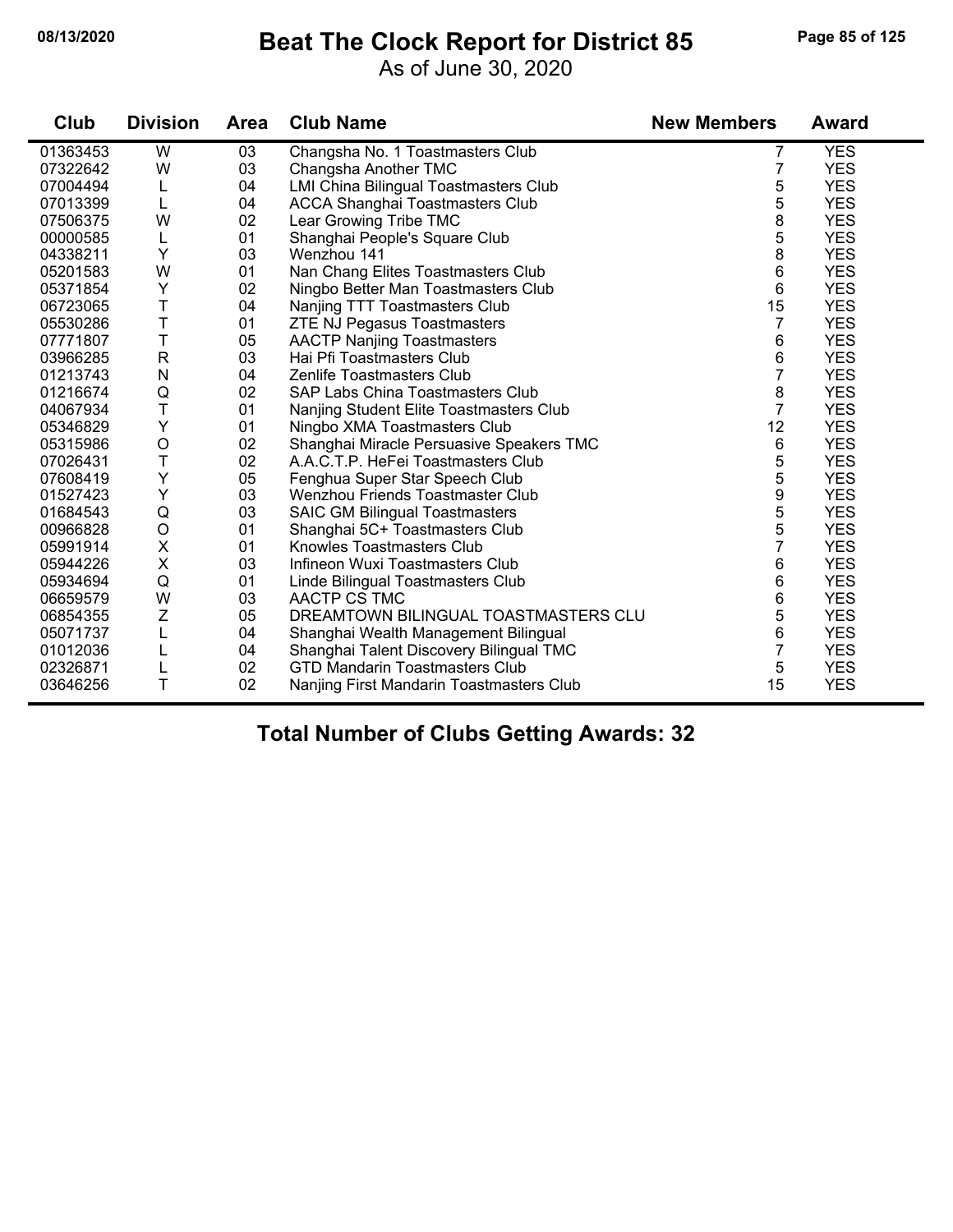## **08/13/2020 Beat The Clock Report for District 86 Page 86 of 125**

As of June 30, 2020

| Club     | <b>Division</b> | <b>Area</b> | <b>Club Name</b>                    | <b>New Members</b> | <b>Award</b> |
|----------|-----------------|-------------|-------------------------------------|--------------------|--------------|
| 05908893 | F               | 12          | Fellowship Toastmasters Club        | 8                  | <b>YES</b>   |
| 00972044 | B               | 35          | Speak To Inspire Toastmasters       |                    | <b>YES</b>   |
| 01183006 | A               | 22          | Power Speaking Toastmasters Club    |                    | <b>YES</b>   |
| 02785335 | G               | 24          | Club Toastmasters FrancoFun         | 5                  | <b>YES</b>   |
| 02580613 | N               | 02          | OPS North Bay                       | 6                  | <b>YES</b>   |
| 01633651 | D               | 82          | Mi Speak                            | 15                 | <b>YES</b>   |
| 03012158 |                 | 92          | Conestoga College Toastmasters      | 11                 | <b>YES</b>   |
| 00897691 | С               | 41          | Speak, Spark, and Spirit Club       | 5                  | <b>YES</b>   |
| 00742747 | F               | 12          | Lakeview Toastmasters Club          | 8                  | <b>YES</b>   |
| 05313214 |                 | 91          | The Blue Mountains                  | 6                  | <b>YES</b>   |
| 06545120 | В               | 35          | <b>DHL Toronto Toastmasters</b>     | 5                  | <b>YES</b>   |
| 05278183 | E               | 04          | Ericsson Toronto Toastmasters       | 5                  | <b>YES</b>   |
| 01244822 | W               | 63          | University of Waterloo Toastmasters | 6                  | <b>YES</b>   |
| 02194262 | G               | 24          | Inclusive Toastmasters              | 8                  | <b>YES</b>   |
| 05497694 | E               | 04          | <b>PointClickCare Toastmasters</b>  | 5                  | <b>YES</b>   |
| 00006092 | F               | 11          | <b>Discovery Toastmasters Club</b>  | 6                  | <b>YES</b>   |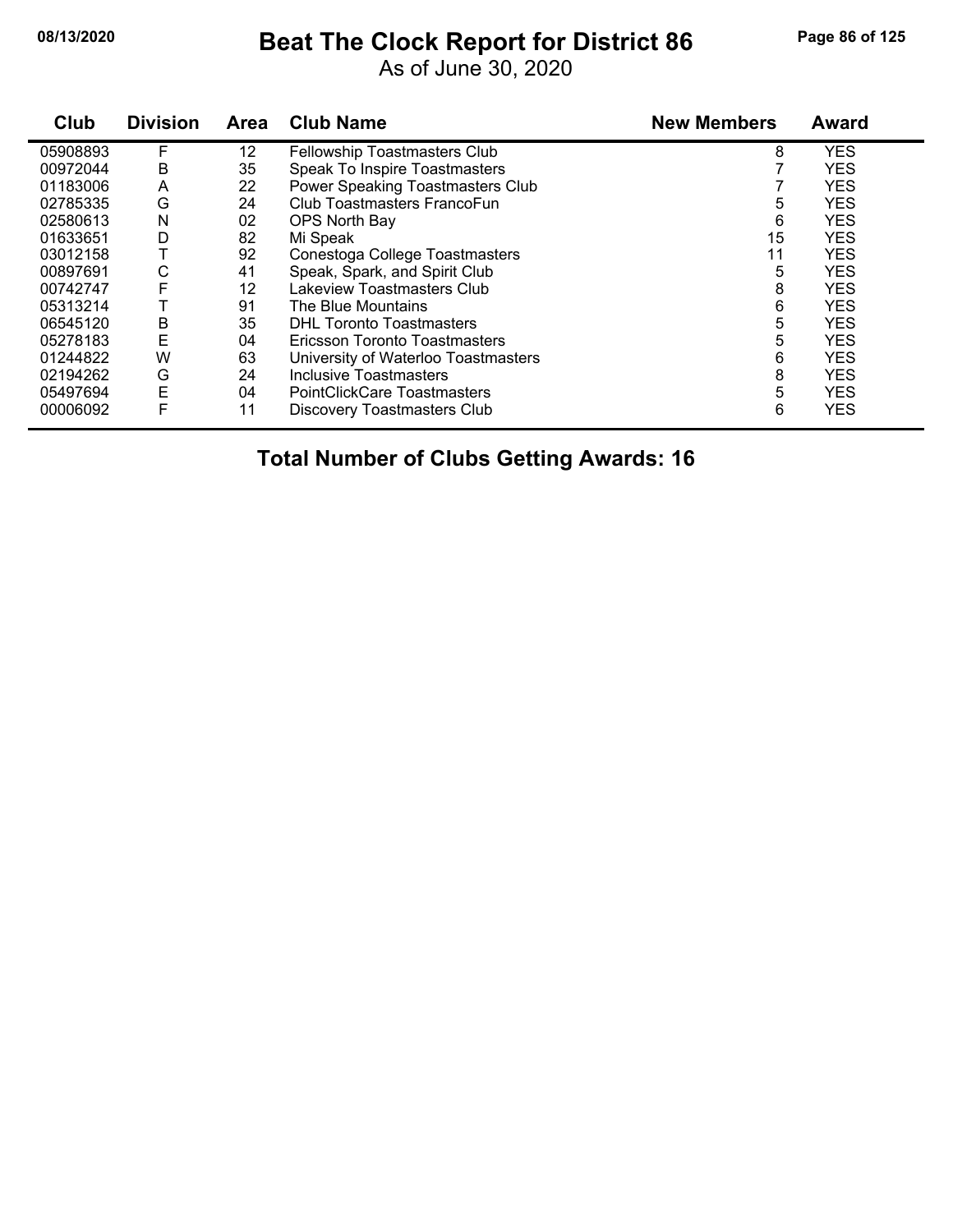#### **08/13/2020 Beat The Clock Report for District 87 Page 87 of 125**

As of June 30, 2020

| Club     | <b>Division</b> | Area | <b>Club Name</b>                   | <b>New Members</b> | <b>Award</b> |
|----------|-----------------|------|------------------------------------|--------------------|--------------|
| 01058165 | S               | 03   | Sarawak Pan-Chen Laus'             | 6                  | <b>YES</b>   |
| 01060801 |                 | 03   | Jakarta Bahasa                     | 5                  | <b>YES</b>   |
| 01124050 | Е               | 02   | Bintulu Foochow Toastmasters Club  |                    | <b>YES</b>   |
| 00002968 | М               | 01   | Polonia Toastmasters Club          | 5                  | <b>YES</b>   |
| 07010868 | S               | 04   | THE BEST TOASTMASTERS CLUB         | 5                  | <b>YES</b>   |
| 05432728 | B               | 02   | Pediatric CIPTO Toastmasters Club  | 6                  | <b>YES</b>   |
| 00002385 | Е               | 02   | Bintulu Toastmasters Club          | 6                  | <b>YES</b>   |
| 00763432 |                 | 03   | <b>SCBD Toastmasters Club</b>      | 5                  | <b>YES</b>   |
| 00009630 |                 | 02   | Jakarta Mandarin Toastmasters Club | 5                  | <b>YFS</b>   |
| 00004067 |                 | 01   | Jakarta Toastmasters Club          | 9                  | <b>YES</b>   |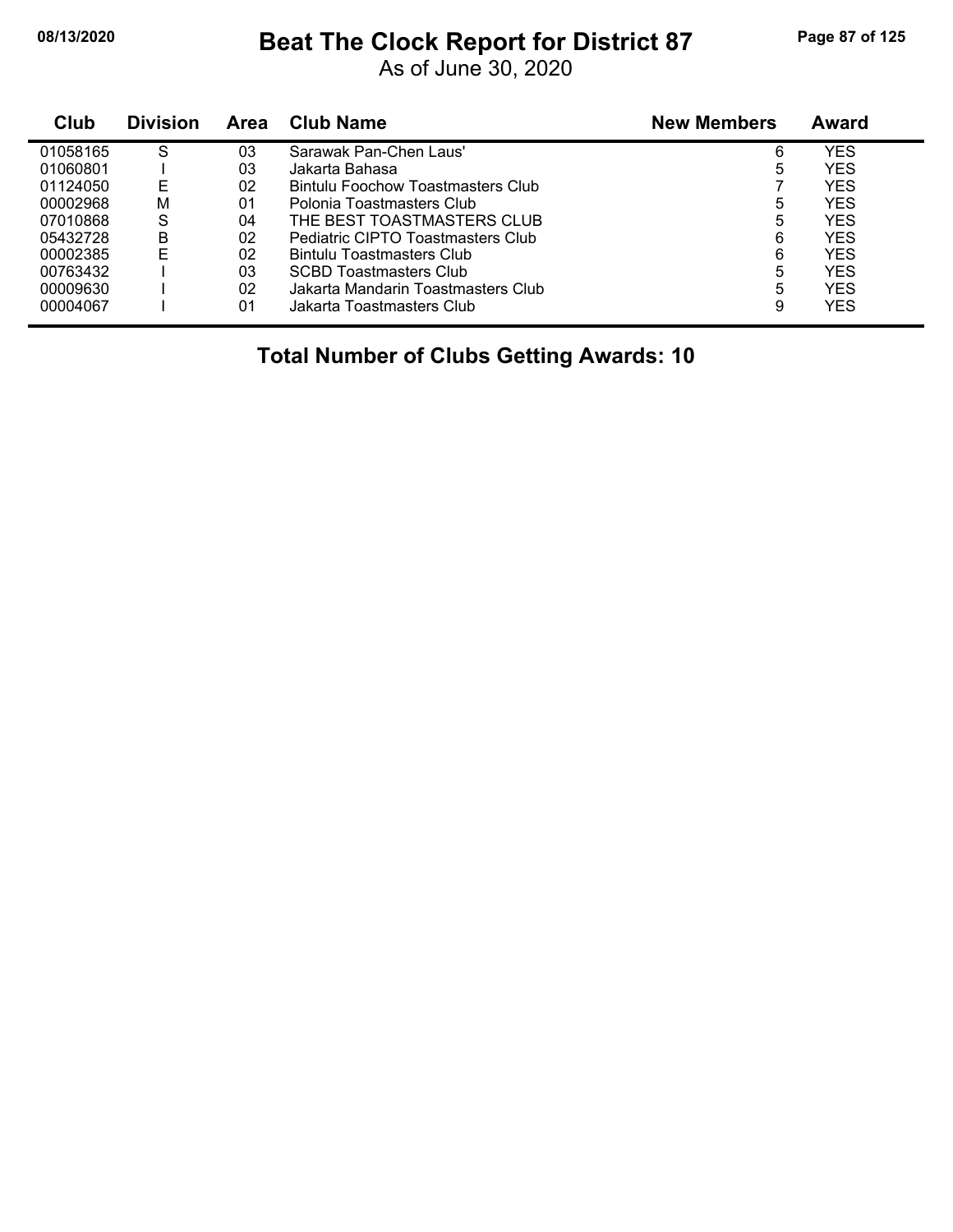## **08/13/2020 Beat The Clock Report for District 88 Page 88 of 125**

As of June 30, 2020

| Club     | Division | Area | Club Name                          | <b>New Members</b> | Award |
|----------|----------|------|------------------------------------|--------------------|-------|
| 05785478 |          | 02   | Yizhan A.A.C.T.P. Toastmasters     |                    | YES   |
| 06806006 |          | 02   | Tianjin Trainers Toastmasters Club |                    | YES   |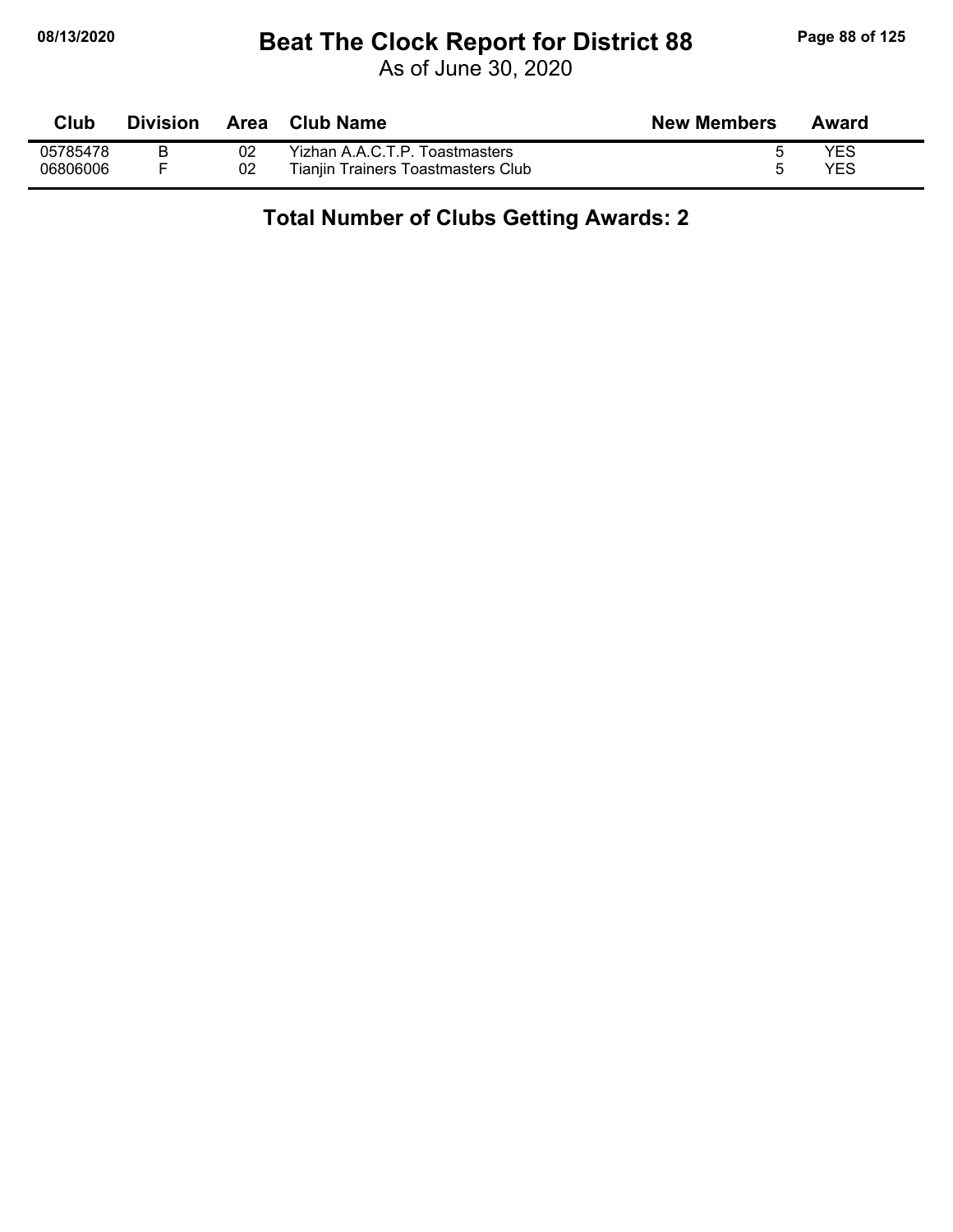## **08/13/2020 Beat The Clock Report for District 89 Page 89 of 125**

As of June 30, 2020

| Club     | <b>Division</b> | Area | Club Name                           | <b>New Members</b> | Award      |
|----------|-----------------|------|-------------------------------------|--------------------|------------|
| 06885451 |                 | 02   | <b>Pioneer Toastmasters Club</b>    | 5                  | YES        |
| 04641367 | R               | 01   | Maoming Chinese Toastmasters Club   | ხ                  | <b>YES</b> |
| 00002787 | G               | 04   | Victoria Toastmasters Club          | 5                  | <b>YES</b> |
| 00007716 | н               | 01   | <b>HKIE Toastmasters Club</b>       | 17                 | YES        |
| 01270299 | W               | 01   | First Fuzhou Toastmasters Club      | 6                  | <b>YES</b> |
| 06486471 | н               | 02   | E & E Toastmasters Club             | 5                  | YES        |
| 00003704 | O               | 02   | Wayfoong Toastmasters Club          | 6                  | <b>YES</b> |
| 07065625 | W               | 02   | Leadshow Mandarin Toastmasters Club |                    | <b>YES</b> |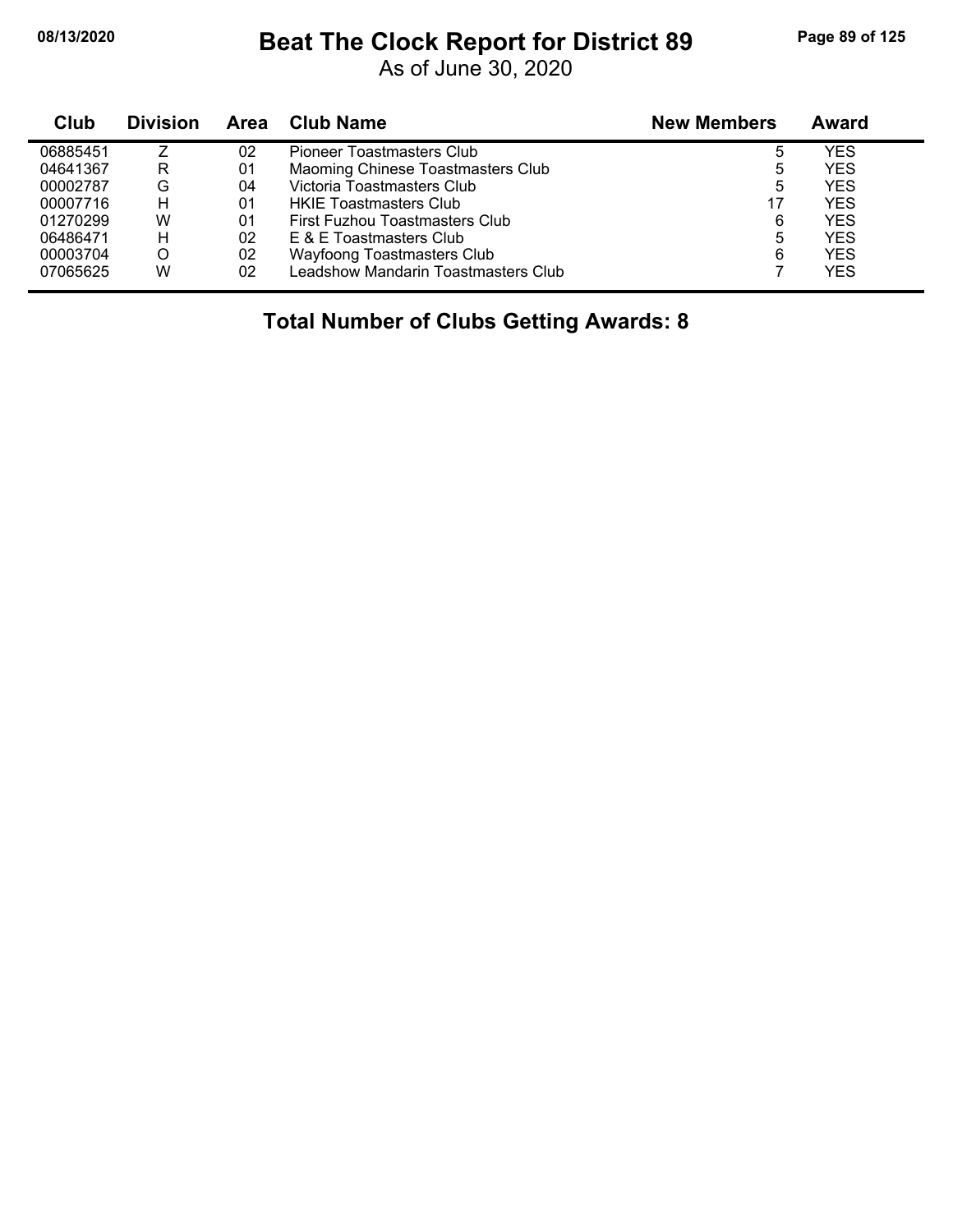#### **08/13/2020 Beat The Clock Report for District 90 Page 90 of 125**

As of June 30, 2020

| Club     | <b>Division</b> | <b>Area</b> | Club Name                             | <b>New Members</b> | Award |  |
|----------|-----------------|-------------|---------------------------------------|--------------------|-------|--|
| 00005795 | м               | 33          | Turramurra Club                       |                    | YES   |  |
| 01060875 | Е               | 21          | <b>Twilight Achievers</b>             | 6                  | YES   |  |
| 02474474 |                 | 13          | Parramatta Pioneers Toastmasters Club |                    | YES   |  |
| 04175602 | W               | 37          | Rouse Hill Toastmasters               |                    | YES   |  |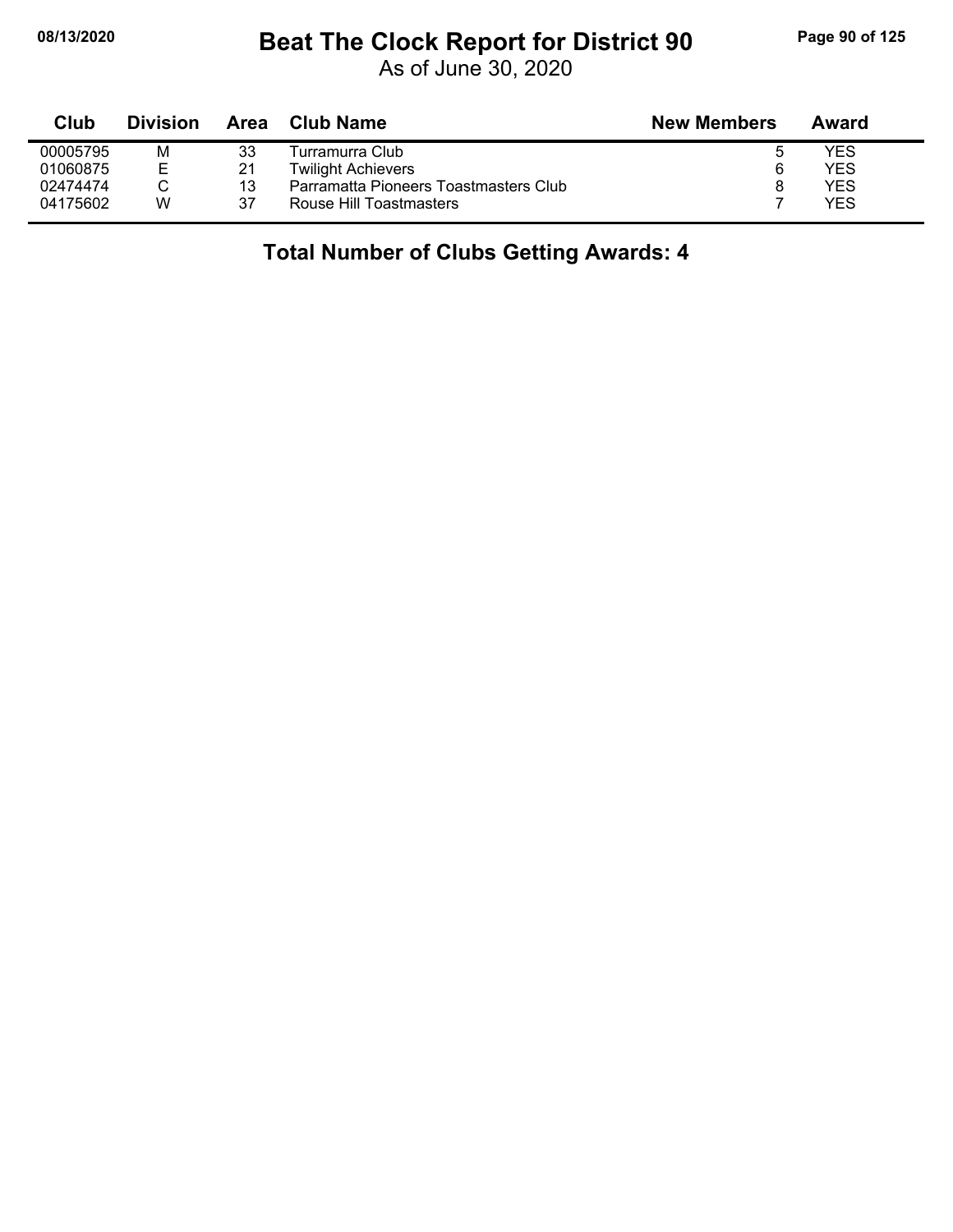## **08/13/2020 Beat The Clock Report for District 91 Page 91 of 125**

As of June 30, 2020

| Club     | <b>Division</b> | <b>Area</b> | <b>Club Name</b>                  | <b>New Members</b> | <b>Award</b> |
|----------|-----------------|-------------|-----------------------------------|--------------------|--------------|
| 00004827 |                 | 04          | Chiltern Speakers Club            | 9                  | <b>YES</b>   |
| 01492774 | Κ               | 12          | Woodford Green Speakers           |                    | <b>YES</b>   |
| 01407974 |                 | 47          | <b>Angel Speakers</b>             | 8                  | <b>YES</b>   |
| 00674907 | B               | 18          | <b>London Cardinals Club</b>      | 8                  | <b>YES</b>   |
| 01163131 | A               | 42          | Casterbridge Speakers             | 6                  | <b>YES</b>   |
| 01348895 | A               | 46          | Microsoft Speakers Club           | 6                  | <b>YES</b>   |
| 01095711 | B               | 52          | Polish Your Polish                | 5                  | <b>YES</b>   |
| 00625647 | н               | 15          | The Speakers of Croydon Club      | 6                  | <b>YES</b>   |
| 03518670 | H               | 35          | <b>Connected Speakers Bromley</b> |                    | <b>YES</b>   |
| 04413554 |                 | 45          | Kings Cross Speakers              | 5                  | <b>YES</b>   |
| 00005391 | D               | 53          | Mole Valley Speakers LEATHERHEAD  | 10                 | <b>YES</b>   |
| 00003297 | J               | 07          | <b>Oxford Speakers Club</b>       | 5                  | <b>YES</b>   |
| 07143140 | Κ               | 59          | Ace of Clubs Toastmasters         | 5                  | <b>YES</b>   |
| 07569190 |                 | 16          | Amazon LHR14 Toastmasters         | 6                  | <b>YES</b>   |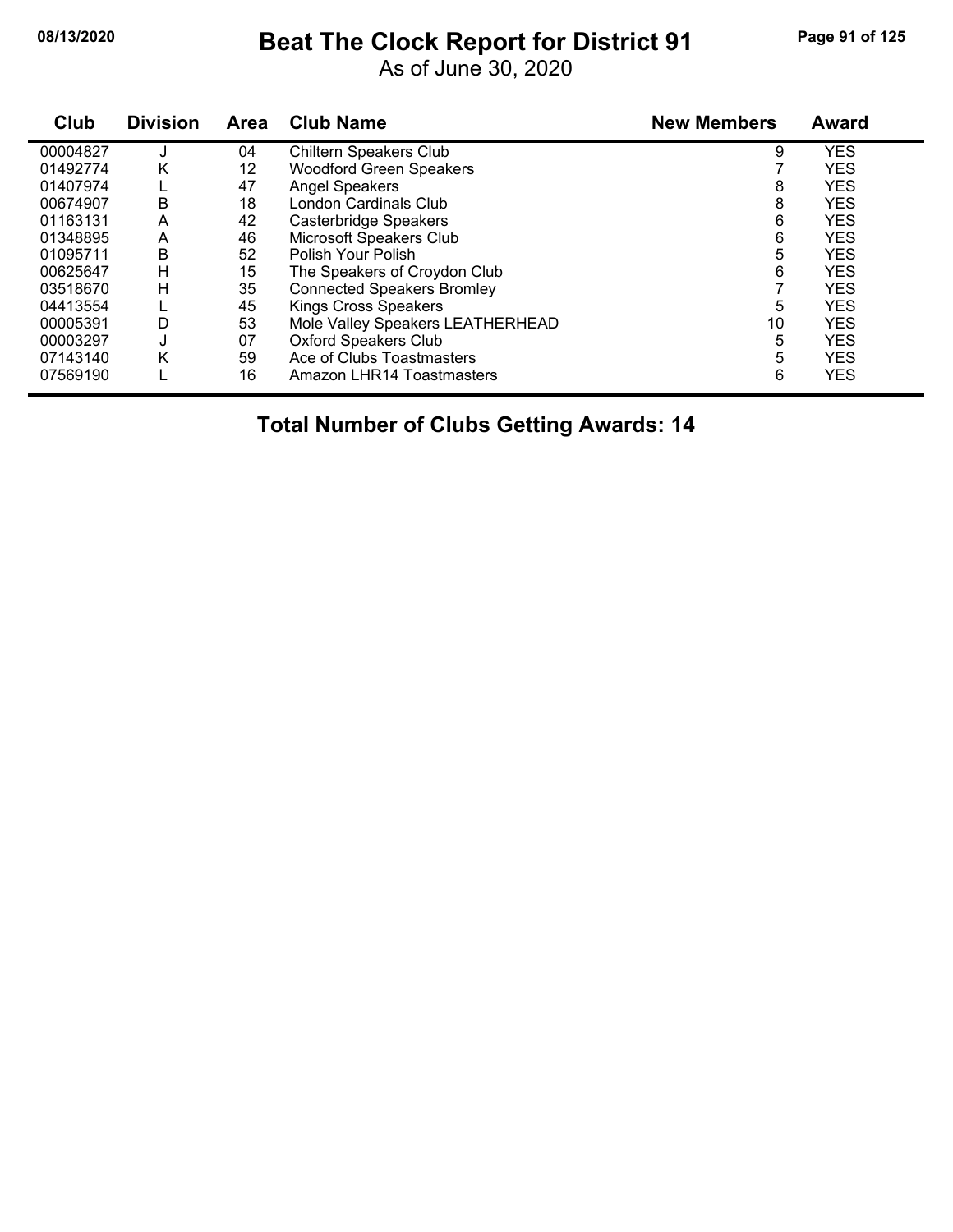#### **08/13/2020 Beat The Clock Report for District 92 Page 92 of 125**

As of June 30, 2020

| Club     | <b>Division</b> | Area | <b>Club Name</b>                            | <b>New Members</b> | <b>Award</b> |
|----------|-----------------|------|---------------------------------------------|--------------------|--------------|
| 07430427 | С               | 03   | Amadeus Mic Drop                            | 6                  | <b>YES</b>   |
| 06997339 | A               | 01   | <b>KLS IMER Toastmasters</b>                | 5                  | <b>YES</b>   |
| 06988591 | A               | 01   | <b>SDMCET Toastmasters Club</b>             | 8                  | <b>YES</b>   |
| 01134620 | E               | 04   | Capgemini Toastmasters Club                 | 6                  | <b>YES</b>   |
| 01364680 | E               | 01   | Caterpillar Bangalore RMZ Toastmasters Club | 5                  | <b>YES</b>   |
| 00009206 | B               | 03   | <b>BANGALORE TOASTMASTERS CLUB</b>          | 5                  | <b>YES</b>   |
| 00001766 | C               | 04   | Daffodils Toastmasters Club                 | 5                  | <b>YES</b>   |
| 04731608 | F               | 04   | <b>JPMC Bangalore Toastmasters</b>          | 5                  | <b>YES</b>   |
| 06808086 | H               | 03   | <b>Cerner BLR Constellate</b>               | 5                  | <b>YES</b>   |
| 06768732 | H               | 01   | Anchor ED Toastmasters Club                 | 6                  | <b>YES</b>   |
| 06786307 | F               | 04   | State Street India Toastmasters Club        | 8                  | <b>YES</b>   |
| 05929974 | F               | 01   | <b>LCCI Toastmasters Club</b>               | 13                 | <b>YES</b>   |
| 05953681 | C               | 01   | V Speakers                                  | 5                  | <b>YES</b>   |
| 01254322 | $\sf B$         | 01   | Speech Weavers                              | 7                  | <b>YES</b>   |
| 00009713 | A               | 02   | <b>Sunshine Toastmasters Club</b>           | 6                  | <b>YES</b>   |
| 06511234 | G               | 03   | Toastmasters Amrita Bengaluru               | 7                  | <b>YES</b>   |
| 04830548 | B               | 04   | Akamai Bangalore Toastmasters Club          | 5                  | <b>YES</b>   |
| 04053211 | C               | 03   | Walk The Talk                               | 12                 | <b>YES</b>   |
| 07661955 | C               | 01   | Kaggadasapura Toastmasters Club             | 5                  | <b>YES</b>   |
| 07776935 | C               | 04   | <b>Cisco Orators Club</b>                   | 8                  | <b>YES</b>   |
| 07738613 | A               | 03   | NITK BHIVE Toastmasters Club                | 8                  | <b>YES</b>   |
| 02158258 | D               | 03   | Collins Bengaluru Toastmasters Club         | 5                  | <b>YES</b>   |
| 07217731 | C               | 03   | Spoken Word                                 | 11                 | <b>YES</b>   |
| 05186089 | C               | 03   | [24] 7 Inspired Orators                     | 8                  | <b>YES</b>   |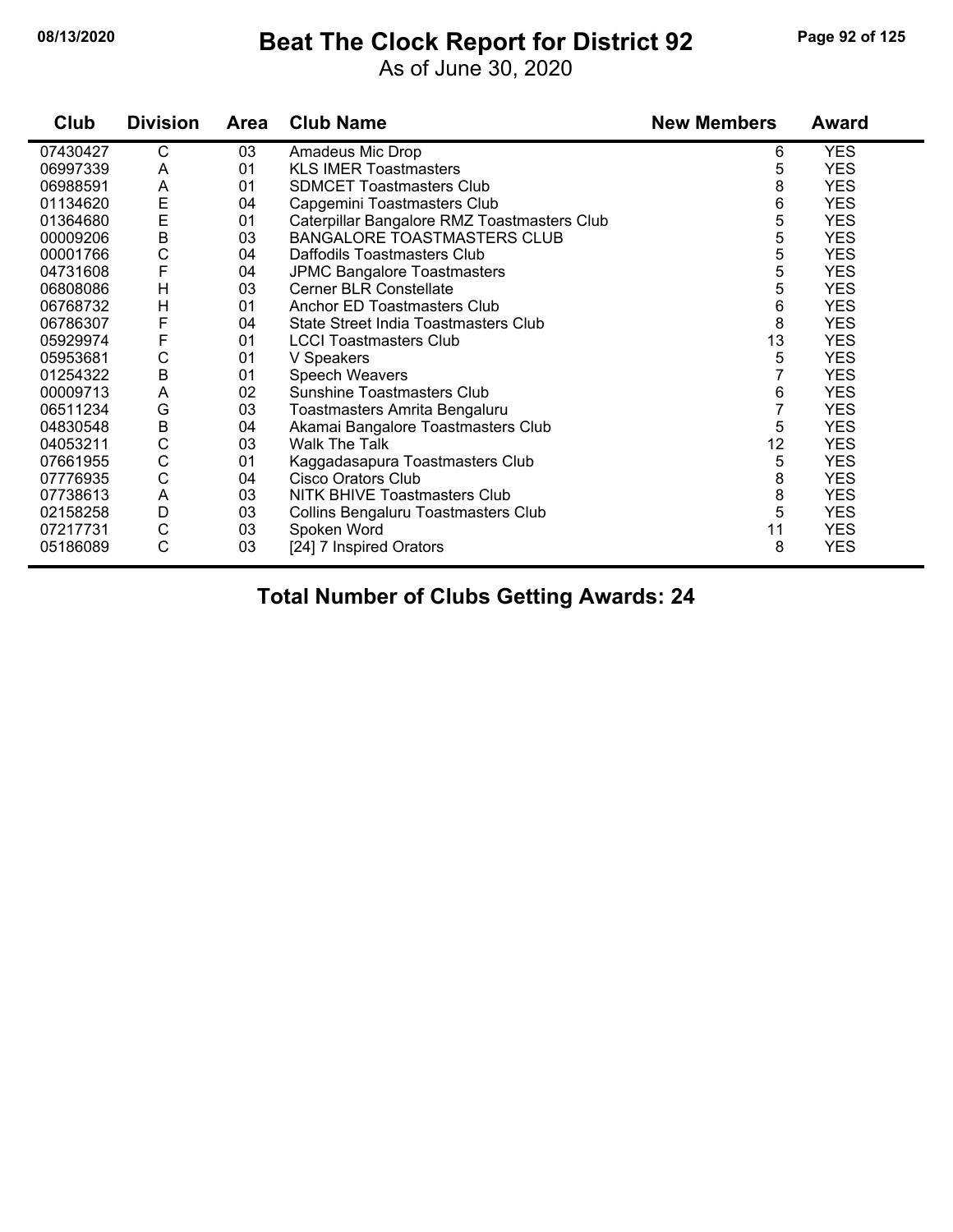## **08/13/2020 Beat The Clock Report for District 93 Page 93 of 125**

As of June 30, 2020

| Club     | <b>Division</b> | <b>Area</b> | <b>Club Name</b>                     | <b>New Members</b> | <b>Award</b> |
|----------|-----------------|-------------|--------------------------------------|--------------------|--------------|
| 04163471 | С               | 61          | Jangyu Toastmasters                  | 6                  | <b>YES</b>   |
| 04221461 | С               | 51          | Cheongju Toastmasters(CTC)           | 8                  | <b>YES</b>   |
| 07267118 | B               | 24          | New Book Toastmasters Club           | 16                 | <b>YES</b>   |
| 07710820 | D               | 33          | Yongin YB Toastmasters               | 6                  | <b>YES</b>   |
| 07575751 | A               | 13          | S-Oil Toastmasters                   | 13                 | <b>YES</b>   |
| 06581517 | С               | 71          | Korean Online Book Toastmasters      | 13                 | <b>YES</b>   |
| 01817805 | В               | 25          | <b>Sunday Bilingual Toastmasters</b> |                    | <b>YES</b>   |
| 05820825 | A               | 12          | Hongdae Toastmasters                 | 6                  | <b>YES</b>   |
| 05681624 | Β               | 24          | <b>Buddy Toastmasters</b>            | 11                 | <b>YES</b>   |
| 02600429 | D               | 34          | <b>Mustang Mumblers</b>              | 12                 | <b>YES</b>   |
| 03650083 | D               | 31          | Jamsil Korean Toastmasters           | 11                 | <b>YES</b>   |
| 00679824 | A               | 12          | Sinchon Toastmasters Club            | 8                  | <b>YES</b>   |
| 01529131 | B               | 24          | Seoul Online Toastmasters            | 8                  | <b>YES</b>   |
| 01713603 | Β               | 22          | Roastmasters                         |                    | <b>YES</b>   |
| 00583329 | С               | 51          | Daedeok Toastmasters Club (DTC)      | 5                  | <b>YES</b>   |
| 07479383 | A               | 11          | Gimpo Toastmasters                   | 8                  | <b>YES</b>   |
| 07454172 | B               | 24          | <b>Good Life Toastmasters</b>        | 16                 | <b>YES</b>   |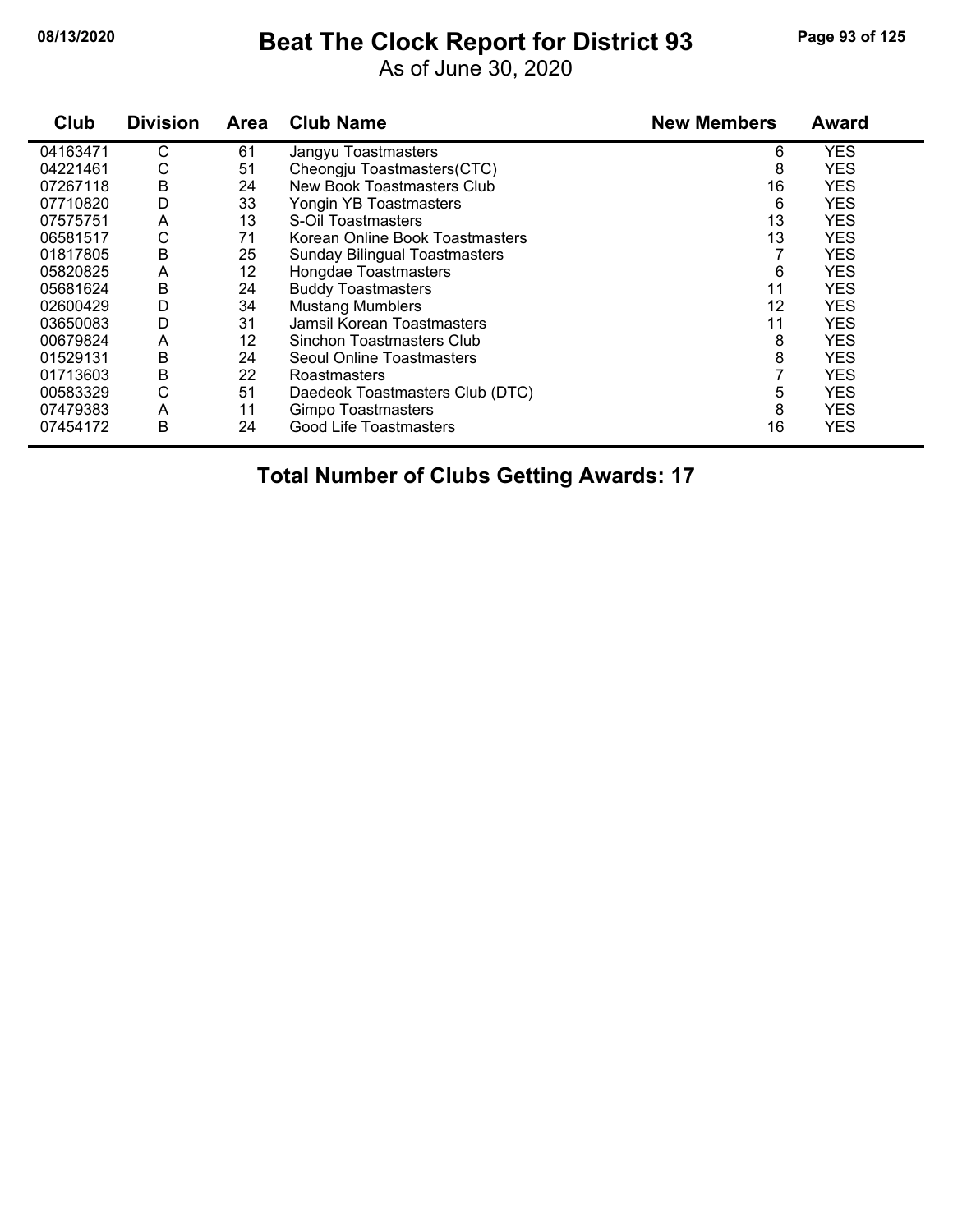#### **08/13/2020 Beat The Clock Report for District 94 Page 94 of 125**

As of June 30, 2020

| Club     | <b>Division</b> | <b>Area</b> | <b>Club Name</b>                           | <b>New Members</b> | <b>Award</b> |
|----------|-----------------|-------------|--------------------------------------------|--------------------|--------------|
| 07514273 | G               | 31          | <b>Access Bank Ghana Toastmasters Club</b> | 5                  | <b>YES</b>   |
| 07514380 | B<br>E          | 38          | <b>Hotuba Toastmasters</b>                 | 12                 | <b>YES</b>   |
| 07425656 |                 | 13          | Abuja City                                 | 14                 | <b>YES</b>   |
| 07007687 | A               | 01          | FEES TOASTMASTERS CLUB                     | 12                 | <b>YES</b>   |
| 07149016 | J               | 42          | <b>COOPERATION TOASTMASTERS</b>            | 6                  | <b>YES</b>   |
| 07418252 | A               | 02          | Akwaba Abidjan SUD                         | 7                  | <b>YES</b>   |
| 07349605 | A               | 01          | Rhetorica                                  | 6                  | <b>YES</b>   |
| 06732507 |                 | 40          | <b>Golden Toastmasters Club</b>            | 8                  | <b>YES</b>   |
| 00005196 | A               | 02          | Logos Toastmasters Club                    | 6                  | <b>YES</b>   |
| 00855814 | F               | 17          | Eagle Club                                 | 8                  | <b>YES</b>   |
| 03355879 |                 | 25          | Nimba Toastmasters Club                    | 9                  | <b>YES</b>   |
| 03430674 | F               | 16          | <b>IKEJA Toastmasters Club</b>             | 6                  | <b>YES</b>   |
| 03584204 | J               | 42          | <b>IAM LIGHT</b>                           | 5                  | <b>YES</b>   |
| 01025377 | F               | 18          | Lighthouse Toastmasters                    | 5                  | <b>YES</b>   |
| 02983245 | $\sf B$         | 04          | <b>Houeze Toastmasters Club</b>            | 6                  | <b>YES</b>   |
| 02909877 | A               | 24          | Eburnea                                    | 5                  | <b>YES</b>   |
| 03681387 | $\sf B$         | 06          | Challenge                                  | 11                 | <b>YES</b>   |
| 01604018 | D               | 26          | Bamako-Ciwara                              | 5                  | <b>YES</b>   |
| 04633668 | $\sf B$         | 21          | Reference Toastmasters Club Avance         | 5                  | <b>YES</b>   |
| 06773641 | G               | 39          | <b>Stanbic Heights Toastmasters</b>        | 6                  | <b>YES</b>   |
| 06854817 | $\sf B$         | 27          | <b>GOLDEN TOASTMASTERS CLUB</b>            | 5                  | <b>YES</b>   |
| 06883521 | $\mathsf F$     | 18          | <b>Sunshine Toastmasters</b>               | 11                 | <b>YES</b>   |
| 03928828 | E               | 14          | Kano Toastmasters Club                     | 16                 | <b>YES</b>   |
| 01417499 | K               | 43          | DA Toastmasters                            | 6                  | <b>YES</b>   |
| 01266972 | D               | 12          | Dakar Xewel Toastmasters Club              | $\overline{7}$     | <b>YES</b>   |
| 04049482 | E               | 30          | <b>Emerald Toastmasters</b>                | 5                  | <b>YES</b>   |
| 07771556 | G               | 31          | EcoBank Ghana Toastmasters Club            | 10                 | <b>YES</b>   |
| 01498379 | B               | 05          | Tengue Toastmasters Club De Parakou        | 6                  | <b>YES</b>   |
| 04553130 |                 | 25          | <b>Tinkisso Prestige</b>                   | 9                  | <b>YES</b>   |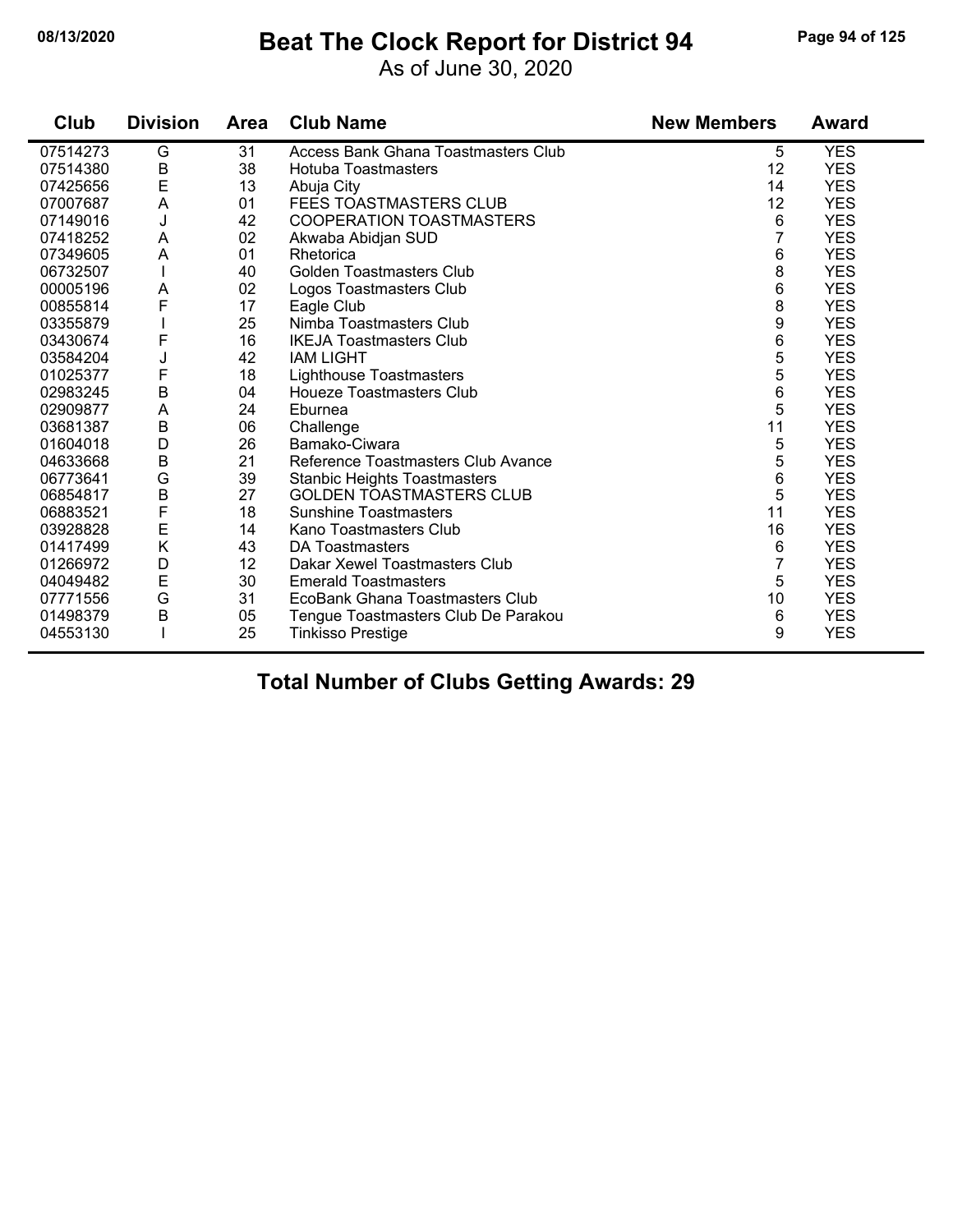### **08/13/2020 Beat The Clock Report for District 95 Page 95 of 125**

As of June 30, 2020

| Club     | <b>Division</b> | Area | Club Name                     | <b>New Members</b> | Award |
|----------|-----------------|------|-------------------------------|--------------------|-------|
| 00002442 |                 | 01   | Ramstein Speakers Association |                    | YES   |
| 05278269 |                 | 02   | InnSpiratoren                 | 6                  | YES   |
| 05870323 |                 | 03   | Frankfurt (Oder) Toastmasters |                    | YES   |
| 04492636 | B               | 01   | Luleå Toastmasters            |                    | YES   |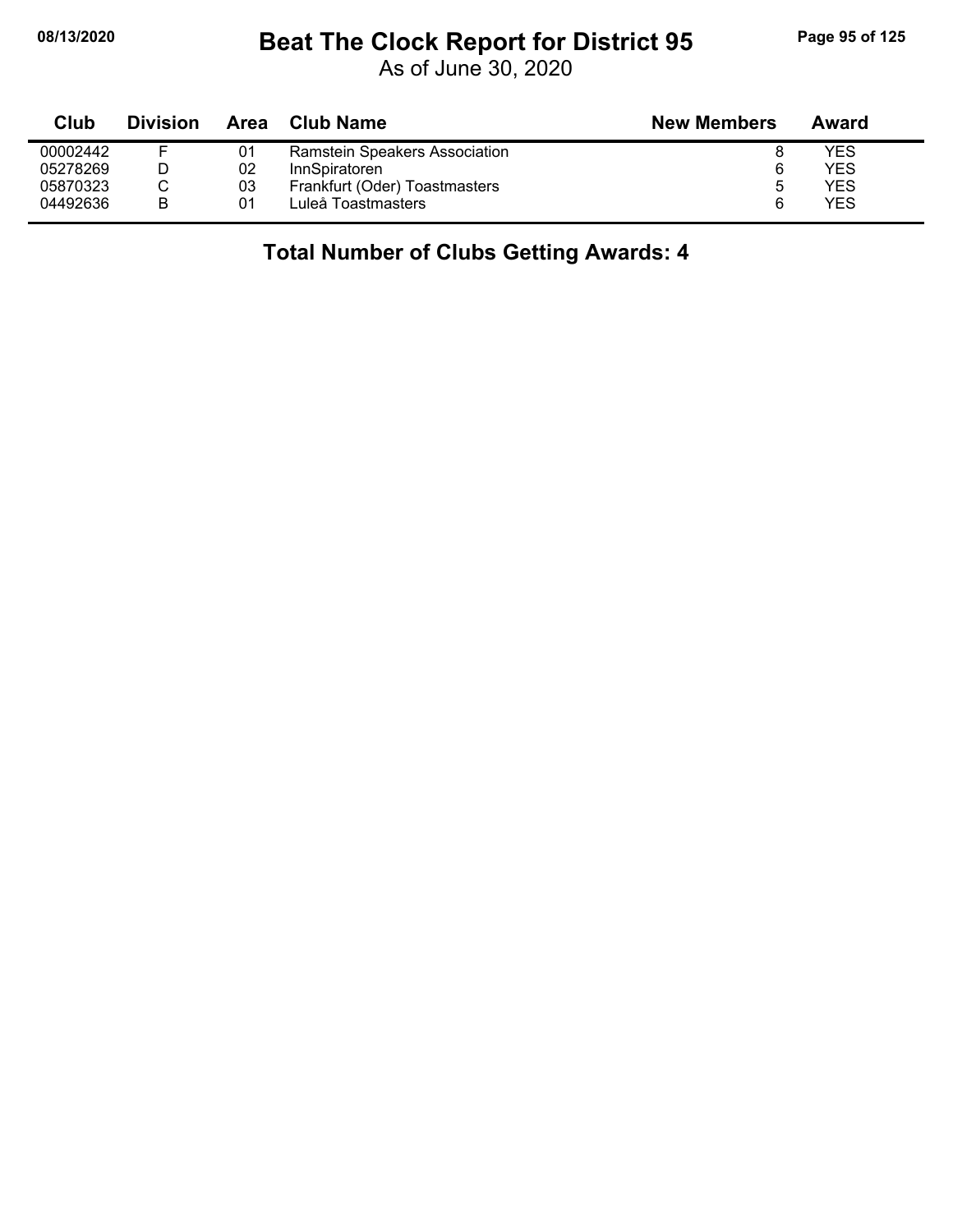## **08/13/2020 Beat The Clock Report for District 96 Page 96 of 125**

As of June 30, 2020

| Club     | <b>Division</b> | Area | <b>Club Name</b>                       | <b>New Members</b> | Award |  |
|----------|-----------------|------|----------------------------------------|--------------------|-------|--|
| 04386472 | D               | 45   | <b>Prince Rupert Toastmasters Club</b> | 5                  | YES   |  |
| 06949640 | S               | 27   | <b>ITD Canada Toastmasters</b>         | 18                 | YES   |  |
| 02837872 | В               | 21   | Easy Speakers                          | 15                 | YES   |  |
| 02790254 | N               | 75   | Global Leaders                         | 6                  | YES   |  |
| 00008988 | N               | 77   | Royal-T                                |                    | YES   |  |
| 00006399 | М               | 94   | Lincoln Toastmasters Club              | 5                  | YES   |  |
| 00004548 | S               | 27   | <b>Declarations Toastmasters</b>       | 8                  | YES   |  |
| 00008139 | Β               | 22   | <b>Night Vision Toastmasters Club</b>  | 5                  | YES   |  |
| 02279512 | J               | 80   | Douglas Toastmasters                   | 5                  | YES   |  |
| 06716038 | S               | 26   | Vancouver Babylon Toastmasters         |                    | YES   |  |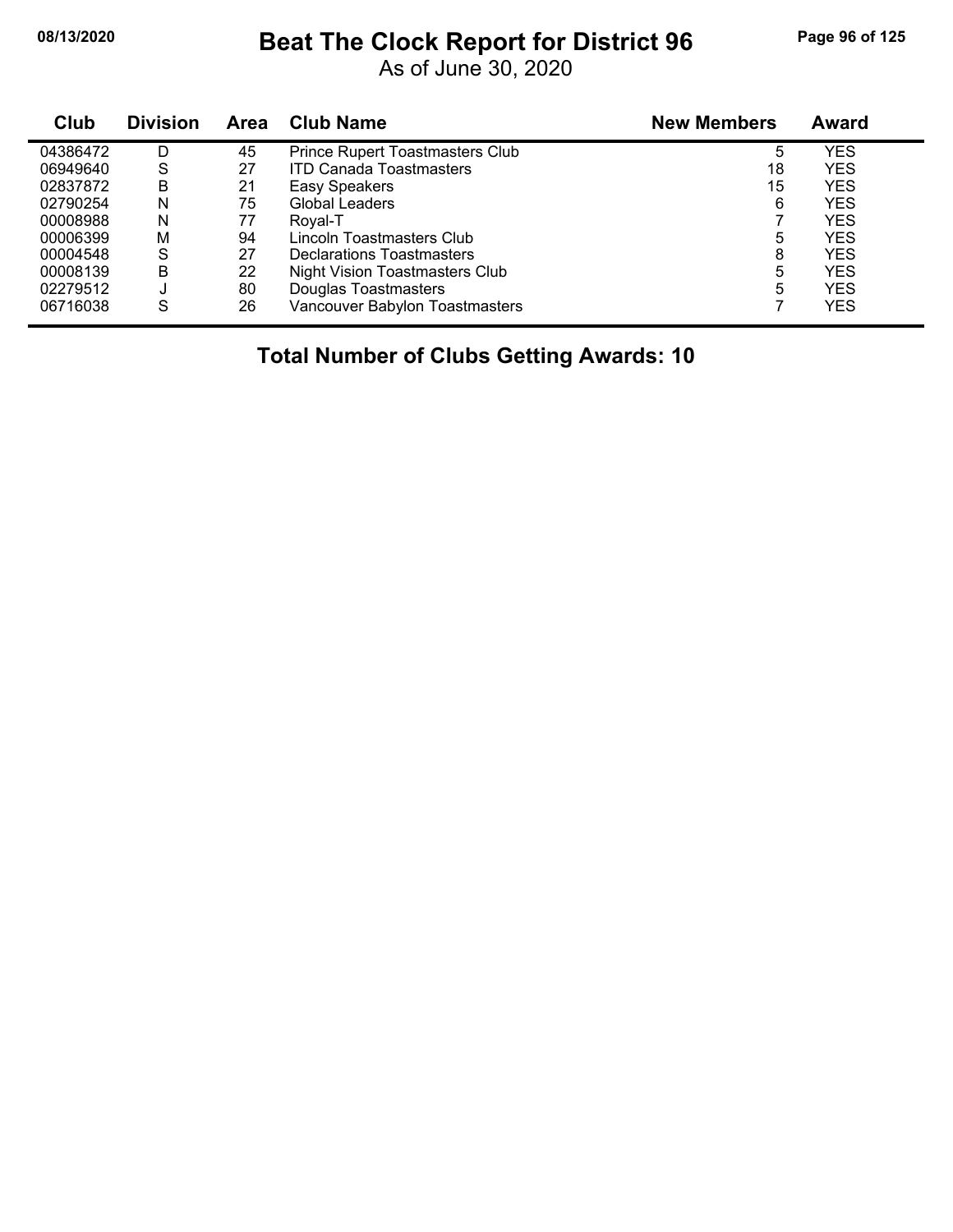$\blacksquare$ 

#### **08/13/2020 Beat The Clock Report for District 97 Page 97 of 125**

As of June 30, 2020

| Club     | <b>Division</b> |    | Area Club Name                                 | <b>New Members</b> | Award      |
|----------|-----------------|----|------------------------------------------------|--------------------|------------|
| 00005040 |                 | 01 | Siam Toastmasters Club                         |                    | YES        |
| 01513681 |                 | 01 | Saigon Toastmasters Club                       |                    | <b>YFS</b> |
| 01167986 | В               | 01 | Genevieve Caulfield Thailand Toastmasters Club | 10                 | <b>YES</b> |
| 06962498 |                 | 03 | Yup Danang Leaders Toastmasters                |                    | <b>YES</b> |
| 07431181 | А               | 01 | Phoenix International Toastmasters Club        |                    | <b>YES</b> |
| 04386732 | B               | 02 | Rajavithi Hospital Toastmasters Club           |                    | <b>YES</b> |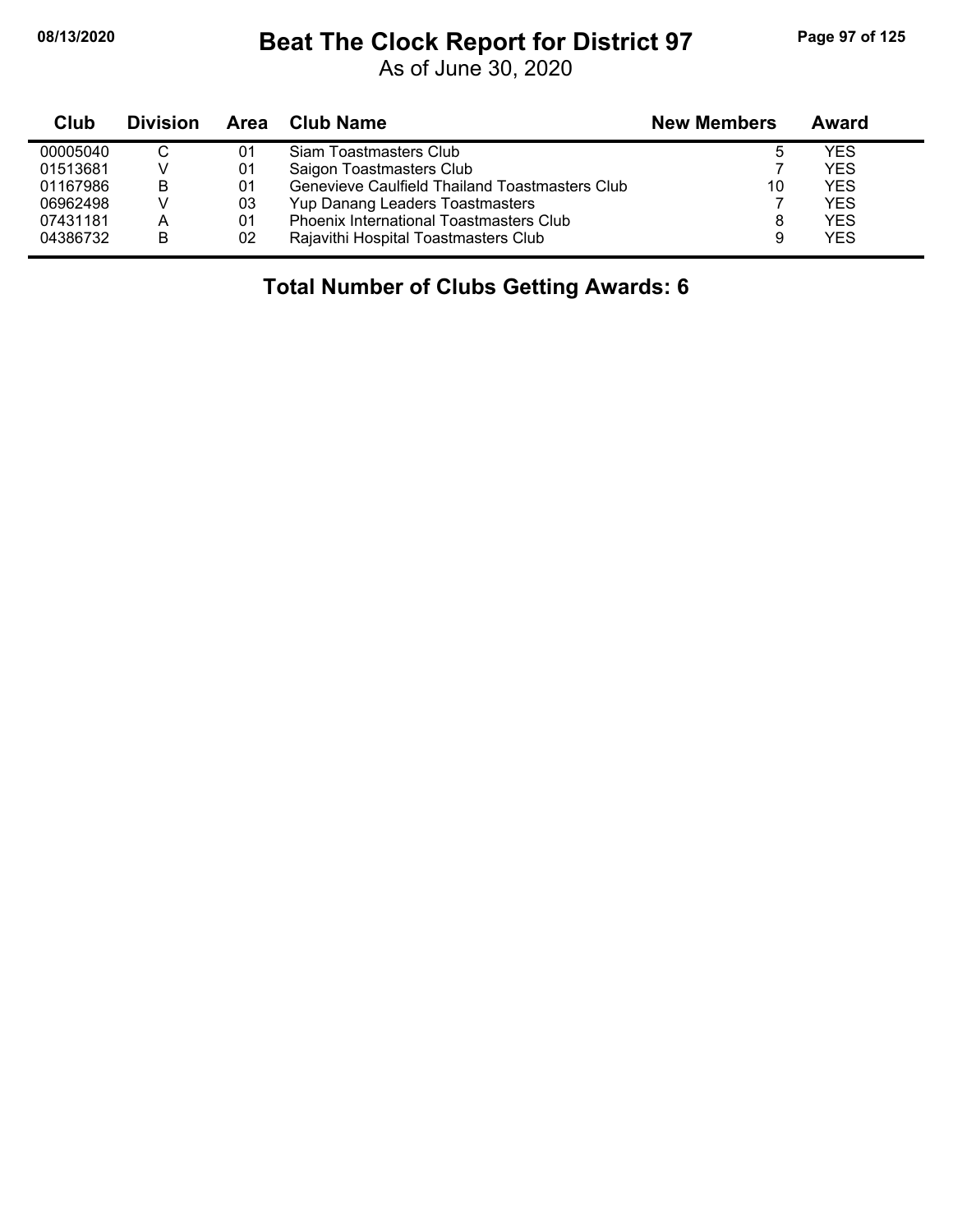## **08/13/2020 Beat The Clock Report for District 98 Page 98 of 125**

As of June 30, 2020

| Club     | <b>Division</b> | Area | <b>Club Name</b>                            | <b>New Members</b> | <b>Award</b> |
|----------|-----------------|------|---------------------------------------------|--------------------|--------------|
| 04421153 | C               | 04   | <b>Toastmasters Club of Pune North West</b> | 5                  | <b>YES</b>   |
| 01141787 | ${\sf P}$       | 01   | <b>Toastmasters Club of Pune</b>            | 5                  | <b>YES</b>   |
| 01095031 | G               | 04   | Indian School of Business Toastmasters      | 6                  | <b>YES</b>   |
| 00776544 | $\mathsf{C}$    | 02   | <b>Genesis Toastmasters Club</b>            | 6                  | <b>YES</b>   |
| 07300474 | W               | 03   | Kharadi Toastmasters Club                   | 7                  | <b>YES</b>   |
| 07441712 | W               | 01   | Siemens Goa Toastmasters Club               | 5                  | <b>YES</b>   |
| 06958921 | D               | 04   | Srujan Hindi Toastmasters Club, Pune        | 6                  | <b>YES</b>   |
| 07164888 | J               | 01   | <b>Mount Carmel Toastmasters Club</b>       | 6                  | <b>YES</b>   |
| 07171974 | G               | 01   | <b>HRDC Toastmasters</b>                    | 6                  | <b>YES</b>   |
| 00993448 | S               | 02   | Mumbai Toastmasters                         | 5                  | <b>YES</b>   |
| 02587096 | A               | 04   | Transcendence                               | $\overline{7}$     | <b>YES</b>   |
| 02247357 | G               | 02   | Virtusa Hyderabad Toastmasters Club         | 5                  | <b>YES</b>   |
| 03220784 | A               | 05   | TCS BE@T Gandhinagar                        | 5                  | <b>YES</b>   |
| 04764579 | $\mathsf B$     | 05   | <b>JPMC Powai Toastmasters</b>              | 6                  | <b>YES</b>   |
| 05689336 | J               | 02   | RG Speakers Toastmasters Club               | 6                  | <b>YES</b>   |
| 04799292 | Н               | 03   | <b>CDK Hyderabad Toastmasters Club</b>      | 6                  | <b>YES</b>   |
| 05906439 | G               | 03   | <b>Nizampet Toastmasters</b>                | 5                  | <b>YES</b>   |
| 06592020 | $\bigcirc$      | 01   | Deutsche Bank Pune Toastmasters Club        | 6                  | <b>YES</b>   |
| 06881120 | M               | 01   | <b>UBS Mumbai Toastmasters Club</b>         | 14                 | <b>YES</b>   |
| 06941712 | ${\sf P}$       | 04   | <b>Toastmasters Club of Nashik</b>          | 9                  | <b>YES</b>   |
| 06933610 | $\mathsf{C}$    | 03   | <b>Birlasoft Toastmasters Club Pune</b>     | 12                 | <b>YES</b>   |
| 06779917 | $\mathsf{F}$    | 01   | Pega Toastmasters Club                      | 16                 | <b>YES</b>   |
| 06656843 | W               | 02   | Ana Fonte Toastmasters Club                 | 12                 | <b>YES</b>   |
| 05116082 | M               | 04   | Capgemini Mumbai Toastmasters Club          | 12                 | <b>YES</b>   |
| 05506714 | $\mathsf C$     | 02   | <b>Baner Toastmasters Club</b>              | 5                  | <b>YES</b>   |
| 05488272 | H               | 03   | Eager Beaver's Toastmasters Club            | 8                  | <b>YES</b>   |
| 02017422 | M               | 03   | <b>Thane Toastmasters Club</b>              | 9                  | <b>YES</b>   |
| 02180628 | A               | 03   | Swami Vivekanand Toastmasters Club          | 9                  | <b>YES</b>   |
| 01390103 | E               | 01   | Microsoft Hyderabad Toastmasters            | 5                  | <b>YES</b>   |
| 01272701 | E               | 01   | Elan Toastmasters Hyderabad                 | 5                  | <b>YES</b>   |
| 01246728 | M               | 01   | <b>Mulund Toastmasters Club</b>             | 6                  | <b>YES</b>   |
| 05294613 | $\mathsf{P}$    | 04   | Pune Advanced Toastmasters Club             | 6                  | <b>YES</b>   |
| 07691809 | Α               | 04   | Beyond Key Toastmasters Club                | 8                  | <b>YES</b>   |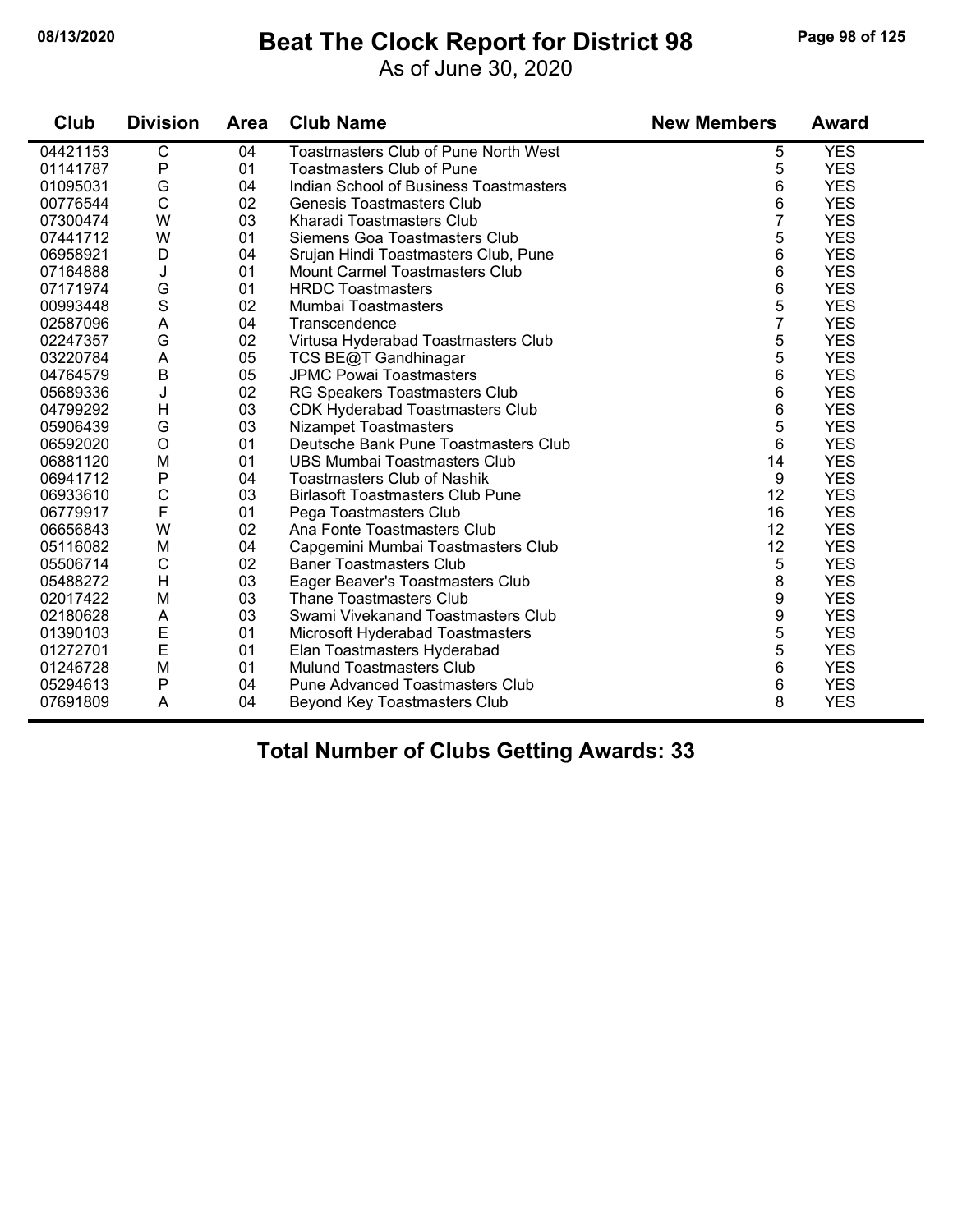## **08/13/2020 Beat The Clock Report for District 99 Page 99 of 125**

As of June 30, 2020

| Club     | <b>Division</b> |    | Area Club Name                     | <b>New Members</b> | Award      |
|----------|-----------------|----|------------------------------------|--------------------|------------|
| 00000323 |                 | 10 | Oxbridge Orators Toastmasters Club |                    | YES        |
| 01935975 |                 | 25 | Articulate Edmontonians            |                    | <b>YES</b> |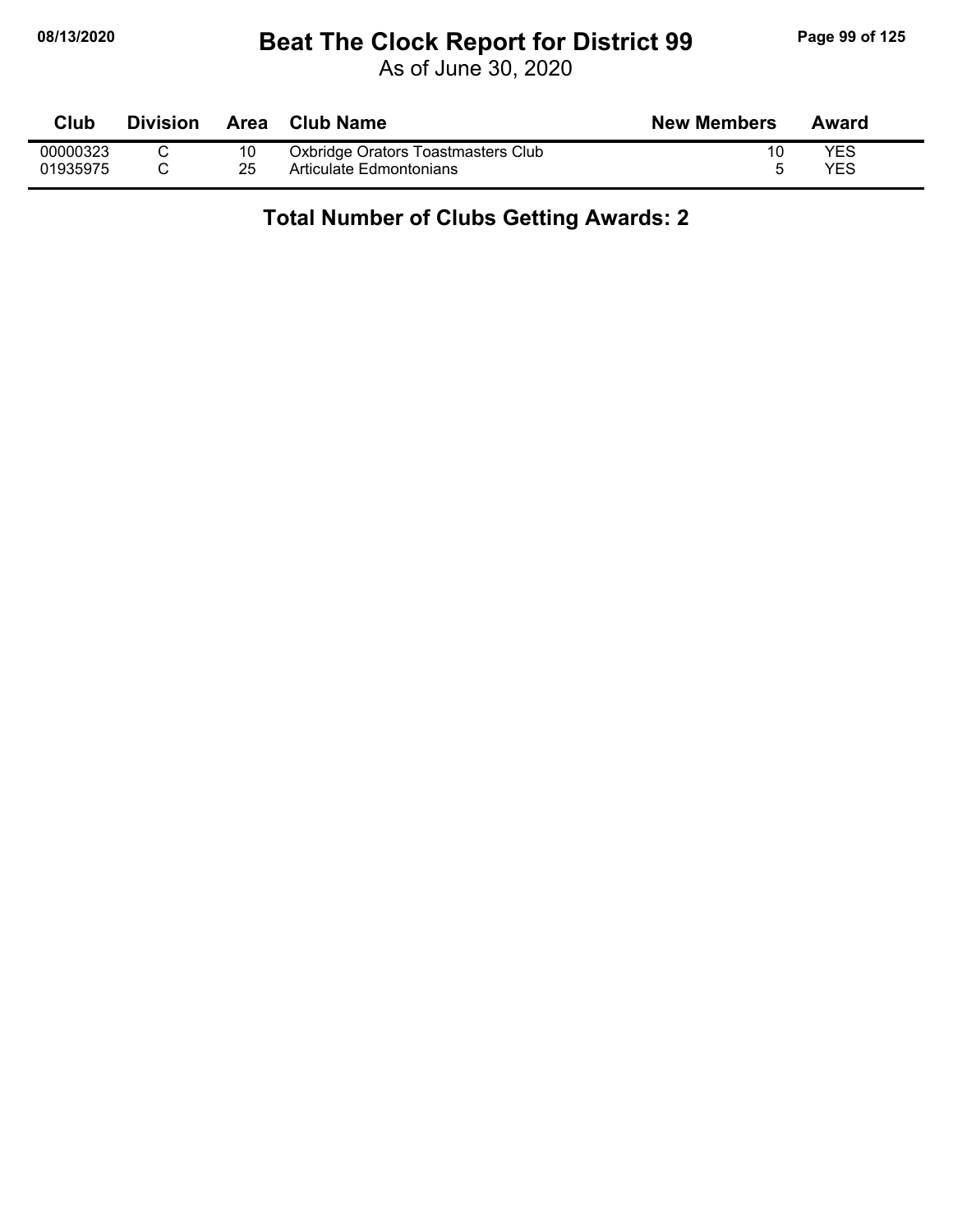### **08/13/2020 Beat The Clock Report for District 100 Page 100 of 125**

| Club     | <b>Division</b> | Area | <b>Club Name</b>                 | <b>New Members</b> | Award |
|----------|-----------------|------|----------------------------------|--------------------|-------|
| 01010248 |                 | 03   | Caltech Toastmasters             | 6                  | YES   |
| 00002374 | Α               | 03   | Renaissance Speakers             | b                  | YES   |
| 00000589 | А               | 04   | South Pasadena Toastmasters Club |                    | YES   |
| 00585096 |                 | 01   | <b>ISD Toastmasters Club</b>     | h                  | YES   |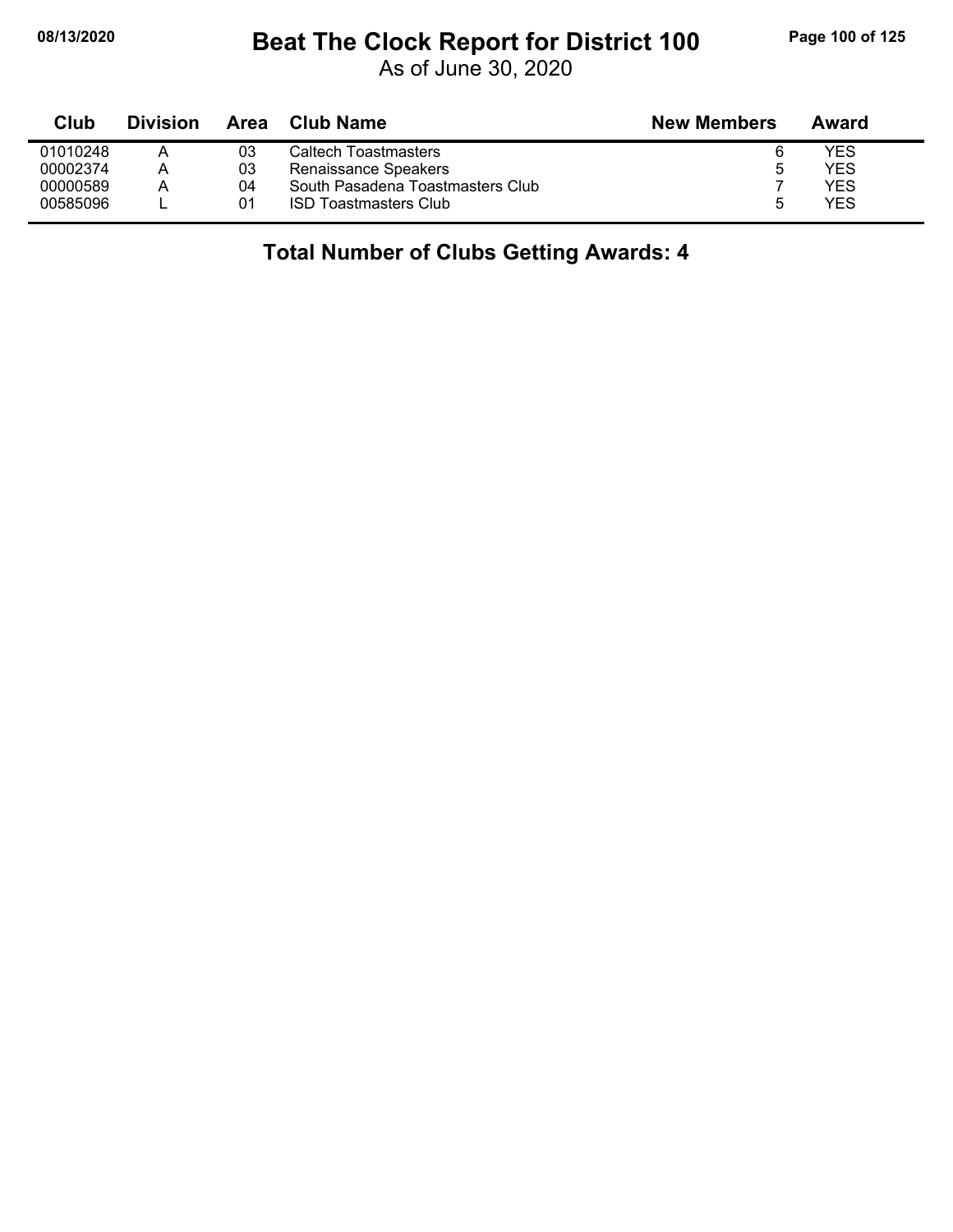## **08/13/2020 Beat The Clock Report for District 101 Page 101 of 125**

As of June 30, 2020

| Club     | <b>Division</b> | <b>Area</b> | <b>Club Name</b>                       | <b>New Members</b> | <b>Award</b> |
|----------|-----------------|-------------|----------------------------------------|--------------------|--------------|
| 00607909 | G               | 04          | I'm Feeling Chatty Toastmasters Club   | 5                  | <b>YES</b>   |
| 00005127 | A               | 05          | <b>Surf City Advanced Toastmasters</b> |                    | <b>YES</b>   |
| 07325699 | Ε               | 02          | Missionanigans                         | 19                 | <b>YES</b>   |
| 00002994 | Е               | 04          | <b>ToastMeisters Club</b>              | 5                  | <b>YES</b>   |
| 06437449 | Е               | 06          | Amazon Cupertino Toastmasters          |                    | <b>YES</b>   |
| 01463124 | G               | 04          | <b>Wharton QuakeMasters</b>            | 10                 | <b>YES</b>   |
| 00004270 | D               | 03          | Wry Toastmasters                       | 5                  | <b>YES</b>   |
| 00002038 | С               | 06          | North Valley Toastmasters              | 6                  | <b>YES</b>   |
| 00685103 | D               | 06          | <b>MCA Toastmasters Club</b>           | 5                  | <b>YES</b>   |
| 04727466 | С               | 02          | <b>BD Flowmasters</b>                  | 6                  | <b>YES</b>   |
| 03308016 | B               | 05          | <b>Silicon Valley Storytellers</b>     | 5                  | <b>YES</b>   |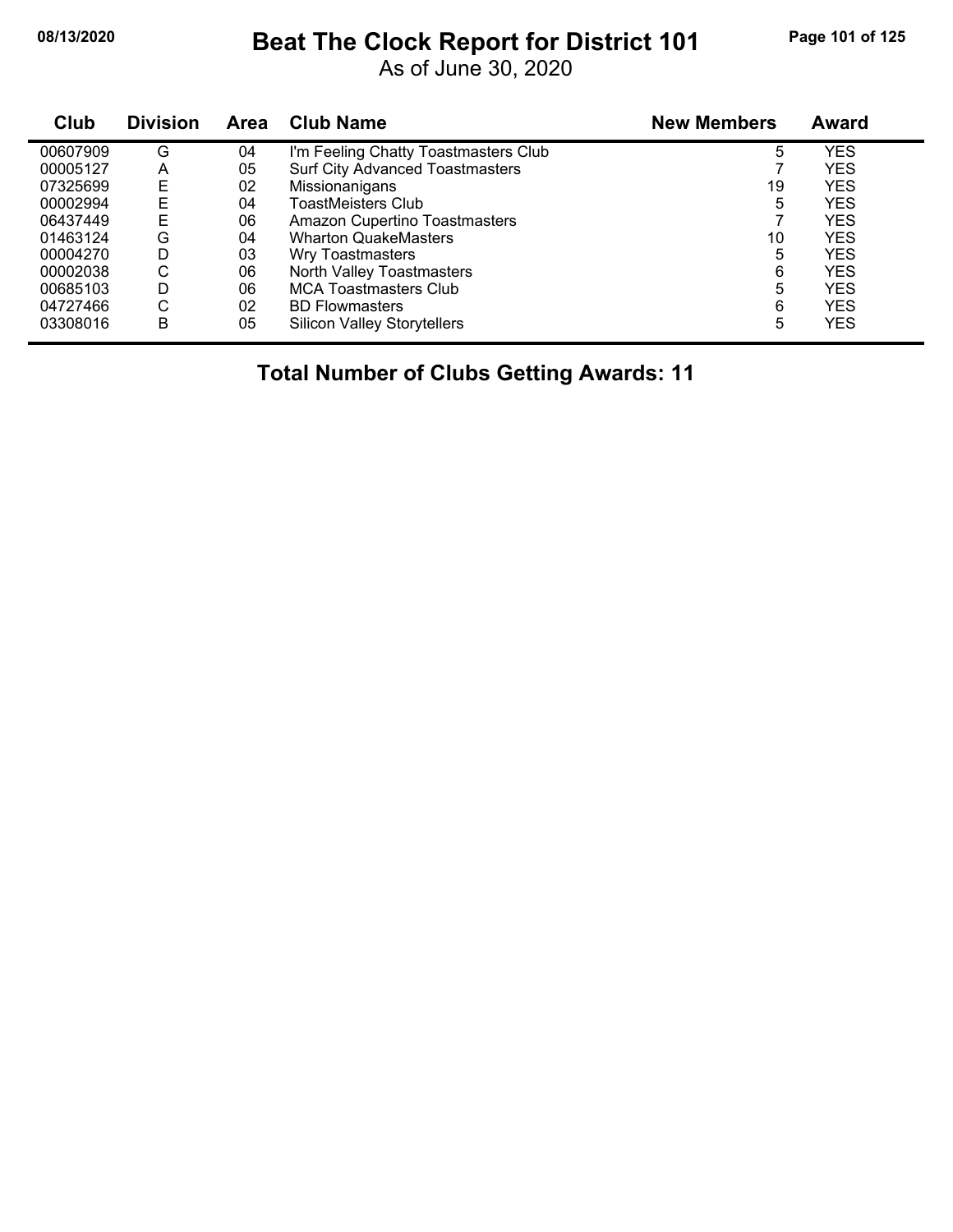#### **08/13/2020 Beat The Clock Report for District 102 Page 102 of 125**

As of June 30, 2020

| Club     | <b>Division</b> | <b>Area</b> | <b>Club Name</b>                                | <b>New Members</b> | <b>Award</b> |
|----------|-----------------|-------------|-------------------------------------------------|--------------------|--------------|
| 02549085 | Е               | 04          | <b>OUM Toastmasters Club</b>                    | 5                  | <b>YES</b>   |
| 01520929 | B               | 04          | <b>Magical Tanah Merah</b>                      | 10                 | <b>YES</b>   |
| 00922435 | E               | 01          | <b>IEM Toastmasters</b>                         | 10                 | <b>YES</b>   |
| 04644596 | $\mathsf E$     | 01          | MY Puchong Toastmasters Club                    | 7                  | <b>YES</b>   |
| 04971018 | G               | 01          | JCorp Toastmasters Club                         | 14                 | <b>YES</b>   |
| 06936825 | D               | 06          | <b>USJ Toastmasters Club</b>                    | 10                 | <b>YES</b>   |
| 06940516 | D               | 04          | DRB-Hicom U Toastmasters Club                   | 5                  | <b>YES</b>   |
| 06883495 | $\mathsf C$     | 05          | Law UiTM Toastmasters Club                      | 5                  | <b>YES</b>   |
| 06588731 | $\sf B$         | 02          | <b>Gasing Hills Toastmaster Club</b>            | 10                 | <b>YES</b>   |
| 05742444 | $\mathsf{R}$    | 02          | PSP Mandarin Toastmasters Club                  | 6                  | <b>YES</b>   |
| 00009449 | G               | 04          | Sacred Heart Toastmasters Club                  | 6                  | <b>YES</b>   |
| 00693895 | $\mathsf C$     | 02          | School Of Hard Knocks Toastmasters Club         | 5                  | <b>YES</b>   |
| 01904906 | M               | 02          | Skudai Region Toastmasters Club                 | 8                  | <b>YES</b>   |
| 01517575 | $\sf B$         | 01          | <b>Standard Chartered GBS Toastmasters Club</b> | 17                 | <b>YES</b>   |
| 01222775 | E               | 04          | Super Speakers Toastmasters Club                | 9                  | <b>YES</b>   |
| 05257608 | H               | 03          | Cyberjaya Community Toastmasters Club           | 6                  | <b>YES</b>   |
| 04818898 | $\mathsf E$     | 02          | Damansara Toastmasters Club                     | 5                  | <b>YES</b>   |
| 04054559 | B               | 04          | Cakna Toastmasters Club                         | 5                  | <b>YES</b>   |
| 04807606 | E               | 04          | Negeri Sembilan Ceylonese Association           | 8                  | <b>YES</b>   |
| 07644368 | E               | 02          | Kajang Toastmasters Club                        | 6                  | <b>YES</b>   |
| 07032664 | B               | 04          | USM Health Campus Bilingual Toastmasters Club   | 6                  | <b>YES</b>   |
| 06576372 | G               | 02          | Nusajaya Toastmasters Club                      | 6                  | <b>YES</b>   |
| 05163199 | $\mathsf{R}$    | 01          | Cheras Mandarin Toastmasters Club               | 7                  | <b>YES</b>   |
| 05163258 | A               | 03          | <b>MMMC Toastmasters Club</b>                   | 7                  | <b>YES</b>   |
| 06721941 | M               | 04          | Johor Bahru Brilliant Mandarin Toastmasters     | 7                  | <b>YES</b>   |
| 07511812 | B               | 02          | <b>Fusion Inspired Toastmasters Club</b>        | 5                  | <b>YES</b>   |
| 07157275 | G               | 01          | MMHE Pasir Gudang Toastmasters Club             | 13                 | <b>YES</b>   |
| 07006330 | D               | 05          | MC JO Toastmasters Club                         | 5                  | <b>YES</b>   |
| 07474313 | G               | 03          | Sutera Utama Toastmasters Club                  | 12                 | <b>YES</b>   |
| 07494768 | H               | 03          | Castlefield Toastmasters Club                   | 6                  | <b>YES</b>   |
| 07565673 | $\mathsf{R}$    | 02          | Kajang New Era Alumni Association Mandarin Toas | 5                  | <b>YES</b>   |
| 01054927 | $\sf B$         | 04          | <b>LEKOR Toastmasters Club</b>                  | 5                  | <b>YES</b>   |
| 01052344 | B               | 02          | <b>KPMG Toastmasters Club</b>                   | 6                  | <b>YES</b>   |
| 04502619 | $\mathsf{C}$    | 03          | <b>MAD Toastmasters Club</b>                    | 9                  | <b>YES</b>   |
| 02474885 | H               | 01          | T-Systems Cyberjaya Toastmasters Club           | 8                  | <b>YES</b>   |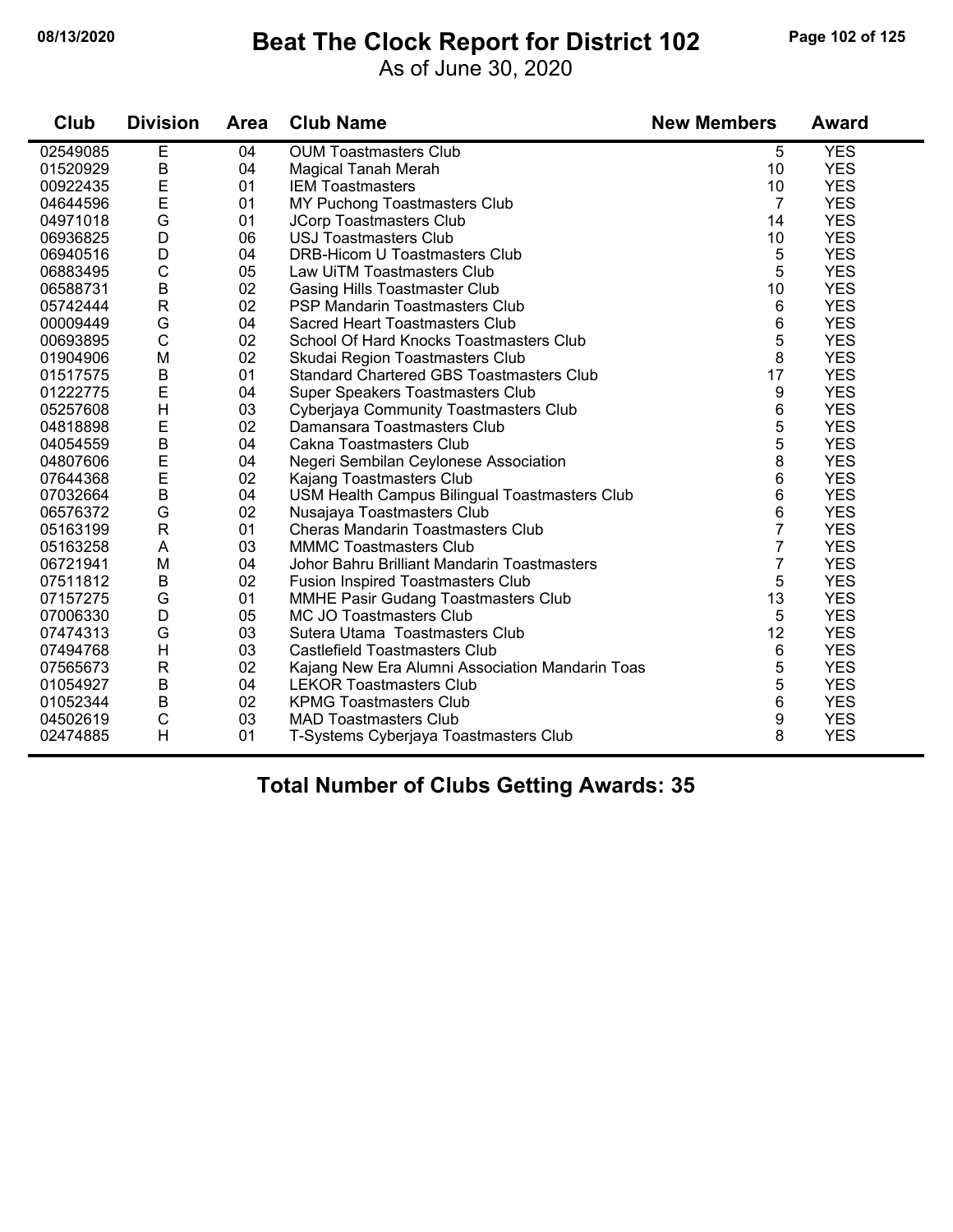## **08/13/2020 Beat The Clock Report for District 103 Page 103 of 125**

As of June 30, 2020

| Club     | <b>Division</b> | <b>Area</b> | <b>Club Name</b>                     | <b>New Members</b> | <b>Award</b> |
|----------|-----------------|-------------|--------------------------------------|--------------------|--------------|
| 00003731 | G               | 94          | Talk Of The Town Toastmasters Club   | 6                  | YES          |
| 05365945 | G               | 94          | <b>UOP Riverside Toastmasters</b>    |                    | <b>YES</b>   |
| 07709722 | S               | 54          | South Holland Panda Express Club     | 5                  | <b>YES</b>   |
| 00007079 | в               | 11          | S Loop Speak Freaks Club             | 5                  | YES          |
| 01456269 |                 | 84          | <b>DIC Toastmasters</b>              | 9                  | <b>YES</b>   |
| 00687683 | G               | 95          | Maywood Toastmasters                 | 6                  | YES          |
| 00009424 | С               | 23          | ABA SPEAKeasies                      | 5                  | <b>YES</b>   |
| 06786306 |                 | 83          | <b>HUD Chicago Toastmasters Club</b> |                    | YES          |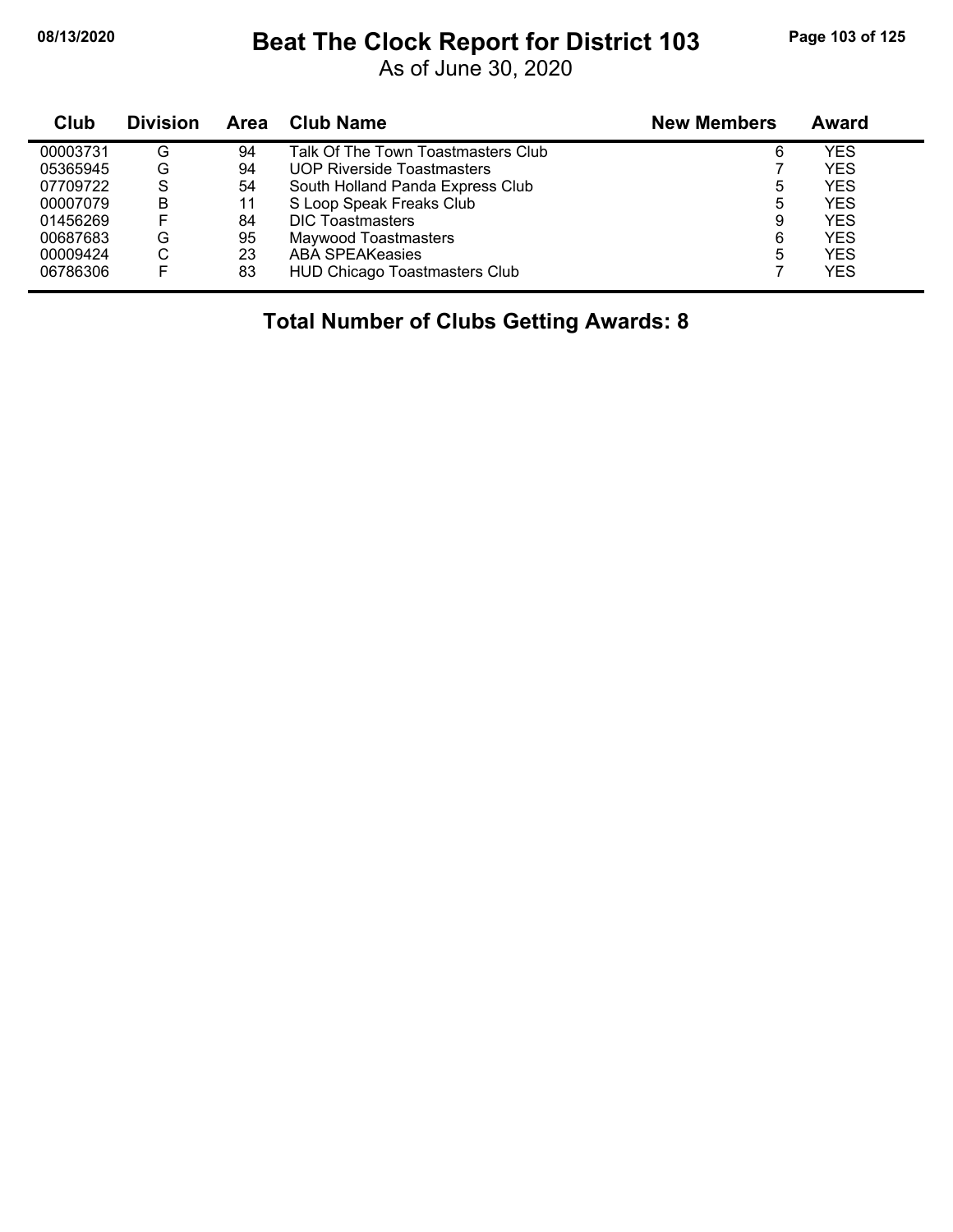#### **08/13/2020 Beat The Clock Report for District 104 Page 104 of 125**

As of June 30, 2020

| Club     | <b>Division</b> | Area | <b>Club Name</b>                          | <b>New Members</b> | Award      |
|----------|-----------------|------|-------------------------------------------|--------------------|------------|
| 06800099 |                 | 46   | Laureate Makkah Club                      | 9                  | YES        |
| 06804496 |                 | 46   | Alhadaf                                   | 6                  | <b>YES</b> |
| 06063255 |                 | 73   | Benaa Toastmasters Club                   |                    | YES        |
| 05027275 |                 | 47   | <b>Taif Club Toastmasters</b>             | 8                  | <b>YES</b> |
| 00993464 | G               | 07   | Voice Toastmasters Club                   | 8                  | YES        |
| 01452686 | С               | 11   | Jeddah Advanced Toastmasters Club         | 6                  | <b>YES</b> |
| 02288569 | H               | 34   | Izhaar Urdu Talk Masters                  | 5                  | <b>YES</b> |
| 01571027 |                 | 46   | Umm Al-Qura                               |                    | <b>YES</b> |
| 04224669 | Κ               | 16   | Shabab Aseer                              | 5                  | <b>YES</b> |
| 05512739 |                 | 74   | Arees TM Club                             | 6                  | <b>YES</b> |
| 03598788 | K               | 06   | King Abdulaziz University                 |                    | <b>YES</b> |
| 03487887 | G               | 07   | Jeddah Malayalam Ladies Toastmasters Club | 5                  | <b>YES</b> |
| 01028833 | н               | 34   | <b>PICPAWR Toastmasters Club</b>          | 11                 | <b>YES</b> |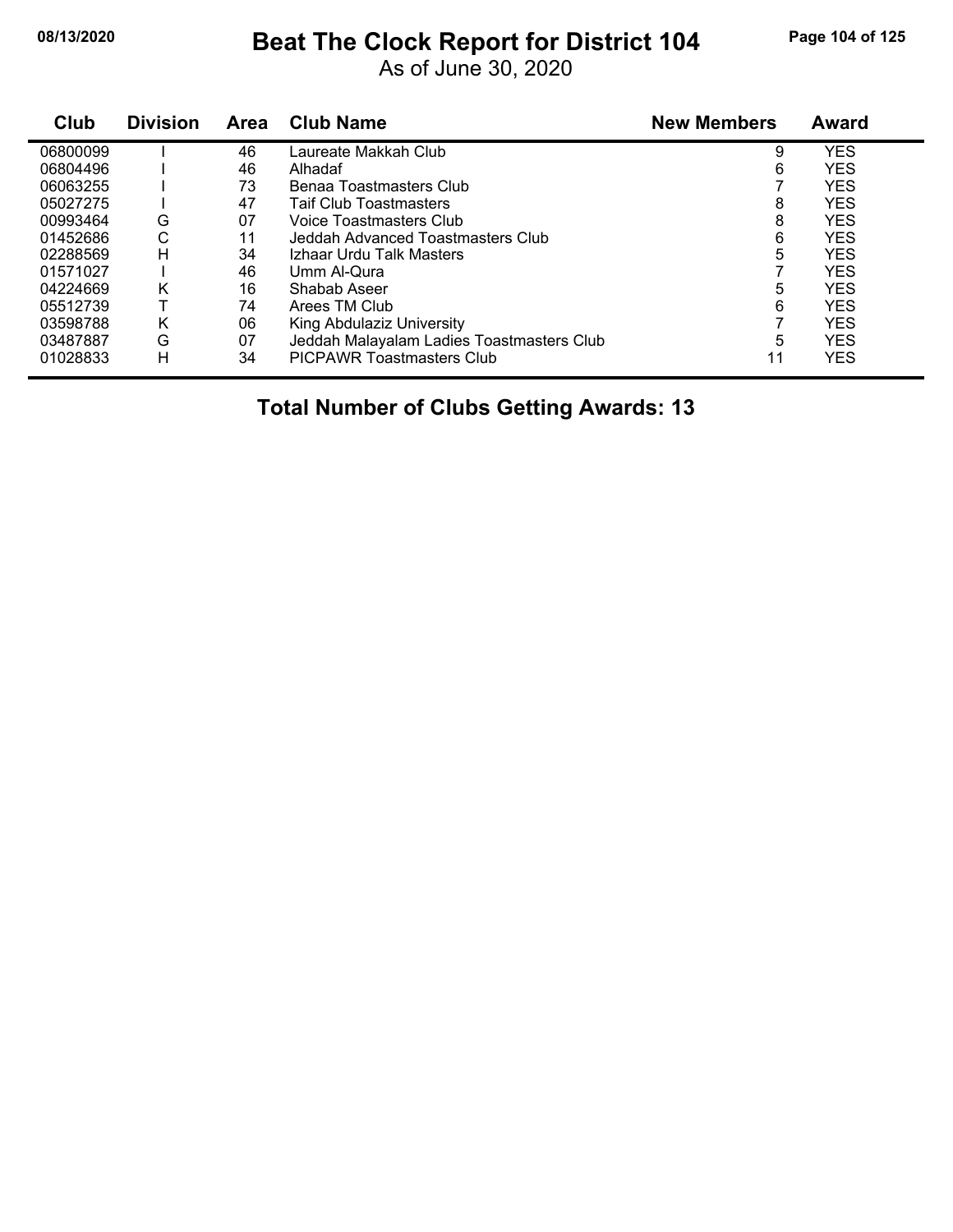#### **08/13/2020 Beat The Clock Report for District 105 Page 105 of 125**

As of June 30, 2020

| Club     | <b>Division</b> | Area | <b>Club Name</b>                       | <b>New Members</b> | <b>Award</b> |
|----------|-----------------|------|----------------------------------------|--------------------|--------------|
| 01055870 | J               | 35   | SLP                                    | 6                  | <b>YES</b>   |
| 00640930 | A               | 01   | Speakers & Leaders                     | $\overline{7}$     | <b>YES</b>   |
| 00876565 | H               | 41   | Abu Dhabi ICAI Toastmasters Club       | 8                  | <b>YES</b>   |
| 07364295 | $\mathbf{I}$    | 31   | Rendezvous Toastmasters                | 7                  | <b>YES</b>   |
| 07011104 | M               | 38   | <b>Creative Toastmasters Club</b>      | 9                  | <b>YES</b>   |
| 07135129 | H               | 40   | <b>DCT Abu Dhabi Toastmasters Club</b> | 9                  | <b>YES</b>   |
| 07085824 | K               | 59   | My Toastmasters Club                   | 13                 | <b>YES</b>   |
| 07714688 | $\mathsf{C}$    | 12   | Kamban Tamil Toastmasters (KTTM)       | $\overline{7}$     | <b>YES</b>   |
| 02044089 | H               | 41   | Humoroids Advanced Toastmasters Club   | 6                  | <b>YES</b>   |
| 00006580 | A               | 04   | Pioneers International Club            | $\overline{7}$     | <b>YES</b>   |
| 00006664 | H               | 41   | Millennium Toastmasters Club           | 8                  | <b>YES</b>   |
| 02269072 | $\mathsf{C}$    | 12   | Elite Toastmasters Club                | 6                  | <b>YES</b>   |
| 01218973 | A               | 01   | Loudspeakers                           | 6                  | <b>YES</b>   |
| 04822370 | E               | 16   | Al Meidan Club                         | 5                  | <b>YES</b>   |
| 06562921 | B               | 20   | <b>TAEGUS Toastmasters Club</b>        | 11                 | <b>YES</b>   |
| 00976090 | H               | 39   | Spectrum                               | 6                  | <b>YES</b>   |
| 01594550 | $\mathbf{I}$    | 29   | AL NAHDA TOASTMASTERS CLUB             | 5                  | <b>YES</b>   |
| 02741533 | J               | 37   | <b>Bowlers Toastmasters Club</b>       | 8                  | <b>YES</b>   |
| 03201199 | Κ               | 59   | Victoria Toastmasters Club             | 5                  | <b>YES</b>   |
| 03216640 | D               | 07   | PDO 2 Toastmasters                     | 5                  | <b>YES</b>   |
| 03017346 | D               | 08   | <b>Sur Toastmasters</b>                | 10                 | <b>YES</b>   |
| 02980001 | M               | 38   | <b>Sohar Toastmasters</b>              | 10                 | <b>YES</b>   |
| 00695761 | $\mathsf B$     | 22   | <b>Desert Voices Toastmasters Club</b> | $\overline{7}$     | <b>YES</b>   |
| 00725150 | A               | 03   | Ayla Club                              | 10                 | <b>YES</b>   |
| 00748095 | H               | 40   | Abjad Toastmasters Club                | 6                  | <b>YES</b>   |
| 00904980 | A               | 04   | New Horizons Toastmasters Club         | 6                  | <b>YES</b>   |
| 00941340 | J               | 33   | <b>Oasis Achievers Club</b>            | 8                  | <b>YES</b>   |
| 00004429 | A               | 03   | Amman International Toastmasters Club  | 5                  | <b>YES</b>   |
| 05056625 | C               | 10   | Malayalam Toastmasters Club            | 7                  | <b>YES</b>   |
| 05016919 | E               | 13   | <b>Tasnim Toastmasters</b>             | $\overline{7}$     | <b>YES</b>   |
| 04658073 | $\mathbf{I}$    | 30   | <b>ADTC2 Toastmasters Club</b>         | $\overline{7}$     | <b>YES</b>   |
| 03617294 | D               | 08   | <b>Pioneer Toastmasters Club</b>       | 9                  | <b>YES</b>   |
| 03256429 | $\mathsf B$     | 22   | Apples Toastmasters Club               | 12                 | <b>YES</b>   |
| 06059882 | $\mathbf{I}$    | 32   | Be Bold For Change                     | 5                  | <b>YES</b>   |
| 05984189 | F               | 52   | JLT Dubai Toastmasters Club            | 5                  | <b>YES</b>   |
| 05739667 | H               | 40   | Kafa'at Toastmasters Club              | $\overline{7}$     | <b>YES</b>   |
| 06783279 | K               | 47   | Synergy Malayalam Toastmasters Club    | 5                  | <b>YES</b>   |
| 06645740 | Κ               | 47   | Royals Toastmasters Club               | 8                  | <b>YES</b>   |
| 06833228 | K               | 45   | Carpe Diem Sharjah Toastmasters Club   | 5                  | <b>YES</b>   |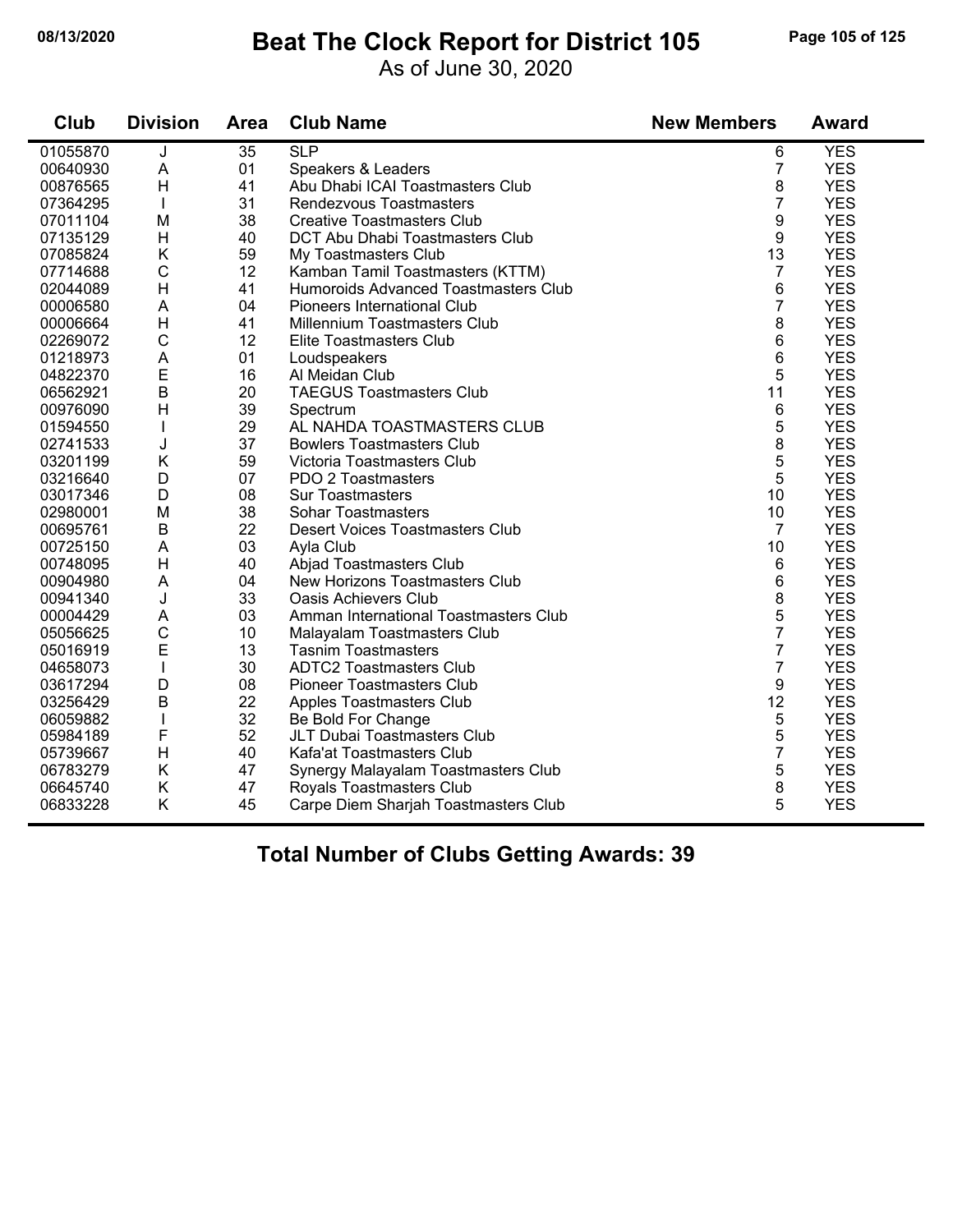#### **08/13/2020 Beat The Clock Report for District 106 Page 106 of 125**

As of June 30, 2020

| Club     | <b>Division</b> | Area | <b>Club Name</b>              | <b>New Members</b> | Award |
|----------|-----------------|------|-------------------------------|--------------------|-------|
| 06602725 |                 | 23   | Readership Toastmasters       | Ⴆ                  | YES   |
| 03313064 |                 | 22   | North Side Toastmasters Club  | ხ                  | YES   |
| 01746748 | в               | 14   | <b>PowerTalk Toastmasters</b> |                    | YES   |
| 06581507 |                 | 21   | Toastmasters Live             | 6                  | YES   |
| 00000373 |                 | 22   | Four Seasons Club             | 6                  | YES   |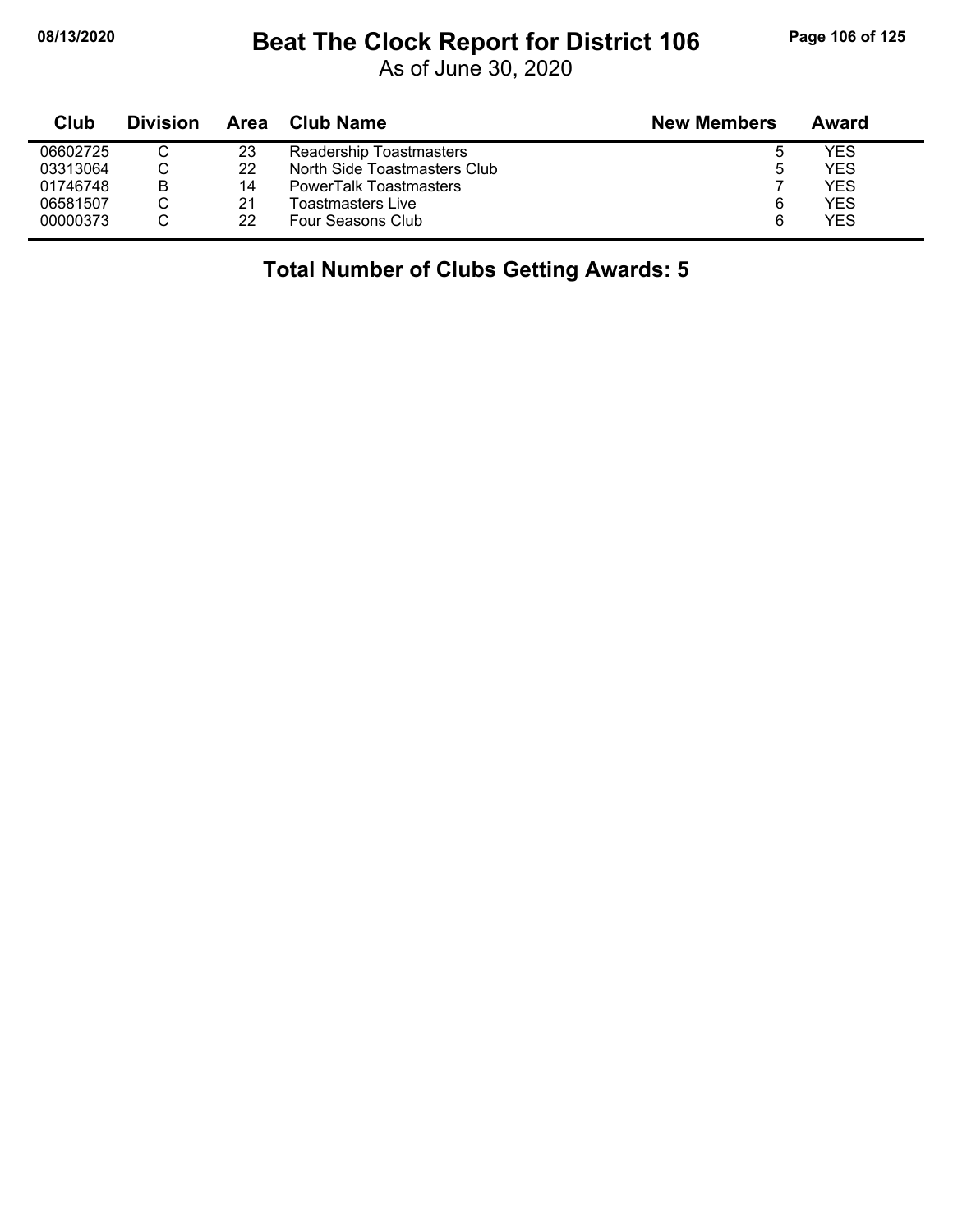#### **08/13/2020 Beat The Clock Report for District 107 Page 107 of 125**

As of June 30, 2020

| <b>Club</b> | <b>Division</b> | Area | Club Name                        | <b>New Members</b> | Award |
|-------------|-----------------|------|----------------------------------|--------------------|-------|
| 05149500    |                 | 03   | Torres Novas Toastmasters Club   |                    | YES   |
| 04741971    |                 | 03   | Marinha Grande Toastmasters Club |                    | YES   |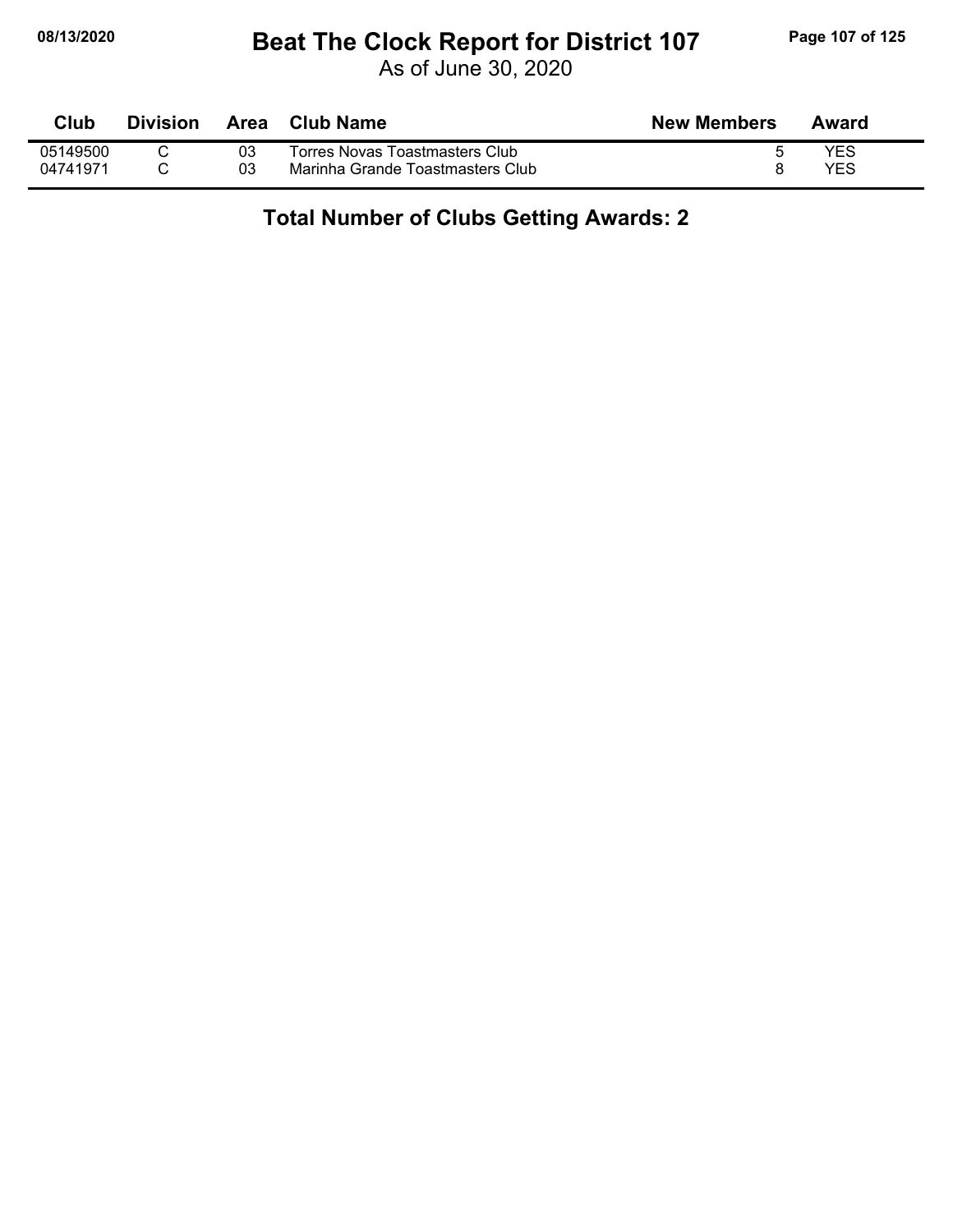j,

## **08/13/2020 Beat The Clock Report for District 108 Page 108 of 125**

As of June 30, 2020

| Club     | <b>Division</b> | Area | Club Name                       | <b>New Members</b> | Award      |
|----------|-----------------|------|---------------------------------|--------------------|------------|
| 02565843 | B               | 01   | Toastmasters Klaipeda           | 8                  | YES        |
| 03968282 |                 | 03   | KontestMasters                  | 6                  | <b>YES</b> |
| 05201620 | А               | 01   | House of Toastmasters           | 5                  | <b>YES</b> |
| 07742499 | ◡               | 01   | Toastmasters Szczecin           | 9                  | <b>YES</b> |
| 01121119 | B               | 04   | First Toastmasters of Lithuania | 8                  | YES        |
| 01367616 | F               | 01   | Sokrates Torun                  | 5                  | <b>YES</b> |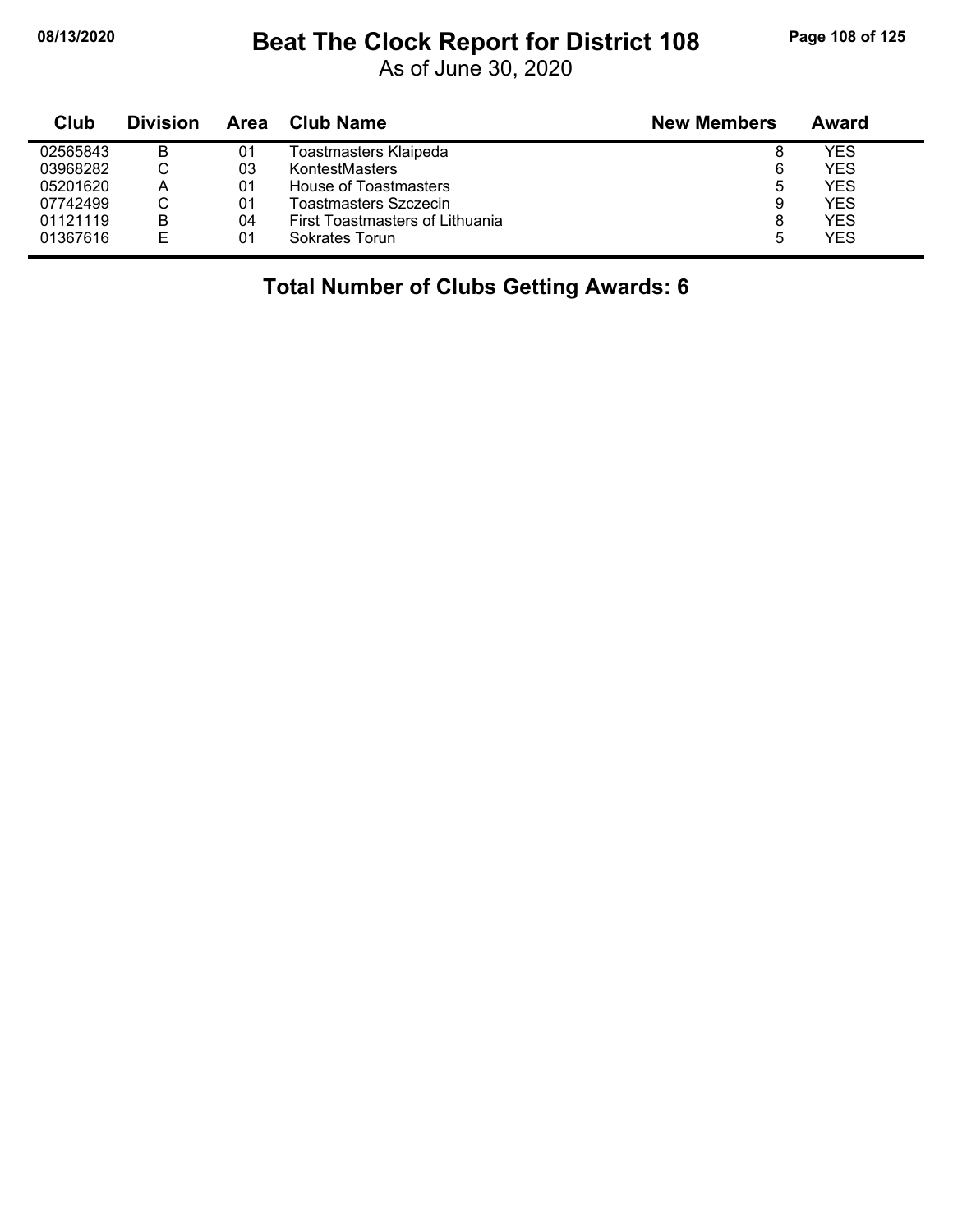#### **08/13/2020 Beat The Clock Report for District 109 Page 109 of 125**

As of June 30, 2020

| Club     | <b>Division</b> | Area | <b>Club Name</b>                     | <b>New Members</b> | Award      |
|----------|-----------------|------|--------------------------------------|--------------------|------------|
| 03390337 | в               | 01   | Piraeus Toastmasters Club            | 10                 | YES        |
| 04040201 | А               | 01   | <b>Radiant Rhetoric</b>              | 5                  | <b>YES</b> |
| 00007332 | Е               | 05   | TM International Club Zug Club       | 5                  | <b>YES</b> |
| 01526200 | B               | 01   | <b>Hellenic Toastmasters Club</b>    |                    | <b>YES</b> |
| 05656523 | B               | 02   | <b>Connected People Toastmasters</b> | 8                  | <b>YES</b> |
| 06630643 | Α               | 03   | <b>Zoomarine Toastmasters</b>        |                    | <b>YES</b> |
| 06831187 | Α               | 06   | <b>Toastmasters Pisa</b>             | 5                  | <b>YES</b> |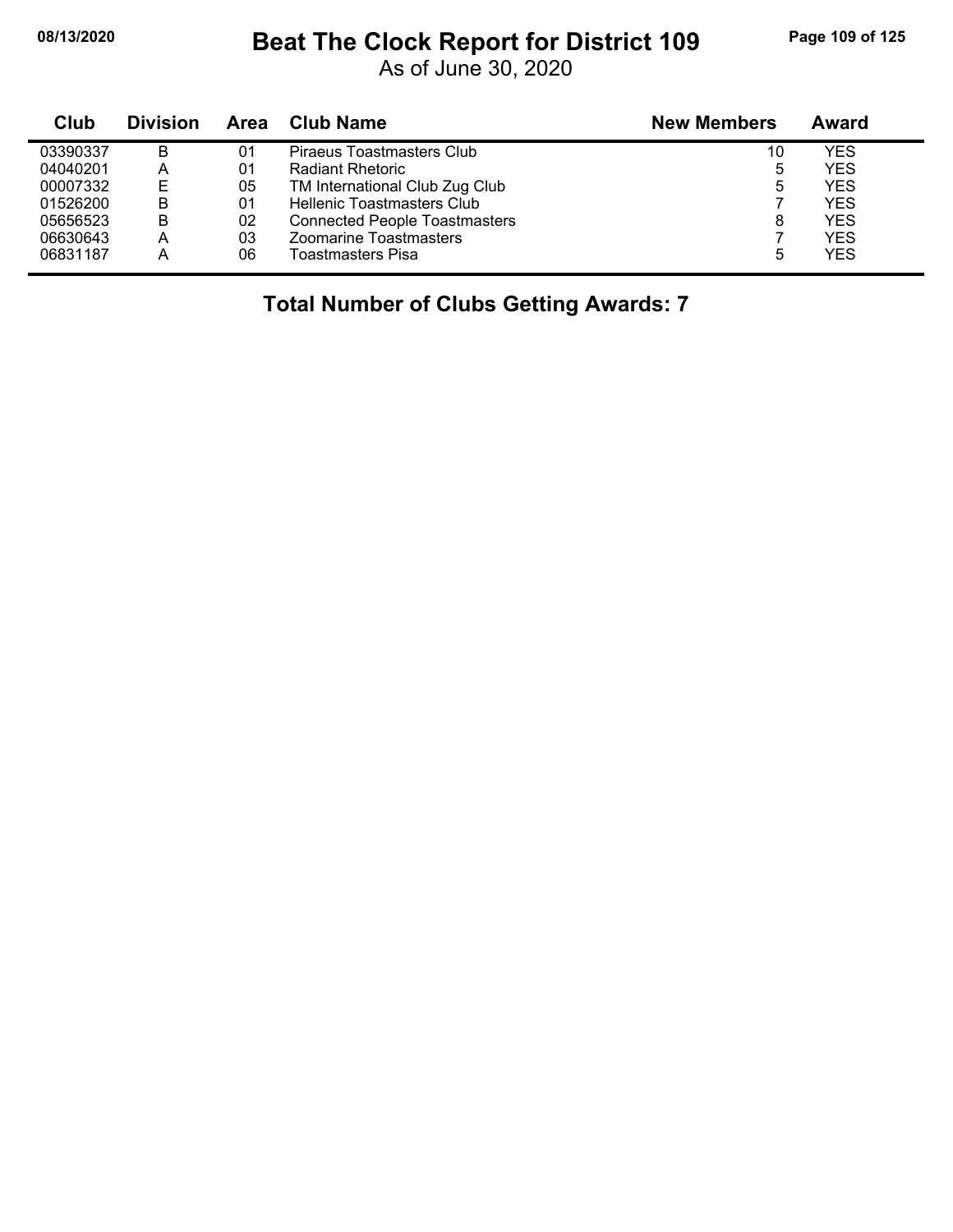#### **08/13/2020 Beat The Clock Report for District 110 Page 110 of 125**

As of June 30, 2020

| <b>Club</b> | <b>Division</b> | <b>Area</b> | <b>Club Name</b>                            | <b>New Members</b> | Award      |
|-------------|-----------------|-------------|---------------------------------------------|--------------------|------------|
| 05940444    | B               | 02          | <b>FRIENDS TOASTMASTERS CLUB</b>            | 13                 | YES        |
| 03084412    | B               | 02          | Svoya Rubashka                              |                    | YES        |
| 01591792    | С               | 06          | Amplion                                     |                    | YES        |
| 02863131    | D               | 04          | Twenty-Six Spinning Stars Toastmasters Club | 5                  | YES        |
| 02243431    | D               | 05          | <b>Top Toastmasters Club</b>                | 6                  | <b>YES</b> |
| 00686833    | B               | 02          | Best Odessa Speakers Club                   | 5                  | YES        |
| 00008278    | B               | 02          | Kyiv Toastcrackers Club                     | 6                  | YES        |
| 00007226    | B               | 02          | <b>CHAMBER Toastmasters Club</b>            | 12                 | YES        |
| 04377361    | D               | 05          | Toastmasters Botosani                       | 6                  | YES        |
| 00005715    | B               | 01          | <b>KOMA</b>                                 | 5                  | YES        |
| 07016248    | D               | 04          | PowerSquad Toastmasters                     | 5                  | YES        |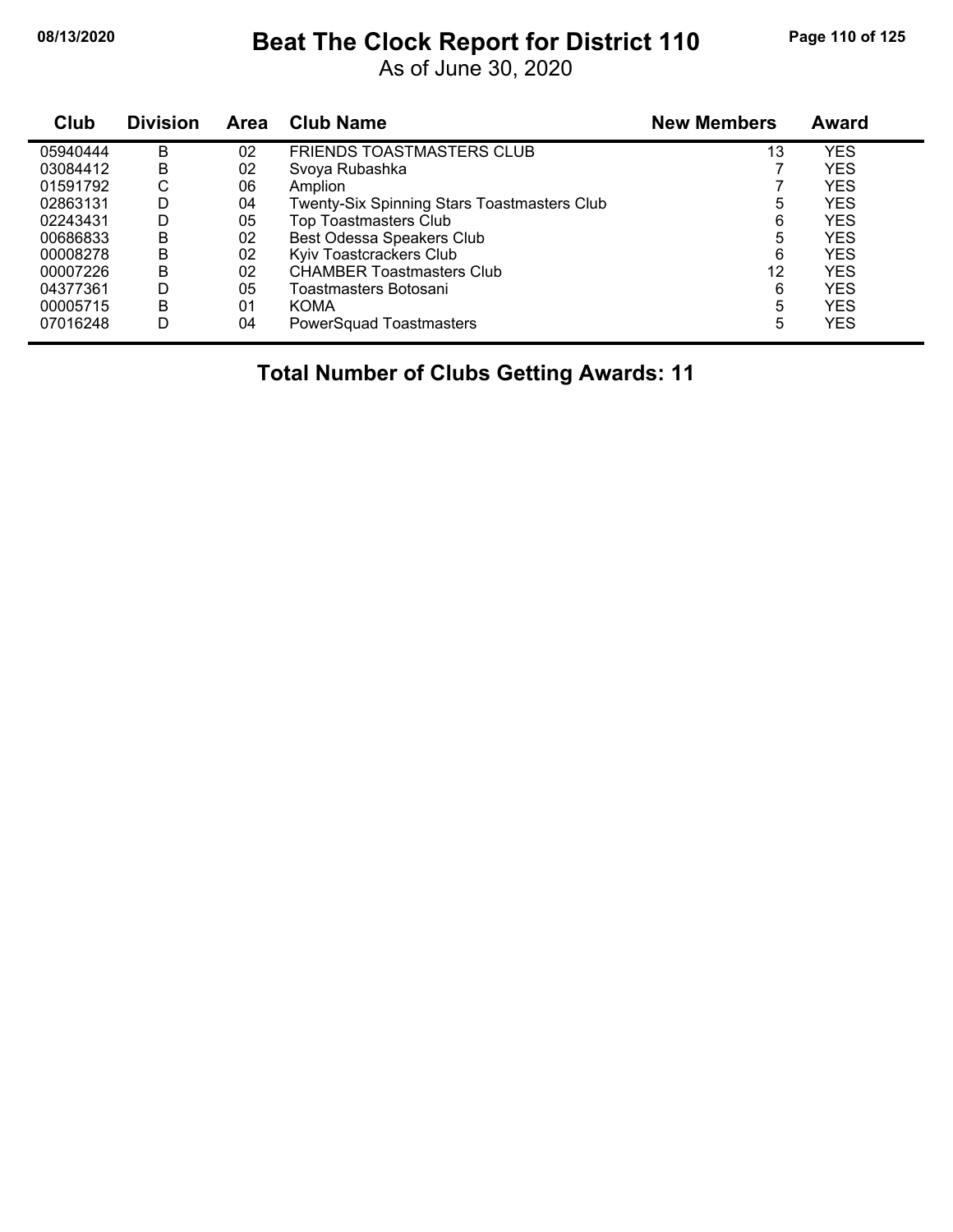#### **08/13/2020 Beat The Clock Report for District 111 Page 111 of 125**

As of June 30, 2020

| Club     | <b>Division</b> | Area | <b>Club Name</b>                 | <b>New Members</b> | Award      |  |
|----------|-----------------|------|----------------------------------|--------------------|------------|--|
| 07039995 | в               | 05   | Open POA Toastmasters            | 10                 | YES        |  |
| 04398319 | в               | 07   | Rio Toastmasters                 | ა                  | YES        |  |
| 05445456 | B               | 08   | Brasilia TM - Alumni UnB         | 10                 | <b>YES</b> |  |
| 06556192 | в               | 03   | Campinas #1 English Toastmasters |                    | <b>YES</b> |  |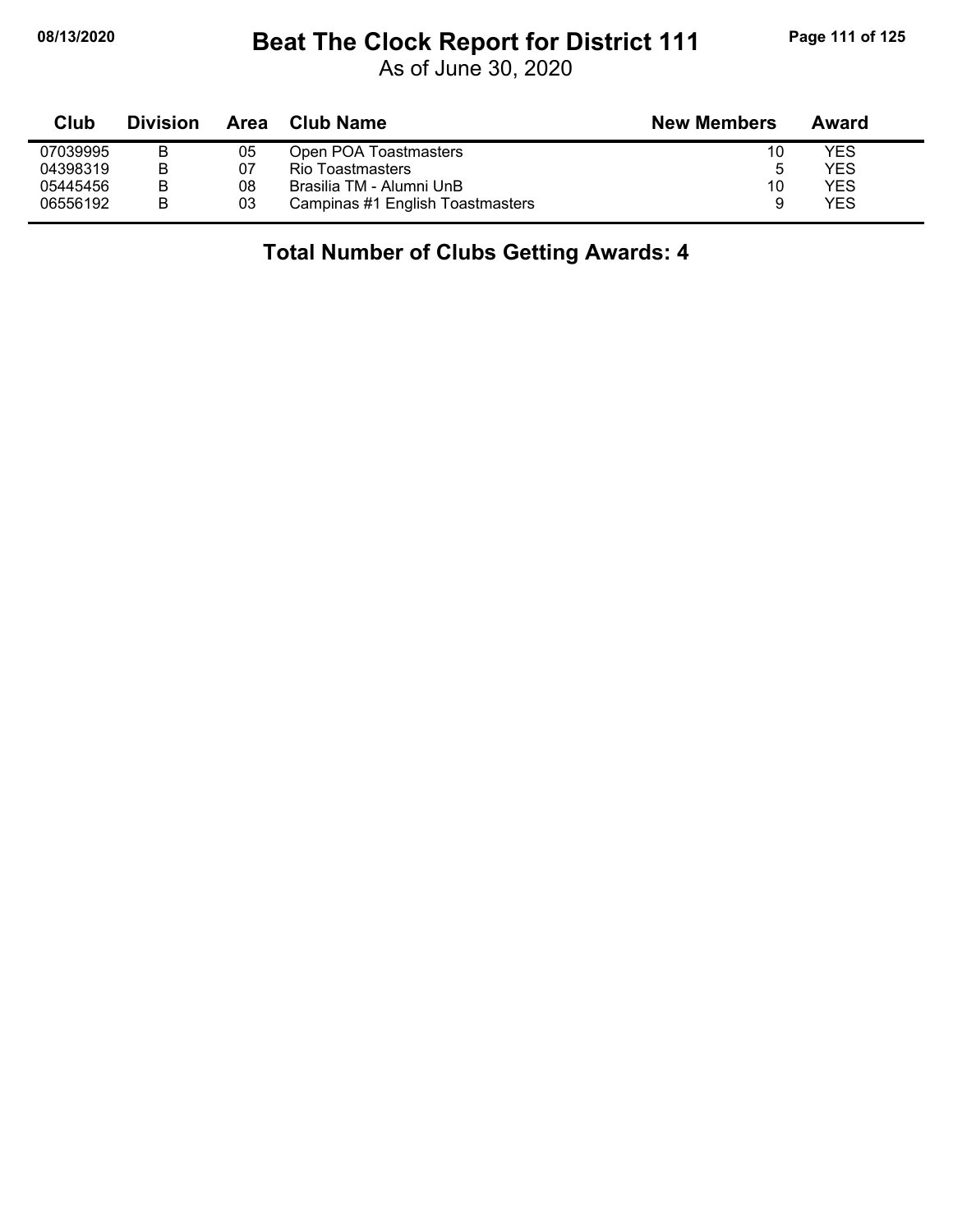#### **08/13/2020 Beat The Clock Report for District 112 Page 112 of 125**

As of June 30, 2020

| <b>Club</b> | <b>Division</b> | <b>Area</b> | <b>Club Name</b>                   | <b>New Members</b> | Award      |
|-------------|-----------------|-------------|------------------------------------|--------------------|------------|
| 00006480    | O               | 02          | Ellerslie Sunrise Toastmasters     | 10                 | <b>YES</b> |
| 00008871    | O               | 05          | Manurewa T.A.L.K. Toastmasters     | 5                  | <b>YES</b> |
| 00001923    | R               | 01          | Palmerston North Club              | 8                  | <b>YES</b> |
| 00002025    | O               | 03          | Pohutukawa Coast Toastmasters Club | 5                  | <b>YES</b> |
| 00002176    | Р               | 02          | Pukekura Toastmasters Club         | 5                  | <b>YES</b> |
| 03075495    |                 | 02          | Auckland Advanced TM Club          | 6                  | <b>YES</b> |
| 04760508    | K               | 04          | <b>Review Toastmasters</b>         |                    | <b>YES</b> |
| 05906476    | K               | 03          | Dairy Flat Toastmasters            | 5                  | <b>YES</b> |
| 00007453    | M               | 02          | <b>Toast Of Broadway Club</b>      | 5                  | <b>YES</b> |
| 07136367    | Κ               | 04          | Toastmasters at Kristin            | 5                  | <b>YES</b> |
| 00001486    | O               | 05          | Papakura Toastmasters Club         | 5                  | <b>YES</b> |
| 00005493    | P               | 03          | Dinsdale Club                      |                    | <b>YES</b> |
| 00003398    | O               | 01          | Remuera Toastmasters Club          | 5                  | <b>YES</b> |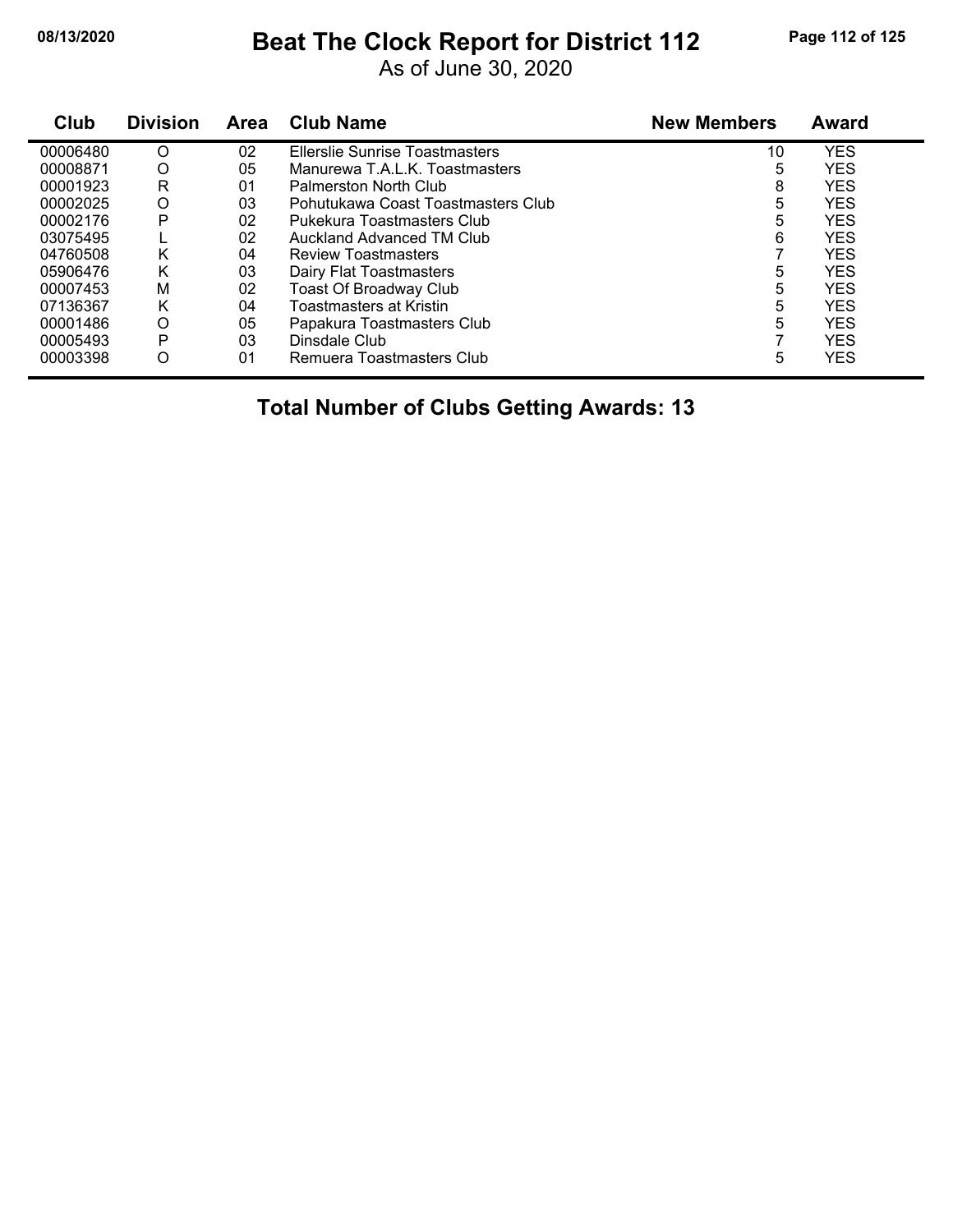# **08/13/2020 Beat The Clock Report for District 113 Page 113 of 125**

As of June 30, 2020

| Club     | <b>Division</b> | <b>Area</b> | <b>Club Name</b>               | <b>New Members</b> | Award      |
|----------|-----------------|-------------|--------------------------------|--------------------|------------|
| 00002911 | D               | 02          | Ejecutivos de Vanguardia       | 6                  | <b>YES</b> |
| 07309063 |                 | 02          | Toastmasters En Español Online | 6                  | <b>YES</b> |
| 07022094 | G               | 02          | Toastmaster CICMAC             | 13                 | <b>YES</b> |
| 06999181 | E               | 03          | F.C.A. UACH                    |                    | <b>YES</b> |
| 07373703 | D               | 01          | <b>ITM Toastmasters</b>        | 9                  | <b>YES</b> |
| 07472722 | G               | 03          | Agronomos                      | 13                 | <b>YES</b> |
| 00588773 | Α               | 03          | Centenario Club                | 6                  | <b>YES</b> |
| 01061189 | н               | 02          | <b>LEX</b>                     |                    | <b>YES</b> |
| 01048238 |                 | 01          | Cultura y Liderazgo            |                    | <b>YES</b> |
| 00001070 |                 | $\sim$      | FID. J. D. L. D. L.            | $\sim$             | $\sqrt{2}$ |

| 01061189 | н | 02 | LEX                                          | 8  | YES        |  |
|----------|---|----|----------------------------------------------|----|------------|--|
| 01048238 | Е | 01 | Cultura y Liderazgo                          | 9  | <b>YES</b> |  |
| 06831272 | F | 02 | El Poder De La Palabra                       | 8  | <b>YES</b> |  |
| 05607072 | G | 02 | Toastmasters Los Cabos                       |    | <b>YES</b> |  |
| 00006258 | A | 06 | <b>INNOVACION</b>                            | 5  | <b>YES</b> |  |
| 00009426 | D | 03 | <b>UMNE Carlos A Tijerina</b>                | 5  | <b>YES</b> |  |
| 00941367 | G | 03 | Club Toastmasters Conquistador               | 9  | <b>YES</b> |  |
| 00904997 | G | 01 | Coach Culiacán                               |    | <b>YES</b> |  |
| 00905018 | G | 01 | Club Toastmasters Colegio Ingenieros Civiles | 9  | <b>YES</b> |  |
| 00004551 | D | 01 | Ejecutivos de Matamoros Club                 | 6  | <b>YES</b> |  |
| 00007220 | G | 01 | Colhuacan Toastmasters Club                  | 12 | <b>YES</b> |  |
| 04281277 | F | 01 | Toastmasters Gomez Palacio                   | 11 | <b>YES</b> |  |
| 00002310 | F | 03 | Club Reexpresion 2310                        | 5  | <b>YES</b> |  |
| 05553392 | F | 04 | <b>CAPED LAGUNA</b>                          | 5  | <b>YES</b> |  |
| 02203698 | B | 01 | <b>Bricos</b>                                | 14 | <b>YES</b> |  |
| 06098014 | E | 04 | Sonora                                       | 16 | <b>YES</b> |  |
| 04854646 | A | 02 | Lideres Del Milenio                          | 5  | <b>YES</b> |  |
| 00001156 | E | 03 | Tecnologico de Monterrey Club                |    | <b>YES</b> |  |
| 00008272 | F | 03 | Laguna De Mayran Club                        |    | <b>YES</b> |  |
| 00009684 | F | 01 | Laguna Torreon Club                          | 9  | <b>YES</b> |  |
| 00008472 | Ε | 02 | <b>IUS</b>                                   |    | <b>YES</b> |  |
|          |   |    |                                              |    |            |  |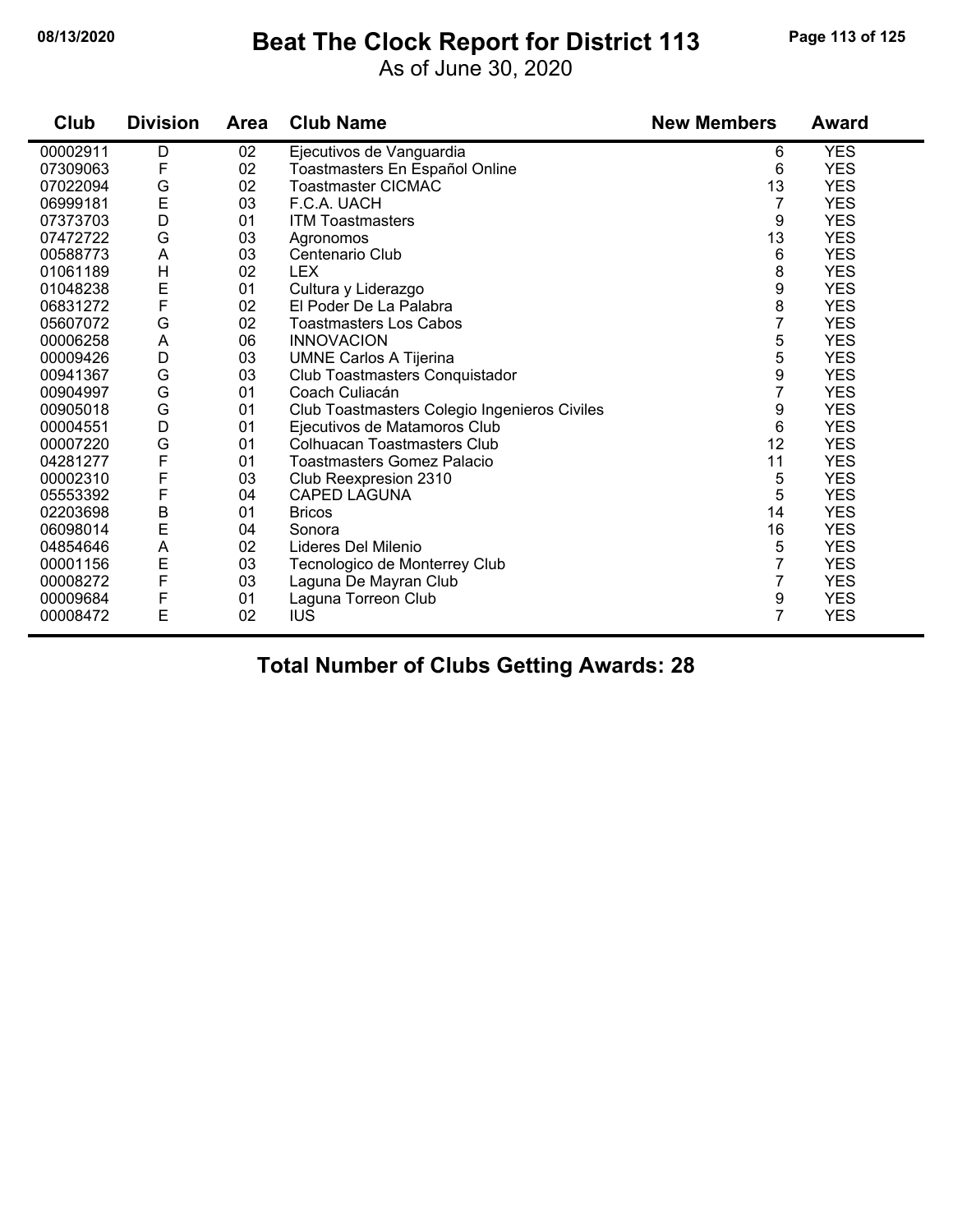### **08/13/2020 Beat The Clock Report for District 114 Page 114 of 125**

As of June 30, 2020

| Club     | <b>Division</b> | Area | <b>Club Name</b>                       | <b>New Members</b> | Award      |  |
|----------|-----------------|------|----------------------------------------|--------------------|------------|--|
| 01202269 | B               | 05   | <b>SEMA</b>                            | 6                  | <b>YES</b> |  |
| 07657253 | E               | 13   | Mtandao Advanced Toastmasters Club     |                    | <b>YES</b> |  |
| 07207128 | E               | 14   | <b>Blue Nile Toastmasters</b>          | 9                  | <b>YES</b> |  |
| 00000279 | E               | 14   | Imperial Club                          | 8                  | <b>YES</b> |  |
| 00004863 | A               | 01   | Kwanza Kenya Club                      | 6                  | <b>YES</b> |  |
| 05099075 | B               | 04   | K-Toastmasters                         | 6                  | <b>YES</b> |  |
| 06881314 | B               | 05   | Kikuyu Town Toastmasters Club          | 5                  | <b>YES</b> |  |
| 06924385 |                 | 17   | Ntinda Toastmasters                    | 6                  | <b>YES</b> |  |
| 06619736 | D               | 10   | The Thika Toastmasters                 | 5                  | <b>YES</b> |  |
| 07450272 | F               | 16   | <b>Stanbic UG Crested Toastmasters</b> | 10                 | <b>YES</b> |  |
| 07361841 |                 | 18   | Kampala Sunrise Toastmasters           | 5                  | <b>YES</b> |  |
| 07047065 | D               | 12   | NBA Toastmasters Club                  | 5                  | <b>YES</b> |  |
| 07154422 | F               | 16   | Muyenga Toastmasters Club              |                    | <b>YES</b> |  |
| 07155737 | B               | 05   | Diplospeak                             | 6                  | <b>YES</b> |  |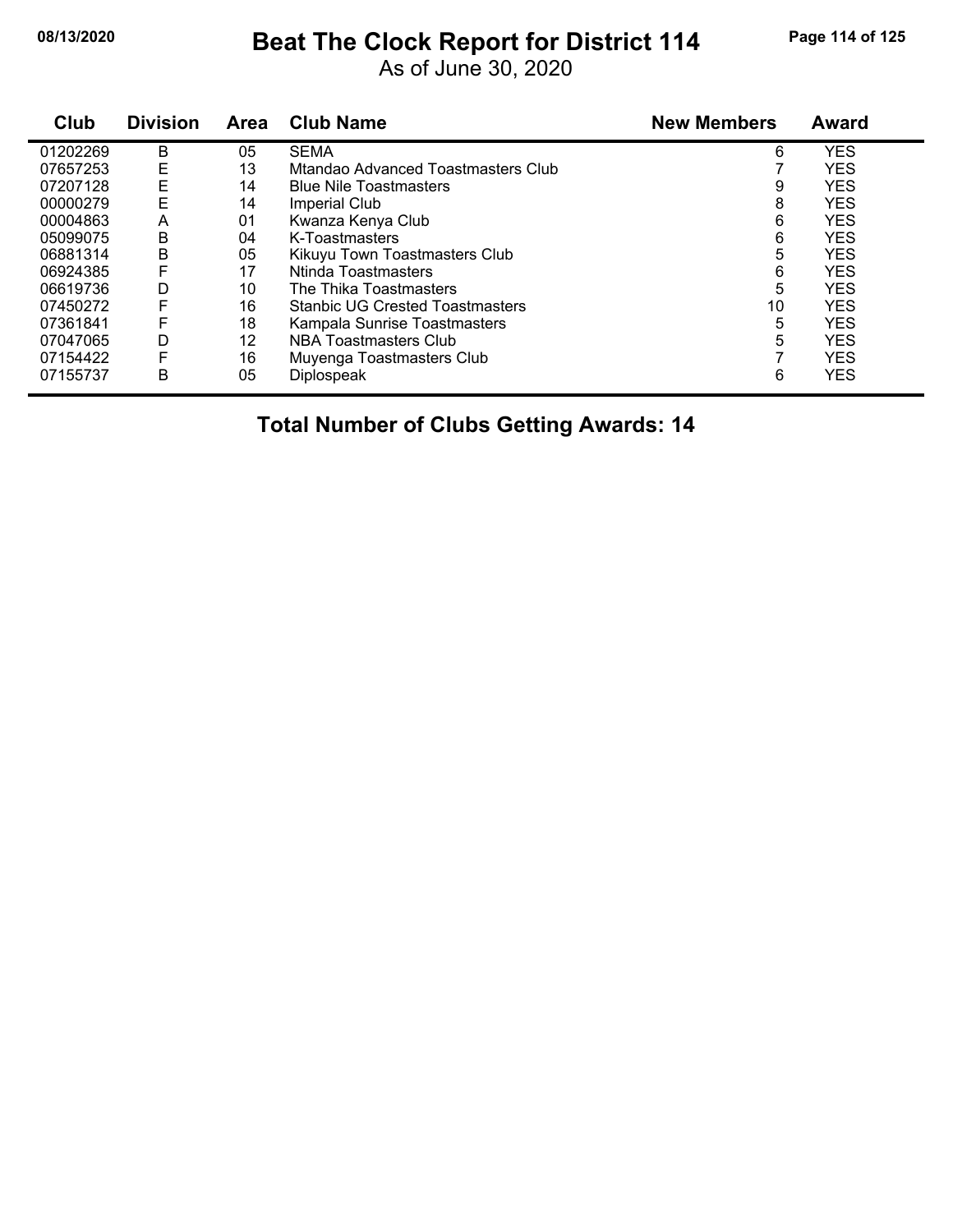#### **08/13/2020 Beat The Clock Report for District 115 Page 115 of 125**

As of June 30, 2020

| Club     | <b>Division</b> | <b>Area</b> | <b>Club Name</b>             | <b>New Members</b> | Award |  |
|----------|-----------------|-------------|------------------------------|--------------------|-------|--|
| 00003105 |                 | 01          | Wordsmiths Toastmasters Club |                    | VEC   |  |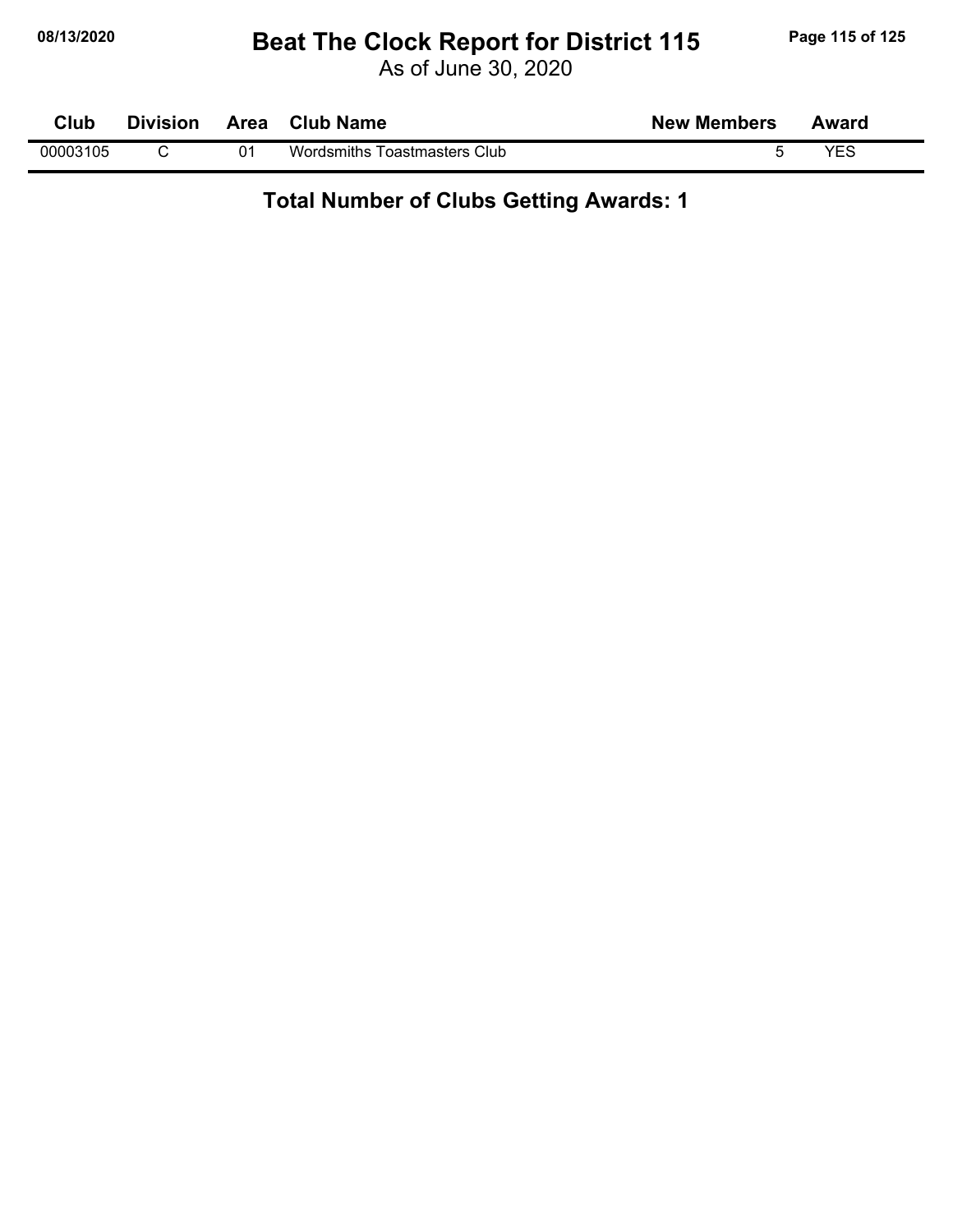#### **08/13/2020 Beat The Clock Report for District 116 Page 116 of 125**

As of June 30, 2020

| Club     | <b>Division</b> | <b>Area</b> | <b>Club Name</b>                          | <b>New Members</b> | Award      |
|----------|-----------------|-------------|-------------------------------------------|--------------------|------------|
| 00002910 | D               | 14          | <b>Qatar Toastmasters Club</b>            | 5                  | <b>YES</b> |
| 06824940 | A               | 02          | <b>Maharat Toastmasters Club</b>          | 6                  | <b>YES</b> |
| 06758410 | $\mathsf{C}$    | 11          | <b>VIP Toastmasters Club</b>              | 11                 | <b>YES</b> |
| 07291984 | F               | 23          | Malaysian Toastmasters Club               | 8                  | <b>YES</b> |
| 07526160 | $\sf B$         | 06          | Asdiga'a Toastmasters                     | 9                  | <b>YES</b> |
| 00005874 | D               | 15          | Megchiani-One                             | 5                  | <b>YES</b> |
| 07015978 | $\sf B$         | 07          | McDermott Doha                            | 5                  | <b>YES</b> |
| 07400504 | G               | 26          | <b>Goodwill Toastmasters</b>              | 11                 | <b>YES</b> |
| 07781670 | G               | 28          | <b>KPMG Toastmasters Club, Qatar</b>      | 8                  | <b>YES</b> |
| 03499112 | B               | 08          | <b>PQASS Toastmasters Club</b>            | 10                 | <b>YES</b> |
| 04442837 | $\mathsf{E}$    | 20          | <b>Phoenix International Toastmasters</b> | 12                 | <b>YES</b> |
| 03457349 | A               | 04          | <b>PSME Qatar Toastmasters Club</b>       | 6                  | <b>YES</b> |
| 06598310 | C               | 09          | <b>FLAMING SPIRITS TOASTMASTERS CLUB</b>  |                    | <b>YES</b> |
| 06800092 | G               | 25          | <b>Hamad Toastmasters Club</b>            | 5                  | <b>YES</b> |
| 00727851 | $\sf B$         | 07          | Indian Club Toastmasters                  | 8                  | <b>YES</b> |
| 03015147 | C               | 10          | Wakra Toastmasters Club                   | 5                  | <b>YES</b> |
| 01349612 | A               | 04          | <b>Galfar Toastmasters</b>                | 5                  | <b>YES</b> |
| 07750635 | $\mathsf{F}$    | 22          | <b>Allwell Toastmasters Club</b>          | 10                 | <b>YES</b> |
| 00007148 | A               | 01          | Doha Toastmasters Club                    | 8                  | <b>YES</b> |
| 04212732 | F               | 22          | <b>Qatar Tamil Toastmasters Club</b>      | 5                  | <b>YES</b> |
| 04320684 | E               | 17          | ELITE TOASTMASTERS CLUB                   | 6                  | <b>YES</b> |
| 05474143 | D               | 14          | Petra Toastmasters Club                   | 13                 | <b>YES</b> |
| 07683366 | D               | 15          | Larsen & Toubro Qatar Toastmasters        | 8                  | <b>YES</b> |
| 06509450 | A               | 01          | <b>SIS Toastmasters Club</b>              | 10                 | <b>YES</b> |
| 06488017 | G               | 27          | Aurora Toastmasters Club                  | 5                  | <b>YES</b> |
| 06576049 | G               | 27          | Sri Lankan Toastmasters Club Qatar        | 11                 | <b>YES</b> |
| 06553677 | C               | 11          | <b>Global Toastmasters Club</b>           | 11                 | <b>YES</b> |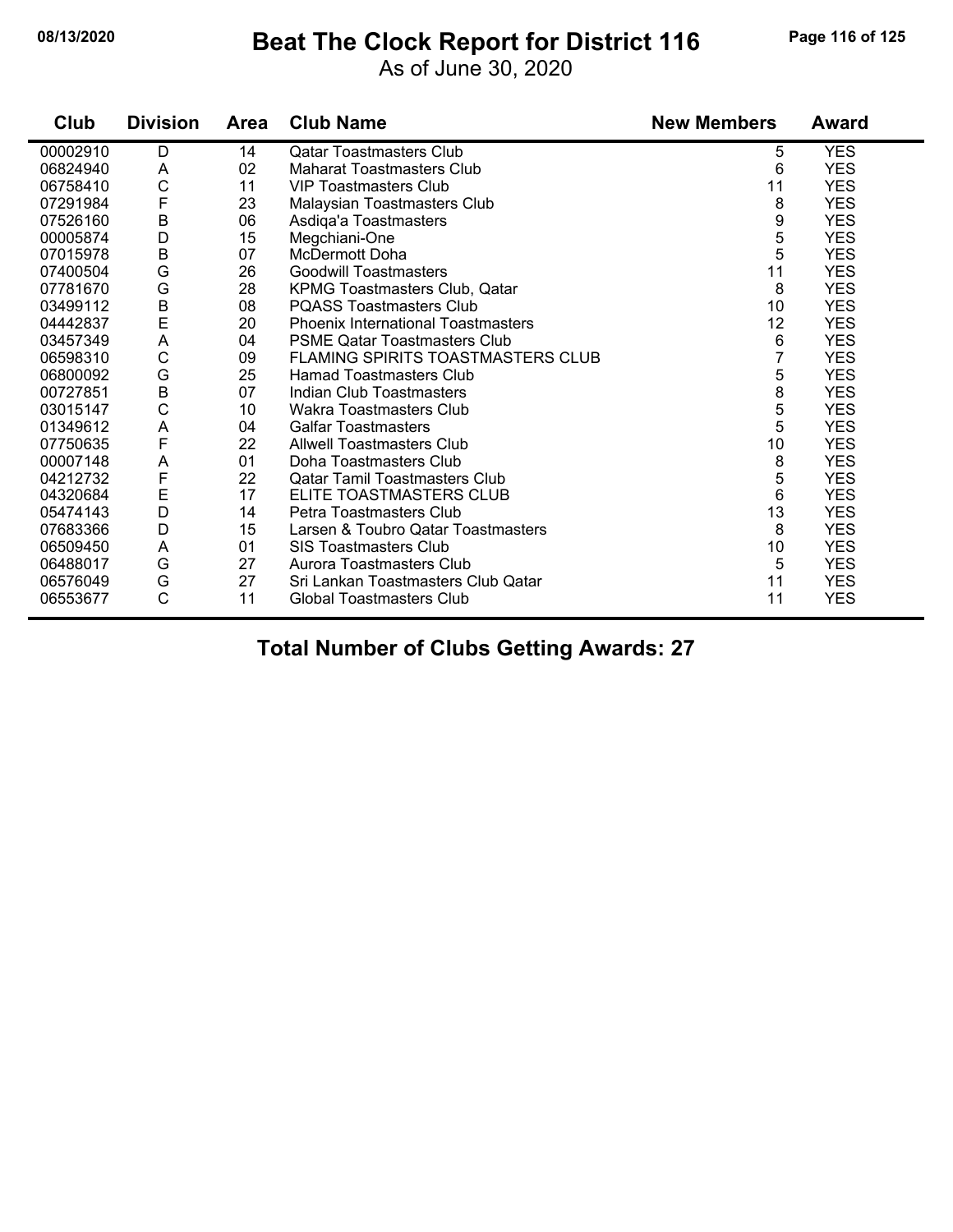#### **08/13/2020 Beat The Clock Report for District 117 Page 117 of 125**

As of June 30, 2020

| Club     | <b>Division</b> | Area | <b>Club Name</b>                                 | <b>New Members</b> | Award      |  |
|----------|-----------------|------|--------------------------------------------------|--------------------|------------|--|
| 00008546 | Е               | 41   | Clayton Area Toastmasters (CAT)                  | 6                  | <b>YES</b> |  |
| 00008213 | D               | 32   | Apex Club                                        | 6                  | <b>YES</b> |  |
| 05424901 | D               | 35   | Soaring Eagles                                   | 9                  | <b>YES</b> |  |
| 05372863 | D               | 31   | <b>Pittsboro Toastmasters</b>                    | 6                  | <b>YES</b> |  |
| 01592761 | F               | 55   | <b>Brunswick County Toastmasters</b>             | 5                  | <b>YES</b> |  |
| 00928514 | D               | 32   | <b>BCP Cary Toastmasters</b>                     | 8                  | <b>YES</b> |  |
| 00009097 | A               | 03   | Duke Toastmasters Club                           | 9                  | <b>YES</b> |  |
| 06906834 | Ε               | 45   | <b>Bush Street Toastmasters</b>                  | 6                  | <b>YES</b> |  |
| 06843645 | D               | 31   | ALL AMERICAN TOASTMASTERS                        | 6                  | <b>YES</b> |  |
| 03898174 | Β               | 15   | North Carolina Project Leaders Toastmasters Club | 6                  | <b>YES</b> |  |
| 01296715 | A               | 02   | After 5 Bell Tower                               | 5                  | <b>YES</b> |  |
| 01312433 | A               | 03   | <b>Blue Devil Toastmasters</b>                   | 5                  | <b>YES</b> |  |
| 00870220 | B               | 15   | <b>Techtalk Toastmasters</b>                     |                    | <b>YES</b> |  |
| 00001048 | A               | 02   | <b>Bell Tower Toastmasters Club</b>              | 11                 | <b>YES</b> |  |
| 00002879 | D               | 35   | Cape Fear Toastmasters                           |                    | <b>YES</b> |  |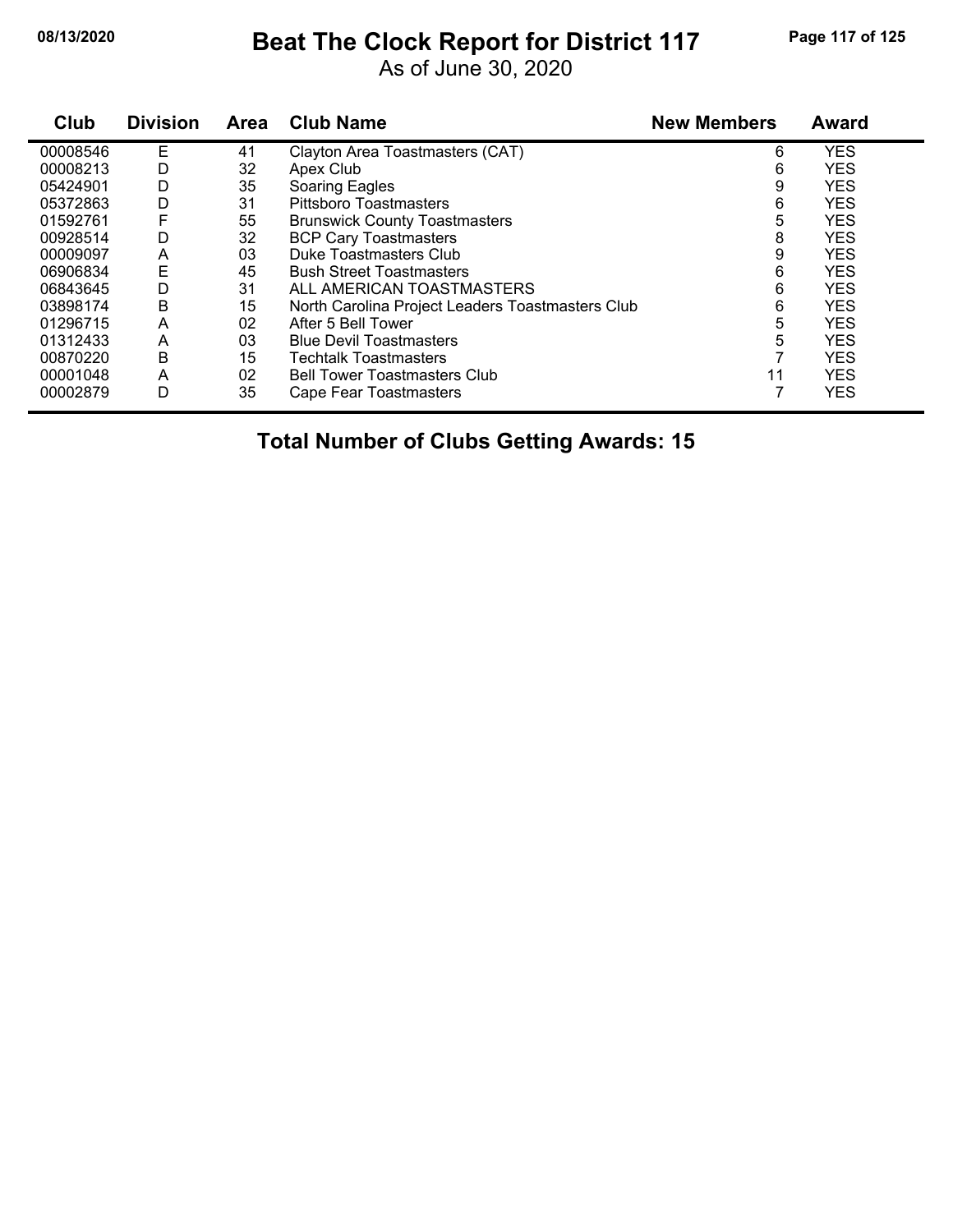#### **08/13/2020 Beat The Clock Report for District 118 Page 118 of 125**

As of June 30, 2020

| Club     | <b>Division</b> | <b>Area</b> | <b>Club Name</b>                                 | <b>New Members</b> | <b>Award</b> |
|----------|-----------------|-------------|--------------------------------------------------|--------------------|--------------|
| 07546203 | A               | 03          | Liuzhou Toastmasters Club                        | 6                  | <b>YES</b>   |
| 07385264 | N               | 03          | <b>HUANGPU RISE Toastmasters Club</b>            | 5                  | <b>YES</b>   |
| 06952186 | D               | 02          | Lohas Toastmasters Club                          | 5                  | <b>YES</b>   |
| 04360842 | P               | 04          | The First Mover Chinese Toastmasters Club        | 6                  | <b>YES</b>   |
| 03692031 |                 | 01          | Wavy Toastmasters Club                           | 8                  | <b>YES</b>   |
| 03818214 | S               | 01          | Talktime                                         |                    | <b>YES</b>   |
| 01942099 | E               | 02          | SC Magic Toastmasters Club                       | 5                  | <b>YES</b>   |
| 06817743 | G               | 01          | <b>ACCA Guangzhou Toastmasters</b>               | 6                  | <b>YES</b>   |
| 06824781 | A               | 03          | Nanning Toastmaster Club                         | 5                  | <b>YES</b>   |
| 06644902 | M               | 03          | <b>University Union Toastmasters</b>             | 5                  | <b>YES</b>   |
| 05954043 | S               | 04          | AACTP Dongguan Toastmasters Club                 | 5                  | <b>YES</b>   |
| 02329535 | E               | 03          | Guangdong University of Foreign Studies Toastmas | 6                  | <b>YES</b>   |
| 01976054 | Y               | 01          | <b>Spring City Toastmasters</b>                  | 6                  | <b>YES</b>   |
| 01992071 | E               | 03          | Elite Chinese Toastmasters Club                  |                    | <b>YES</b>   |
| 01867477 | E               | 01          | <b>Canton King Toastmasters Club</b>             | 5                  | <b>YES</b>   |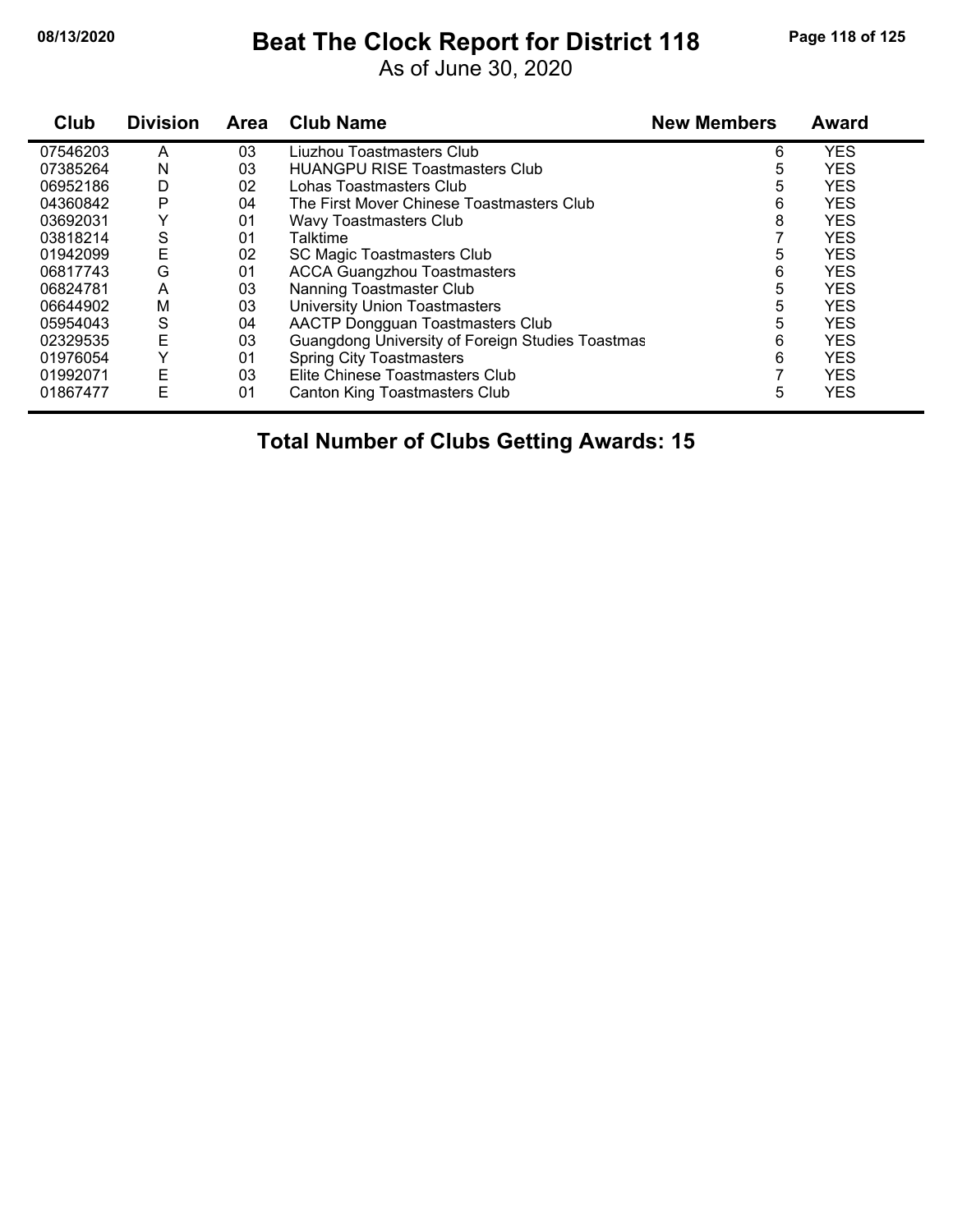#### **08/13/2020 Beat The Clock Report for District 119 Page 119 of 125**

As of June 30, 2020

| Club     | <b>Division</b> | <b>Area</b> | <b>Club Name</b>                                  | <b>New Members</b> | <b>Award</b> |
|----------|-----------------|-------------|---------------------------------------------------|--------------------|--------------|
| 01205208 | B               | 21          | Fiesta -- Manhattan's Only Bilingual Spanish Club |                    | YES          |
| 07182370 | A               | 15          | Capital One - localtoast:8080                     | 5                  | <b>YES</b>   |
| 00007692 | D               | 44          | Manhasset\Port Washington Toastmaster Club        | 5                  | <b>YES</b>   |
| 00005002 | С               | 31          | Omni Toastmasters Club                            | 5                  | <b>YES</b>   |
| 00007292 | С               | 32          | Transmasters                                      |                    | <b>YES</b>   |
| 00004242 | D               | 42          | <b>Toast of Queens</b>                            |                    | <b>YES</b>   |
| 01916935 | С               | 34          | <b>Verbal Assassins</b>                           |                    | <b>YES</b>   |
| 05616534 | С               | 34          | <b>District Leaders Toastmasters</b>              | 5                  | <b>YES</b>   |
| 03590041 | A               | 12          | Toast of NY                                       | 5                  | <b>YES</b>   |
| 02462223 | С               | 31          | Unity East Toastmasters                           |                    | <b>YES</b>   |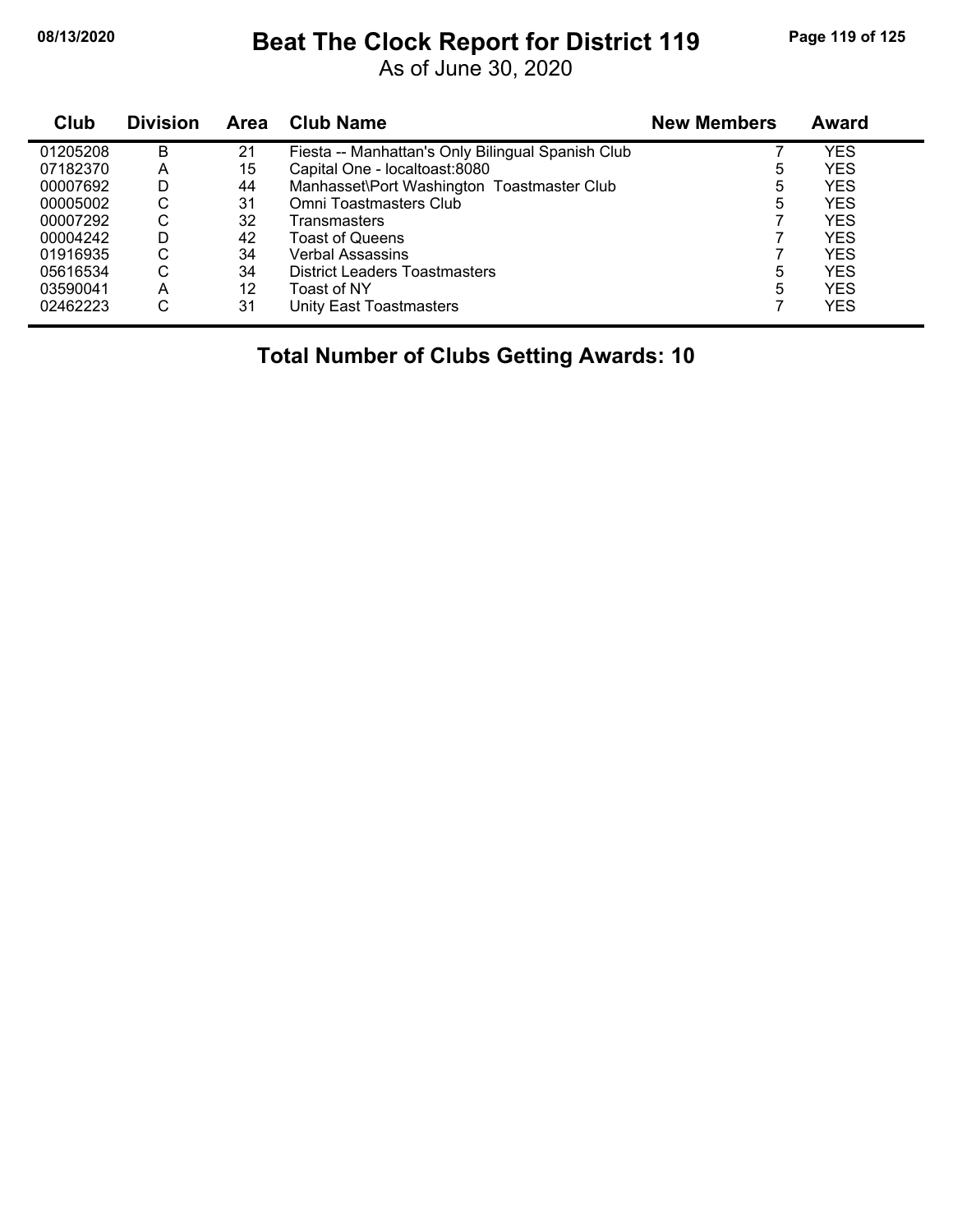### **08/13/2020 Beat The Clock Report for District 120 Page 120 of 125**

As of June 30, 2020

| 120 | Page 120 of 12 |  |  |
|-----|----------------|--|--|
|     |                |  |  |

| Club     | <b>Division</b> | <b>Area</b> | <b>Club Name</b>                          | <b>New Members</b> | <b>Award</b> |
|----------|-----------------|-------------|-------------------------------------------|--------------------|--------------|
| 07349414 | Е               | 02          | Citi Odyssey Toastmasters Club            | 6                  | <b>YES</b>   |
| 07361278 | C               | 02          | Wake Up Chennai Toastmasters Club         | 6                  | <b>YES</b>   |
| 07300335 | G               | 03          | <b>SMVEC Toastmasters Club</b>            | 8                  | <b>YES</b>   |
| 07373016 | D               | 01          | Sella Speakers Club                       | 6                  | <b>YES</b>   |
| 07517992 | Н               | 05          | <b>SIT Toastmasters Club III</b>          | 12                 | <b>YES</b>   |
| 07416983 | G               | 04          | South Chennai Toastmasters Club           | $\overline{7}$     | <b>YES</b>   |
| 06931833 | E               | 05          | <b>CAT Hosur Toastmasters Club</b>        | 13                 | <b>YES</b>   |
| 05073498 | D               | 05          | Ora VIT Toastmasters                      | $\overline{7}$     | <b>YES</b>   |
| 03613674 | F               | 02          | Hubbell Burndy India Toastmasters Club    | 5                  | <b>YES</b>   |
| 03295314 | D               | 05          | Agua VIT                                  | 8                  | <b>YES</b>   |
| 03295556 | D               | 05          | Fogo VIT                                  | 8                  | <b>YES</b>   |
| 03815299 | С               | 04          | Madurai Toastmasters Club                 | 5                  | <b>YES</b>   |
| 03060904 | G               | 02          | Atos Syntel Chennai Toastmasters Club     | 8                  | <b>YES</b>   |
| 06625781 | D               | 04          | <b>WABAG Toastmasters Club</b>            | 9                  | <b>YES</b>   |
| 05886422 | $\mathsf{H}$    | 04          | Tirunelveli Toastmasters Club             | 9                  | <b>YES</b>   |
| 06874898 | E               | 04          | Speak Magic Toastmasters Club             | 8                  | <b>YES</b>   |
| 06646561 | F               | 01          | Speak To Lead Toastmasters Club           | 12                 | <b>YES</b>   |
| 06728365 | $\mathsf E$     | 03          | Downtown Speakers Forum                   | 5                  | <b>YES</b>   |
| 01600941 | D               | 05          | <b>Terra VIT</b>                          | 6                  | <b>YES</b>   |
| 04198323 | A               | 05          | <b>Nuvens VIT</b>                         | $\overline{7}$     | <b>YES</b>   |
| 05125333 | A               | 05          | Sol VIT                                   | 8                  | <b>YES</b>   |
| 04198235 | A               | 05          | Phoenix VIT                               | 6                  | <b>YES</b>   |
| 07205586 | $\sf B$         | 04          | Mogappair Marvels Toastmasters Club       | 7                  | <b>YES</b>   |
| 07225106 | G               | 05          | <b>CMI Toastmasters Club</b>              | 5                  | <b>YES</b>   |
| 05511707 | C               | 04          | SIT Toastmaster Club - 2                  | 10                 | <b>YES</b>   |
| 04521375 | F               | 02          | Thirdware Chennai Speakers Forum          | $\overline{7}$     | <b>YES</b>   |
| 02148163 | G               | 05          | Coimbatore Toastmasters Club              | 5                  | <b>YES</b>   |
| 04112215 | E               | 04          | Chennai Articulators Club                 | 5                  | <b>YES</b>   |
| 07285678 | $\mathsf{E}$    | 03          | <b>Alwarpet Toastmasters Club</b>         | 5                  | <b>YES</b>   |
| 05340028 | $\sf B$         | 02          | Tamizhootru Chennai Solvendhargal Mandram | 5                  | <b>YES</b>   |
| 07678996 | A               | 02          | DXC DLF Chennai Toastmasters Club         | 5                  | <b>YES</b>   |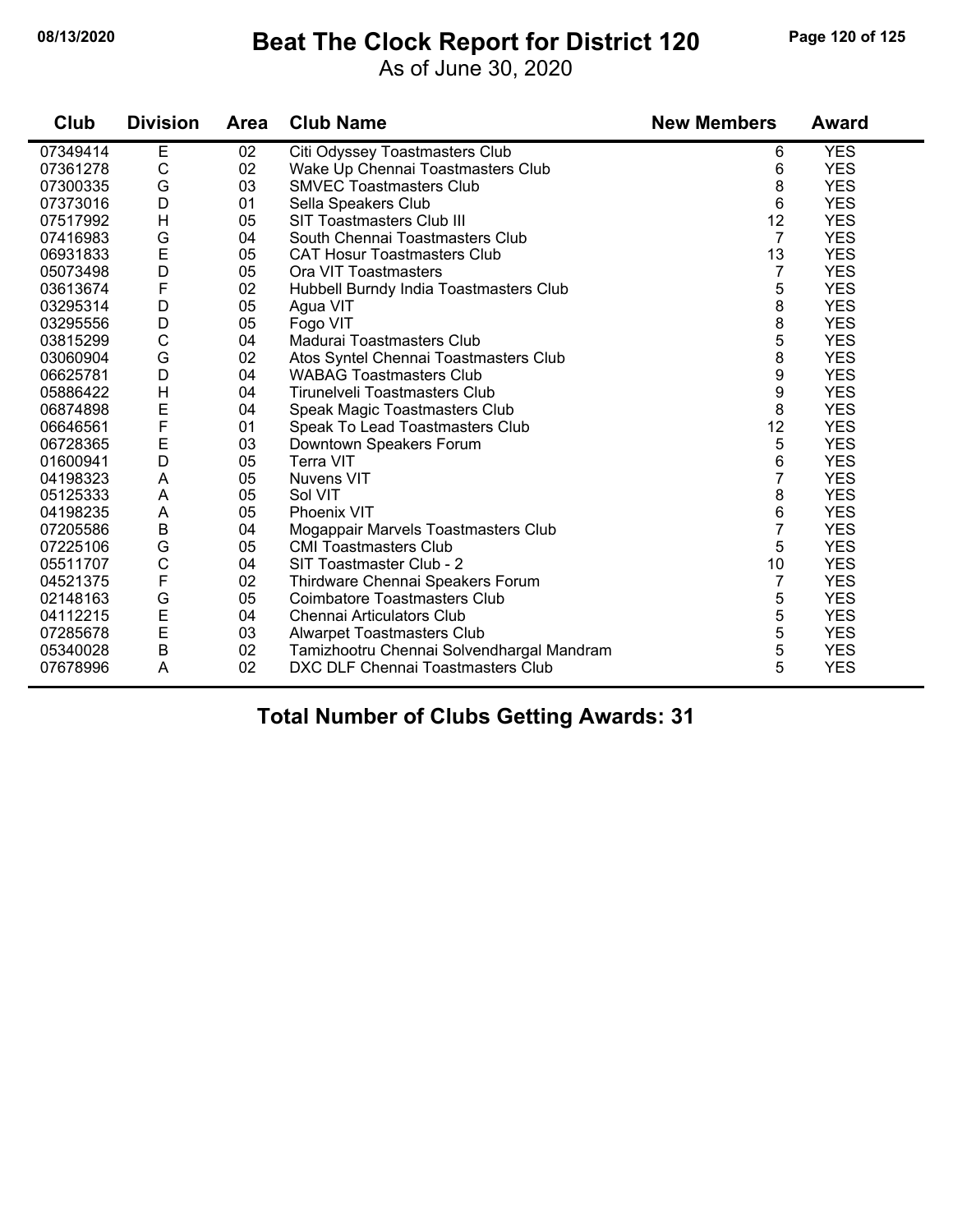#### **08/13/2020 Beat The Clock Report for District 121 Page 121 of 125**

As of June 30, 2020

| Club     | <b>Division</b> | <b>Area</b> | <b>Club Name</b>                            | <b>New Members</b> | <b>Award</b> |
|----------|-----------------|-------------|---------------------------------------------|--------------------|--------------|
| 06584495 | B               | 03          | <b>IEEE Impressions</b>                     | 7                  | <b>YES</b>   |
| 05342790 | G               | 04          | <b>Tripunithura Toastmasters</b>            | 5                  | <b>YES</b>   |
| 00009688 |                 | 02          | Infosys Toastmasters, Bangalore             | 6                  | <b>YES</b>   |
| 07734175 | $\mathsf{C}$    | 03          | <b>Republic of Toastmasters</b>             | 6                  | <b>YES</b>   |
| 05412566 | E               | 04          | <b>RIPPLERS</b>                             | 31                 | <b>YES</b>   |
| 04273736 |                 | 01          | <b>Alliance Toastmasters Club</b>           | 12                 | <b>YES</b>   |
| 02104976 |                 | 04          | SIBM Bengaluru Toastmasters Club            | 5                  | <b>YES</b>   |
| 01597746 | F               | 02          | <b>ProAct Toastmasters Club</b>             | 8                  | <b>YES</b>   |
| 01522721 | H               | 02          | <b>Kerala Toastmasters</b>                  | 5                  | <b>YES</b>   |
| 00726395 | $\overline{B}$  | 01          | <b>SBMJC Toastmasters Club</b>              | 8                  | <b>YES</b>   |
| 00726698 | J.              | 01          | <b>Mahaveer Toastmasters Club</b>           | 13                 | <b>YES</b>   |
| 06660600 |                 | 01          | <b>TVSM Toastmasters Club 1</b>             | 5                  | <b>YES</b>   |
| 06660603 |                 | 01          | <b>TVSM Toastmasters Club 2</b>             | 5                  | <b>YES</b>   |
| 06831114 | J               | 02          | Leaders Speak                               | 6                  | <b>YES</b>   |
| 06887288 | F               | 03          | Sahyadri Toastmasters Club                  | 11                 | <b>YES</b>   |
| 05880403 | J               | 04          | Vanguard Toastmasters Club                  | $\overline{7}$     | <b>YES</b>   |
| 05913238 | E               | 04          | <b>NMIMS Bangalore Toastmasters Club</b>    | 12                 | <b>YES</b>   |
| 05868577 | A               | 04          | <b>Bosch Raconteurs</b>                     | 5                  | <b>YES</b>   |
| 05970560 | H               | 03          | <b>YMCA Toastmasters Club</b>               | 5                  | <b>YES</b>   |
| 05998569 | B               | 04          | <b>BMC Bengaluru Toastmasters</b>           | 6                  | <b>YES</b>   |
| 03602666 |                 | 03          | Yokogawa India Toastmasters Club            | 6                  | <b>YES</b>   |
| 01593046 | Н               | 04          | <b>Chartered Toast Masters</b>              | 5                  | <b>YES</b>   |
| 03142764 |                 | 01          | Vaktavya Toastmasters Club                  | 5                  | <b>YES</b>   |
| 05025457 | Н               | 03          | <b>Advanced Toastmasters of Kerala</b>      | 6                  | <b>YES</b>   |
| 05016997 |                 | 04          | <b>IFIM Toastmasters Club</b>               | 5                  | <b>YES</b>   |
| 07517016 | B               | 02          | <b>Niki VoiceMasters</b>                    | 5                  | <b>YES</b>   |
| 00003698 | F               | 02          | <b>Winners Club</b>                         | 5                  | <b>YES</b>   |
| 07291065 | G               | 01          | <b>H&amp;R Block Toastmasters</b>           | 5                  | <b>YES</b>   |
| 07325136 | $\mathsf{F}$    | 02          | <b>Bantwal Speech Weavers</b>               | 5                  | <b>YES</b>   |
| 01379339 | Н               | 01          | <b>TCS Maitree Toastmasters Club: Kochi</b> | 5                  | <b>YES</b>   |
| 00843182 | $\mathsf B$     | 01          | Speech Master CMS Toastmasters Club         | 9                  | <b>YES</b>   |
| 00631732 | J               | 01          | Mahaveer Speakers Forum Toastmaster Club    | 14                 | <b>YES</b>   |
| 01139415 | C               | 04          | Infosys Toastmasters, Mysore                | 5                  | <b>YES</b>   |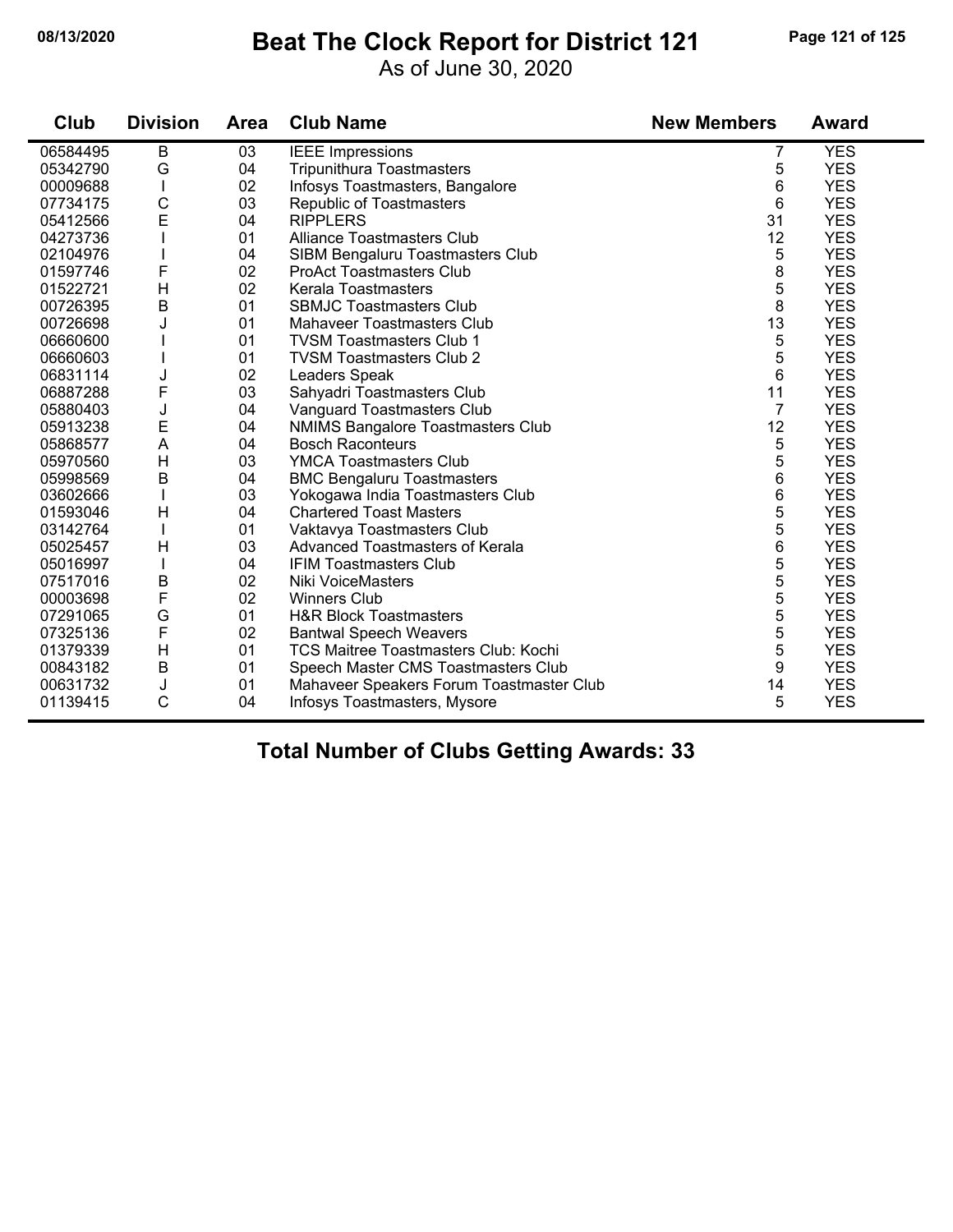### **08/13/2020 Beat The Clock Report for District 122 Page 122 of 125**

As of June 30, 2020

| Club     | <b>Division</b> | Area | Club Name                             | <b>New Members</b> | Award      |
|----------|-----------------|------|---------------------------------------|--------------------|------------|
| 07247940 |                 | 09   | Rawalpindi Toastmasters Club          | b                  | YES        |
| 04137480 |                 | 07   | <b>ICMAP Toastmasters Club Lahore</b> | 6                  | <b>YES</b> |
| 07686631 |                 | 08   | Emumba Toastmasters Club              | 6                  | <b>YES</b> |
| 00001417 | B               | 01   | Karachi Toastmasters Club             | 13                 | YES        |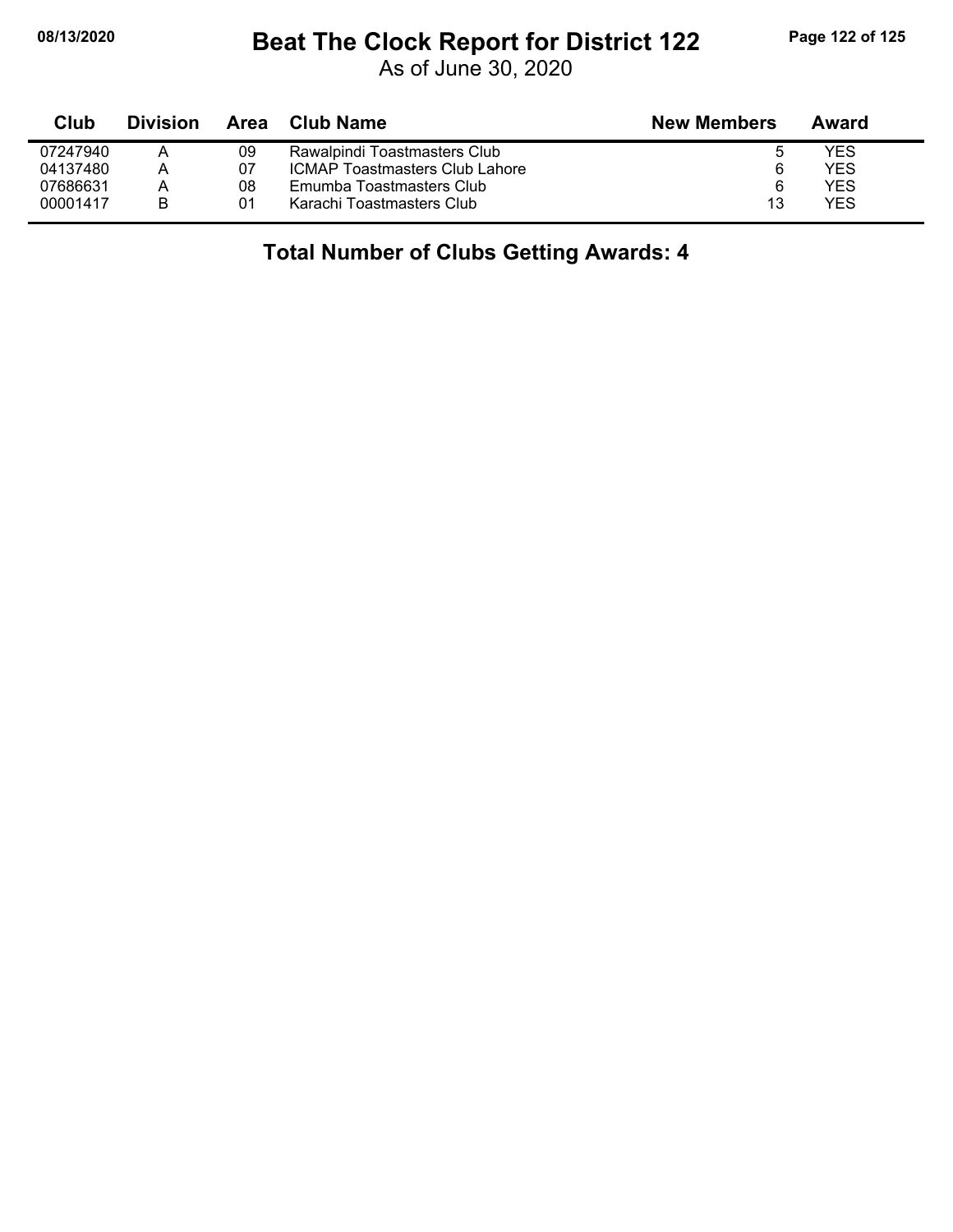### **08/13/2020 Beat The Clock Report for District F Page 123 of 125**

As of June 30, 2020

| Club     | <b>Division</b> | Area | <b>Club Name</b>                         | <b>New Members</b> | Award      |
|----------|-----------------|------|------------------------------------------|--------------------|------------|
| 05331293 | G               | 01   | Ace of Clubs                             | 9                  | <b>YES</b> |
| 00000317 | E               | 04   | Le Gourmet Toastmasters                  | 5                  | <b>YES</b> |
| 07683911 | С               | 03   | <b>SAFRAN High-Flyers</b>                | 9                  | <b>YES</b> |
| 00000001 | Ε               | 05   | Smedley Chapter One Club                 | 6                  | <b>YES</b> |
| 01498166 | С               | 02   | <b>Huntington Beach Toastmasters</b>     | 8                  | <b>YES</b> |
| 00007097 |                 | 02   | Irvine Toastmasters Club                 | 6                  | <b>YES</b> |
| 04313536 | E               | 05   | US Bank Michelson Toastmasters Club      |                    | <b>YES</b> |
| 00007368 | G               | 01   | Possibilities Unlimited Club             | 5                  | <b>YES</b> |
| 01600543 | A               | 04   | NAAAP-OC                                 | 8                  | <b>YES</b> |
| 03019911 | D               | 01   | <b>Behr Toastmasters</b>                 | 6                  | <b>YES</b> |
| 00870344 | С               | 04   | FCBC FV Speech Club                      | 5                  | <b>YES</b> |
| 01331496 | G               | 04   | <b>Shark Masters</b>                     | 5                  | <b>YES</b> |
| 07433136 | D               | 04   | Edwards Lifesciences Irvine Toastmasters | 5                  | <b>YES</b> |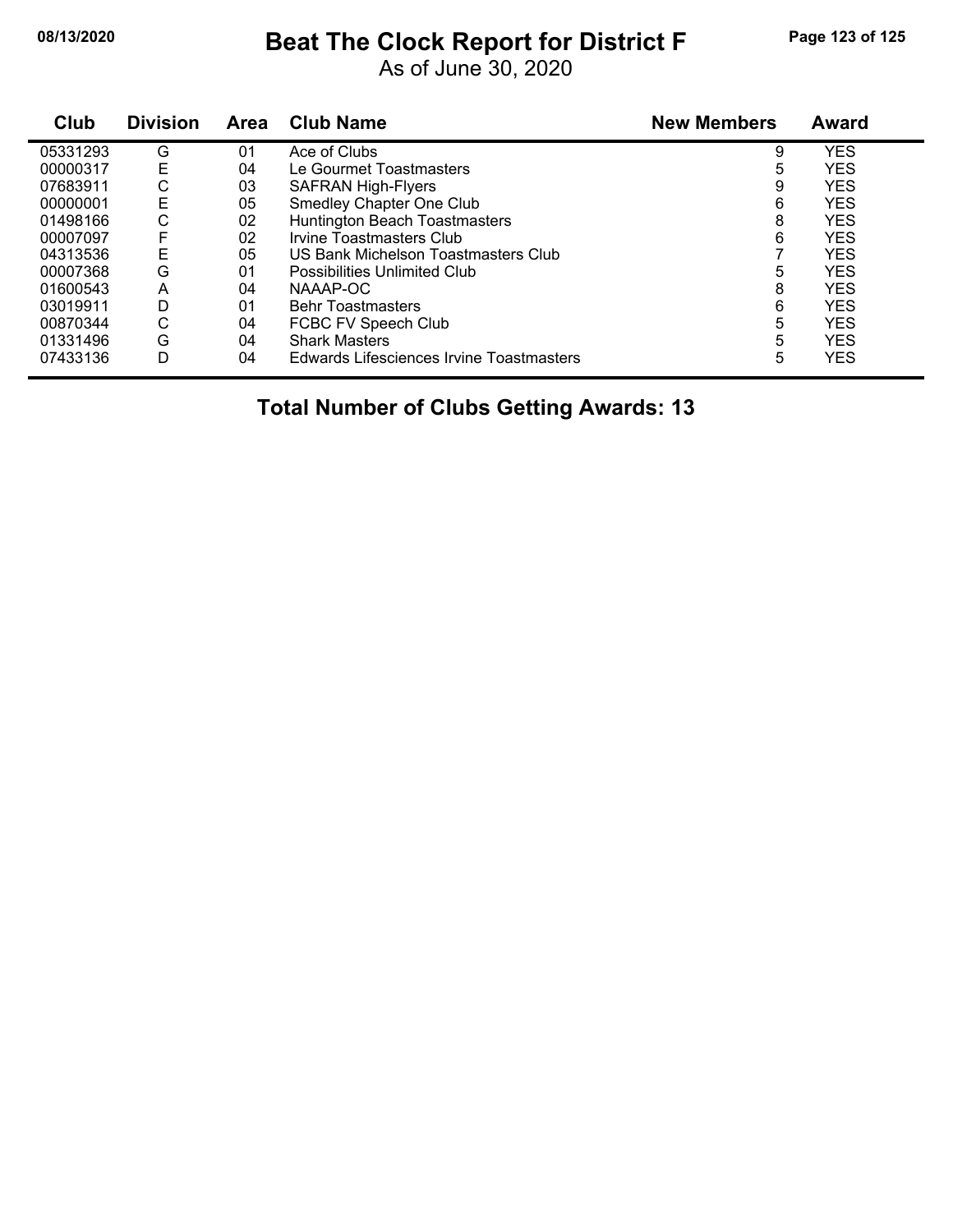## **08/13/2020 Beat The Clock Report for District U Page 124 of 125**

As of June 30, 2020

| Club     | <b>Division</b> | <b>Area</b> | <b>Club Name</b>                                   | <b>New Members</b> | <b>Award</b> |
|----------|-----------------|-------------|----------------------------------------------------|--------------------|--------------|
| 07049058 | O               | 01          | The Art of 400 Online Toastmasters Club            | 10                 | <b>YES</b>   |
| 01338915 | Z               | 13          | Astana Toastmasters Club                           | 6                  | <b>YES</b>   |
| 04406016 | Z               | 08          | Bogotá - DESTINO EXCELENCIA                        | 10                 | <b>YES</b>   |
| 02979303 | $\frac{Z}{Z}$   | 11          | Ankara Türkçe Toastmasters Kulübü                  | 11                 | <b>YES</b>   |
| 02686258 |                 | 13          | <b>Almaty Toastmasters</b>                         | 7                  | <b>YES</b>   |
| 05562537 | $\circ$         | 01          | <b>Buddies</b>                                     | 9                  | <b>YES</b>   |
| 05618837 | $\circ$         | 01          | <b>Witty Storytellers Online</b>                   | 5                  | <b>YES</b>   |
| 05987684 | $\circ$         | 01          | <b>Online Presenters</b>                           | 6                  | <b>YES</b>   |
| 06636543 | $\circ$         | 01          | Agora Online Toastmasters Club                     | 5                  | <b>YES</b>   |
| 06621765 | $\circ$         | 01          | CompetitiveCommunicators.com                       | 6                  | <b>YES</b>   |
| 06612432 | $\circ$         | 01          | <b>ABLAZE Advanced Online Toastmasters Club</b>    | 8                  | <b>YES</b>   |
| 05947343 | O               | 01          | <b>AT&amp;T LDP Future Voices</b>                  | 25                 | <b>YES</b>   |
| 06650465 | O               | 01          | Global Trainers Online (GTO)                       | 6                  | <b>YES</b>   |
| 06660599 | O               | 01          | <b>Diversity Toastmasters Club</b>                 | 10                 | <b>YES</b>   |
| 05182871 | Z               | 11          | <b>Baghdad Toastmasters</b>                        | 10                 | <b>YES</b>   |
| 00002558 | Z               | 11          | Port Louis Toastmasters Club                       | 5                  | <b>YES</b>   |
| 07173891 | Z               | 11          | Izmir Türkçe Toastmasters                          | 11                 | <b>YES</b>   |
| 07664276 | $\bigcirc$      | 01          | Singapore International Online English Toastmaster | 5                  | <b>YES</b>   |
| 07617035 | 0 <sub>D</sub>  | 0A          | Teusaquillo                                        | 5                  | <b>YES</b>   |
| 06466926 | O               | 01          | <b>Witty Birds</b>                                 | 9                  | <b>YES</b>   |
| 05220048 | Ζ               | 11          | Ankara Business Toastmasters Club                  | 11                 | <b>YES</b>   |
| 01231943 | Z               | 08          | <b>Club Miraflores Toastmasters</b>                | 5                  | <b>YES</b>   |